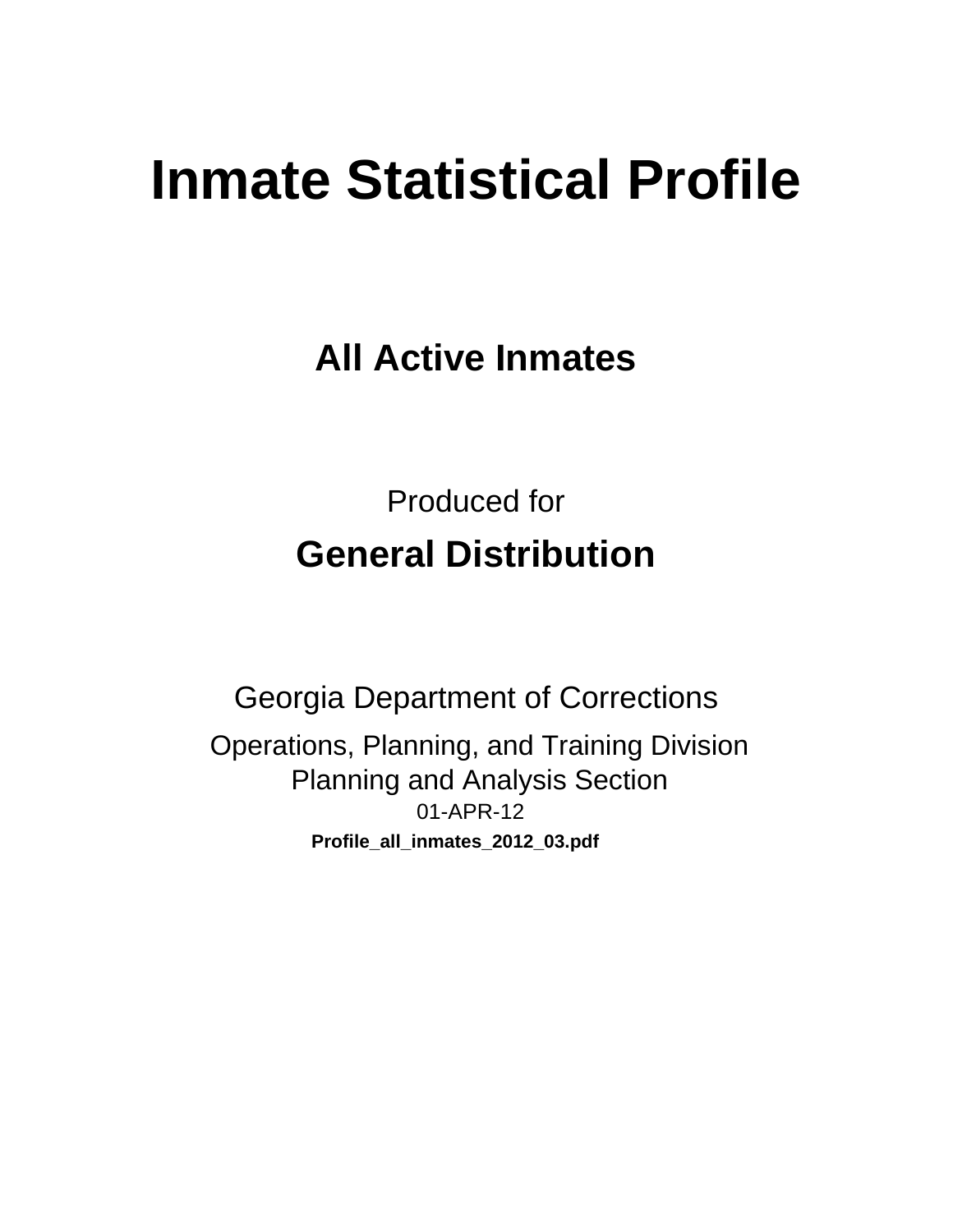#### **Inmate Statistical Profile 01-APR-12** Contents

**All Active Inmates** 

Produced for General Distribution

## **Table of Contents**

|    | <b>Demographic information</b>                                       |
|----|----------------------------------------------------------------------|
|    | 5 Current age, broken out in ten year age groups                     |
|    | 6 Race group                                                         |
|    | 7 Marital status, self-reported at entry to prison                   |
|    | 8 Number of children, self-reported at entry to prison               |
|    | 9 Religious affiliation, self-reported at entry to prison            |
|    | 10 Home county - self-reported at entry to prison                    |
|    | 15 Socioeconomic class, self-reported at entry to prison             |
|    | 16 Environment to age 16, self-reported at entry to prison           |
|    | 17 Guardian status to age 16, self-reported at entry to prison       |
|    | 18 Employment status before prison, self-reported at entry to prison |
|    | 19 Age at admission                                                  |
|    | 21 Age at admission                                                  |
|    | 24 Height, measured at entry to prison                               |
|    | 25 Weight, measured at entry to prison                               |
|    | 27 Military service                                                  |
|    | <b>Correctional information</b>                                      |
|    | 28 Type of admission to prison                                       |
|    | 29 Current / last security status                                    |
|    | 30 Current / last institution type                                   |
|    | 31 Institution type - transitional centers                           |
|    | 32 Institution type - county prisons                                 |
|    | 33 Institution type - state prisons                                  |
|    | 34 Institution type - private prisons                                |
|    | 35 Institution type - pre-release centers                            |
|    | 36 Institution type - inmate boot camp                               |
| 37 | Number of disciplinary reports                                       |
|    | 38 Number of transfers                                               |
|    | 39 Number of escapes                                                 |
|    | 41 Probable future release type of still active inmates              |
|    | 42 Time served in current (or last) institution                      |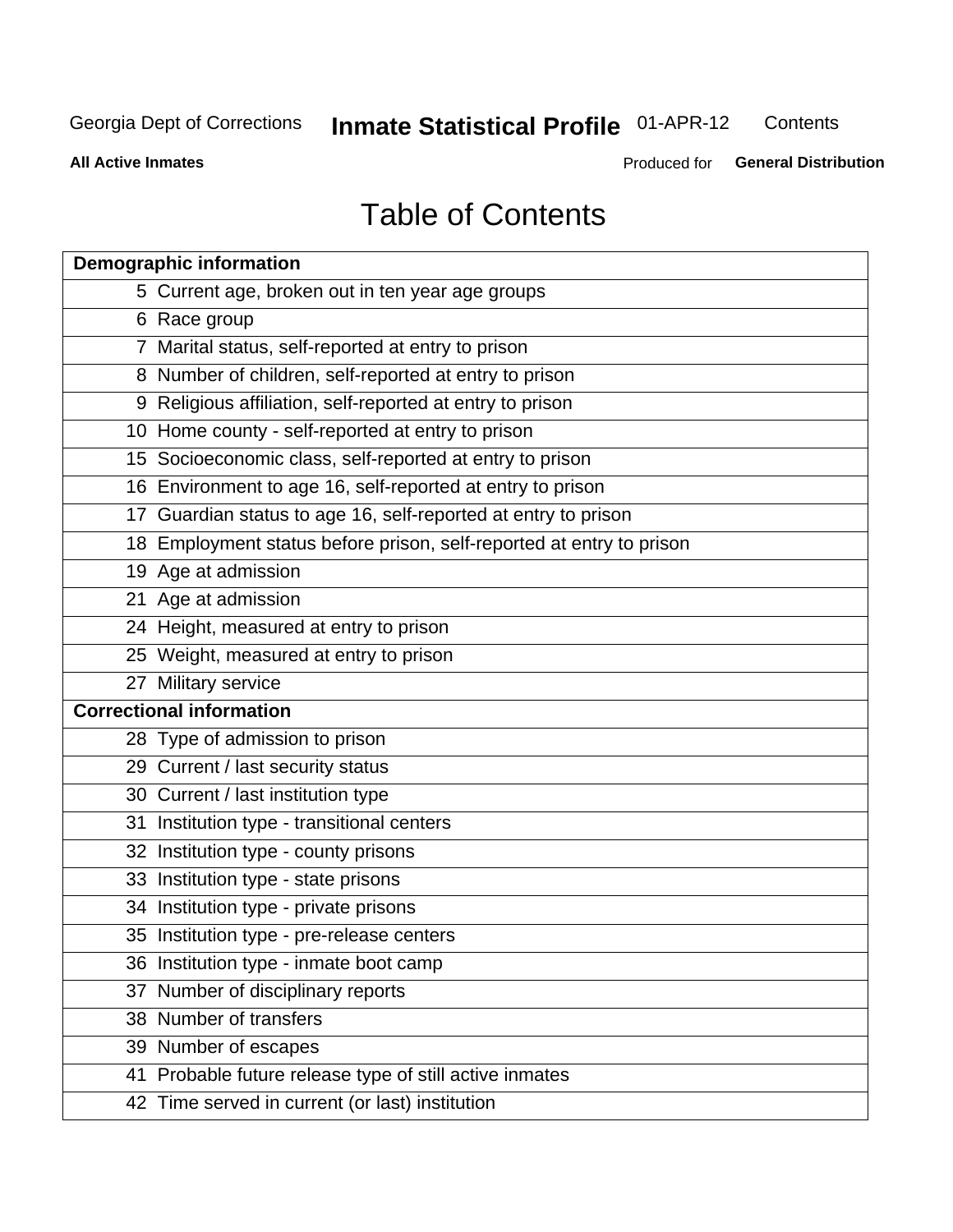#### Inmate Statistical Profile 01-APR-12 Contents

**All Active Inmates** 

Produced for General Distribution

## **Table of Contents**

| <b>Educational, psychological and physical information</b>       |
|------------------------------------------------------------------|
| 40 Culture fair IQ scores                                        |
| 43 Highest grade level attained                                  |
| 44 Culture fair IQ scores                                        |
| 45 Wide Range Achievement Test (WRAT) reading score              |
| 46 Wide Range Achievement Test (WRAT) math score                 |
| 47 Wide Range Achievement Test (WRAT) spelling score             |
| 48 Scope of substance abuse - summary                            |
| 49 Scope of substance abuse - detail                             |
| 50 Current / last mental health treatment level                  |
| 51 PULHESDWIT medical scale - 'P' overall condition ('P'hysical) |
| 52 PULHESDWIT medical scale - 'U' upper body                     |
| 53 PULHESDWIT medical scale - 'L' lower body                     |
| 54 PULHESDWIT medical scale - 'H' hearing                        |
| 55 PULHESDWIT medical scale - 'E' vision                         |
| 56 PULHESDWIT medical scale -'S' psychiatric                     |
| 57 PULHESDWIT medical scale - 'D' dental                         |
| 58 PULHESDWIT medical scale - 'W' work ability                   |
| 59 PULHESDWIT medical scale - 'I' impairment                     |
| 60 PULHESDWIT medical scale - 'T' transportability               |
| 61 Criminality in family, self-reported                          |
| 62 Alcoholism in family, self-reported                           |
| 63 Drug abuse in family, self-reported                           |
| 64 Subjected to frequent beatings, self-reported                 |
| 65 Father absent during inmate's childhood                       |
| 66 Mother absent during inmate's childhood                       |
| 67 Inmate diagnosed as manipulative                              |
| 68 Inmate diagnosed as assaultive                                |
| <b>Crimes and criminal history information</b>                   |
| 69 Number of prior Georgia incarcerations                        |
| 70 Prison sentence in years                                      |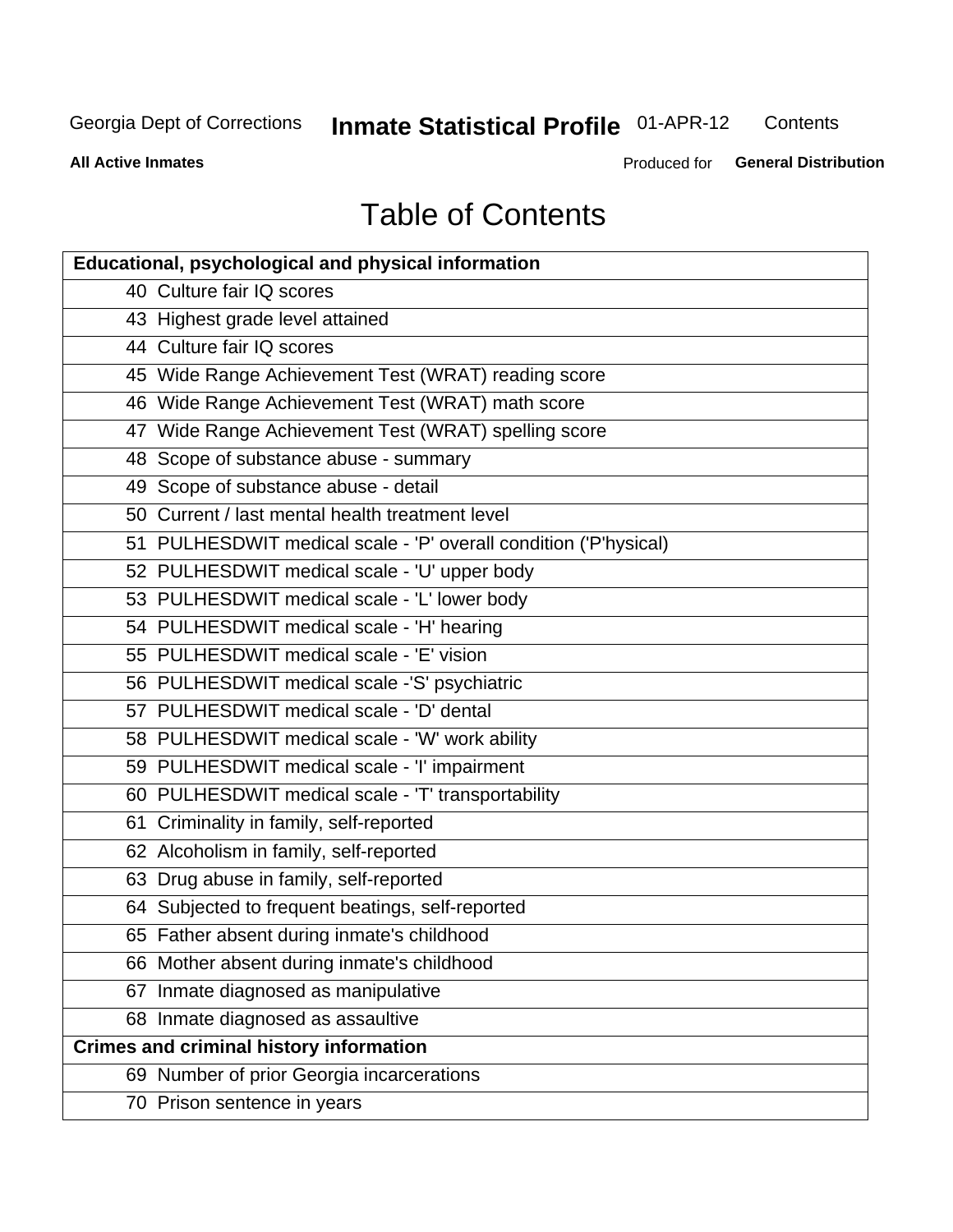#### **Inmate Statistical Profile 01-APR-12** Contents

**All Active Inmates** 

Produced for General Distribution

## **Table of Contents**

| <b>Crimes and criminal history information</b>                 |
|----------------------------------------------------------------|
| 71 Primary offense, broken out into felonies vs misdemeanors   |
| 72 Primary offense, broken out into six broad crime categories |
| 73 Primary offense, detailed offense code                      |
| 82 County of conviction of primary offense                     |
| 87 Circuit of conviction of primary offense                    |
| 89 Years served (jail + prison) in this incarceration          |
| <b>Medical information</b>                                     |
| 90 Results of most recent HIV test                             |
| 91 Results of most recent tuberculosis test                    |
| 92 Results of most recent syphilis test                        |
| 93 Results of most recent Hepatitis-C test                     |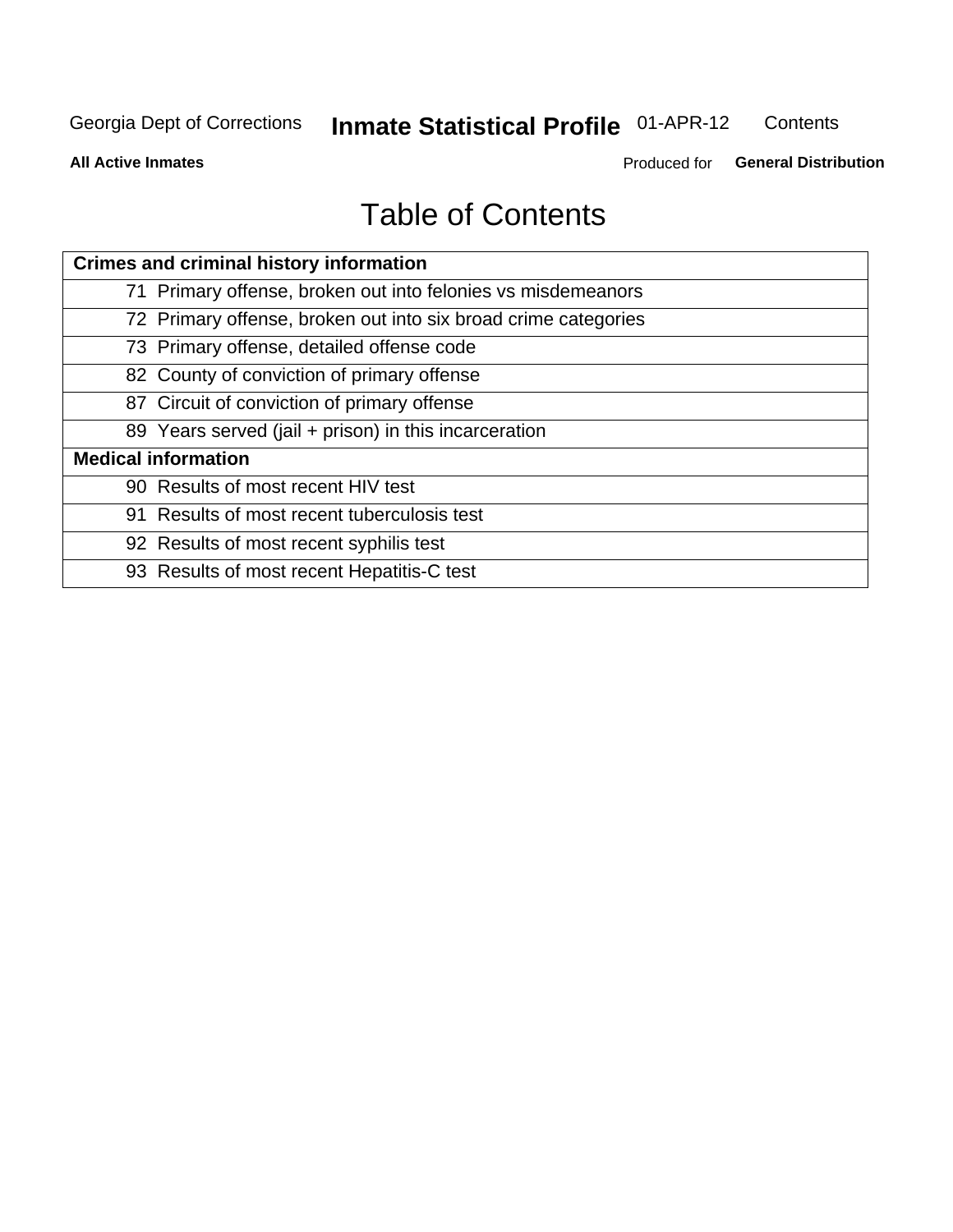## **All Active Inmates**

## Produced for General Distribution

## Current age, broken out in ten-year age groups

COL % - percent each COUNT is of its particular column

|                          |              | <b>Male</b> |        |              | <b>Female</b> |          | <b>Total</b> |               |
|--------------------------|--------------|-------------|--------|--------------|---------------|----------|--------------|---------------|
| <b>Current Age</b>       | <b>Count</b> | Col %       | Row %  | <b>Count</b> | Col %         | Row %    | <b>Total</b> | Col %         |
| <b>Teens (1-19)</b>      | 1,000        | $1.90\%$    | 97.09% | 30           | 0.77%         | 2.91%    | 1,030        | 1.82%         |
| <b>Twenties (20-29)</b>  | 16,264       | 30.87%      | 93.55% | 1,122        | 28.81%        | 6.45%    | 17,386       | 30.73%        |
| <b>Thirties (30-39)</b>  | 15,269       | 28.98%      | 92.39% | 1,257        | 32.27%        | $7.61\%$ |              | 16,526 29.21% |
| <b>Forties (40-49)</b>   | 11,376       | 21.59%      | 91.82% | 1,013        | 26.01%        | 8.18%    |              | 12,389 21.89% |
| <b>Fifties (50-59)</b>   | 6,311        | 11.98%      | 94.33% | 379          | 9.73%         | 5.67%    | 6,690        | 11.82%        |
| <b>Sixties (60-69)</b>   | 1,572        | 2.98%       | 95.62% | 72           | 1.85%         | 4.38%    | 1.644        | 2.91%         |
| Seventy + (70 and above) | 898          | 1.70%       | 97.61% | 22           | 0.56%         | 2.39%    | 920          | 1.63%         |
| <b>Total Reported</b>    | 52,690       | 100%        | 93.12% | 3,895        | 100%          | 6.88%    | 56,585       | 100.0%        |

| <b>Not Reported</b> |        |       |        |
|---------------------|--------|-------|--------|
| <b>Total</b><br>Gra | 52,694 | 3,896 | 56,590 |

| <b>Mean</b><br>(average)       | 37.19    | 36.69 | 37.15                      |
|--------------------------------|----------|-------|----------------------------|
| Median (middle)                | つん<br>vu | JJ    | 35                         |
| <b>Mode</b><br>(most frequent) | n,<br>◡▴ | 28    | $\ddot{\phantom{0}}$<br>⊾ت |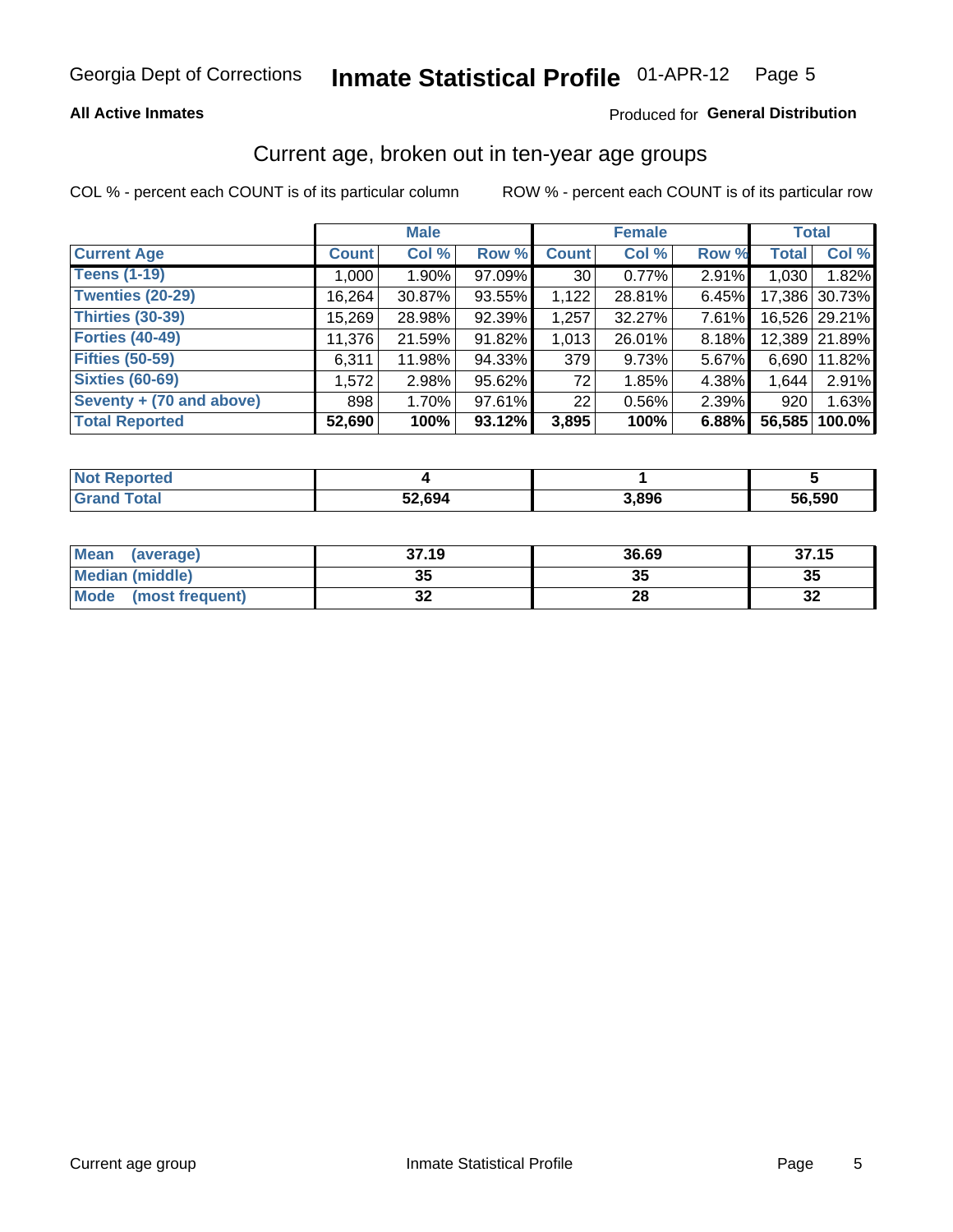#### **Inmate Statistical Profile 01-APR-12** Page 6

### **All Active Inmates**

## Produced for General Distribution

## Race group

COL % - percent each COUNT is of its particular column

|                   |                        |              | <b>Male</b> |         |             | <b>Female</b> |         |              | <b>Total</b> |
|-------------------|------------------------|--------------|-------------|---------|-------------|---------------|---------|--------------|--------------|
|                   | <b>Race Group</b>      | <b>Count</b> | Col %       |         | Row % Count | Col %         | Row %   | <b>Total</b> | Col %        |
|                   | <b>White</b>           | 16,848       | 31.97%      | 89.14%  | 2,053       | 52.70%        | 10.86%  | 18,901       | 33.40%       |
| 2                 | <b>Black</b>           | 33,266       | 63.13%      | 95.02%  | 1,742       | 44.71%        | 4.98%   | 35,008       | 61.86%       |
| 5                 | <b>Other</b>           | 49           | .09%        | 87.50%  |             | .18%          | 12.50%  | 56           | .10%         |
| 6                 | <b>Asian</b>           | 145          | .28%        | 96.03%  | 6           | .15%          | 3.97%   | 151          | .27%         |
| 9                 | <b>Unknown</b>         | 3            | $.01\%$     | 100.00% |             |               |         | 3            | .01%         |
| 10                | <b>Hispanic</b>        | 2,358        | 4.47%       | 96.64%  | 82          | 2.10%         | 3.36%   | 2,440        | 4.31%        |
| $12 \overline{ }$ | <b>Native American</b> | 25           | .05%        | 83.33%  | 5           | .13%          | 16.67%  | 30           | .05%         |
| 13                | <b>Native Hawaiian</b> |              |             |         |             | .03%          | 100.00% |              | .01%         |
|                   | <b>Total Reported</b>  | 52,694       | 100%        | 93.12%  | 3,896       | 100%          | 6.88%   | 56,590       | 100%         |

| <b>Not Reported</b>               |        |       |        |
|-----------------------------------|--------|-------|--------|
| <b>Total</b><br>Gran <sub>(</sub> | 52,694 | 3,896 | 56,590 |

| Mode (<br>most freduent) | ⊃lack | White | ا تا 1 |
|--------------------------|-------|-------|--------|
|                          |       |       |        |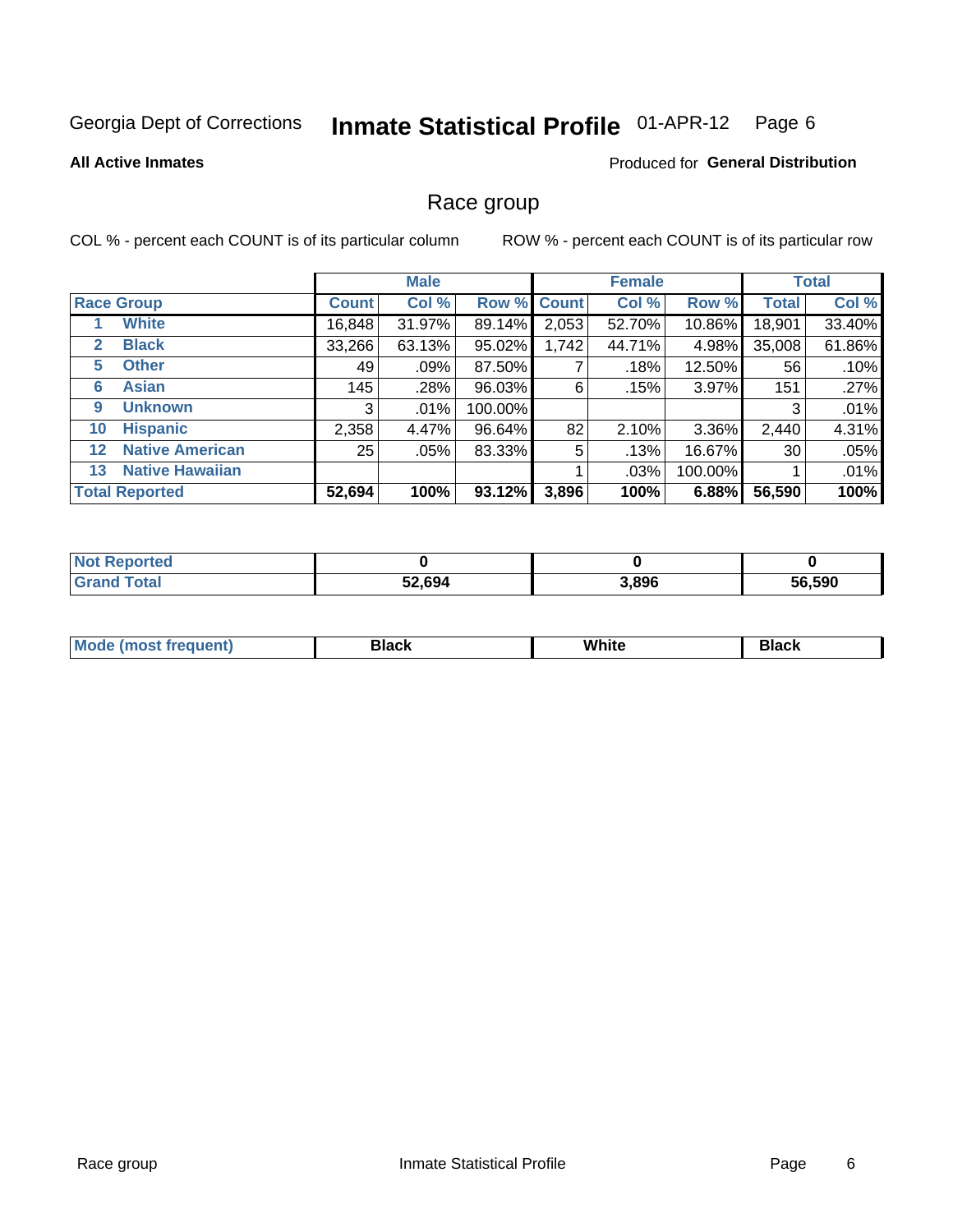#### **Inmate Statistical Profile 01-APR-12** Page 7

**All Active Inmates** 

### Produced for General Distribution

## Marital status, self-reported at entry to prison

COL % - percent each COUNT is of its particular column

|                            |              | <b>Male</b> |        |              | <b>Female</b> |        |              | <b>Total</b> |
|----------------------------|--------------|-------------|--------|--------------|---------------|--------|--------------|--------------|
| <b>Marital Status</b>      | <b>Count</b> | Col %       | Row %  | <b>Count</b> | Col %         | Row %  | <b>Total</b> | Col %        |
| <b>Unknown</b><br>$\bf{0}$ | 718          | 1.36%       | 91.00% | 71           | 1.82%         | 9.00%  | 789          | 1.39%        |
| <b>Divorced</b><br>D       | 5,020        | 9.53%       | 88.68% | 641          | 16.45%        | 11.32% | 5,661        | 10.00%       |
| <b>Married</b><br>М        | 7,193        | 13.65%      | 91.81% | 642          | 16.48%        | 8.19%  | 7,835        | 13.85%       |
| <b>Separated</b><br>S.     | 1,845        | $3.50\%$    | 84.91% | 328          | 8.42%         | 15.09% | 2,173        | 3.84%        |
| <b>Unmarried</b><br>U      | 37,445       | 71.06%      | 94.78% | 2,062        | 52.93%        | 5.22%  | 39,507       | 69.81%       |
| <b>Widow</b><br>W          | 473          | .90%        | 75.68% | 152          | 3.90%         | 24.32% | 625          | 1.10%        |
| <b>Total Reported</b>      | 52,694       | 100%        | 93.12% | 3,896        | 100%          | 6.88%  | 56,590       | 100%         |

| orted<br>I NOT |        |       |        |
|----------------|--------|-------|--------|
| $\sim$ 10      | 52,694 | 3.896 | 56.590 |

| <b>Mode (most frequent)</b><br>Unmarried<br>Unmarried<br>Jnmarried |
|--------------------------------------------------------------------|
|--------------------------------------------------------------------|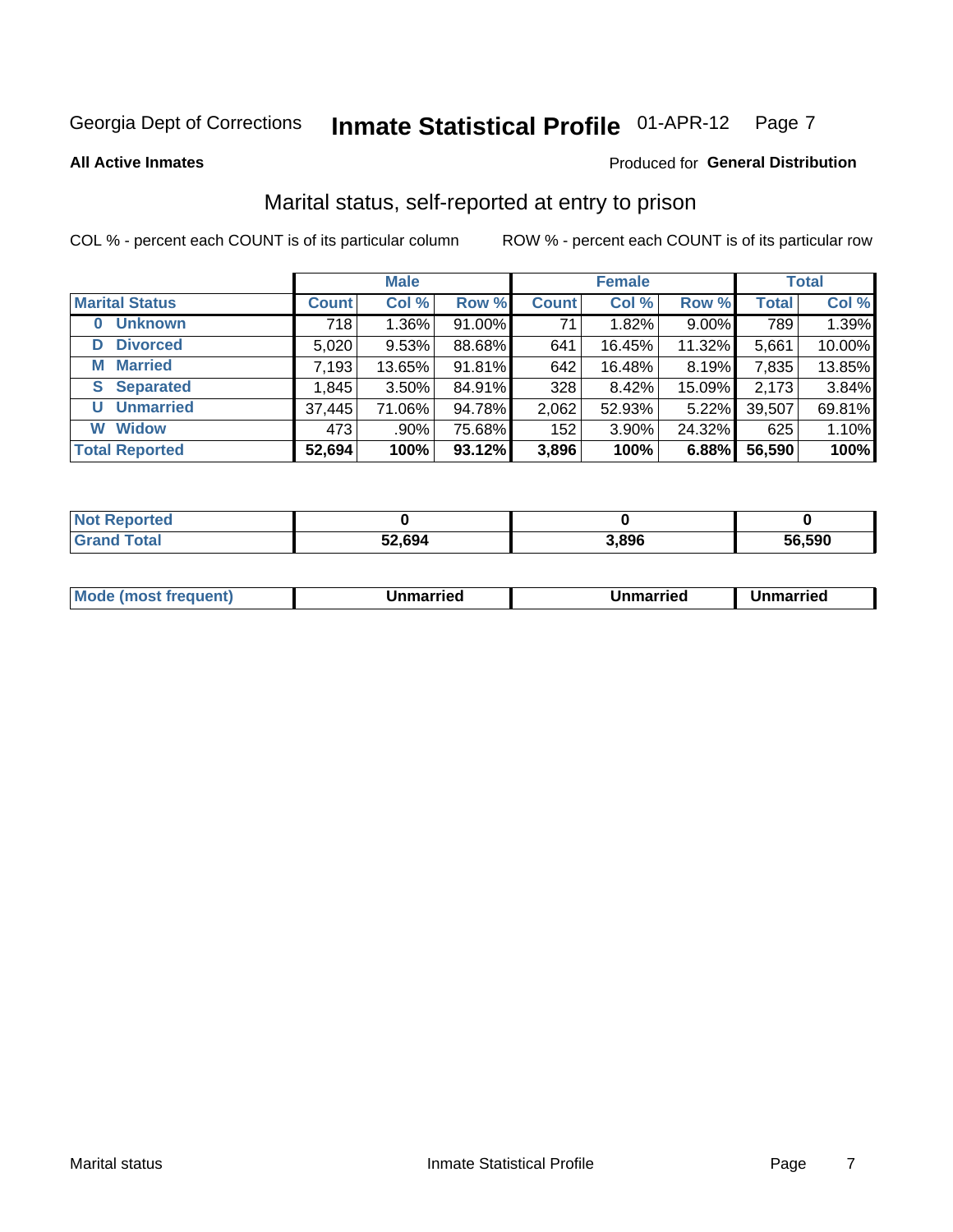#### **Inmate Statistical Profile 01-APR-12** Page 8

**All Active Inmates** 

## **Produced for General Distribution**

## Number of children, self reported at entry to prison

COL % - percent each COUNT is of its particular column

|                           |              | <b>Male</b> |        |              | <b>Female</b> |        | <b>Total</b> |        |
|---------------------------|--------------|-------------|--------|--------------|---------------|--------|--------------|--------|
| <b>Number of Children</b> | <b>Count</b> | Col %       | Row %  | <b>Count</b> | Col %         | Row %  | <b>Total</b> | Col %  |
| $\bf{0}$                  | 21,525       | 41.54%      | 94.65% | 1,216        | 31.27%        | 5.35%  | 22,741       | 40.83% |
|                           | 11,622       | 22.43%      | 94.09% | 730          | 18.77%        | 5.91%  | 12,352       | 22.18% |
| $\overline{2}$            | 8,495        | 16.40%      | 90.95% | 845          | 21.73%        | 9.05%  | 9,340        | 16.77% |
| 3                         | 5,064        | 9.77%       | 89.31% | 606          | 15.58%        | 10.69% | 5,670        | 10.18% |
| 4                         | 2,547        | 4.92%       | 90.16% | 278          | 7.15%         | 9.84%  | 2,825        | 5.07%  |
| 5                         | 1,264        | 2.44%       | 91.66% | 115          | 2.96%         | 8.34%  | 1,379        | 2.48%  |
| 6                         | 625          | 1.21%       | 91.91% | 55           | 1.41%         | 8.09%  | 680          | 1.22%  |
| 7                         | 293          | 0.57%       | 93.61% | 20           | 0.51%         | 6.39%  | 313          | 0.56%  |
| 8                         | 142          | 0.27%       | 89.87% | 16           | 0.41%         | 10.13% | 158          | 0.28%  |
| $\boldsymbol{9}$          | 92           | 0.18%       | 98.92% |              | 0.03%         | 1.08%  | 93           | 0.17%  |
| 10                        | 63           | 0.12%       | 94.03% | 4            | 0.10%         | 5.97%  | 67           | 0.12%  |
| Over 10                   | 81           | 0.16%       | 96.43% | 3            | 0.08%         | 3.57%  | 84           | 0.15%  |
| <b>Total Reported</b>     | 51,813       | 100%        | 93.02% | 3,889        | 100%          | 6.98%  | 55,702       | 100.0% |

| NO | 881    |       | 888    |
|----|--------|-------|--------|
|    | 52.694 | 3.896 | 56,590 |

| <b>Mean</b><br>(average)       | .35 | .70 | 1.37 |
|--------------------------------|-----|-----|------|
| <b>Median (middle)</b>         |     |     |      |
| <b>Mode</b><br>(most frequent) |     |     |      |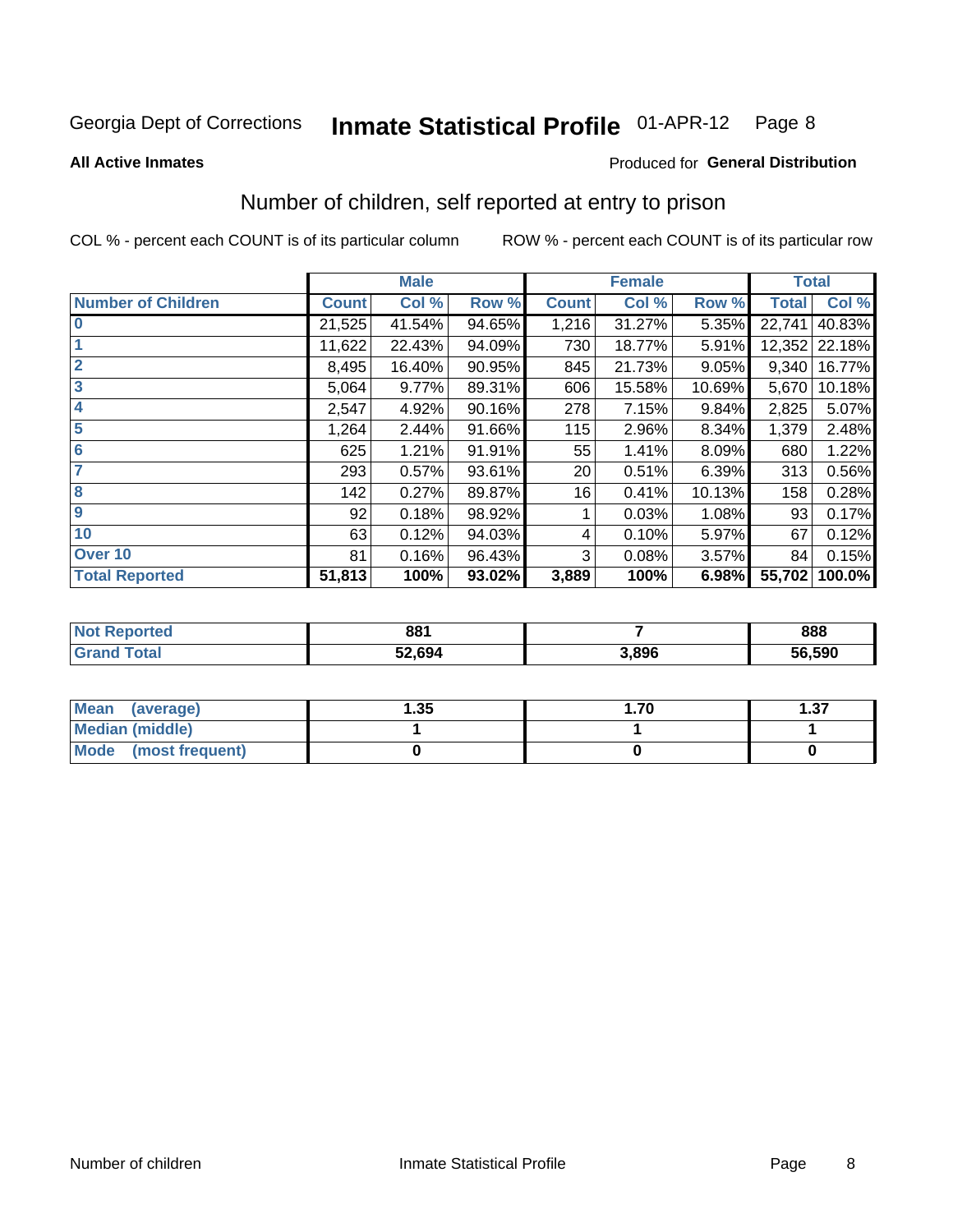#### **Inmate Statistical Profile 01-APR-12** Page 9

### **All Active Inmates**

### Produced for General Distribution

## Religious affiliation, self-reported at entry to prison

COL % - percent each COUNT is of its particular column

|                         |                              |              | <b>Male</b>                |         |              | <b>Female</b> |        |              | <b>Total</b> |
|-------------------------|------------------------------|--------------|----------------------------|---------|--------------|---------------|--------|--------------|--------------|
|                         | <b>Religious Affiliation</b> | <b>Count</b> | $\overline{\text{Col }^9}$ | Row %   | <b>Count</b> | Col %         | Row %  | <b>Total</b> | Col %        |
| 1                       | <b>Islam</b>                 | 1,130        | 4.04%                      | 97.50%  | 29           | 1.02%         | 2.50%  | 1,159        | 3.76%        |
| $\overline{2}$          | <b>Catholic</b>              | 1,437        | 5.14%                      | 89.37%  | 171          | 6.04%         | 10.63% | 1,608        | 5.22%        |
| $\overline{\mathbf{3}}$ | <b>Baptist</b>               | 13,743       | 49.14%                     | 88.20%  | 1,839        | 64.98%        | 11.80% | 15,582       | 50.59%       |
| $\overline{\mathbf{4}}$ | <b>Methodist</b>             | 564          | 2.02%                      | 86.37%  | 89           | 3.14%         | 13.63% | 653          | 2.12%        |
| $\overline{5}$          | <b>EpiscopIn</b>             | 47           | .17%                       | 90.38%  | 5            | .18%          | 9.62%  | 52           | .17%         |
| $6\overline{6}$         | <b>Presbytrn</b>             | 80           | .29%                       | 89.89%  | 9            | .32%          | 10.11% | 89           | .29%         |
| 7                       | <b>Chc Of God</b>            | 410          | 1.47%                      | 71.68%  | 162          | 5.72%         | 28.32% | 572          | 1.86%        |
| 8                       | <b>Holiness</b>              | 955          | 3.41%                      | 83.48%  | 189          | 6.68%         | 16.52% | 1,144        | 3.71%        |
| $\boldsymbol{9}$        | <b>Jewish</b>                | 37           | .13%                       | 97.37%  |              | .04%          | 2.63%  | 38           | .12%         |
| 10                      | <b>Anglican</b>              | 9            | .03%                       | 90.00%  |              | .04%          | 10.00% | 10           | .03%         |
| 11                      | <b>Grk Orthdx</b>            | 5            | .02%                       | 83.33%  | 1            | .04%          | 16.67% | 6            | .02%         |
| 12                      | <b>Hindu</b>                 | 10           | .04%                       | 100.00% |              |               |        | 10           | .03%         |
| 13                      | <b>Buddhist</b>              | 40           | .14%                       | 81.63%  | 9            | .32%          | 18.37% | 49           | .16%         |
| 14                      | <b>Taoist</b>                | 5            | .02%                       | 100.00% |              |               |        | 5            | .02%         |
| 15                      | <b>Shintoist</b>             | 3            | .01%                       | 100.00% |              |               |        | 3            | .01%         |
| 16                      | <b>Seven D Ad</b>            | 97           | .35%                       | 89.81%  | 11           | .39%          | 10.19% | 108          | .35%         |
| 17                      | <b>Jehovah Wt</b>            | 333          | 1.19%                      | 91.48%  | 31           | 1.10%         | 8.52%  | 364          | 1.18%        |
| 18                      | <b>Latr Day S</b>            | 39           | .14%                       | 88.64%  | 5            | .18%          | 11.36% | 44           | .14%         |
| 20                      | <b>Other Prot</b>            | 4,652        | 16.63%                     | 95.43%  | 223          | 7.88%         | 4.57%  | 4,875        | 15.83%       |
| 96                      | <b>None</b>                  | 4,373        | 15.64%                     | 98.76%  | 55           | 1.94%         | 1.24%  | 4,428        | 14.38%       |
|                         | <b>Total Reported</b>        | 27,969       | 100%                       | 90.81%  | 2,830        | 100%          | 9.19%  | 30,799       | 100%         |

| フクト<br>24,<br>1 Z.J | ,066  | 25.791 |
|---------------------|-------|--------|
| 2,694د              | 3,896 | 56.590 |

| Mode (most frequent) | <b>3aptist</b> | 3aptist | <b>Baptist</b> |
|----------------------|----------------|---------|----------------|
|                      |                |         |                |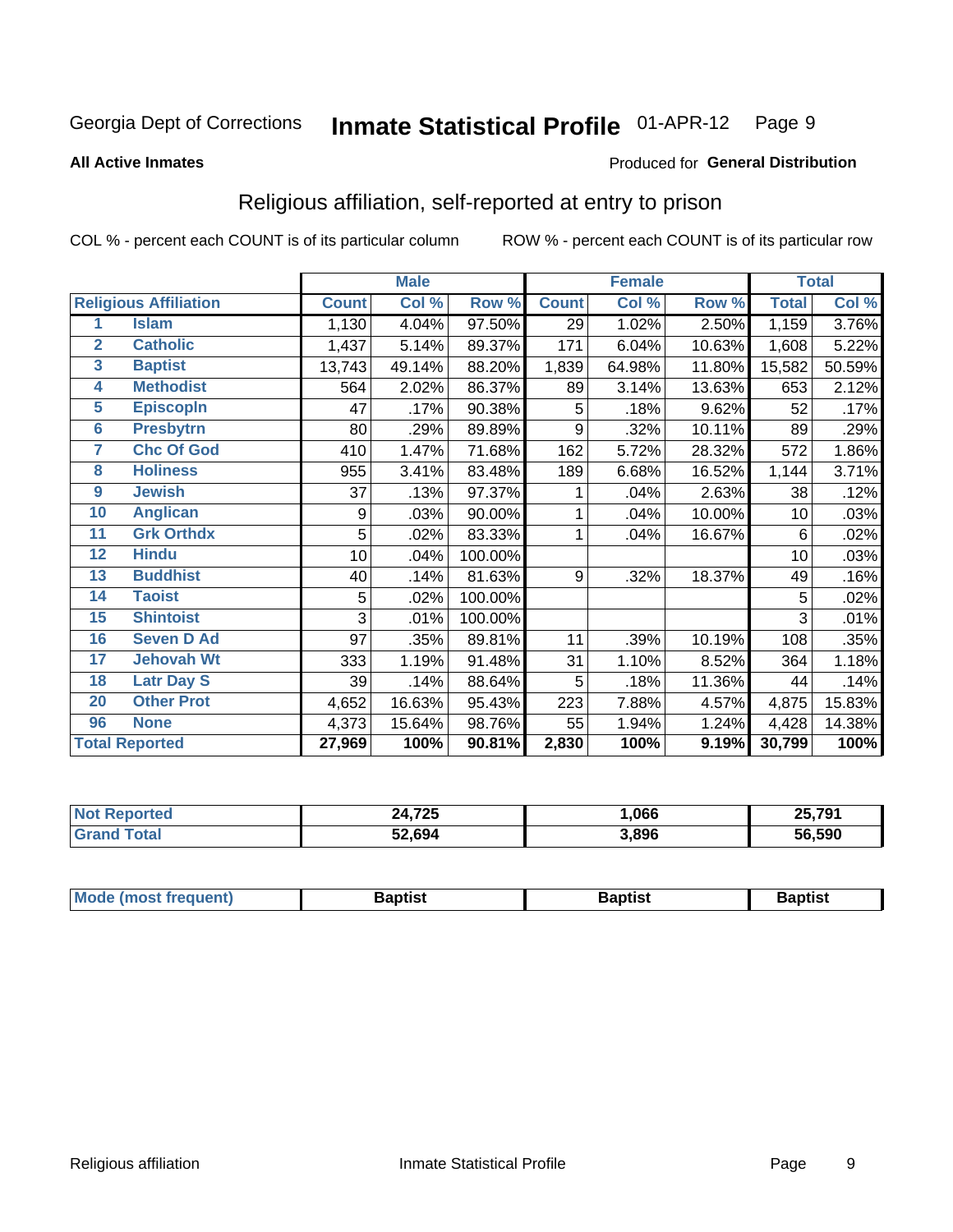## Inmate Statistical Profile 01-APR-12 Page 10

Produced for General Distribution

## **All Active Inmates**

## Home county, self-reported at entry to prison

COL % - percent each COUNT is of its particular column

|     |                             |              | <b>Male</b> |         |                | <b>Female</b> |        | <b>Total</b> |        |
|-----|-----------------------------|--------------|-------------|---------|----------------|---------------|--------|--------------|--------|
|     | <b>Home County</b>          | <b>Count</b> | Col %       | Row %   | <b>Count</b>   | Col %         | Row %  | <b>Total</b> | Col %  |
| 000 | <b>Unknown</b>              | 5,569        | 10.57%      | 94.47%  | 326            | 8.37%         | 5.53%  | 5,895        | 10.42% |
| 001 | <b>Appling County</b>       | 122          | .23%        | 96.83%  | 4              | .10%          | 3.17%  | 126          | .22%   |
| 002 | <b>Atkinson County</b>      | 48           | .09%        | 94.12%  | 3              | .08%          | 5.88%  | 51           | .09%   |
| 003 | <b>Bacon County</b>         | 70           | .13%        | 94.59%  | 4              | .10%          | 5.41%  | 74           | .13%   |
| 004 | <b>Baker County</b>         | 19           | .04%        | 100.00% |                |               |        | 19           | .03%   |
| 005 | <b>Baldwin County</b>       | 279          | .53%        | 94.58%  | 16             | .41%          | 5.42%  | 295          | .52%   |
| 006 | <b>Banks County</b>         | 54           | .10%        | 93.10%  | $\overline{4}$ | .10%          | 6.90%  | 58           | .10%   |
| 007 | <b>Barrow County</b>        | 265          | .50%        | 92.66%  | 21             | .54%          | 7.34%  | 286          | .51%   |
| 008 | <b>Bartow County</b>        | 567          | 1.08%       | 89.57%  | 66             | 1.69%         | 10.43% | 633          | 1.12%  |
| 009 | <b>Ben Hill County</b>      | 192          | .36%        | 94.12%  | 12             | .31%          | 5.88%  | 204          | .36%   |
| 010 | <b>Berrien County</b>       | 86           | .16%        | 93.48%  | 6              | .15%          | 6.52%  | 92           | .16%   |
| 011 | <b>Bibb County</b>          | 1,203        | 2.28%       | 94.95%  | 64             | 1.64%         | 5.05%  | 1,267        | 2.24%  |
| 012 | <b>Bleckley County</b>      | 71           | .13%        | 94.67%  | 4              | .10%          | 5.33%  | 75           | .13%   |
| 013 | <b>Brantley County</b>      | 53           | .10%        | 91.38%  | 5              | .13%          | 8.62%  | 58           | .10%   |
| 014 | <b>Brooks County</b>        | 119          | .23%        | 96.75%  | 4              | .10%          | 3.25%  | 123          | .22%   |
| 015 | <b>Bryan County</b>         | 122          | .23%        | 93.85%  | 8              | .21%          | 6.15%  | 130          | .23%   |
| 016 | <b>Bulloch County</b>       | 340          | .65%        | 90.91%  | 34             | .87%          | 9.09%  | 374          | .66%   |
| 017 | <b>Burke County</b>         | 215          | .41%        | 99.08%  | $\overline{2}$ | .05%          | .92%   | 217          | .38%   |
| 018 | <b>Butts County</b>         | 155          | .29%        | 91.72%  | 14             | .36%          | 8.28%  | 169          | .30%   |
| 019 | <b>Calhoun County</b>       | 54           | .10%        | 94.74%  | 3              | .08%          | 5.26%  | 57           | .10%   |
| 020 | <b>Camden County</b>        | 113          | .21%        | 93.39%  | 8              | .21%          | 6.61%  | 121          | .21%   |
| 021 | <b>Candler County</b>       | 109          | .21%        | 91.60%  | 10             | .26%          | 8.40%  | 119          | .21%   |
| 022 | <b>Carroll County</b>       | 589          | 1.12%       | 89.92%  | 66             | 1.69%         | 10.08% | 655          | 1.16%  |
| 023 | <b>Catoosa County</b>       | 224          | .43%        | 89.60%  | 26             | .67%          | 10.40% | 250          | .44%   |
| 024 | <b>Charlton County</b>      | 46           | .09%        | 92.00%  | 4              | .10%          | 8.00%  | 50           | .09%   |
| 025 | <b>Chatham County</b>       | 2,239        | 4.25%       | 95.60%  | 103            | 2.64%         | 4.40%  | 2,342        | 4.14%  |
| 026 | <b>Chattahoochee County</b> | 25           | .05%        | 92.59%  | $\overline{2}$ | .05%          | 7.41%  | 27           | .05%   |
| 027 | <b>Chattooga County</b>     | 258          | .49%        | 89.90%  | 29             | .74%          | 10.10% | 287          | .51%   |
| 028 | <b>Cherokee County</b>      | 391          | .74%        | 89.68%  | 45             | 1.16%         | 10.32% | 436          | .77%   |
| 029 | <b>Clarke County</b>        | 478          | .91%        | 93.18%  | 35             | .90%          | 6.82%  | 513          | .91%   |
| 030 | <b>Clay County</b>          | 47           | .09%        | 97.92%  | 1              | .03%          | 2.08%  | 48           | .08%   |
| 031 | <b>Clayton County</b>       | 1,491        | 2.83%       | 92.44%  | 122            | 3.13%         | 7.56%  | 1,613        | 2.85%  |
| 032 | <b>Clinch County</b>        | 61           | .12%        | 95.31%  | 3              | .08%          | 4.69%  | 64           | .11%   |
| 033 | <b>Cobb County</b>          | 2,065        | 3.92%       | 91.61%  | 189            | 4.85%         | 8.39%  | 2,254        | 3.98%  |
| 034 | <b>Coffee County</b>        | 246          | .47%        | 93.18%  | 18             | .46%          | 6.82%  | 264          | .47%   |
| 035 | <b>Colquitt County</b>      | 260          | .49%        | 94.89%  | 14             | .36%          | 5.11%  | 274          | .48%   |
| 036 | <b>Columbia County</b>      | 230          | .44%        | 90.20%  | 25             | .64%          | 9.80%  | 255          | .45%   |
| 037 | <b>Cook County</b>          | 117          | .22%        | 95.12%  | $\,6$          | .15%          | 4.88%  | 123          | .22%   |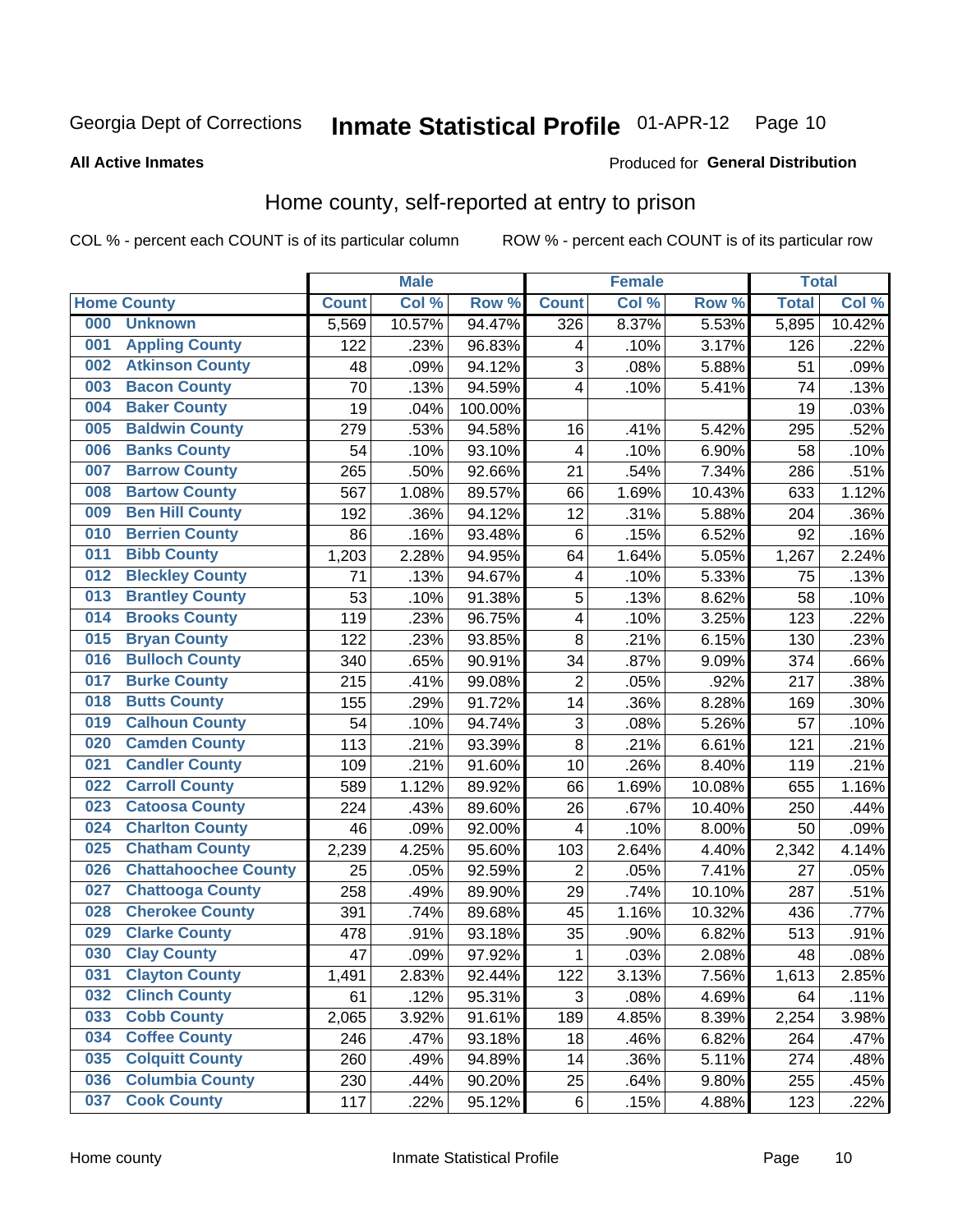## Inmate Statistical Profile 01-APR-12 Page 11

### **All Active Inmates**

### Produced for General Distribution

## Home county, self-reported at entry to prison

COL % - percent each COUNT is of its particular column

|     |                         |                  | <b>Male</b> |         |                         | <b>Female</b> |        | <b>Total</b> |        |
|-----|-------------------------|------------------|-------------|---------|-------------------------|---------------|--------|--------------|--------|
|     | <b>Home County</b>      | <b>Count</b>     | Col %       | Row %   | <b>Count</b>            | Col %         | Row %  | <b>Total</b> | Col %  |
| 038 | <b>Coweta County</b>    | 431              | .82%        | 91.31%  | 41                      | 1.05%         | 8.69%  | 472          | .83%   |
| 039 | <b>Crawford County</b>  | 33               | .06%        | 89.19%  | 4                       | .10%          | 10.81% | 37           | .07%   |
| 040 | <b>Crisp County</b>     | 220              | .42%        | 94.83%  | 12                      | .31%          | 5.17%  | 232          | .41%   |
| 041 | <b>Dade County</b>      | 80               | .15%        | 93.02%  | $\,6$                   | .15%          | 6.98%  | 86           | .15%   |
| 042 | <b>Dawson County</b>    | 76               | .14%        | 89.41%  | $\boldsymbol{9}$        | .23%          | 10.59% | 85           | .15%   |
| 043 | <b>Decatur County</b>   | 275              | .52%        | 90.46%  | 29                      | .74%          | 9.54%  | 304          | .54%   |
| 044 | <b>Dekalb County</b>    | 3,080            | 5.85%       | 93.93%  | 199                     | 5.11%         | 6.07%  | 3,279        | 5.79%  |
| 045 | <b>Dodge County</b>     | 155              | .29%        | 91.18%  | 15                      | .39%          | 8.82%  | 170          | .30%   |
| 046 | <b>Dooly County</b>     | 83               | .16%        | 92.22%  | $\overline{7}$          | .18%          | 7.78%  | 90           | .16%   |
| 047 | <b>Dougherty County</b> | 945              | 1.79%       | 94.59%  | 54                      | 1.39%         | 5.41%  | 999          | 1.77%  |
| 048 | <b>Douglas County</b>   | 631              | 1.20%       | 89.38%  | 75                      | 1.93%         | 10.62% | 706          | 1.25%  |
| 049 | <b>Early County</b>     | 88               | .17%        | 95.65%  | 4                       | .10%          | 4.35%  | 92           | .16%   |
| 050 | <b>Echols County</b>    | $\boldsymbol{9}$ | .02%        | 100.00% |                         |               |        | 9            | .02%   |
| 051 | <b>Effingham County</b> | 176              | .33%        | 94.62%  | 10                      | .26%          | 5.38%  | 186          | .33%   |
| 052 | <b>Elbert County</b>    | 153              | .29%        | 92.73%  | 12                      | .31%          | 7.27%  | 165          | .29%   |
| 053 | <b>Emanuel County</b>   | 166              | .32%        | 92.74%  | 13                      | .33%          | 7.26%  | 179          | .32%   |
| 054 | <b>Evans County</b>     | 86               | .16%        | 94.51%  | 5                       | .13%          | 5.49%  | 91           | .16%   |
| 055 | <b>Fannin County</b>    | 104              | .20%        | 88.89%  | 13                      | .33%          | 11.11% | 117          | .21%   |
| 056 | <b>Fayette County</b>   | 169              | .32%        | 88.95%  | 21                      | .54%          | 11.05% | 190          | .34%   |
| 057 | <b>Floyd County</b>     | 699              | 1.33%       | 89.27%  | 84                      | 2.16%         | 10.73% | 783          | 1.38%  |
| 058 | <b>Forsyth County</b>   | 197              | .37%        | 88.34%  | 26                      | .67%          | 11.66% | 223          | .39%   |
| 059 | <b>Franklin County</b>  | 132              | .25%        | 91.67%  | 12                      | .31%          | 8.33%  | 144          | .25%   |
| 060 | <b>Fulton County</b>    | 5,622            | 10.67%      | 95.21%  | 283                     | 7.26%         | 4.79%  | 5,905        | 10.43% |
| 061 | <b>Gilmer County</b>    | 114              | .22%        | 91.94%  | 10                      | .26%          | 8.06%  | 124          | .22%   |
| 062 | <b>Glascock County</b>  | 8                | .02%        | 100.00% |                         |               |        | 8            | .01%   |
| 063 | <b>Glynn County</b>     | 353              | .67%        | 94.64%  | 20                      | .51%          | 5.36%  | 373          | .66%   |
| 064 | <b>Gordon County</b>    | 256              | .49%        | 88.28%  | 34                      | .87%          | 11.72% | 290          | .51%   |
| 065 | <b>Grady County</b>     | 181              | .34%        | 93.78%  | 12                      | .31%          | 6.22%  | 193          | .34%   |
| 066 | <b>Greene County</b>    | 114              | .22%        | 95.00%  | $\,6$                   | .15%          | 5.00%  | 120          | .21%   |
| 067 | <b>Gwinnett County</b>  | 1,669            | 3.17%       | 92.41%  | 137                     | 3.52%         | 7.59%  | 1,806        | 3.19%  |
| 068 | <b>Habersham County</b> | 105              | .20%        | 89.74%  | 12                      | .31%          | 10.26% | 117          | .21%   |
| 069 | <b>Hall County</b>      | 624              | 1.18%       | 91.50%  | 58                      | 1.49%         | 8.50%  | 682          | 1.21%  |
| 070 | <b>Hancock County</b>   | 66               | .13%        | 94.29%  | $\overline{\mathbf{4}}$ | .10%          | 5.71%  | 70           | .12%   |
| 071 | <b>Haralson County</b>  | 140              | .27%        | 94.59%  | $\bf 8$                 | .21%          | 5.41%  | 148          | .26%   |
| 072 | <b>Harris County</b>    | 100              | .19%        | 93.46%  | $\overline{7}$          | .18%          | 6.54%  | 107          | .19%   |
| 073 | <b>Hart County</b>      | 107              | .20%        | 91.45%  | 10                      | .26%          | 8.55%  | 117          | .21%   |
| 074 | <b>Heard County</b>     | 56               | .11%        | 91.80%  | 5                       | .13%          | 8.20%  | 61           | .11%   |
| 075 | <b>Henry County</b>     | 570              | 1.08%       | 92.53%  | 46                      | 1.18%         | 7.47%  | 616          | 1.09%  |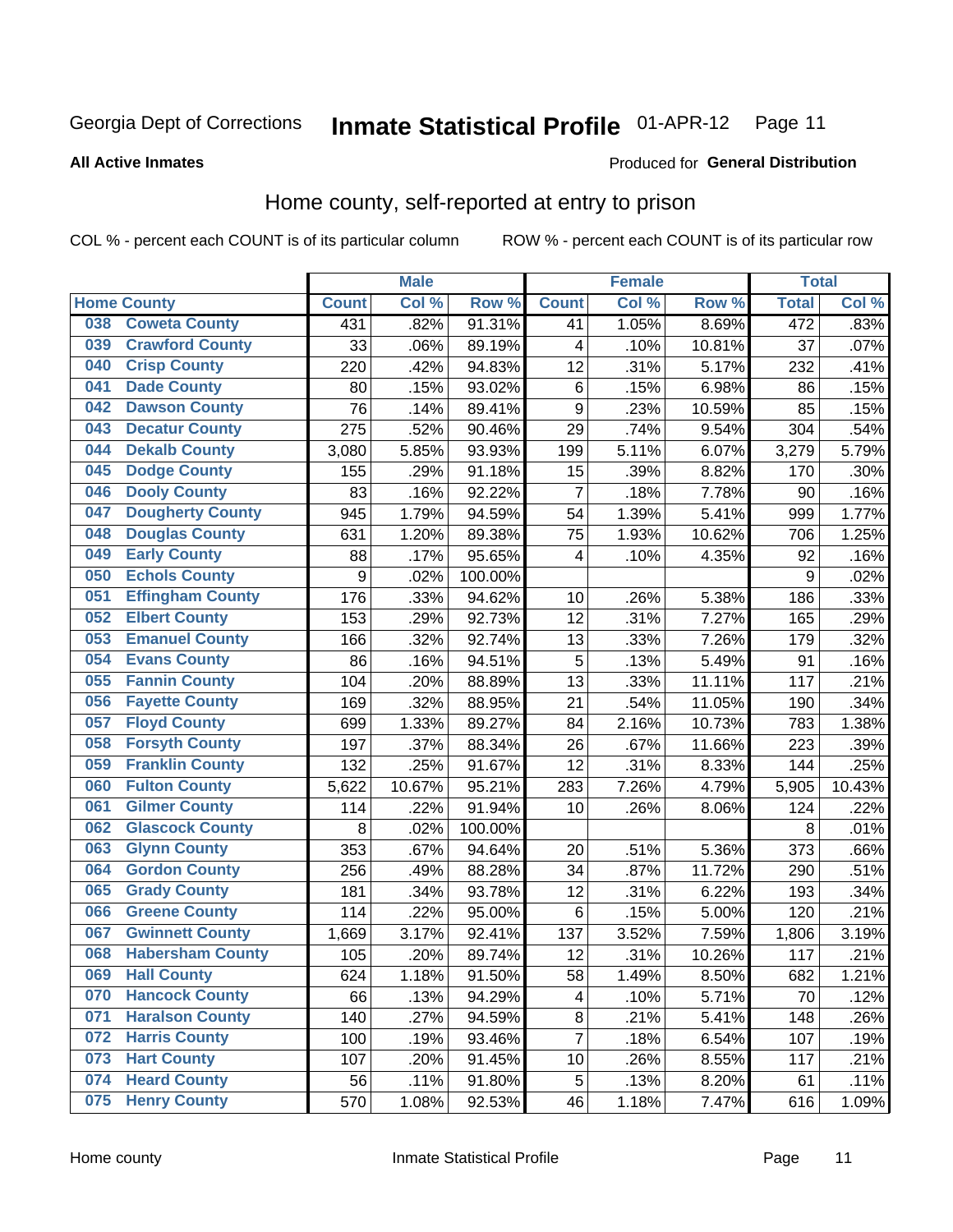## Inmate Statistical Profile 01-APR-12 Page 12

## **All Active Inmates**

### Produced for General Distribution

## Home county, self-reported at entry to prison

COL % - percent each COUNT is of its particular column

|                  |                          |              | <b>Male</b> |                  |                         | <b>Female</b>     |        | <b>Total</b> |       |
|------------------|--------------------------|--------------|-------------|------------------|-------------------------|-------------------|--------|--------------|-------|
|                  | <b>Home County</b>       | <b>Count</b> | Col %       | Row <sup>%</sup> | <b>Count</b>            | Col %             | Row %  | <b>Total</b> | Col % |
| 076              | <b>Houston County</b>    | 556          | 1.06%       | 90.85%           | 56                      | 1.44%             | 9.15%  | 612          | 1.08% |
| 077              | <b>Irwin County</b>      | 85           | .16%        | 95.51%           | 4                       | .10%              | 4.49%  | 89           | .16%  |
| 078              | <b>Jackson County</b>    | 215          | .41%        | 89.96%           | 24                      | .62%              | 10.04% | 239          | .42%  |
| 079              | <b>Jasper County</b>     | 84           | .16%        | 92.31%           | $\overline{7}$          | .18%              | 7.69%  | 91           | .16%  |
| 080              | <b>Jeff Davis County</b> | 69           | .13%        | 93.24%           | 5                       | .13%              | 6.76%  | 74           | .13%  |
| 081              | <b>Jefferson County</b>  | 181          | .34%        | 94.76%           | 10                      | .26%              | 5.24%  | 191          | .34%  |
| 082              | <b>Jenkins County</b>    | 62           | .12%        | 95.38%           | 3                       | .08%              | 4.62%  | 65           | .11%  |
| 083              | <b>Johnson County</b>    | 46           | .09%        | 88.46%           | 6                       | .15%              | 11.54% | 52           | .09%  |
| 084              | <b>Jones County</b>      | 133          | .25%        | 92.36%           | 11                      | .28%              | 7.64%  | 144          | .25%  |
| 085              | <b>Lamar County</b>      | 78           | .15%        | 91.76%           | $\overline{7}$          | .18%              | 8.24%  | 85           | .15%  |
| 086              | <b>Lanier County</b>     | 46           | .09%        | 97.87%           | 1                       | .03%              | 2.13%  | 47           | .08%  |
| 087              | <b>Laurens County</b>    | 312          | .59%        | 94.55%           | 18                      | .46%              | 5.45%  | 330          | .58%  |
| 088              | <b>Lee County</b>        | 88           | .17%        | 90.72%           | 9                       | $\overline{.}23%$ | 9.28%  | 97           | .17%  |
| 089              | <b>Liberty County</b>    | 253          | .48%        | 94.40%           | 15                      | .39%              | 5.60%  | 268          | .47%  |
| 090              | <b>Lincoln County</b>    | 25           | .05%        | 86.21%           | 4                       | .10%              | 13.79% | 29           | .05%  |
| 091              | <b>Long County</b>       | 51           | .10%        | 87.93%           | $\overline{7}$          | .18%              | 12.07% | 58           | .10%  |
| 092              | <b>Lowndes County</b>    | 500          | .95%        | 93.46%           | 35                      | .90%              | 6.54%  | 535          | .95%  |
| 093              | <b>Lumpkin County</b>    | 80           | .15%        | 86.96%           | 12                      | .31%              | 13.04% | 92           | .16%  |
| 094              | <b>Macon County</b>      | 91           | .17%        | 96.81%           | 3                       | .08%              | 3.19%  | 94           | .17%  |
| 095              | <b>Madison County</b>    | 141          | .27%        | 89.24%           | 17                      | .44%              | 10.76% | 158          | .28%  |
| 096              | <b>Marion County</b>     | 45           | .09%        | 88.24%           | 6                       | .15%              | 11.76% | 51           | .09%  |
| 097              | <b>Mcduffie County</b>   | 181          | .34%        | 92.35%           | 15                      | .39%              | 7.65%  | 196          | .35%  |
| 098              | <b>Mcintosh County</b>   | 64           | .12%        | 95.52%           | 3                       | .08%              | 4.48%  | 67           | .12%  |
| 099              | <b>Meriwether County</b> | 186          | .35%        | 94.90%           | 10                      | .26%              | 5.10%  | 196          | .35%  |
| 100              | <b>Miller County</b>     | 33           | .06%        | 97.06%           | 1                       | .03%              | 2.94%  | 34           | .06%  |
| 101              | <b>Mitchell County</b>   | 237          | .45%        | 93.31%           | 17                      | .44%              | 6.69%  | 254          | .45%  |
| 102              | <b>Monroe County</b>     | 145          | .28%        | 94.16%           | $\boldsymbol{9}$        | .23%              | 5.84%  | 154          | .27%  |
| 103              | <b>Montgomery County</b> | 63           | .12%        | 94.03%           | $\overline{\mathbf{4}}$ | .10%              | 5.97%  | 67           | .12%  |
| 104              | <b>Morgan County</b>     | 118          | .22%        | 90.08%           | 13                      | .33%              | 9.92%  | 131          | .23%  |
| 105              | <b>Murray County</b>     | 198          | .38%        | 89.19%           | 24                      | .62%              | 10.81% | 222          | .39%  |
| 106              | <b>Muscogee County</b>   | 1,352        | 2.57%       | 95.21%           | 68                      | 1.75%             | 4.79%  | 1,420        | 2.51% |
| 107              | <b>Newton County</b>     | 572          | 1.09%       | 92.26%           | 48                      | 1.23%             | 7.74%  | 620          | 1.10% |
| 108              | <b>Oconee County</b>     | 55           | .10%        | 93.22%           | 4                       | .10%              | 6.78%  | 59           | .10%  |
| 109              | <b>Oglethorpe County</b> | 69           | .13%        | 92.00%           | 6                       | .15%              | 8.00%  | 75           | .13%  |
| 110              | <b>Paulding County</b>   | 339          | .64%        | 89.92%           | 38                      | .98%              | 10.08% | 377          | .67%  |
| 111              | <b>Peach County</b>      | 106          | .20%        | 96.36%           | $\overline{\mathbf{4}}$ | .10%              | 3.64%  | 110          | .19%  |
| $\overline{112}$ | <b>Pickens County</b>    | 119          | .23%        | 87.50%           | 17                      | .44%              | 12.50% | 136          | .24%  |
| 113              | <b>Pierce County</b>     | 76           | .14%        | 92.68%           | $\,6$                   | .15%              | 7.32%  | 82           | .14%  |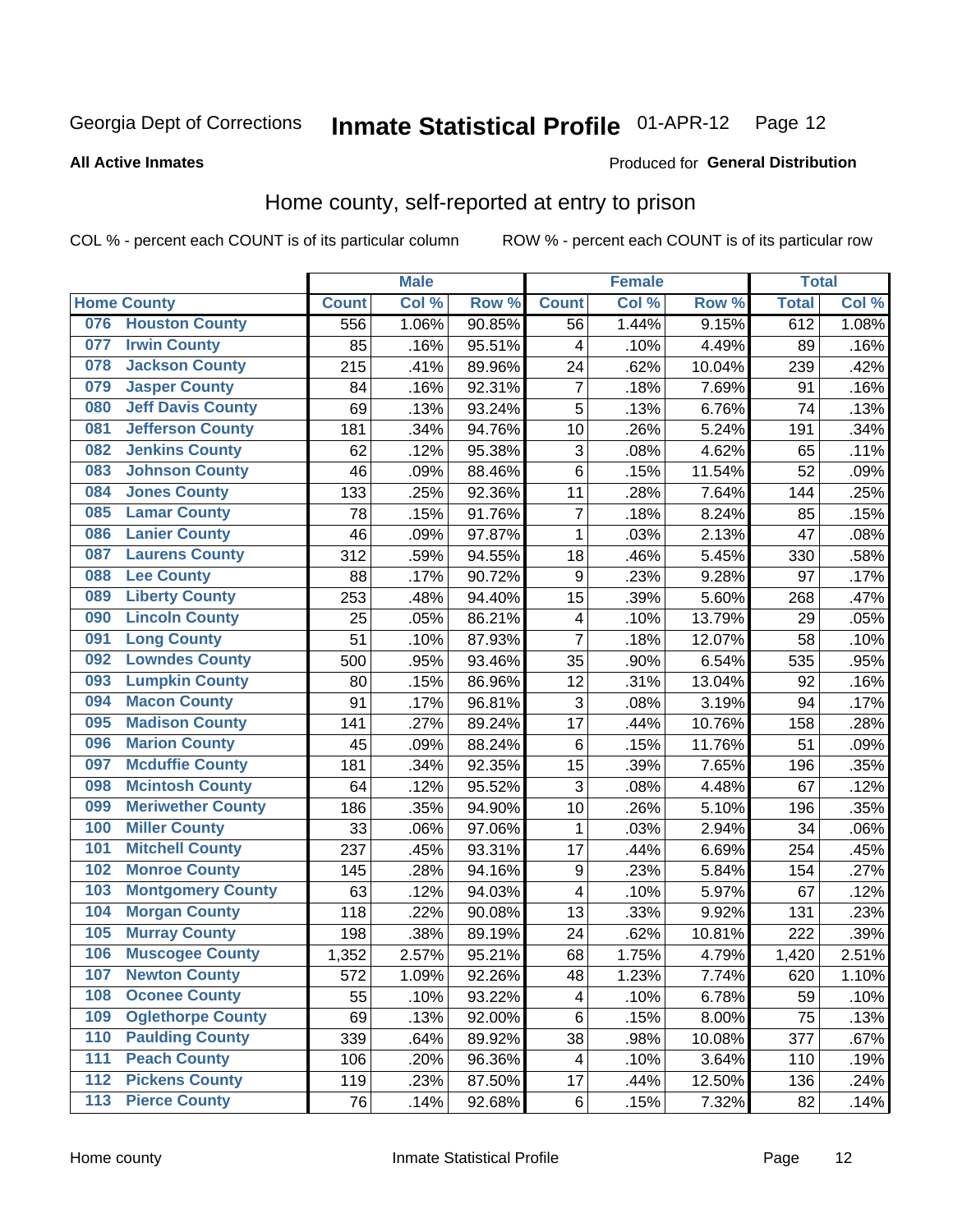## Inmate Statistical Profile 01-APR-12 Page 13

## **All Active Inmates**

## **Produced for General Distribution**

## Home county, self-reported at entry to prison

COL % - percent each COUNT is of its particular column

|                  |                          |              | <b>Male</b> |         |                           | <b>Female</b> |        | <b>Total</b> |       |
|------------------|--------------------------|--------------|-------------|---------|---------------------------|---------------|--------|--------------|-------|
|                  | <b>Home County</b>       | <b>Count</b> | Col %       | Row %   | <b>Count</b>              | Col %         | Row %  | <b>Total</b> | Col % |
| 114              | <b>Pike County</b>       | 56           | .11%        | 88.89%  | 7                         | .18%          | 11.11% | 63           | .11%  |
| 115              | <b>Polk County</b>       | 250          | .47%        | 90.25%  | 27                        | .69%          | 9.75%  | 277          | .49%  |
| 116              | <b>Pulaski County</b>    | 76           | .14%        | 89.41%  | 9                         | .23%          | 10.59% | 85           | .15%  |
| 117              | <b>Putnam County</b>     | 151          | .29%        | 91.52%  | 14                        | .36%          | 8.48%  | 165          | .29%  |
| 118              | <b>Quitman County</b>    | 18           | .03%        | 100.00% |                           |               |        | 18           | .03%  |
| 119              | <b>Rabun County</b>      | 49           | .09%        | 85.96%  | 8                         | .21%          | 14.04% | 57           | .10%  |
| 120              | <b>Randolph County</b>   | 82           | .16%        | 97.62%  | $\overline{2}$            | .05%          | 2.38%  | 84           | .15%  |
| $\overline{121}$ | <b>Richmond County</b>   | 1,727        | 3.28%       | 95.10%  | 89                        | 2.28%         | 4.90%  | 1,816        | 3.21% |
| 122              | <b>Rockdale County</b>   | 366          | .69%        | 92.19%  | 31                        | .80%          | 7.81%  | 397          | .70%  |
| 123              | <b>Schley County</b>     | 19           | .04%        | 90.48%  | $\overline{2}$            | .05%          | 9.52%  | 21           | .04%  |
| 124              | <b>Screven County</b>    | 142          | .27%        | 94.67%  | $\, 8$                    | .21%          | 5.33%  | 150          | .27%  |
| 125              | <b>Seminole County</b>   | 64           | .12%        | 90.14%  | $\overline{7}$            | .18%          | 9.86%  | 71           | .13%  |
| 126              | <b>Spalding County</b>   | 524          | .99%        | 92.91%  | 40                        | 1.03%         | 7.09%  | 564          | 1.00% |
| 127              | <b>Stephens County</b>   | 142          | .27%        | 88.20%  | 19                        | .49%          | 11.80% | 161          | .28%  |
| 128              | <b>Stewart County</b>    | 34           | .06%        | 97.14%  | 1                         | .03%          | 2.86%  | 35           | .06%  |
| 129              | <b>Sumter County</b>     | 243          | .46%        | 95.29%  | 12                        | .31%          | 4.71%  | 255          | .45%  |
| 130              | <b>Talbot County</b>     | 68           | .13%        | 97.14%  | $\overline{2}$            | .05%          | 2.86%  | 70           | .12%  |
| 131              | <b>Taliaferro County</b> | 11           | .02%        | 100.00% |                           |               |        | 11           | .02%  |
| 132              | <b>Tattnall County</b>   | 169          | .32%        | 93.37%  | 12                        | .31%          | 6.63%  | 181          | .32%  |
| 133              | <b>Taylor County</b>     | 75           | .14%        | 93.75%  | 5                         | .13%          | 6.25%  | 80           | .14%  |
| 134              | <b>Telfair County</b>    | 114          | .22%        | 89.06%  | 14                        | .36%          | 10.94% | 128          | .23%  |
| 135              | <b>Terrell County</b>    | 73           | .14%        | 93.59%  | 5                         | .13%          | 6.41%  | 78           | .14%  |
| 136              | <b>Thomas County</b>     | 237          | .45%        | 95.18%  | 12                        | .31%          | 4.82%  | 249          | .44%  |
| 137              | <b>Tift County</b>       | 244          | .46%        | 95.31%  | 12                        | .31%          | 4.69%  | 256          | .45%  |
| 138              | <b>Toombs County</b>     | 324          | .61%        | 90.00%  | 36                        | .92%          | 10.00% | 360          | .64%  |
| 139              | <b>Towns County</b>      | 34           | .06%        | 85.00%  | $\,6$                     | .15%          | 15.00% | 40           | .07%  |
| 140              | <b>Treutlen County</b>   | 60           | .11%        | 92.31%  | 5                         | .13%          | 7.69%  | 65           | .11%  |
| 141              | <b>Troup County</b>      | 551          | 1.05%       | 91.99%  | 48                        | 1.23%         | 8.01%  | 599          | 1.06% |
| 142              | <b>Turner County</b>     | 77           | .15%        | 93.90%  | 5                         | .13%          | 6.10%  | 82           | .14%  |
| 143              | <b>Twiggs County</b>     | 60           | .11%        | 90.91%  | $\,6$                     | .15%          | 9.09%  | 66           | .12%  |
| 144              | <b>Union County</b>      | 63           | .12%        | 84.00%  | 12                        | .31%          | 16.00% | 75           | .13%  |
| 145              | <b>Upson County</b>      | 170          | .32%        | 91.40%  | 16                        | .41%          | 8.60%  | 186          | .33%  |
| 146              | <b>Walker County</b>     | 363          | .69%        | 89.85%  | 41                        | 1.05%         | 10.15% | 404          | .71%  |
| 147              | <b>Walton County</b>     | 393          | .75%        | 91.61%  | 36                        | .92%          | 8.39%  | 429          | .76%  |
| 148              | <b>Ware County</b>       | 266          | .50%        | 94.66%  | 15                        | .39%          | 5.34%  | 281          | .50%  |
| 149              | <b>Warren County</b>     | 32           | .06%        | 91.43%  | $\ensuremath{\mathsf{3}}$ | .08%          | 8.57%  | 35           | .06%  |
| 150              | <b>Washington County</b> | 185          | .35%        | 92.04%  | 16                        | .41%          | 7.96%  | 201          | .36%  |
| 151              | <b>Wayne County</b>      | 153          | .29%        | 92.73%  | 12                        | .31%          | 7.27%  | 165          | .29%  |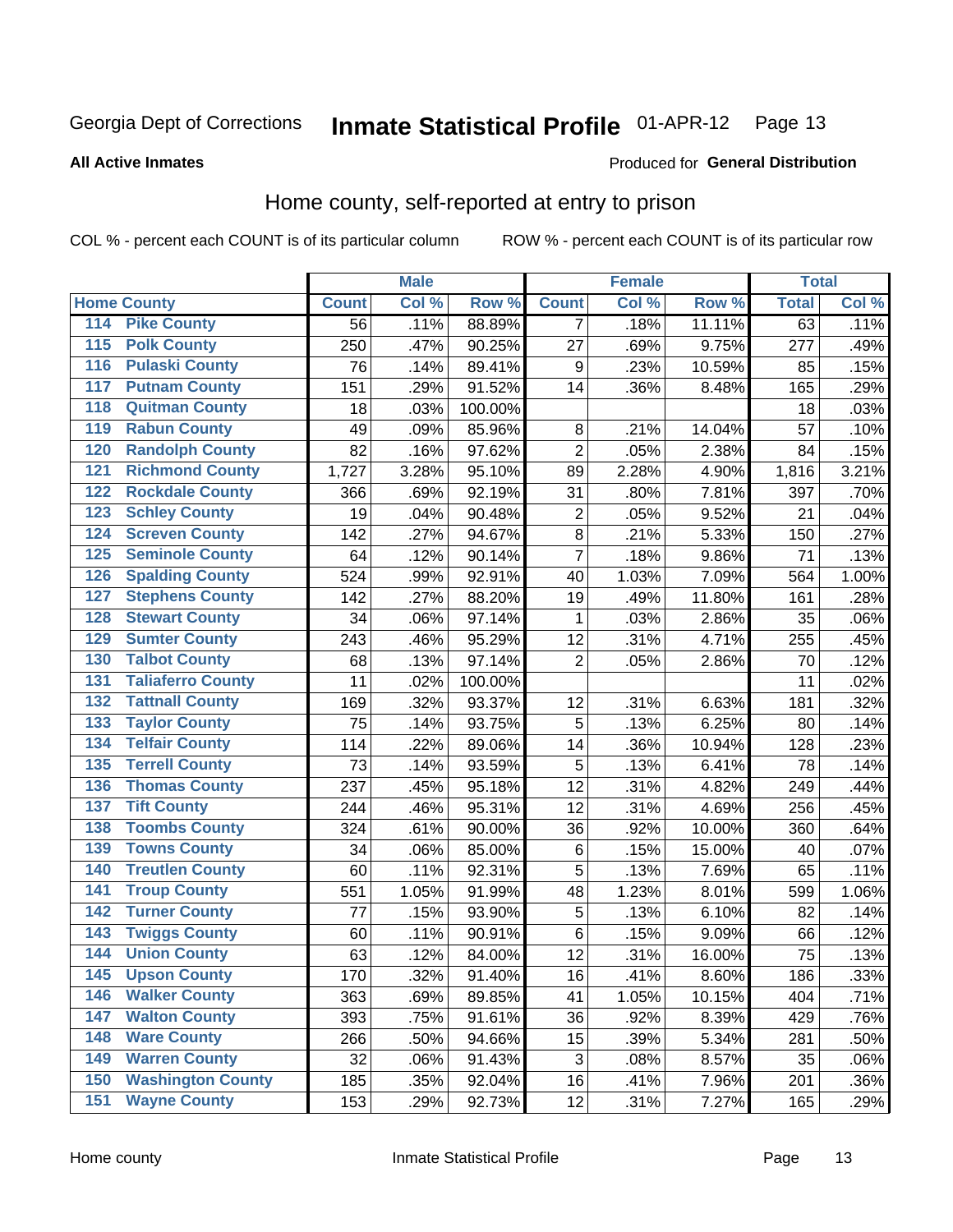## Inmate Statistical Profile 01-APR-12 Page 14

**All Active Inmates** 

## **Produced for General Distribution**

## Home county, self-reported at entry to prison

COL % - percent each COUNT is of its particular column

|     |                             |              | <b>Male</b> |         |              | <b>Female</b> |        | <b>Total</b> |       |
|-----|-----------------------------|--------------|-------------|---------|--------------|---------------|--------|--------------|-------|
|     | <b>Home County</b>          | <b>Count</b> | Col %       | Row %   | <b>Count</b> | Col %         | Row %  | <b>Total</b> | Col % |
| 152 | <b>Webster County</b>       | 9            | .02%        | 100.00% |              |               |        | 9            | .02%  |
| 153 | <b>Wheeler County</b>       | 28           | .05%        | 84.85%  | 5            | .13%          | 15.15% | 33           | .06%  |
| 154 | <b>White County</b>         | 92           | $.17\%$     | 92.00%  | 8            | .21%          | 8.00%  | 100          | .18%  |
| 155 | <b>Whitfield County</b>     | 545          | 1.03%       | 89.05%  | 67           | 1.72%         | 10.95% | 612          | 1.08% |
| 156 | <b>Wilcox County</b>        | 65           | .12%        | 87.84%  | 9            | .23%          | 12.16% | 74           | .13%  |
| 157 | <b>Wilkes County</b>        | 55           | .10%        | 88.71%  | 7            | .18%          | 11.29% | 62           | .11%  |
| 158 | <b>Wilkinson County</b>     | 54           | .10%        | 94.74%  | 3            | .08%          | 5.26%  | 57           | .10%  |
| 159 | <b>Worth County</b>         | 103          | .20%        | 91.96%  | 9            | .23%          | 8.04%  | 112          | .20%  |
| 999 | <b>Other Custody/Out Of</b> | 359          | .68%        | 90.66%  | 37           | .95%          | 9.34%  | 396          | .70%  |
|     | <b>State</b>                |              |             |         |              |               |        |              |       |
|     | <b>Total Rported</b>        | 52,694       | 100%        | 93.12%  | 3,896        | 100%          | 6.88%  | 56,590       | 100%  |

| NO<br>keported |        |       |        |
|----------------|--------|-------|--------|
|                | 52,694 | 3.896 | 56,590 |

| Mode<br>l Fulton Countv<br><b>Fulton County</b><br>(most frequent)<br>۱known |
|------------------------------------------------------------------------------|
|------------------------------------------------------------------------------|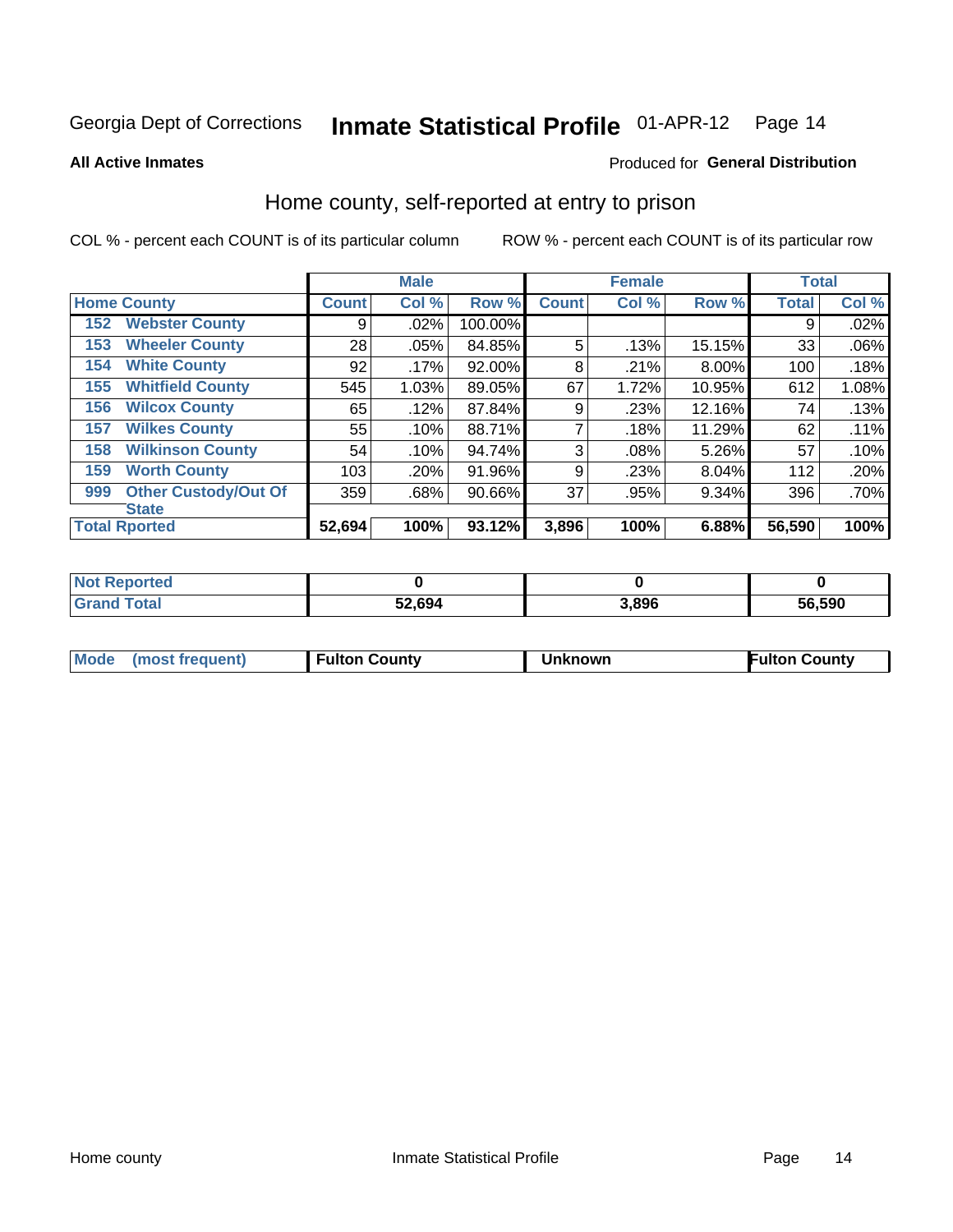## Inmate Statistical Profile 01-APR-12 Page 15

**All Active Inmates** 

## Produced for General Distribution

## Socioeconomic class, self-reported at entry to prison

COL % - percent each COUNT is of its particular column

|                       |                | <b>Male</b> |        |              | <b>Female</b> |          |        | <b>Total</b> |
|-----------------------|----------------|-------------|--------|--------------|---------------|----------|--------|--------------|
| Socioeconomic Class   | <b>Count</b> l | Col %       | Row %  | <b>Count</b> | Col %         | Row %    | Total  | Col %        |
| <b>Welfare</b>        | 2,341          | 9.85%       | 95.36% | 114          | 10.61%        | 4.64%    | 2,455  | 9.88%        |
| <b>Occ Employ</b>     | 943            | 3.97%       | 99.05% | 9            | .84%          | .95%     | 952    | 3.83%        |
| <b>Minimum Std</b>    | 9,749          | 41.02%      | 96.66% | 337          | 31.38%        | 3.34%    | 10,086 | 40.60%       |
| <b>Middle</b><br>4    | 10,736         | 45.17%      | 94.59% | 614          | 57.17%        | $5.41\%$ | 11,350 | 45.69%       |
| <b>Total Reported</b> | 23,769         | 100%        | 95.68% | 1,074        | 100%          | $4.32\%$ | 24,843 | 100%         |

| <b>Not</b><br>›rted | 28,925 | 2,822 | 747    |
|---------------------|--------|-------|--------|
|                     | 52.694 | 3,896 | 56,590 |

| ____<br>____ |
|--------------|
|--------------|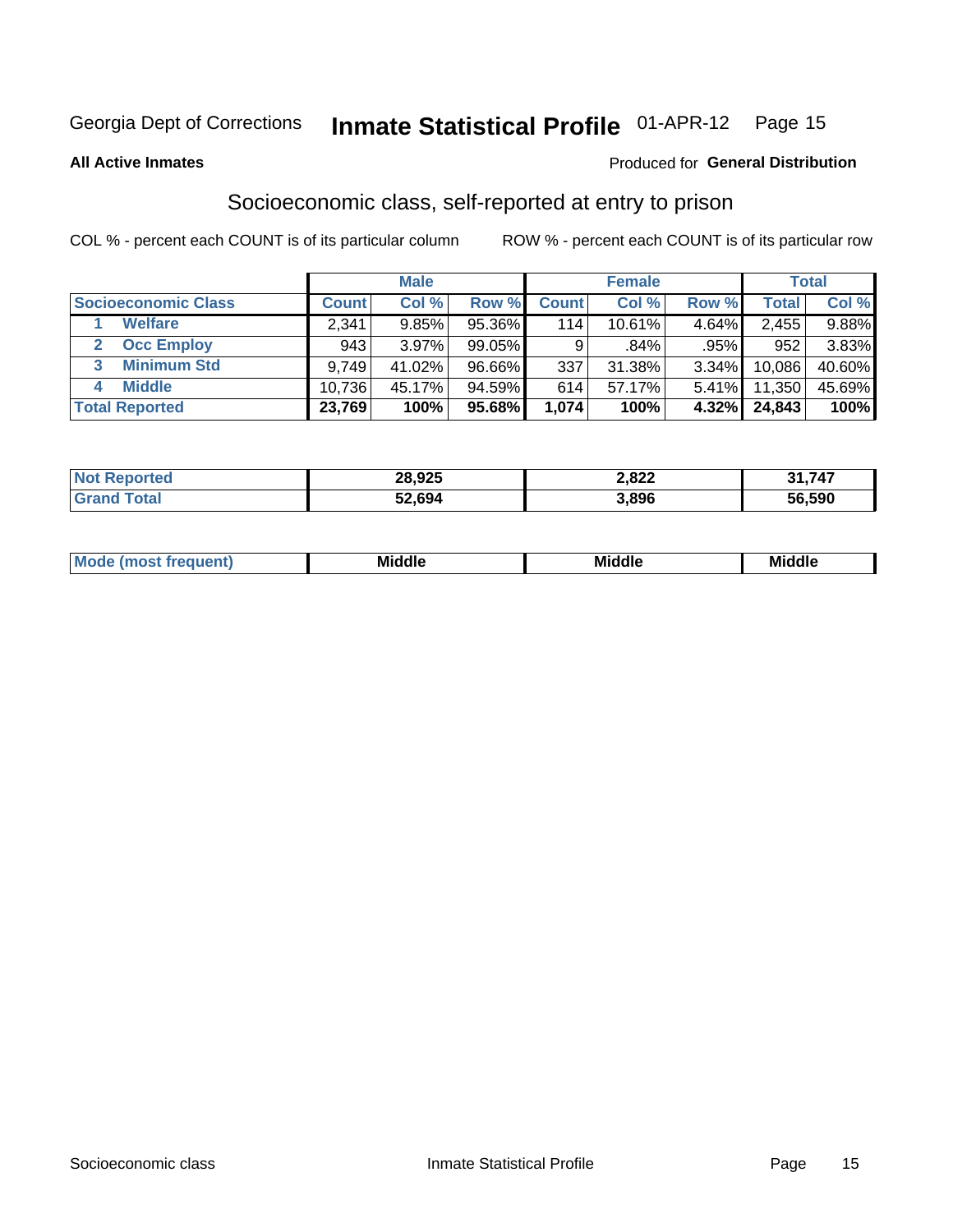## Inmate Statistical Profile 01-APR-12 Page 16

**All Active Inmates** 

### Produced for General Distribution

## Environment to age 16, self-reported at entry to prison

COL % - percent each COUNT is of its particular column

|                                    |              | <b>Male</b> |        |                 | <b>Female</b> |       |              | <b>Total</b> |
|------------------------------------|--------------|-------------|--------|-----------------|---------------|-------|--------------|--------------|
| <b>Environment to age 16</b>       | <b>Count</b> | Col %       | Row %  | <b>Count</b>    | Col %         | Row % | <b>Total</b> | Col %        |
| <b>Rural/Farm</b>                  | 886          | 3.69%       | 95.89% | 38 <sup>1</sup> | 3.53%         | 4.11% | 924          | 3.69%        |
| <b>Rural/Nfarm</b><br>$\mathbf{2}$ | ا 284. ا     | 5.35%       | 91.06% | 126             | 11.72%        | 8.94% | 1.410        | 5.63%        |
| 3 S.M.S.A                          | 8,534        | 35.58%      | 97.67% | 204             | 18.98%        | 2.33% | 8,738        | 34.87%       |
| <b>Urban</b><br>4                  | 5,336        | 22.25%      | 93.22% | 388             | 36.09%        | 6.78% | 5,724        | 22.84%       |
| <b>Small Town</b><br>5.            | 7,944        | 33.12%      | 96.14% | 319             | 29.67%        | 3.86% | 8,263        | 32.97%       |
| <b>Total Reported</b>              | 23,984       | 100%        | 95.71% | 1,075           | 100%          | 4.29% | 25,059       | 100%         |

| <b>Not Reported</b> | 28,710 | 2,821 | 31,531 |
|---------------------|--------|-------|--------|
| <b>Grand Total</b>  | 52,694 | 3,896 | 56,590 |

| Mo<br>ent. | M<br>______ | <b>Jrbar</b><br>_____ | M. |
|------------|-------------|-----------------------|----|
|            |             |                       |    |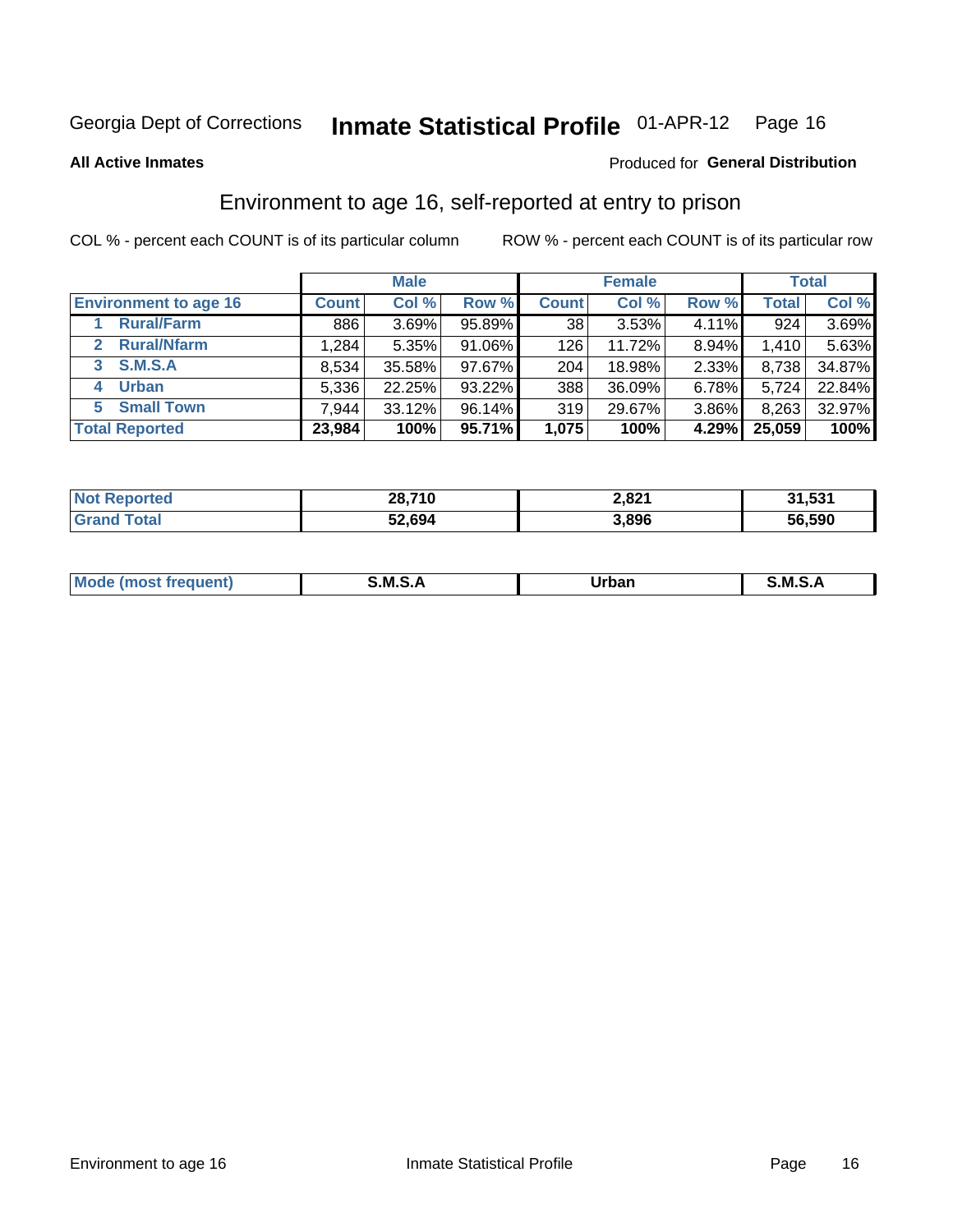## Inmate Statistical Profile 01-APR-12 Page 17

### **All Active Inmates**

### Produced for General Distribution

## Guardian status to age 16, self-reported at entry to prison

COL % - percent each COUNT is of its particular column

|                                  |               | <b>Male</b> |           |              | <b>Female</b> |       |        | <b>Total</b> |
|----------------------------------|---------------|-------------|-----------|--------------|---------------|-------|--------|--------------|
| <b>Guardian Status To Age 16</b> | <b>Count!</b> | Col %       | Row %     | <b>Count</b> | Col %         | Row % | Total  | Col %        |
| 1 Orphanage                      | 19            | .10%        | 100.00%   |              |               |       | 19     | .10%         |
| 2 Father Only                    | 589           | 3.08%       | 97.84%    | 13           | 2.72%         | 2.16% | 602    | $3.07\%$     |
| <b>3 Both Parents</b>            | 7,441         | 38.91%      | 97.27%    | 209          | 43.72%        | 2.73% | 7,650  | 39.03%       |
| <b>4 Mother Only</b>             | 8,404         | 43.95%      | $98.04\%$ | 168          | 35.15%        | 1.96% | 8,572  | 43.73%       |
| <b>6 Oth Female</b>              | 493           | 2.58%       | 97.43%    | 13           | 2.72%         | 2.57% | 506    | 2.58%        |
| <b>7 Oth Male</b>                | 82            | .43%        | $97.62\%$ | 2            | .42%          | 2.38% | 84     | .43%         |
| 8 Step-Parents                   | 191           | 1.00%       | 99.48%    |              | .21%          | .52%  | 192    | .98%         |
| 9 Foster Home                    | 314           | 1.64%       | 97.82%    | 7            | 1.46%         | 2.18% | 321    | 1.64%        |
| <b>10 Grand Parents</b>          | 1,589         | 8.31%       | $96.07\%$ | 65           | 13.60%        | 3.93% | 1,654  | 8.44%        |
| <b>Total Reported</b>            | 19,122        | 100%        | 97.56%    | 478          | 100%          | 2.44% | 19,600 | 100%         |

| <b>Reported</b><br><b>Not</b> | -70<br>33.57. | 3,418 | 36,990 |
|-------------------------------|---------------|-------|--------|
| ™ota⊾                         | 52.694        | 3,896 | 56,590 |

| Mode | วทIv<br>Mot | <b>Both Parents</b><br>Parents | lM.<br>Only<br>. |
|------|-------------|--------------------------------|------------------|
|      |             |                                |                  |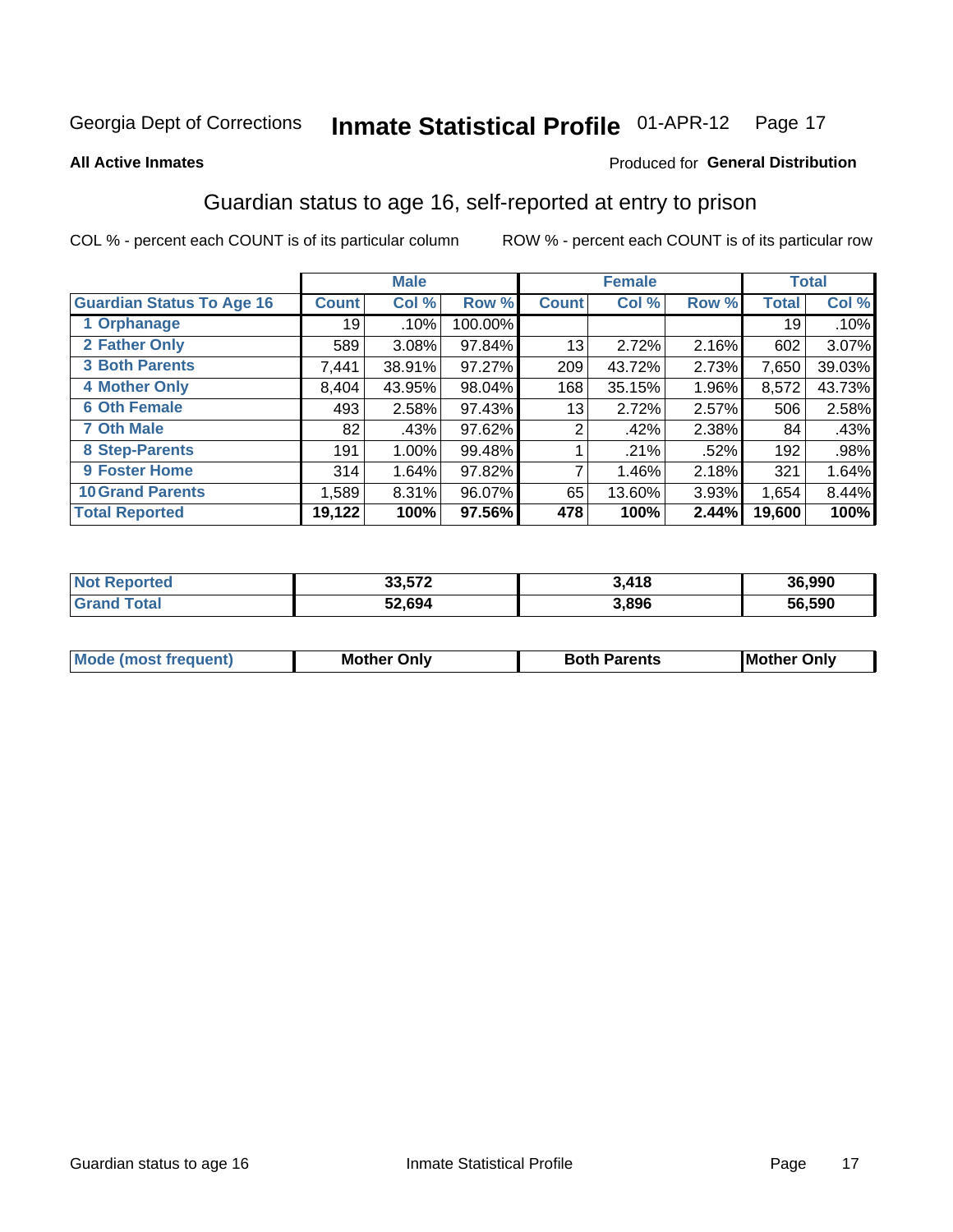#### **Inmate Statistical Profile 01-APR-12** Page 18

## **All Active Inmates**

## Produced for General Distribution

## Employment status before prison, self-reported at entry to prison

COL % - percent each COUNT is of its particular column

|                                  |              | <b>Male</b> |        |              | <b>Female</b> |        |        | <b>Total</b> |
|----------------------------------|--------------|-------------|--------|--------------|---------------|--------|--------|--------------|
| <b>Employment Status</b>         | <b>Count</b> | Col %       | Row %  | <b>Count</b> | Col %         | Row %  | Total  | Col %        |
| <b>Full Time</b>                 | 21,096       | 49.27%      | 95.90% | 901          | 31.59%        | 4.10%  | 21,997 | 48.17%       |
| <b>Part Time</b><br>$\mathbf{2}$ | 4,126        | 9.64%       | 95.27% | 205          | 7.19%         | 4.73%  | 4,331  | 9.48%        |
| Unempl $<$ 6m<br>3               | 3,622        | $8.46\%$    | 96.72% | 123          | 4.31%         | 3.28%  | 3,745  | 8.20%        |
| Unempl > 6m<br>4                 | 7,032        | 16.42%      | 87.27% | 1,026        | 35.97%        | 12.73% | 8,058  | 17.64%       |
| <b>Never Workd</b><br>5          | 4,295        | 10.03%      | 95.42% | 206          | 7.22%         | 4.58%  | 4,501  | 9.86%        |
| <b>Student</b><br>6              | 844          | 1.97%       | 89.60% | 98           | 3.44%         | 10.40% | 942    | 2.06%        |
| <b>Incapable</b>                 | 1,802        | 4.21%       | 86.01% | 293          | 10.27%        | 13.99% | 2,095  | 4.59%        |
| <b>Total Reported</b>            | 42,817       | 100%        | 93.76% | 2,852        | 100%          | 6.24%  | 45,669 | 100%         |

| <b>orted</b><br><b>NOT</b> | 9,877  | ,044  | 10,921 |
|----------------------------|--------|-------|--------|
| $T$ otol $T$               | 52,694 | 3.896 | 56.590 |

| <b>Mou</b><br>זווניווו<br>$\cdots$ | 6m<br>____ | ∙ull<br>⊓mε<br>the contract of the contract of the contract of the contract of the contract of the contract of the contract of |
|------------------------------------|------------|--------------------------------------------------------------------------------------------------------------------------------|
|                                    |            |                                                                                                                                |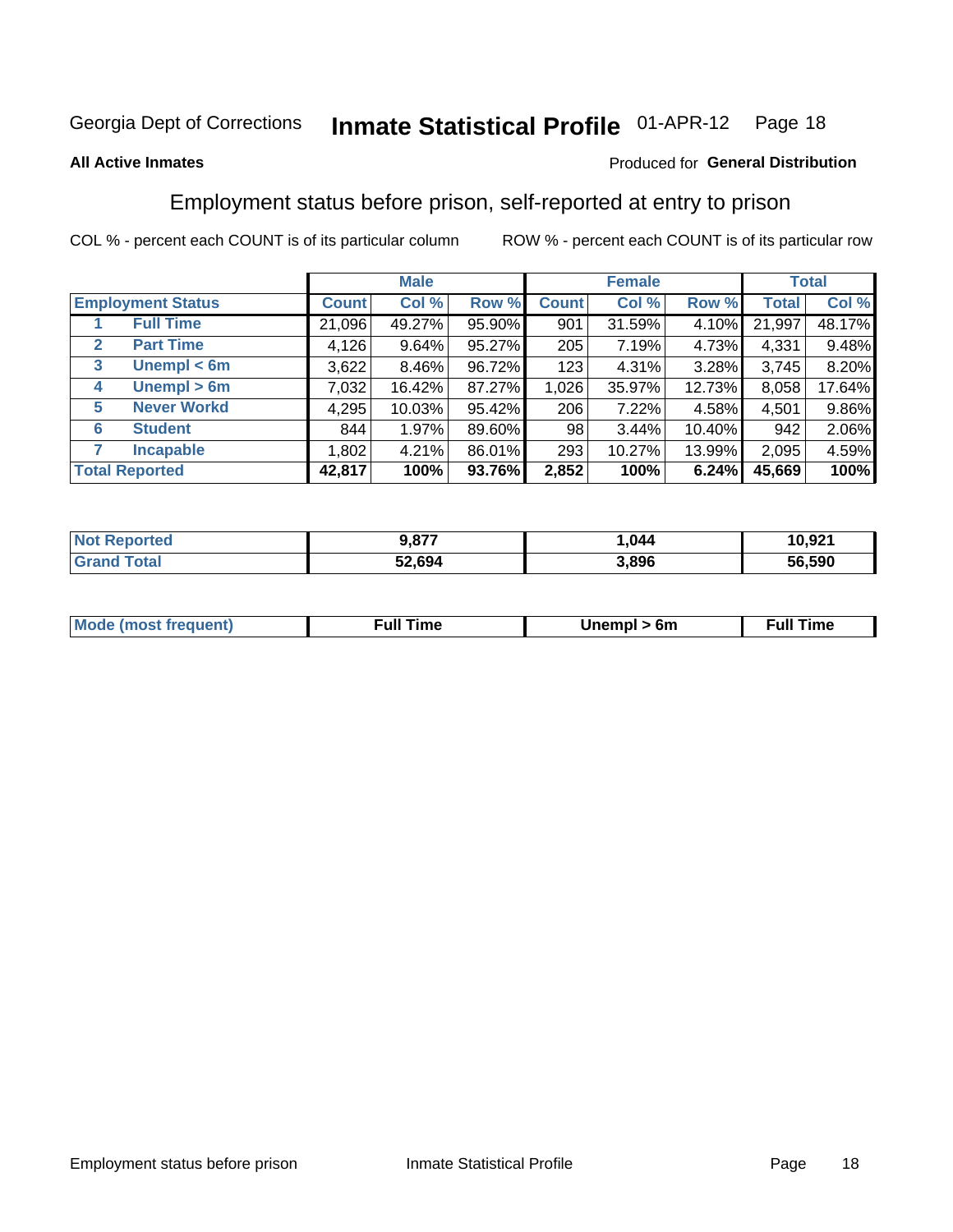## **All Active Inmates**

Produced for General Distribution

## Age at admission

COL % - percent each COUNT is of its particular column

|                         |              | <b>Male</b> |         |              | <b>Female</b> |        |              | <b>Total</b> |
|-------------------------|--------------|-------------|---------|--------------|---------------|--------|--------------|--------------|
| <b>Age At Admission</b> | <b>Count</b> | Col %       | Row %   | <b>Count</b> | Col %         | Row %  | <b>Total</b> | Col %        |
| 13                      | 1            | 0.01%       | 100.00% |              |               |        | $\mathbf 1$  | 0.01%        |
| $\overline{14}$         | 19           | 0.04%       | 95.00%  | 1            | 0.03%         | 5.00%  | 20           | 0.04%        |
| 15                      | 68           | 0.13%       | 98.55%  | 1            | 0.03%         | 1.45%  | 69           | 0.12%        |
| 16                      | 199          | 0.38%       | 96.14%  | 8            | 0.21%         | 3.86%  | 207          | 0.37%        |
| $\overline{17}$         | 772          | 1.47%       | 96.98%  | 24           | 0.62%         | 3.02%  | 796          | 1.41%        |
| 18                      | 1,578        | 2.99%       | 97.53%  | 40           | 1.03%         | 2.47%  | 1,618        | 2.86%        |
| 19                      | 2,239        | 4.25%       | 97.01%  | 69           | 1.77%         | 2.99%  | 2,308        | 4.08%        |
| $\overline{20}$         | 2,403        | 4.56%       | 95.06%  | 125          | 3.21%         | 4.94%  | 2,528        | 4.47%        |
| $\overline{21}$         | 2,403        | 4.56%       | 94.91%  | 129          | 3.31%         | 5.09%  | 2,532        | 4.47%        |
| $\overline{22}$         | 2,394        | 4.54%       | 94.59%  | 137          | 3.52%         | 5.41%  | 2,531        | 4.47%        |
| 23                      | 2,144        | 4.07%       | 94.04%  | 136          | 3.49%         | 5.96%  | 2,280        | 4.03%        |
| $\overline{24}$         | 2,097        | 3.98%       | 93.37%  | 149          | 3.83%         | 6.63%  | 2,246        | 3.97%        |
| $\overline{25}$         | 2,015        | 3.82%       | 93.46%  | 141          | 3.62%         | 6.54%  | 2,156        | 3.81%        |
| 26                      | 1,943        | 3.69%       | 93.68%  | 131          | 3.36%         | 6.32%  | 2,074        | 3.67%        |
| 27                      | 1,902        | 3.61%       | 93.05%  | 142          | 3.65%         | 6.95%  | 2,044        | 3.61%        |
| 28                      | 1,832        | 3.48%       | 92.99%  | 138          | 3.54%         | 7.01%  | 1,970        | 3.48%        |
| 29                      | 1,770        | 3.36%       | 92.77%  | 138          | 3.54%         | 7.23%  | 1,908        | 3.37%        |
| 30                      | 1,747        | 3.32%       | 92.58%  | 140          | 3.59%         | 7.42%  | 1,887        | 3.33%        |
| 31                      | 1,652        | 3.14%       | 91.88%  | 146          | 3.75%         | 8.12%  | 1,798        | 3.18%        |
| $\overline{32}$         | 1,542        | 2.93%       | 92.50%  | 125          | 3.21%         | 7.50%  | 1,667        | 2.95%        |
| 33                      | 1,446        | 2.74%       | 92.57%  | 116          | 2.98%         | 7.43%  | 1,562        | 2.76%        |
| $\overline{34}$         | 1,361        | 2.58%       | 91.53%  | 126          | 3.23%         | 8.47%  | 1,487        | 2.63%        |
| 35                      | 1,292        | 2.45%       | 92.55%  | 104          | 2.67%         | 7.45%  | 1,396        | 2.47%        |
| 36                      | 1,256        | 2.38%       | 91.81%  | 112          | 2.88%         | 8.19%  | 1,368        | 2.42%        |
| $\overline{37}$         | 1,207        | 2.29%       | 93.42%  | 85           | 2.18%         | 6.58%  | 1,292        | 2.28%        |
| 38                      | 1,151        | 2.18%       | 92.01%  | 100          | 2.57%         | 7.99%  | 1,251        | 2.21%        |
| 39                      | 1,151        | 2.18%       | 90.99%  | 114          | 2.93%         | 9.01%  | 1,265        | 2.24%        |
| 40                      | 1,141        | 2.17%       | 90.63%  | 118          | 3.03%         | 9.37%  | 1,259        | 2.22%        |
| 41                      | 1,072        | 2.03%       | 90.39%  | 114          | 2.93%         | 9.61%  | 1,186        | 2.10%        |
| 42                      | 1,014        | 1.92%       | 91.35%  | 96           | 2.46%         | 8.65%  | 1,110        | 1.96%        |
| 43                      | 951          | 1.80%       | 91.88%  | 84           | 2.16%         | 8.12%  | 1,035        | 1.83%        |
| 44                      | 956          | 1.81%       | 90.70%  | 98           | 2.52%         | 9.30%  | 1,054        | 1.86%        |
| 45                      | 889          | 1.69%       | 90.07%  | 98           | 2.52%         | 9.93%  | 987          | 1.74%        |
| 46                      | 842          | 1.60%       | 90.83%  | 85           | 2.18%         | 9.17%  | 927          | 1.64%        |
| 47                      | 770          | 1.46%       | 89.95%  | 86           | 2.21%         | 10.05% | 856          | 1.51%        |
| 48                      | 716          | 1.36%       | 89.84%  | 81           | 2.08%         | 10.16% | 797          | 1.41%        |
| 49                      | 644          | 1.22%       | 92.53%  | 52           | 1.34%         | 7.47%  | 696          | 1.23%        |
| 50                      | 613          | 1.16%       | 92.88%  | 47           | 1.21%         | 7.12%  | 660          | 1.17%        |
| 51                      | 509          | 0.97%       | 91.38%  | 48           | 1.23%         | 8.62%  | 557          | 0.98%        |
| 52                      | 466          | 0.88%       | 92.83%  | 36           | 0.92%         | 7.17%  | 502          | 0.89%        |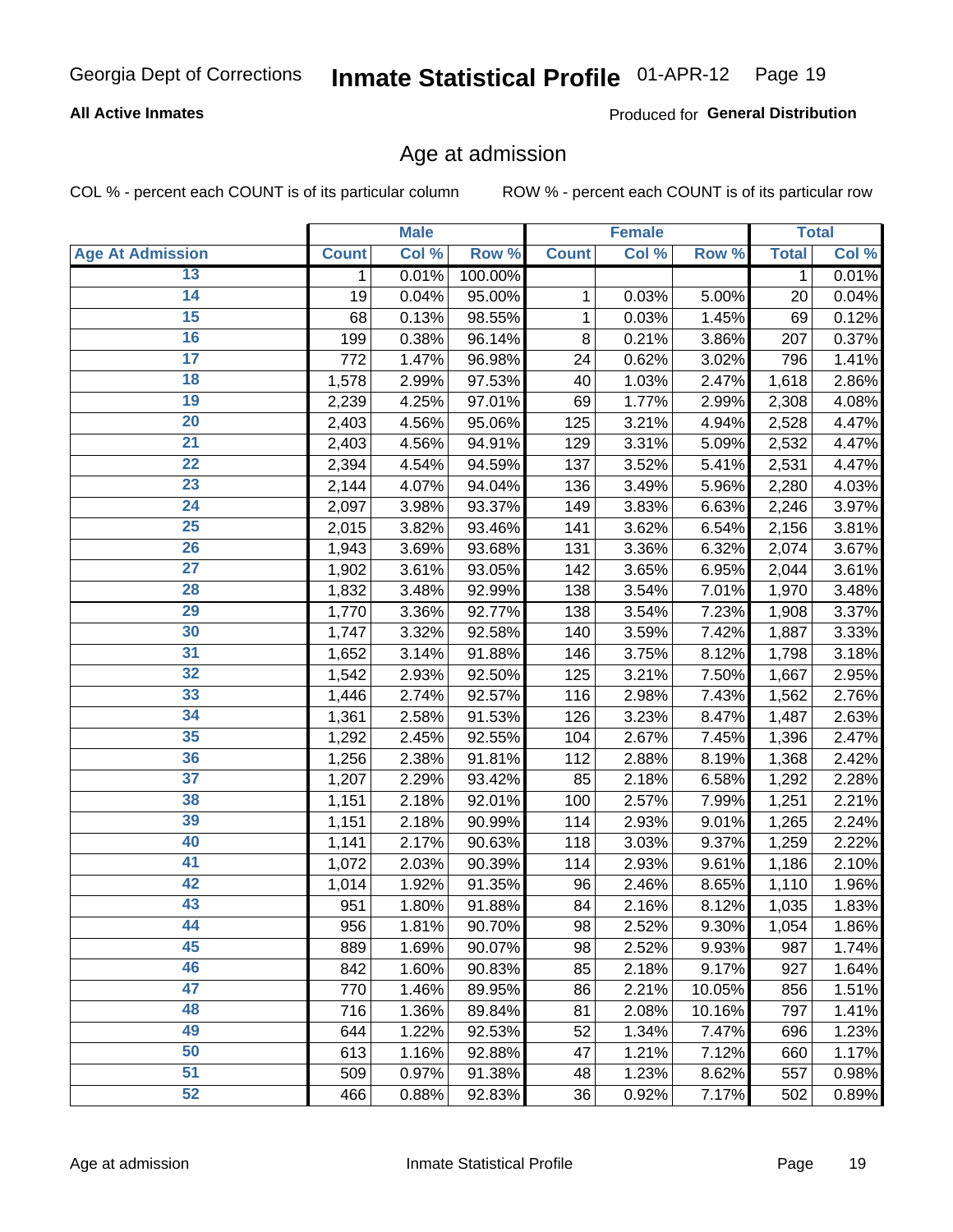## **All Active Inmates**

Produced for General Distribution

## Age at admission

COL % - percent each COUNT is of its particular column

|                         |                         | <b>Male</b> |         |                 | <b>Female</b> |        |                | <b>Total</b> |
|-------------------------|-------------------------|-------------|---------|-----------------|---------------|--------|----------------|--------------|
| <b>Age At Admission</b> | <b>Count</b>            | Col %       | Row %   | <b>Count</b>    | Col %         | Row %  | <b>Total</b>   | Col %        |
| 53                      | 425                     | 0.81%       | 91.99%  | $\overline{37}$ | 0.95%         | 8.01%  | 462            | 0.82%        |
| 54                      | 330                     | 0.63%       | 93.75%  | 22              | 0.56%         | 6.25%  | 352            | 0.62%        |
| 55                      | 274                     | 0.52%       | 92.57%  | 22              | 0.56%         | 7.43%  | 296            | 0.52%        |
| 56                      | 262                     | 0.50%       | 94.58%  | 15              | 0.39%         | 5.42%  | 277            | 0.49%        |
| 57                      | 214                     | 0.41%       | 94.69%  | 12              | 0.31%         | 5.31%  | 226            | 0.40%        |
| 58                      | 174                     | 0.33%       | 92.06%  | 15              | 0.39%         | 7.94%  | 189            | 0.33%        |
| 59                      | 162                     | 0.31%       | 94.19%  | 10              | 0.26%         | 5.81%  | 172            | 0.30%        |
| 60                      | 115                     | 0.22%       | 92.74%  | 9               | 0.23%         | 7.26%  | 124            | 0.22%        |
| 61                      | 110                     | 0.21%       | 94.02%  | $\overline{7}$  | 0.18%         | 5.98%  | 117            | 0.21%        |
| 62                      | 77                      | 0.15%       | 95.06%  | 4               | 0.10%         | 4.94%  | 81             | 0.14%        |
| 63                      | 73                      | 0.14%       | 98.65%  | 1               | 0.03%         | 1.35%  | 74             | 0.13%        |
| 64                      | 58                      | 0.11%       | 95.08%  | 3               | 0.08%         | 4.92%  | 61             | 0.11%        |
| 65                      | 37                      | 0.07%       | 94.87%  | $\overline{c}$  | 0.05%         | 5.13%  | 39             | 0.07%        |
| 66                      | 31                      | 0.06%       | 91.18%  | 3               | 0.08%         | 8.82%  | 34             | 0.06%        |
| 67                      | 35                      | 0.07%       | 89.74%  | 4               | 0.10%         | 10.26% | 39             | 0.07%        |
| 68                      | 28                      | 0.05%       | 93.33%  | $\overline{2}$  | 0.05%         | 6.67%  | 30             | 0.05%        |
| 69                      | 35                      | 0.07%       | 100.00% |                 |               |        | 35             | 0.06%        |
| 70                      | 17                      | 0.03%       | 85.00%  | 3               | 0.08%         | 15.00% | 20             | 0.04%        |
| $\overline{71}$         | 8                       | 0.02%       | 100.00% |                 |               |        | 8              | 0.01%        |
| $\overline{72}$         | 12                      | 0.02%       | 85.71%  | $\overline{2}$  | 0.05%         | 14.29% | 14             | 0.02%        |
| $\overline{73}$         | 11                      | 0.02%       | 100.00% |                 |               |        | 11             | 0.02%        |
| $\overline{74}$         | 9                       | 0.02%       | 100.00% |                 |               |        | 9              | 0.02%        |
| $\overline{75}$         | 5                       | 0.01%       | 100.00% |                 |               |        | 5              | 0.01%        |
| 76                      | 8                       | 0.02%       | 100.00% |                 |               |        | 8              | 0.01%        |
| $\overline{77}$         | $\overline{\mathbf{4}}$ | 0.01%       | 80.00%  | 1               | 0.03%         | 20.00% | 5              | 0.01%        |
| 78                      | 3                       | 0.01%       | 100.00% |                 |               |        | 3              | 0.01%        |
| 79                      | $\mathbf 1$             | 0.01%       | 50.00%  | $\mathbf{1}$    | 0.03%         | 50.00% | $\overline{2}$ | 0.01%        |
| $\overline{82}$         | $\overline{2}$          | 0.01%       | 100.00% |                 |               |        | $\overline{2}$ | 0.01%        |
| 84                      | $\mathbf{1}$            | 0.01%       | 100.00% |                 |               |        | 1              | 0.01%        |
| 88                      | $\mathbf{1}$            | 0.01%       | 100.00% |                 |               |        | $\mathbf{1}$   | 0.01%        |
| 89                      | $\mathbf{1}$            | 0.01%       | 100.00% |                 |               |        | $\mathbf{1}$   | 0.01%        |
| 92                      | $\mathbf{1}$            | 0.01%       | 100.00% |                 |               |        | $\mathbf{1}$   | 0.01%        |
| $\overline{95}$         | $\mathbf{1}$            | 0.01%       | 100.00% |                 |               |        | $\mathbf{1}$   | 0.01%        |
| 96                      | 1                       | 0.01%       | 100.00% |                 |               |        | $\mathbf{1}$   | 0.01%        |
| <b>Total Reported</b>   | 52,693                  | 100%        | 93.12%  | 3,895           | 100%          | 6.88%  | 56,588         | 100%         |

| <b>Not Reported</b> |        |       |        |
|---------------------|--------|-------|--------|
| Total               | 52,694 | 3.896 | 56.590 |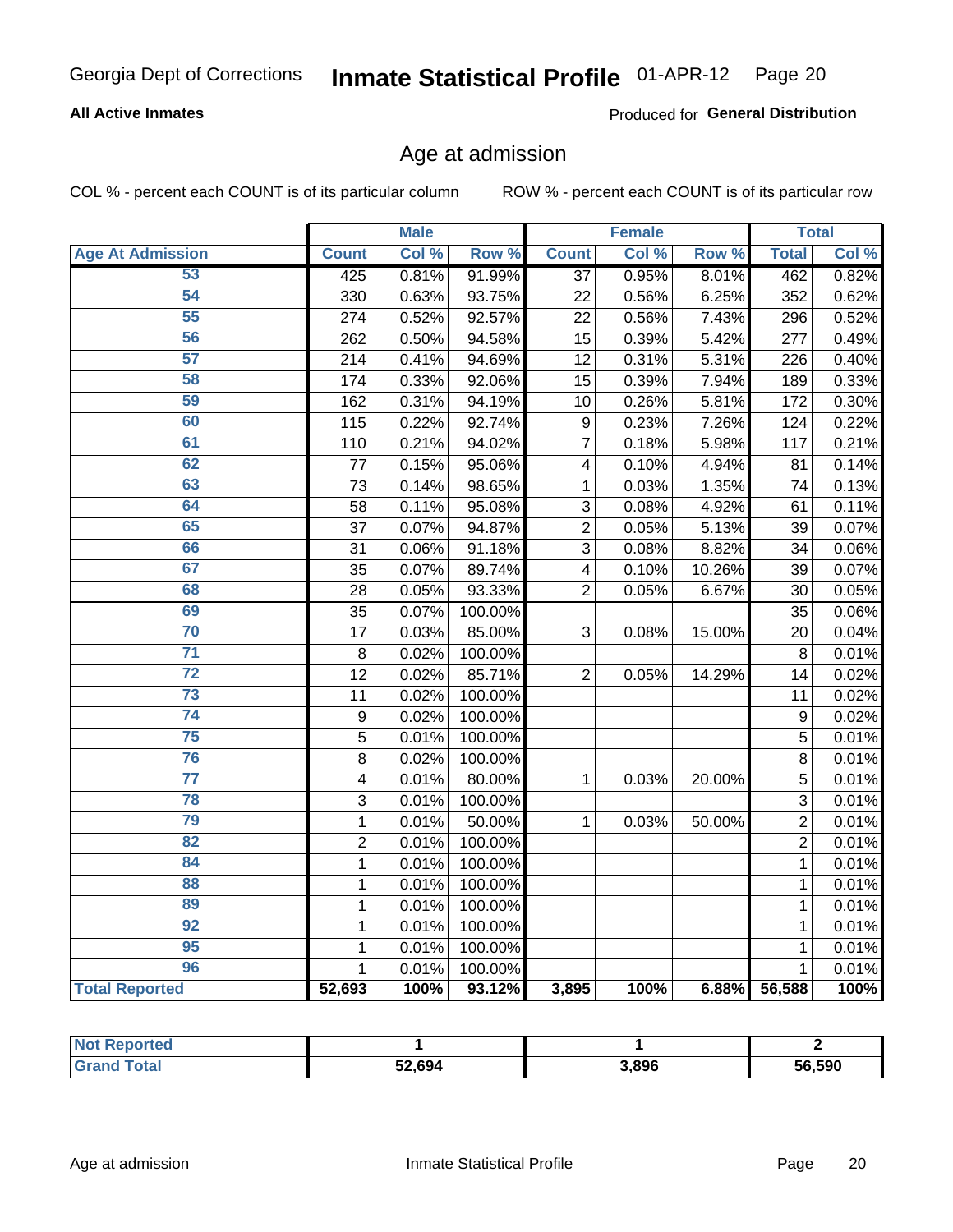## **All Active Inmates**

Produced for General Distribution

## Age at admission

COL % - percent each COUNT is of its particular column

|                         | <b>Male</b> | <b>Female</b> | <b>Total</b> |
|-------------------------|-------------|---------------|--------------|
| MetaRep(anterage)       | 32.03       | 34.13         | 32.18        |
| <b>MeatianTotaddle)</b> | 30          | 33            | 30           |
| Mode<br>(most frequent) | 20          | 24            | 21           |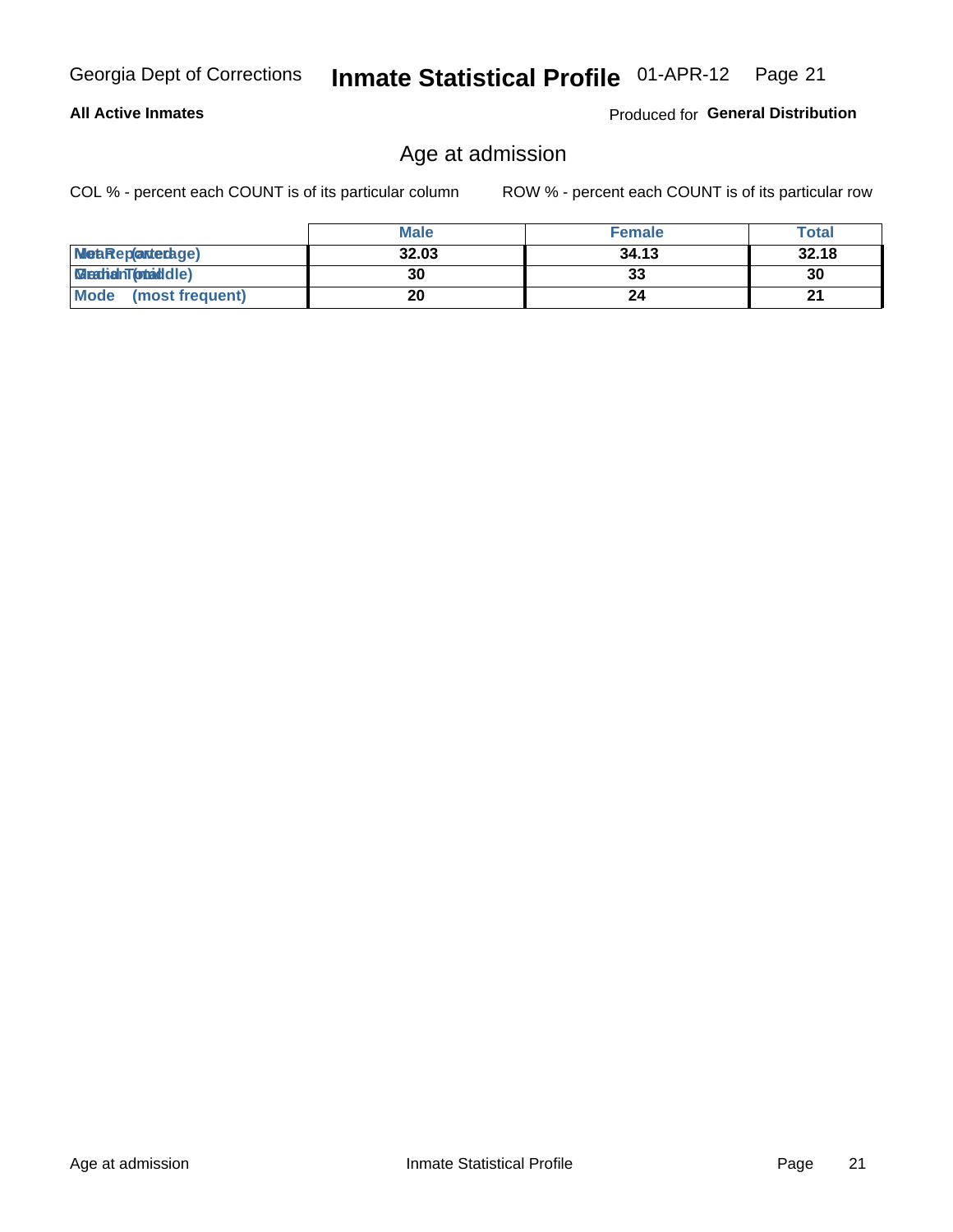## **All Active Inmates**

## Produced for General Distribution

## Height, measured at entry to prison

COL % - percent each COUNT is of its particular column

|                       | <b>Male</b>             |        |         | <b>Female</b>    |        |        | <b>Total</b>   |        |
|-----------------------|-------------------------|--------|---------|------------------|--------|--------|----------------|--------|
| <b>Height</b>         | <b>Count</b>            | Col %  | Row %   | <b>Count</b>     | Col %  | Row %  | <b>Total</b>   | Col %  |
| 4'10"                 | 2                       | 0.02%  | 13.33%  | 13               | 5.88%  | 86.67% | 15             | 0.12%  |
| 4'11''                | 14                      | 0.11%  | 17.95%  | 64               | 28.96% | 82.05% | 78             | 0.63%  |
| 5'02"                 | $\overline{2}$          | 0.02%  | 66.67%  | 1                | 0.45%  | 33.33% | 3              | 0.02%  |
| 5'03''                | $\overline{\mathbf{c}}$ | 0.02%  | 100.00% |                  |        |        | $\overline{2}$ | 0.02%  |
| 5'05''                | $\boldsymbol{9}$        | 0.07%  | 100.00% |                  |        |        | 9              | 0.07%  |
| 5'06''                | 13                      | 0.11%  | 92.86%  | 1                | 0.45%  | 7.14%  | 14             | 0.11%  |
| 5'07''                | 17                      | 0.14%  | 100.00% |                  |        |        | 17             | 0.14%  |
| 5'08''                | 16                      | 0.13%  | 100.00% |                  |        |        | 16             | 0.13%  |
| 5'09''                | 18                      | 0.15%  | 100.00% |                  |        |        | 18             | 0.14%  |
| 5'10''                | 5,973                   | 48.81% | 98.58%  | 86               | 38.91% | 1.42%  | 6,059          | 48.63% |
| 5'11''                | 6,113                   | 49.95% | 99.09%  | 56               | 25.34% | 0.91%  | 6,169          | 49.51% |
| 6'00''                | 16                      | 0.13%  | 100.00% |                  |        |        | 16             | 0.13%  |
| 6'01''                | 10                      | 0.08%  | 100.00% |                  |        |        | 10             | 0.08%  |
| 6'02''                | $\overline{7}$          | 0.06%  | 100.00% |                  |        |        | 7              | 0.06%  |
| 6'03''                | 2                       | 0.02%  | 100.00% |                  |        |        | $\overline{2}$ | 0.02%  |
| 6'04"                 | 3                       | 0.02%  | 100.00% |                  |        |        | 3              | 0.02%  |
| 6'05''                | 2                       | 0.02%  | 100.00% |                  |        |        | $\overline{2}$ | 0.02%  |
| 6'10''                | 7                       | 0.06%  | 100.00% |                  |        |        | $\overline{7}$ | 0.06%  |
| 6'11''                | 11                      | 0.09%  | 100.00% |                  |        |        | 11             | 0.09%  |
| Seven feet +          | 1                       | 0.01%  | 100.00% |                  |        |        |                | 0.01%  |
| <b>Total Reported</b> | 12,238                  | 100%   | 98.23%  | $\overline{221}$ | 100%   | 1.77%  | 12,459         | 100%   |

| <b>Not Reported</b> | 40,456 | 3,675 | 44,131 |
|---------------------|--------|-------|--------|
| <b>Total</b>        | 52,694 | 3,896 | 56,590 |

| Mean<br>(average)              | 5'10" | 5'06" | 5'10'' |
|--------------------------------|-------|-------|--------|
| <b>Median (middle)</b>         | 544"  | 5'10" | 5'10'' |
| <b>Mode</b><br>(most frequent) | 5'11" | 5'10" | 5'11"  |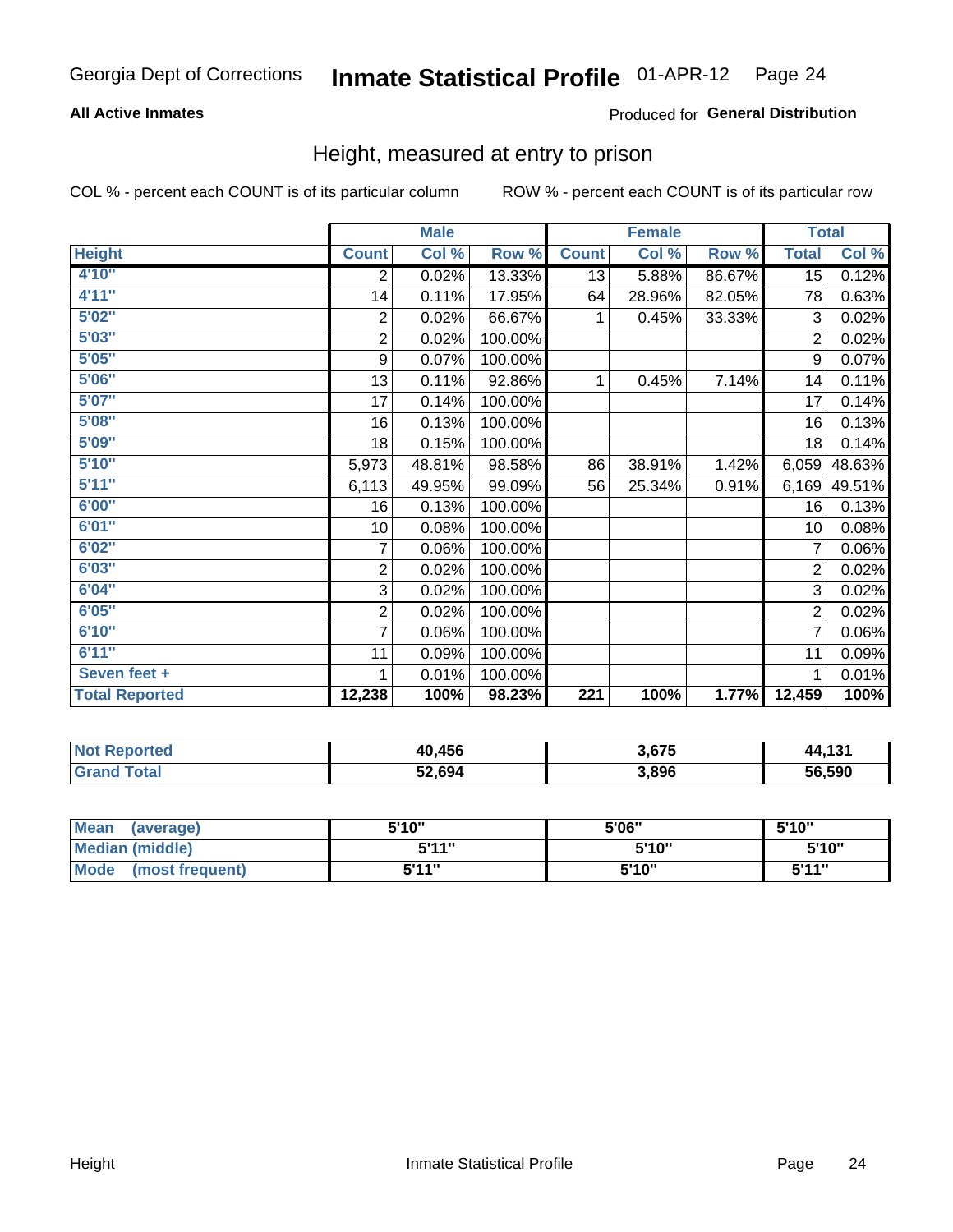## **All Active Inmates**

## Produced for General Distribution

## Weight, measured at entry to prison

COL % - percent each COUNT is of its particular column

|                        |                 | <b>Male</b> |         |                         | <b>Female</b> |                  | <b>Total</b>    |        |
|------------------------|-----------------|-------------|---------|-------------------------|---------------|------------------|-----------------|--------|
| <b>Weight</b>          | <b>Count</b>    | Col %       | Row %   | <b>Count</b>            | Col %         | Row <sup>%</sup> | <b>Total</b>    | Col %  |
| <b>Under 80 pounds</b> | $\overline{30}$ | 0.06%       | 100.00% |                         |               |                  | $\overline{30}$ | 0.05%  |
| 80 - 89 pounds         | 6               | 0.01%       | 75.00%  | $\overline{c}$          | 0.05%         | 25.00%           | 8               | 0.01%  |
| 90 - 99 pounds         | 4               | 0.01%       | 40.00%  | $\overline{6}$          | 0.16%         | 60.00%           | 10              | 0.02%  |
| 100 - 109 pounds       | 22              | 0.04%       | 41.51%  | $\overline{31}$         | 0.80%         | 58.49%           | 53              | 0.10%  |
| 110 - 119 pounds       | 95              | 0.18%       | 41.67%  | 133                     | 3.44%         | 58.33%           | 228             | 0.41%  |
| 120 - 129 pounds       | 449             | 0.87%       | 64.05%  | 252                     | 6.52%         | 35.95%           | 701             | 1.26%  |
| 130 - 139 pounds       | 1,371           | 2.65%       | 77.11%  | 407                     | 10.54%        | 22.89%           | 1,778           | 3.20%  |
| 140 - 149 pounds       | 3,171           | 6.14%       | 87.79%  | 441                     | 11.42%        | 12.21%           | 3,612           | 6.50%  |
| 150 - 159 pounds       | 4,939           | 9.56%       | 92.27%  | 414                     | 10.72%        | 7.73%            | 5,353           | 9.64%  |
| 160 - 169 pounds       | 7,025           | 13.59%      | 94.02%  | 447                     | 11.57%        | 5.98%            | 7,472           | 13.45% |
| 170 - 179 pounds       | 6,570           | 12.71%      | 95.23%  | 329                     | 8.52%         | 4.77%            | 6,899           | 12.42% |
| 180 - 189 pounds       | 6,959           | 13.47%      | 95.33%  | 341                     | 8.83%         | 4.67%            | 7,300           | 13.14% |
| 190 - 199 pounds       | 4,853           | 9.39%       | 95.68%  | 219                     | 5.67%         | 4.32%            | 5,072           | 9.13%  |
| 200 - 209 pounds       | 4,260           | 8.24%       | 95.22%  | 214                     | 5.54%         | 4.78%            | 4,474           | 8.06%  |
| 210 - 219 pounds       | 3,236           | 6.26%       | 95.88%  | 139                     | 3.60%         | 4.12%            | 3,375           | 6.08%  |
| 220 - 229 pounds       | 2,582           | 5.00%       | 95.77%  | 114                     | 2.95%         | 4.23%            | 2,696           | 4.85%  |
| 230 - 239 pounds       | 1,762           | 3.41%       | 95.24%  | 88                      | 2.28%         | 4.76%            | 1,850           | 3.33%  |
| 240 - 249 pounds       | 1,422           | 2.75%       | 95.12%  | 73                      | 1.89%         | 4.88%            | 1,495           | 2.69%  |
| 250 - 259 pounds       | 912             | 1.76%       | 92.97%  | 69                      | 1.79%         | 7.03%            | 981             | 1.77%  |
| 260 - 269 pounds       | 642             | 1.24%       | 93.86%  | 42                      | 1.09%         | 6.14%            | 684             | 1.23%  |
| 270 - 279 pounds       | 406             | 0.79%       | 95.08%  | 21                      | 0.54%         | 4.92%            | 427             | 0.77%  |
| 280 - 289 pounds       | 295             | 0.57%       | 92.19%  | 25                      | 0.65%         | 7.81%            | 320             | 0.58%  |
| 290 - 299 pounds       | 165             | 0.32%       | 92.18%  | 14                      | 0.36%         | 7.82%            | 179             | 0.32%  |
| 300 - 309 pounds       | 159             | 0.31%       | 90.34%  | 17                      | 0.44%         | 9.66%            | 176             | 0.32%  |
| 310 - 319 pounds       | 86              | 0.17%       | 95.56%  | $\overline{\mathbf{4}}$ | 0.10%         | 4.44%            | 90              | 0.16%  |
| 320 - 329 pounds       | 92              | 0.18%       | 96.84%  | 3                       | 0.08%         | 3.16%            | 95              | 0.17%  |
| 330 - 339 pounds       | 30              | 0.06%       | 90.91%  | $\overline{3}$          | 0.08%         | 9.09%            | 33              | 0.06%  |
| 340 - 349 pounds       | 31              | 0.06%       | 91.18%  | $\overline{3}$          | 0.08%         | 8.82%            | 34              | 0.06%  |
| 350 - 359 pounds       | 43              | 0.08%       | 91.49%  | $\overline{\mathbf{4}}$ | 0.10%         | 8.51%            | 47              | 0.08%  |
| 360 - 369 pounds       | 13              | 0.03%       | 86.67%  | $\overline{2}$          | 0.05%         | 13.33%           | 15              | 0.03%  |
| 370 - 379 pounds       | 12              | 0.02%       | 92.31%  | $\mathbf{1}$            | 0.03%         | 7.69%            | 13              | 0.02%  |
| 380 - 389 pounds       | 6               | 0.01%       | 85.71%  | $\mathbf{1}$            | 0.03%         | 14.29%           | $\overline{7}$  | 0.01%  |
| 390 - 399 pounds       | 6               | 0.01%       | 100.00% |                         |               |                  | $6\phantom{1}6$ | 0.01%  |
| 400 pounds and over    | 25              | 0.05%       | 86.21%  | $\overline{\mathbf{4}}$ | 0.10%         | 13.79%           | 29              | 0.05%  |
| <b>Total Reported</b>  | 51,679          | 100%        | 93.04%  | 3,863                   | 100%          | 6.96%            | 55,542          | 100%   |

| <b>Not</b><br>: Reported | ,015   | <br>  | 1,048  |
|--------------------------|--------|-------|--------|
| ⊺otal                    | 52,694 | 3,896 | 56,590 |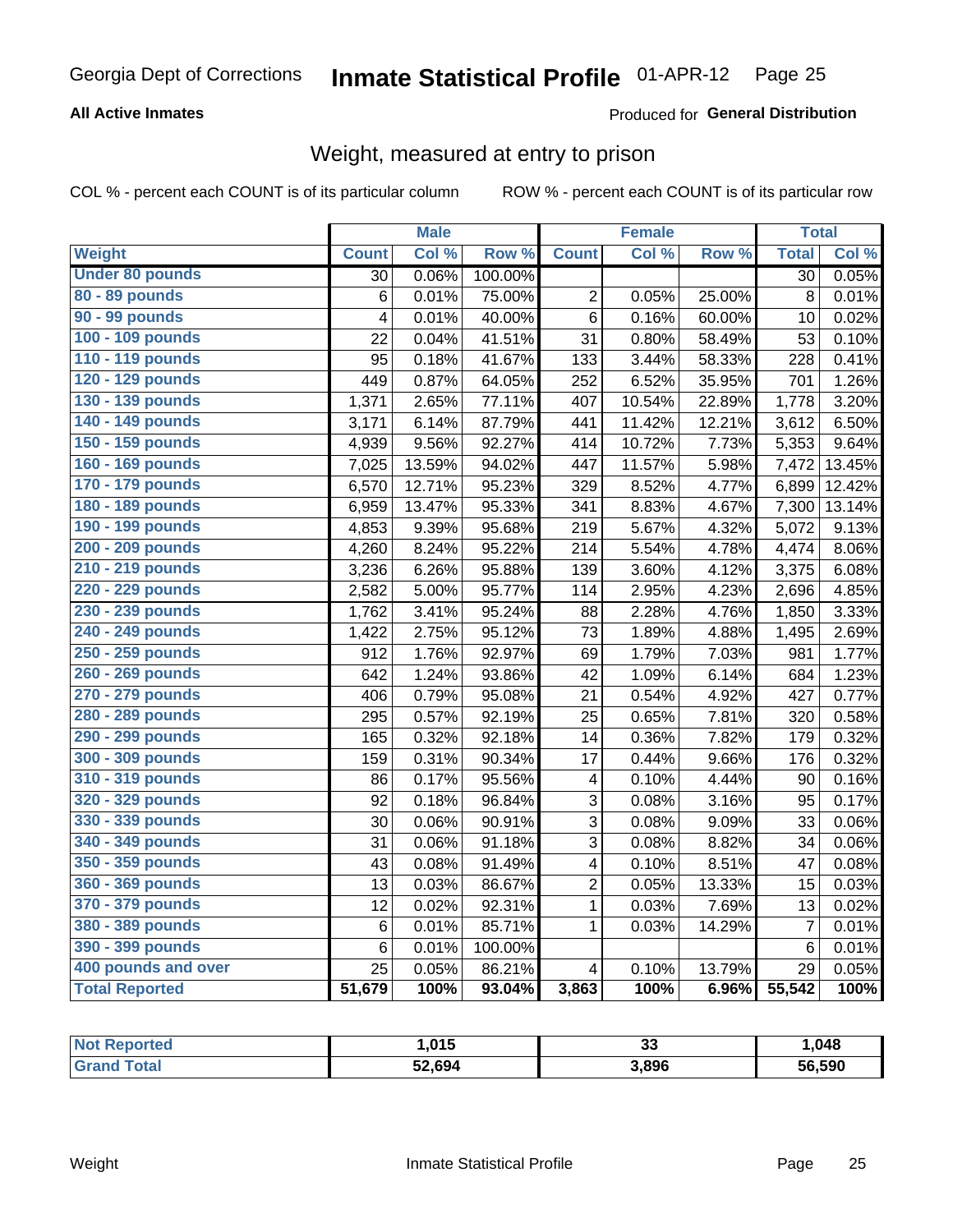## **All Active Inmates**

## Produced for General Distribution

## Weight, measured at entry to prison

COL % - percent each COUNT is of its particular column

|                          | <b>Male</b> | <b>Female</b> | Total |
|--------------------------|-------------|---------------|-------|
| <b>Mean</b><br>(average) | 186         | 171           | 185   |
| <b>Median (middle)</b>   | 180         | 165           | 180   |
| Mode<br>(most frequent)  | 180         | 150           | 180   |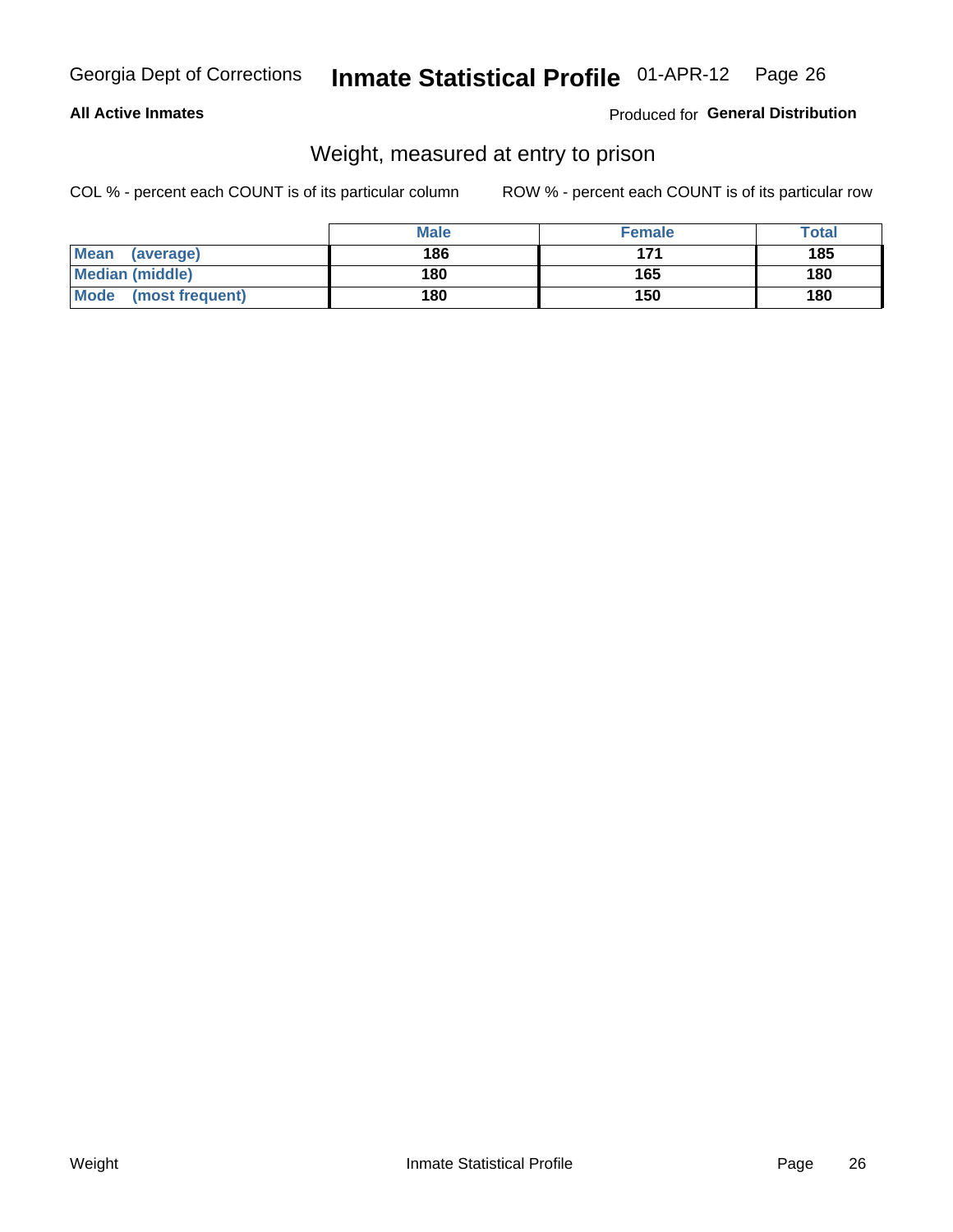#### **Inmate Statistical Profile 01-APR-12** Page 27

**All Active Inmates** 

**Produced for General Distribution** 

## Military service

COL % - percent each COUNT is of its particular column

|                          | <b>Male</b>  |        |                    | <b>Female</b> |         |          | <b>Total</b> |        |
|--------------------------|--------------|--------|--------------------|---------------|---------|----------|--------------|--------|
| <b>Military service</b>  | <b>Count</b> | Col %  | <b>Row % Count</b> |               | Col %   | Row %    | <b>Total</b> | Col %  |
| <b>Air Force</b>         | ,667         | 6.68%  | 97.94%             | 35            | 2.23%   | 2.06%    | 1,702        | 6.41%  |
| $\mathbf{2}$<br>Army     | 269          | 1.08%  | 97.11%             | 8             | .51%    | 2.89%    | 277          | 1.04%  |
| <b>Navy</b><br>3         | 565          | 2.26%  | 99.30%             | 4             | .25%    | .70%     | 569          | 2.14%  |
| <b>Marines</b><br>4      | 30           | .12%   | 100.00%            |               |         |          | 30           | .11%   |
| <b>Coast Guard</b><br>5. | 373          | 1.49%  | 99.73%             |               | $.06\%$ | .27%     | 374          | 1.41%  |
| <b>None</b><br>96        | 22,058       | 88.37% | 93.55%             | .522          | 96.94%  | $6.45\%$ | 23,580       | 88.87% |
| <b>Total Reported</b>    | 24,962       | 100%   | 94.08%             | 1,570         | 100%    | 5.92%    | 26,532       | 100%   |

| rted | <b>07.700</b><br>-JZ<br>$\sim$ | 2,326 | 30.058 |
|------|--------------------------------|-------|--------|
|      | 52,694                         | 3,896 | 56.590 |

| <b>Mode (most frequent)</b> | <b>Force</b> | <b>Force</b> | Force |
|-----------------------------|--------------|--------------|-------|
|                             |              |              |       |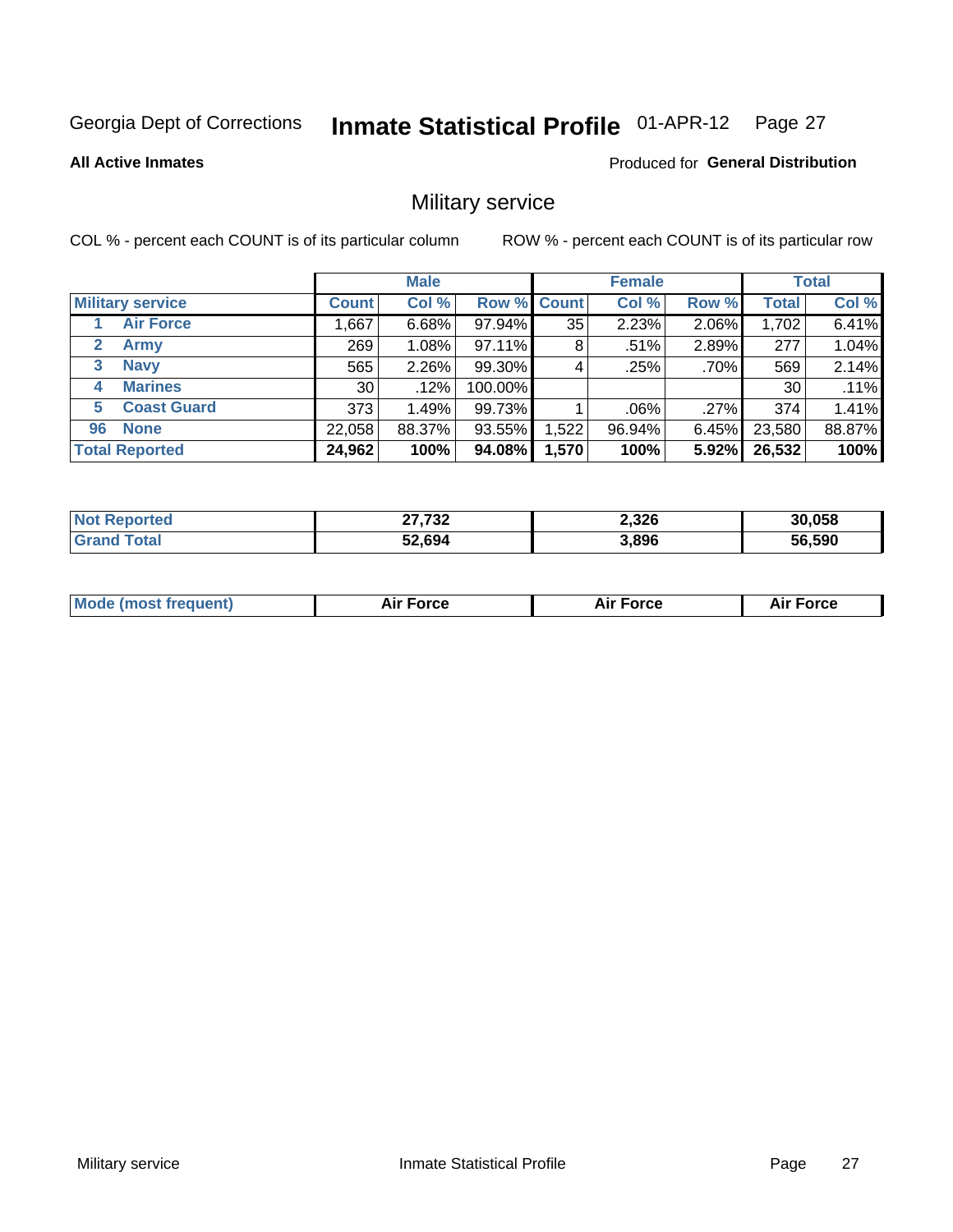#### **Inmate Statistical Profile 01-APR-12** Page 28

### **All Active Inmates**

### Produced for General Distribution

## Type of admission to prison

COL % - percent each COUNT is of its particular column

|              |                             |                | <b>Male</b> |                    |     | <b>Female</b> |        |                | <b>Total</b> |
|--------------|-----------------------------|----------------|-------------|--------------------|-----|---------------|--------|----------------|--------------|
|              | <b>Type of Admission</b>    | <b>Count</b>   | Col %       | <b>Row % Count</b> |     | Col %         | Row %  | <b>Total</b>   | Col %        |
|              | <b>Committed From Court</b> | 43,439         | 82.50%      | 93.39% 3,073       |     | 78.94%        | 6.61%  | 46,512         | 82.26%       |
| $\mathbf{2}$ | <b>Return Appeal/Bond</b>   | 3              | .01%        | 100.00%            |     |               |        | 3              | .01%         |
| 3            | <b>Parole Rev/New Sent</b>  | 3,074          | 5.84%       | 95.55%             | 143 | 3.67%         | 4.45%  | 3,217          | 5.69%        |
| 4            | <b>Par Rev/No New Sent</b>  | 1,336          | 2.54%       | 95.70%             | 60  | 1.54%         | 4.30%  | 1,396          | 2.47%        |
| 5            | <b>Prob Viol/Total Rev</b>  |                | .01%        | 100.00%            |     |               |        |                | .01%         |
| 6            | <b>Prob Viol/Partial</b>    | 1,991          | 3.78%       | 87.98%             | 272 | 6.99%         | 12.02% | 2,263          | 4.00%        |
| 7            | <b>Admit Fm Other Cust</b>  | 8              | .02%        | 100.00%            |     |               |        | 8              | .01%         |
| 9            | <b>Prob Rev/Remainder</b>   | 2,712          | 5.15%       | 88.71%             | 345 | 8.86%         | 11.29% | 3,057          | 5.41%        |
| 10           | <b>New Sent/Par Rev Pnd</b> | 9              | .02%        | 100.00%            |     |               |        | 9              | .02%         |
| 11           | <b>Life W/O Parole</b>      | 15             | .03%        | 100.00%            |     |               |        | 15             | .03%         |
| 30           | <b>Par Rev/Rsn Unknown</b>  | 43             | .08%        | 100.00%            |     |               |        | 43             | .08%         |
| 32           | <b>Pb Parole Rescinded</b>  | 2              | .01%        | 100.00%            |     |               |        | 2              | .01%         |
| 33           | <b>Prob Revoc/Spec Cond</b> | $\overline{2}$ | .01%        | 100.00%            |     |               |        | $\overline{2}$ | .01%         |
| 40           | <b>Par Rev/Revoc Center</b> | 4              | .01%        | 100.00%            |     |               |        | 4              | .01%         |
| 50           | <b>Dcys At Risk</b>         |                | .01%        | 100.00%            |     |               |        |                | .01%         |
| 97           | <b>Other</b>                | 11             | .02%        | 100.00%            |     |               |        | 11             | .02%         |
| 99           | <b>Unknown</b>              | 1              | .01%        | 100.00%            |     |               |        |                | .01%         |
|              | <b>Total Reported</b>       | 52,652         | 100%        | $93.12\%$ 3,893    |     | 100%          | 6.88%  | 56,545         | 100%         |

| <b>Not</b><br>Reported  | - 76   |       | . .<br>45 |
|-------------------------|--------|-------|-----------|
| <b><sup>r</sup>otal</b> | 52,694 | 3,896 | 56.590    |

| <b>Mode (most frequent)</b> | Court Cmmt | <b>Court Cmmt</b> | Court Cmmt |
|-----------------------------|------------|-------------------|------------|
|                             |            |                   |            |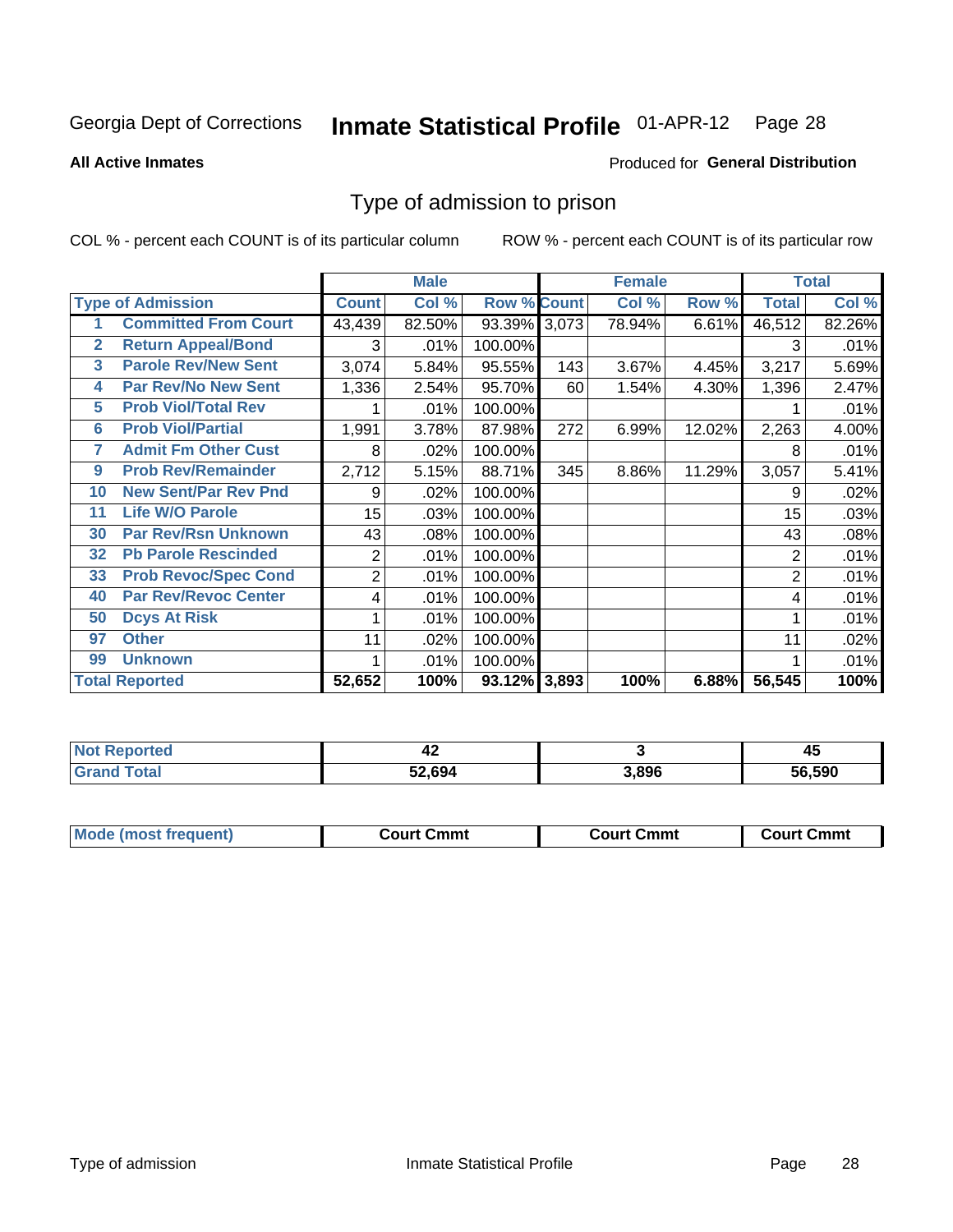## Inmate Statistical Profile 01-APR-12 Page 29

**All Active Inmates** 

### Produced for General Distribution

## Current / last security status

COL % - percent each COUNT is of its particular column

|                        | <b>Male</b>  |         |             | <b>Female</b> |         |        | <b>Total</b> |        |
|------------------------|--------------|---------|-------------|---------------|---------|--------|--------------|--------|
| <b>Security Status</b> | <b>Count</b> | Col %   | Row % Count |               | Col %   | Row %  | <b>Total</b> | Col %  |
| 1 Wrk Releas           | 2            | $.01\%$ | 66.67%      |               | $.03\%$ | 33.33% | 3            | .01%   |
| 2 Trusty               | 6            | $.01\%$ | 100.00%     |               | .00%    |        | 6            | .01%   |
| 3 Minimum              | 11,706       | 23.48%  | 87.27%      | 1,707         | 49.74%  | 12.73% | 13,413       | 25.17% |
| 4 Medium               | 29,315       | 58.79%  | 95.15%      | 1,493         | 43.50%  | 4.85%  | 30,808       | 57.81% |
| 5 Close                | 8,741        | 17.53%  | 97.43%      | 231           | 6.73%   | 2.57%  | 8,972        | 16.84% |
| <b>6 Maximum</b>       | 91           | .18%    | 100.00%     |               | $.00\%$ |        | 91           | .17%   |
| <b>Total Reported</b>  | 49,861       | 100%    | 93.56%      | 3,432         | 100%    | 6.44%  | 53,293       | 100%   |

| <b>Still being diagnosed</b> |        |       |        |
|------------------------------|--------|-------|--------|
| <b>Not Reported</b>          | 2,833  | 464   | 3,297  |
| <b>Grand Total</b>           | 52,694 | 3,896 | 56,590 |

| M | NЛ<br><br>dilim<br>_____ | ---<br>-- | . .<br>Medium<br>Me |
|---|--------------------------|-----------|---------------------|
|   |                          |           |                     |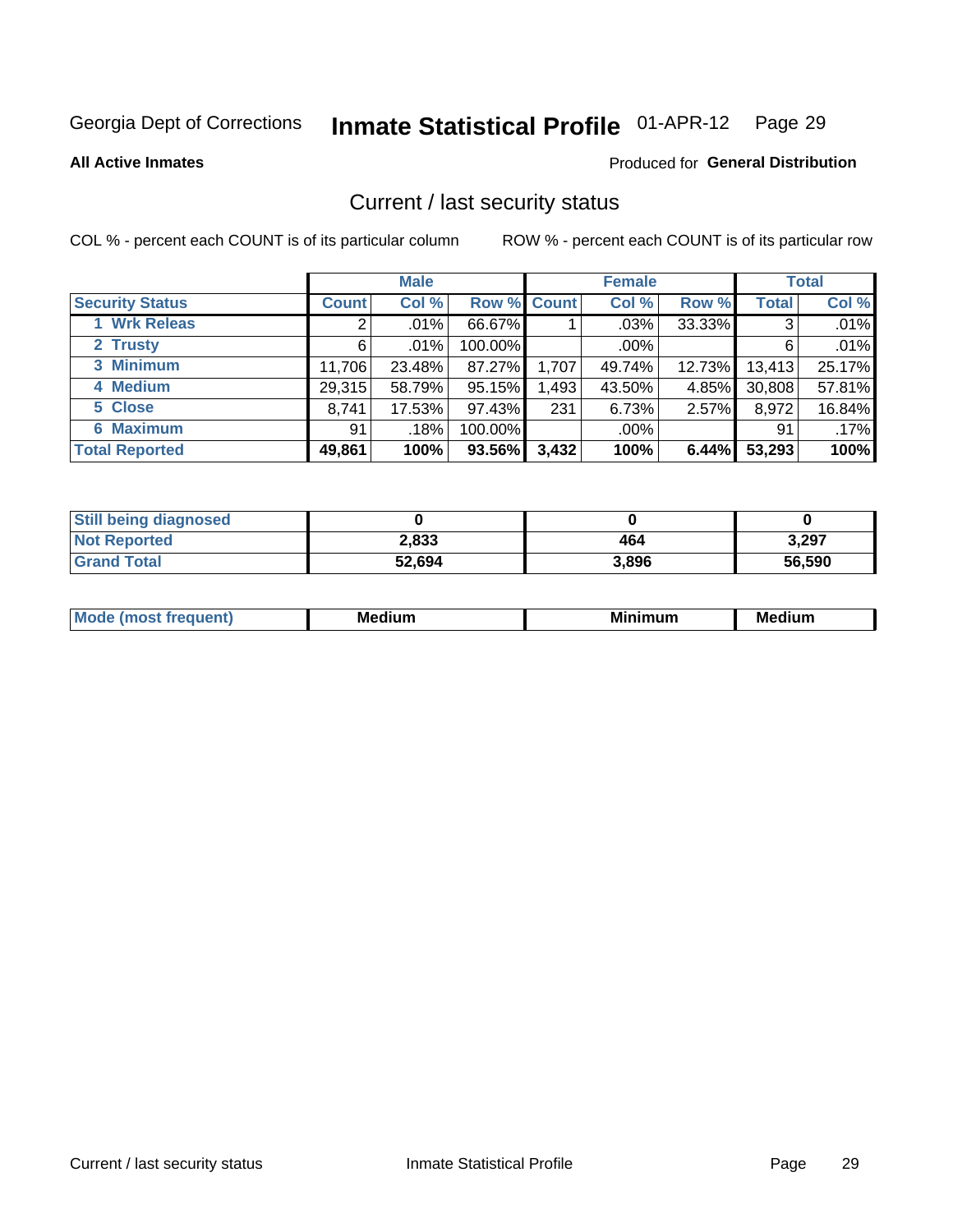#### Inmate Statistical Profile 01-APR-12 Page 30

**All Active Inmates** 

## Produced for General Distribution

## Current / last type of institution

COL % - percent each COUNT is of its particular column

|                                   |                | <b>Male</b> |             |       | <b>Female</b> |        |              | <b>Total</b> |
|-----------------------------------|----------------|-------------|-------------|-------|---------------|--------|--------------|--------------|
| <b>Type of Institution</b>        | <b>Count</b>   | Col %       | Row % Count |       | Col %         | Row %  | <b>Total</b> | Col %        |
| <b>County Ci</b>                  | 4,921          | 9.82%       | 100.00%     |       |               |        | 4,921        | 9.15%        |
| <b>Probation Detention Center</b> |                | .01%        | 100.00%     |       |               |        |              | .01%         |
| <b>State Prison</b>               | 36,085         | 72.03%      | 91.77%      | 3,237 | 88.44%        | 8.23%  | 39,322       | 73.15%       |
| <b>Transitional Center</b>        | 2,014          | 4.02%       | 89.59%      | 234   | 6.39%         | 10.41% | 2,248        | 4.18%        |
| <b>Private Prison</b>             | 6,593          | 13.16%      | 100.00%     |       |               |        | 6,593        | 12.26%       |
| <b>Parole Revocation Center</b>   | 26             | .05%        | 100.00%     |       |               |        | 26           | .05%         |
| <b>Rsat - Probation</b>           | $\overline{2}$ | $.01\%$     | 100.00%     |       |               |        | 2            | .01%         |
| <b>Pre Release Center</b>         | 453            | .90%        | 70.56%      | 189   | 5.16%         | 29.44% | 642          | 1.19%        |
| <b>Total Reported</b>             | 50,095         | 100%        | 93.19%      | 3,660 | 100%          | 6.81%  | 53,755       | 100%         |

| $N$ nt<br><b>Reported</b> | 2,599  | 236   | 2,835  |
|---------------------------|--------|-------|--------|
| Гоtal                     | 52,694 | 3,896 | 56,590 |

| <b>Mode (most frequent)</b> | <b>State Prison</b> | <b>State Prison</b> | <b>State Prison</b> |
|-----------------------------|---------------------|---------------------|---------------------|
|                             |                     |                     |                     |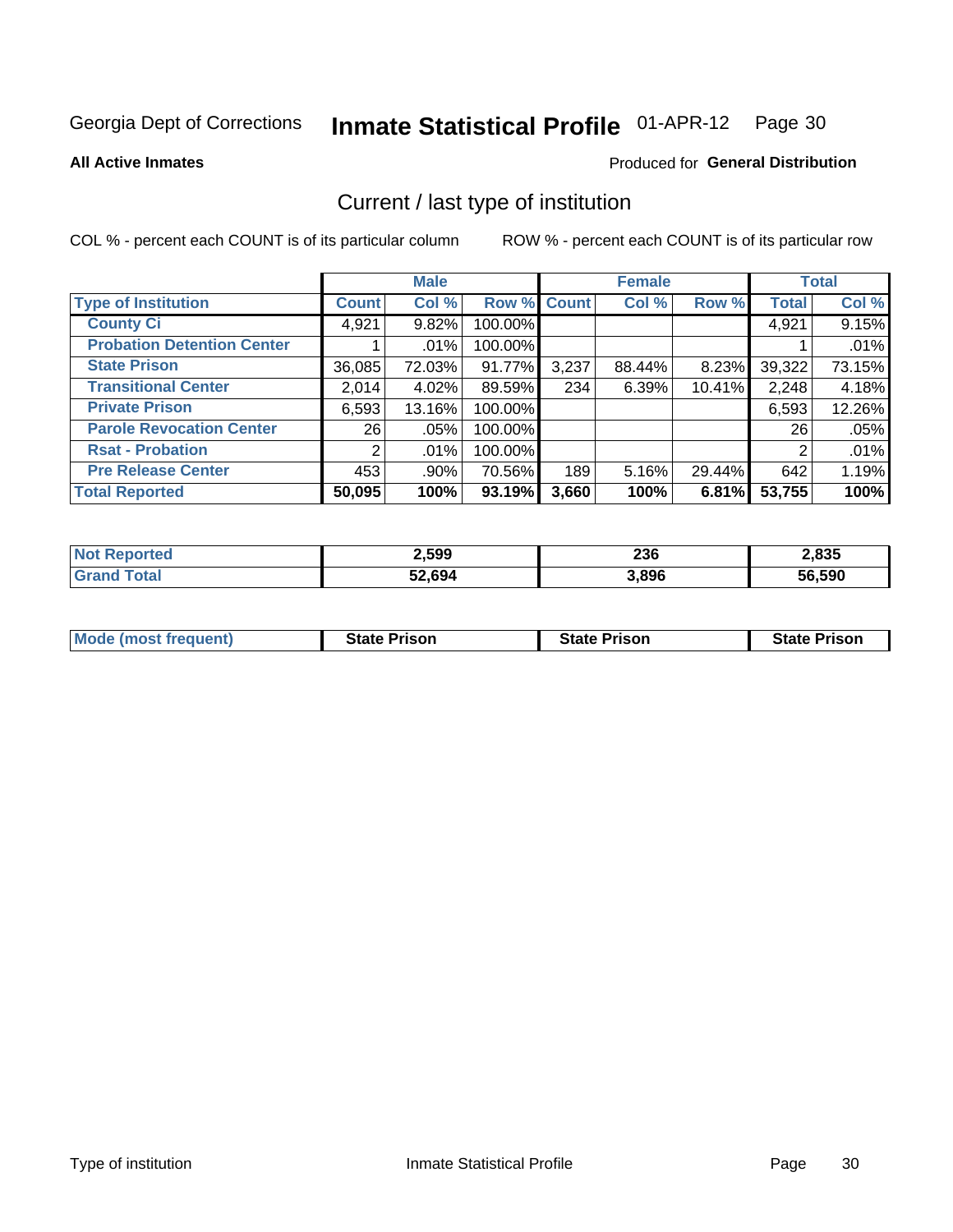#### **Inmate Statistical Profile 01-APR-12** Page 31

**All Active Inmates** 

## **Produced for General Distribution**

## Institution type - transitional centers

COL % - percent each COUNT is of its particular column

|                                          |              | <b>Male</b> |         |              | <b>Female</b> |         |              | <b>Total</b> |
|------------------------------------------|--------------|-------------|---------|--------------|---------------|---------|--------------|--------------|
| <b>Institution Type - Trans. Centers</b> | <b>Count</b> | Col %       | Row %   | <b>Count</b> | Col %         | Row %   | <b>Total</b> | Col %        |
| <b>Albany Transitional Ct</b>            | 151          | 6.56%       | 100.00% |              |               |         | 151          | 5.70%        |
| <b>Arrendale State Prison</b>            |              |             |         | 112          | 32.37%        | 100.00% | 112          | 4.23%        |
| <b>Atl. Transitional Ctr (M)</b>         | 253          | 10.99%      | 100.00% |              |               |         | 253          | 9.55%        |
| <b>Augusta Tc</b>                        | 207          | 8.99%       | 100.00% |              |               |         | 207          | 7.82%        |
| <b>Clayton Tc</b>                        | 354          | 15.38%      | 100.00% |              |               |         | 354          | 13.37%       |
| <b>Coastal Tc</b>                        | 256          | 11.12%      | 100.00% |              |               |         | 256          | 9.67%        |
| <b>Columbus Tc</b>                       | 179          | 7.78%       | 100.00% |              |               |         | 179          | 6.76%        |
| <b>Lagrange Tc</b>                       | 153          | 6.65%       | 100.00% |              |               |         | 153          | 5.78%        |
| <b>Macon Transitional Ctr (M)</b>        | 151          | 6.56%       | 100.00% |              |               |         | 151          | 5.70%        |
| <b>Metro Transitional Ctr</b>            |              |             |         | 234          | 67.63%        | 100.00% | 234          | 8.84%        |
| <b>Phillips State Prison</b>             | 288          | 12.51%      | 100.00% |              |               |         | 288          | 10.88%       |
| <b>Smith T.C</b>                         | 207          | 8.99%       | 100.00% |              |               |         | 207          | 7.82%        |
| <b>Valdosta Tc</b>                       | 103          | 4.47%       | 100.00% |              |               |         | 103          | 3.89%        |
| <b>Total Reported</b>                    | 2,302        | 100%        | 86.93%  | 346          | 100%          | 13.07%  | 2,648        | 100%         |

| N.<br>portea |       |     |       |
|--------------|-------|-----|-------|
| _____        | 2,302 | 346 | 2,648 |

| Mode (most frequent) | <b>Phillips State Prison</b> | Arrendale State Prison | <b>Phillips State</b><br>Prison |
|----------------------|------------------------------|------------------------|---------------------------------|
|                      |                              |                        |                                 |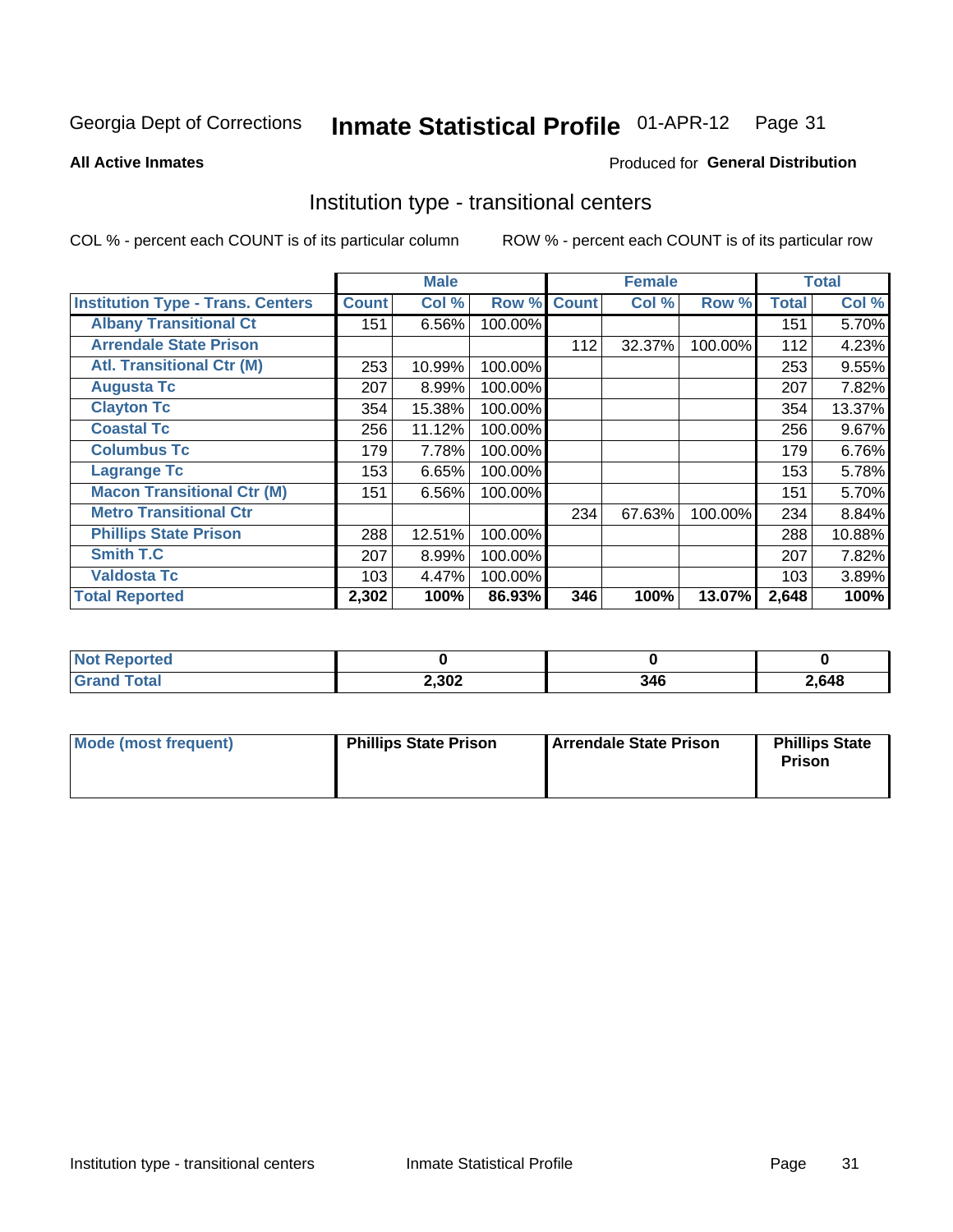## Inmate Statistical Profile 01-APR-12 Page 32

### **All Active Inmates**

### Produced for General Distribution

## Institution type - county prisons

COL % - percent each COUNT is of its particular column

|                                          |              | <b>Male</b> |         |              | <b>Female</b> |               |              | <b>Total</b> |
|------------------------------------------|--------------|-------------|---------|--------------|---------------|---------------|--------------|--------------|
| <b>Institution Type - County Prisons</b> | <b>Count</b> | Col %       | Row %   | <b>Count</b> | Col %         | Row %         | <b>Total</b> | Col %        |
| <b>Bulloch County Ci</b>                 | 134          | 2.72%       | 100.00% |              |               |               | 134          | 2.72%        |
| <b>Carroll County Ci</b>                 | 242          | 4.92%       | 100.00% |              |               |               | 242          | 4.92%        |
| <b>Clarke County Ci</b>                  | 105          | 2.13%       | 100.00% |              |               |               | 105          | 2.13%        |
| <b>Clayton County Ci</b>                 | 239          | 4.86%       | 100.00% |              |               |               | 239          | 4.86%        |
| <b>Colquitt County Ci</b>                | 182          | 3.70%       | 100.00% |              |               |               | 182          | 3.70%        |
| <b>Coweta County Ci</b>                  | 200          | 4.06%       | 100.00% |              |               |               | 200          | 4.06%        |
| <b>Decatur County Ci</b>                 | 224          | 4.55%       | 100.00% |              |               |               | 224          | 4.55%        |
| <b>Effingham County Ci</b>               | 210          | 4.27%       | 100.00% |              |               |               | 210          | 4.27%        |
| <b>Floyd County Ci</b>                   | 336          | 6.83%       | 100.00% |              |               |               | 336          | 6.83%        |
| <b>Gwinnett County Ci</b>                | 121          | 2.46%       | 100.00% |              |               |               | 121          | 2.46%        |
| <b>Hall County Ci</b>                    | 149          | 3.03%       | 100.00% |              |               |               | 149          | 3.03%        |
| <b>Harris County Ci</b>                  | 116          | 2.36%       | 100.00% |              |               |               | 116          | 2.36%        |
| <b>Jackson County Ci</b>                 | 187          | 3.80%       | 100.00% |              |               |               | 187          | 3.80%        |
| <b>Jefferson County Ci</b>               | 195          | 3.96%       | 100.00% |              |               |               | 195          | 3.96%        |
| <b>Mitchell County Ci</b>                | 118          | 2.40%       | 100.00% |              |               |               | 118          | 2.40%        |
| <b>Muscogee County Ci</b>                | 518          | 10.53%      | 100.00% |              |               |               | 518          | 10.53%       |
| <b>Richmond County Ci</b>                | 206          | 4.19%       | 100.00% |              |               |               | 206          | 4.19%        |
| <b>Screven County Ci</b>                 | 138          | 2.80%       | 100.00% |              |               |               | 138          | 2.80%        |
| <b>Spalding County Ci</b>                | 382          | 7.76%       | 100.00% |              |               |               | 382          | 7.76%        |
| <b>Sumter County Ci</b>                  | 350          | 7.11%       | 100.00% |              |               |               | 350          | 7.11%        |
| <b>Terrell County Ci</b>                 | 132          | 2.68%       | 100.00% |              |               |               | 132          | 2.68%        |
| <b>Thomas County Ci</b>                  | 170          | 3.45%       | 100.00% |              |               |               | 170          | 3.45%        |
| <b>Troup County Ci</b>                   | 267          | 5.43%       | 100.00% |              |               |               | 267          | 5.43%        |
| <b>Total Reported</b>                    | 4,921        | 100%        | 100%    |              |               | $\frac{9}{6}$ | 4,921        | 100%         |

| <b>Not</b><br><b>Reported</b> |       |               |
|-------------------------------|-------|---------------|
| <b>Grand Total</b>            | 1,921 | റാ4<br>4.JZ I |

| Mode (most frequent) | Muscogee County Ci | <b>Null</b> | Muscogee County |
|----------------------|--------------------|-------------|-----------------|
|                      |                    |             |                 |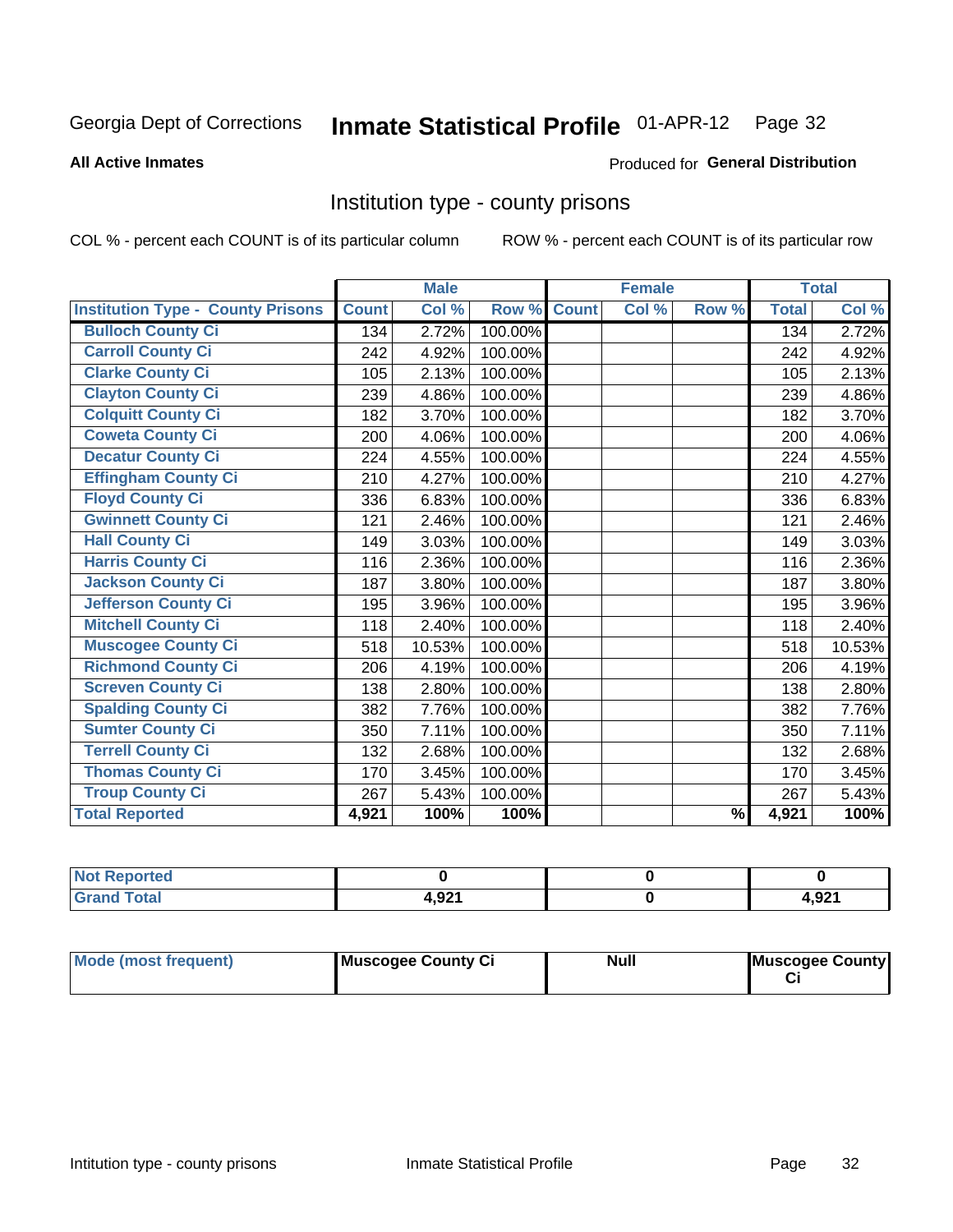## Inmate Statistical Profile 01-APR-12 Page 33

### **All Active Inmates**

### Produced for General Distribution

## Institution type - state prisons

COL % - percent each COUNT is of its particular column

|                                         |              | <b>Male</b>             |         |              | <b>Female</b> |         | <b>Total</b> |       |
|-----------------------------------------|--------------|-------------------------|---------|--------------|---------------|---------|--------------|-------|
| <b>Institution Type - State Prisons</b> | <b>Count</b> | Col %                   | Row %   | <b>Count</b> | Col %         | Row %   | <b>Total</b> | Col % |
| <b>Arrendale State Prison</b>           |              |                         |         | 1,487        | 45.94%        | 100.00% | 1,487        | 3.78% |
| <b>Augusta State Med. Prison</b>        | 1,301        | 3.61%                   | 99.62%  | 5            | .15%          | .38%    | 1,306        | 3.32% |
| <b>Autry State Prison</b>               | 1,687        | 4.68%                   | 100.00% |              |               |         | 1,687        | 4.29% |
| <b>Baldwin State Prison</b>             | 912          | 2.53%                   | 100.00% |              |               |         | 912          | 2.32% |
| <b>Burrus Corr Trn Cntr</b>             | 703          | 1.95%                   | 100.00% |              |               |         | 703          | 1.79% |
| <b>Calhoun State Prison</b>             | 1,623        | 4.50%                   | 100.00% |              |               |         | 1,623        | 4.13% |
| <b>Central State Prison</b>             | 1,129        | 3.13%                   | 100.00% |              |               |         | 1,129        | 2.87% |
| <b>Coastal State Prison</b>             | 1,549        | 4.29%                   | 100.00% |              |               |         | 1,549        | 3.94% |
| <b>Dodge State Prison</b>               | 1,225        | 3.39%                   | 100.00% |              |               |         | 1,225        | 3.12% |
| <b>Dooly State Prison</b>               | 1,688        | 4.68%                   | 100.00% |              |               |         | 1,688        | 4.29% |
| <b>Emanuel - Swainsboro</b>             |              |                         |         | 552          | 17.05%        | 100.00% | 552          | 1.40% |
| <b>Ga Diag Class Prison</b>             | 2,180        | 6.04%                   | 100.00% |              |               |         | 2,180        | 5.54% |
| <b>Ga State Prison</b>                  | 1,467        | 4.07%                   | 100.00% |              |               |         | 1,467        | 3.73% |
| <b>Hancock State Prison</b>             | 1,266        | 3.51%                   | 100.00% |              |               |         | 1,266        | 3.22% |
| <b>Hays State Prison</b>                | 1,697        | 4.70%                   | 100.00% |              |               |         | 1,697        | 4.32% |
| <b>Helms Facility</b>                   | 21           | .06%                    | 55.26%  | 17           | .53%          | 44.74%  | 38           | .10%  |
| <b>Johnson State Prison</b>             | 1,602        | 4.44%                   | 100.00% |              |               |         | 1,602        | 4.07% |
| <b>Lee State Prison</b>                 | 713          | 1.98%                   | 100.00% |              |               |         | 713          | 1.81% |
| Long                                    | 207          | .57%                    | 100.00% |              |               |         | 207          | .53%  |
| <b>Macon State Prison</b>               | 1,757        | 4.87%                   | 100.00% |              |               |         | 1,757        | 4.47% |
| <b>Montgomery State Prison</b>          | 391          | 1.08%                   | 100.00% |              |               |         | 391          | .99%  |
| <b>Phillips State Prison</b>            | 1,145        | 3.17%                   | 100.00% |              |               |         | 1,145        | 2.91% |
| <b>Pulaski State Prison</b>             |              |                         |         | 1,176        | 36.33%        | 100.00% | 1,176        | 2.99% |
| <b>Rogers State Prison</b>              | 1,469        | 4.07%                   | 100.00% |              |               |         | 1,469        | 3.74% |
| <b>Rutledge State Prison</b>            | 626          | 1.73%                   | 100.00% |              |               |         | 626          | 1.59% |
| <b>Smith State Prison</b>               | 1,621        | 4.49%                   | 100.00% |              |               |         | 1,621        | 4.12% |
| <b>Telfair State Prison</b>             | 1,402        | 3.89%                   | 100.00% |              |               |         | 1,402        | 3.57% |
| <b>Valdosta Sp</b>                      | 1,404        | 3.89%                   | 100.00% |              |               |         | 1,404        | 3.57% |
| <b>Walker State Prison</b>              | 358          | .99%                    | 100.00% |              |               |         | 358          | .91%  |
| <b>Ware State Prison</b>                | 1,555        | 4.31%                   | 100.00% |              |               |         | 1,555        | 3.95% |
| <b>Washington State Prison</b>          | 1,538        | 4.26%                   | 100.00% |              |               |         | 1,538        | 3.91% |
| <b>Wilcox State Prison</b>              | 1,849        | 5.12%                   | 100.00% |              |               |         | 1,849        | 4.70% |
| <b>Total Reported</b>                   | 36,085       | 100%                    | 91.77%  | 3,237        | 100%          | 8.23%   | 39,322       | 100%  |
| <b>Not Reported</b>                     |              | $\overline{\mathbf{0}}$ |         |              | $\mathbf 0$   |         | $\pmb{0}$    |       |
| <b>Grand Total</b>                      |              | 36,085                  |         |              | 3,237         |         | 39,322       |       |
|                                         |              |                         |         |              |               |         |              |       |

| <b>Not Reported</b>  |                             |                        |                                       |
|----------------------|-----------------------------|------------------------|---------------------------------------|
| <b>Grand Total</b>   | 36,085                      | 3.237                  | 39.322                                |
| Mode (most frequent) | <b>Ga Diag Class Prison</b> | Arrendale State Prison | <b>Ga Diag Class</b><br><b>Prison</b> |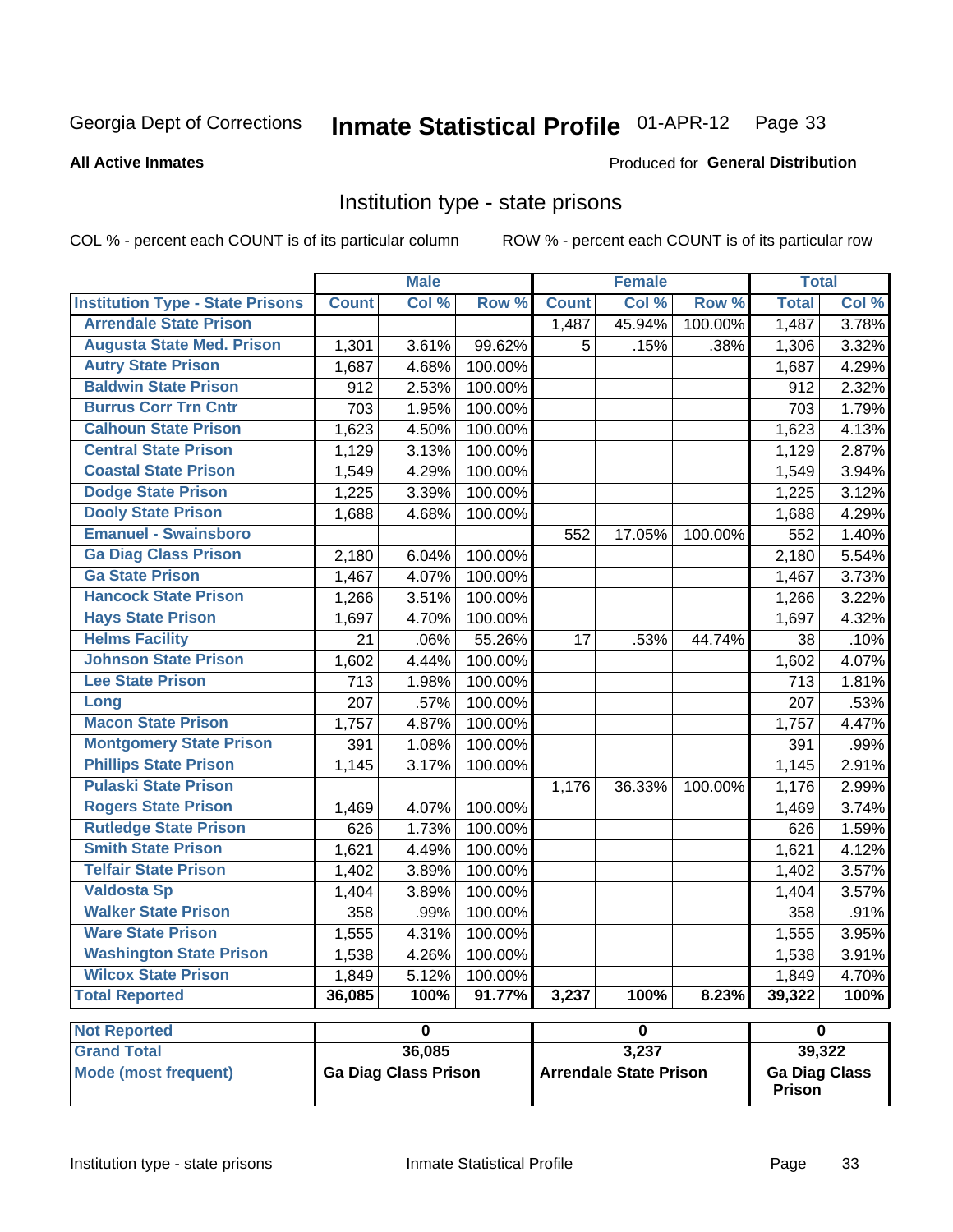## Inmate Statistical Profile 01-APR-12 Page 34

**All Active Inmates** 

## **Produced for General Distribution**

## Institution type - private prisons

COL % - percent each COUNT is of its particular column

|                                           |              | <b>Male</b> |                    | <b>Female</b> |       |       | <b>Total</b> |
|-------------------------------------------|--------------|-------------|--------------------|---------------|-------|-------|--------------|
| <b>Institution Type - Private Prisons</b> | <b>Count</b> | Col%        | <b>Row % Count</b> | Col %         | Row % | Total | Col %        |
| <b>Coffee Corr Facility</b>               | 2,527        | 38.33%      | 100.00%            |               |       | 2,527 | 38.33%       |
| <b>Jenkins Corr Facility</b>              | 195          | $2.96\%$    | $100.00\%$         |               |       | 195   | 2.96%        |
| <b>Riverbend Corr Facility</b>            | .155         | 17.52%      | 100.00%            |               |       | 1,155 | 17.52%       |
| <b>Wheeler Corr Facility</b>              | 2.716        | 41.20%      | 100.00%            |               |       | 2,716 | 41.20%       |
| <b>Total Reported</b>                     | 6,593        | 100%        | 100%               |               | %     | 6,593 | 100%         |

| κeportea    |       |       |
|-------------|-------|-------|
| <b>otal</b> | 6,593 | 6,593 |

| <b>Mode (most frequent)</b> | <b>Wheeler Corr Facility</b> | Null | <b>Wheeler Corr</b><br>Facility |
|-----------------------------|------------------------------|------|---------------------------------|
|-----------------------------|------------------------------|------|---------------------------------|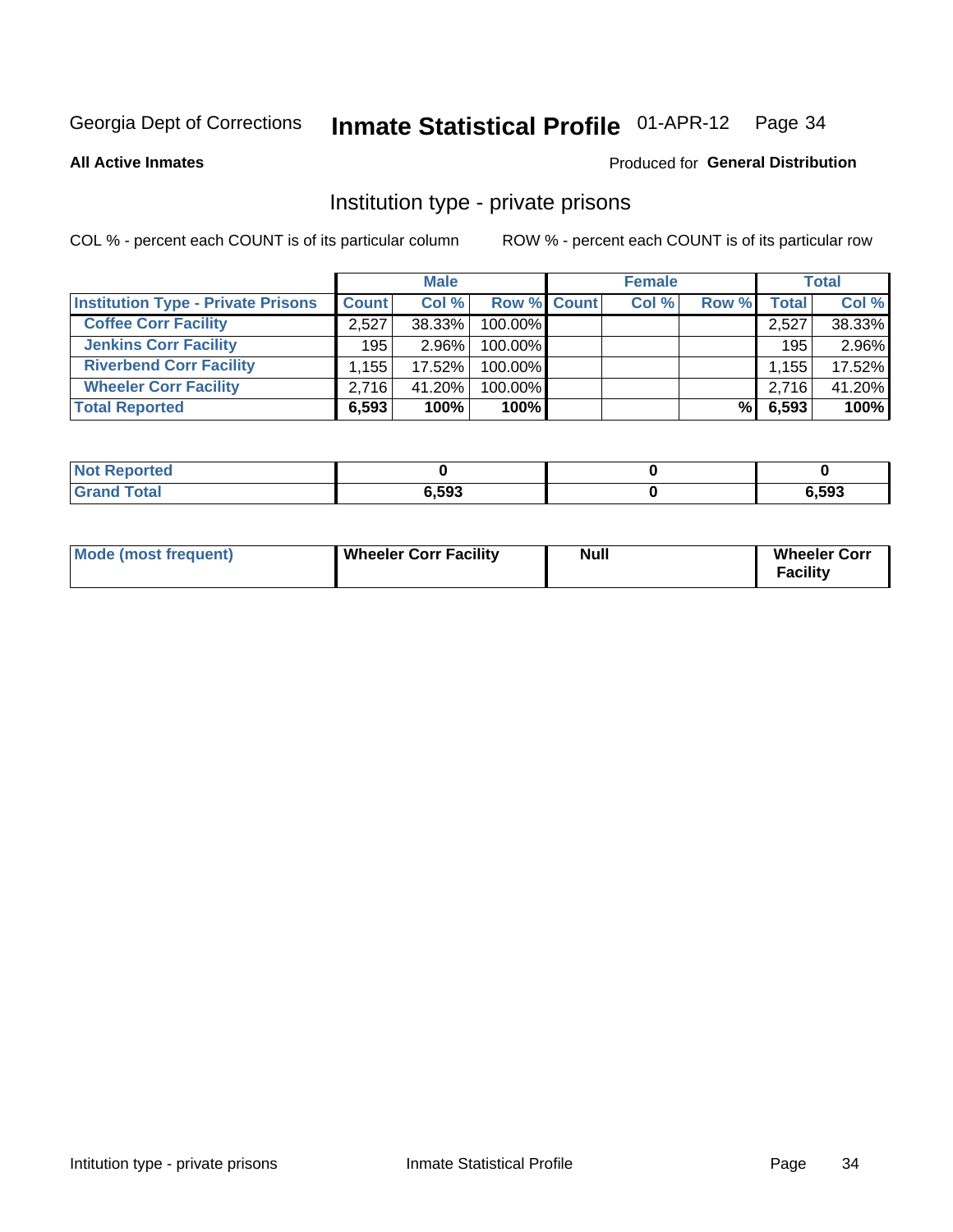## Inmate Statistical Profile 01-APR-12 Page 35

**All Active Inmates** 

Produced for General Distribution

## Institution type - pre-release centers

COL % - percent each COUNT is of its particular column

|                                                   |     | <b>Male</b> |         |              | <b>Female</b> |           |       | <b>Total</b> |
|---------------------------------------------------|-----|-------------|---------|--------------|---------------|-----------|-------|--------------|
| <b>Institution Type - Prison Annexe   Count  </b> |     | Col %       | Row %   | <b>Count</b> | Col %         | Row %     | Total | Col %        |
| <b>Appling Prc</b>                                | 227 | $50.11\%$   | 100.00% |              |               |           | 227   | 35.36%       |
| <b>Turner Prc</b>                                 | 226 | 49.89%      | 100.00% |              |               |           | 226   | 35.20%       |
| <b>West Central</b>                               |     |             |         | 189          | 100.00%       | 100.00%   | 189   | 29.44%       |
| <b>Total Reported</b>                             | 453 | 100%        | 70.56%  | 189          | 100%          | $29.44\%$ | 642   | 100%         |

|   | $\mathbf{A}$ | $\sim$ |     |
|---|--------------|--------|-----|
| - | . .          | . .    | 64∠ |

| Mode (most frequent) | <b>Appling Prc</b> | <b>West Central</b> | <b>Appling Prc</b> |
|----------------------|--------------------|---------------------|--------------------|
|----------------------|--------------------|---------------------|--------------------|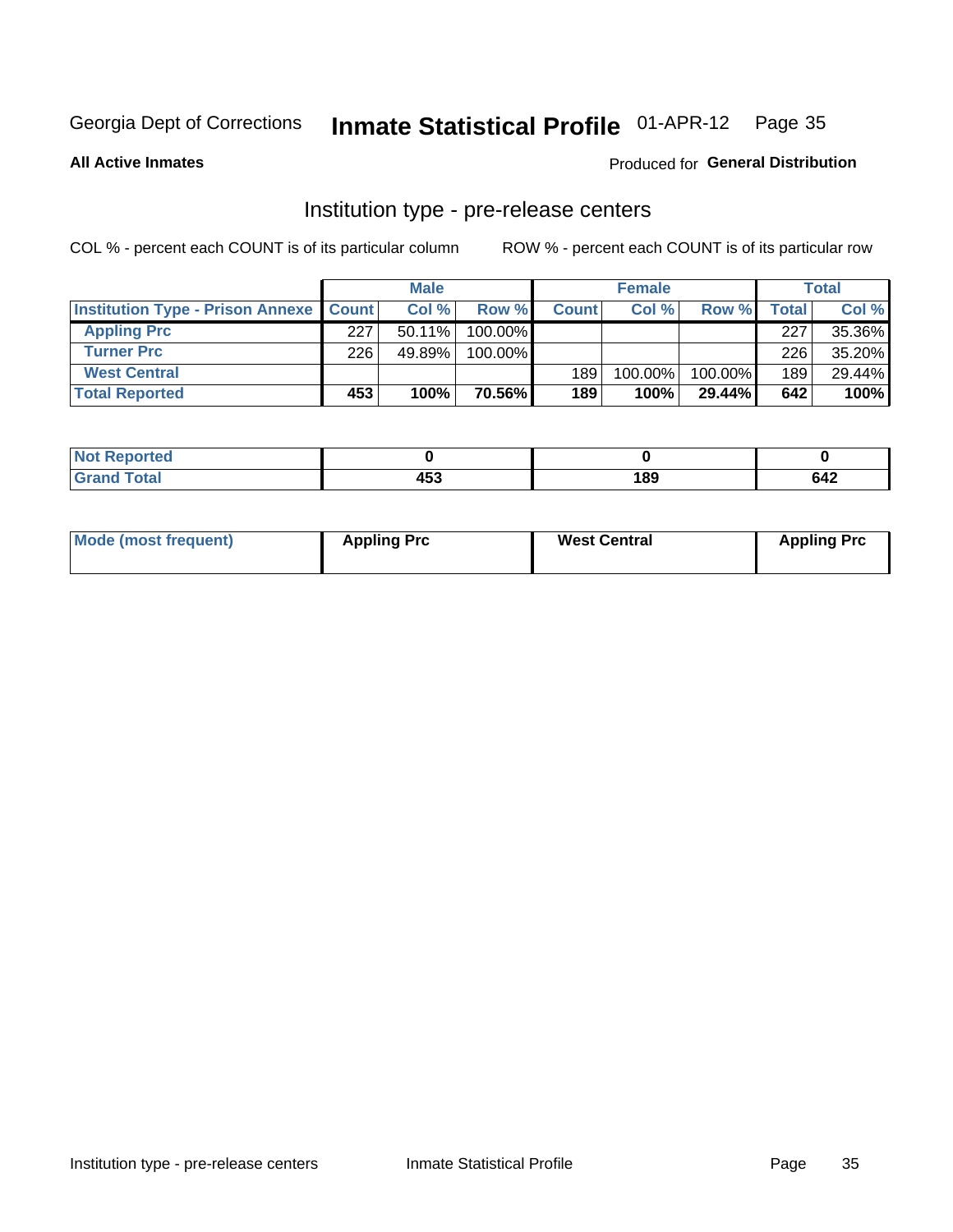## Inmate Statistical Profile 01-APR-12 Page 36

**All Active Inmates** 

## Produced for General Distribution

## Institution type - inmate boot camp

COL % - percent each COUNT is of its particular column

|                                      |                  | <b>Male</b> |              |              | <b>Female</b> |             | <b>Total</b> |
|--------------------------------------|------------------|-------------|--------------|--------------|---------------|-------------|--------------|
| <b>Institution Type - Boot Camps</b> | <b>I</b> Count I | Col %       | <b>Row %</b> | <b>Count</b> | Col %         | Row % Total | Col %        |
| <b>Total Rported</b>                 |                  |             |              |              |               |             |              |

| <b>Not Reported</b>            |  |  |
|--------------------------------|--|--|
| <b>Total</b><br>C <sub>r</sub> |  |  |

| <b>I Mode (most frequent)</b> | <b>Null</b> | <b>Null</b> | <b>Null</b> |
|-------------------------------|-------------|-------------|-------------|
|                               |             |             |             |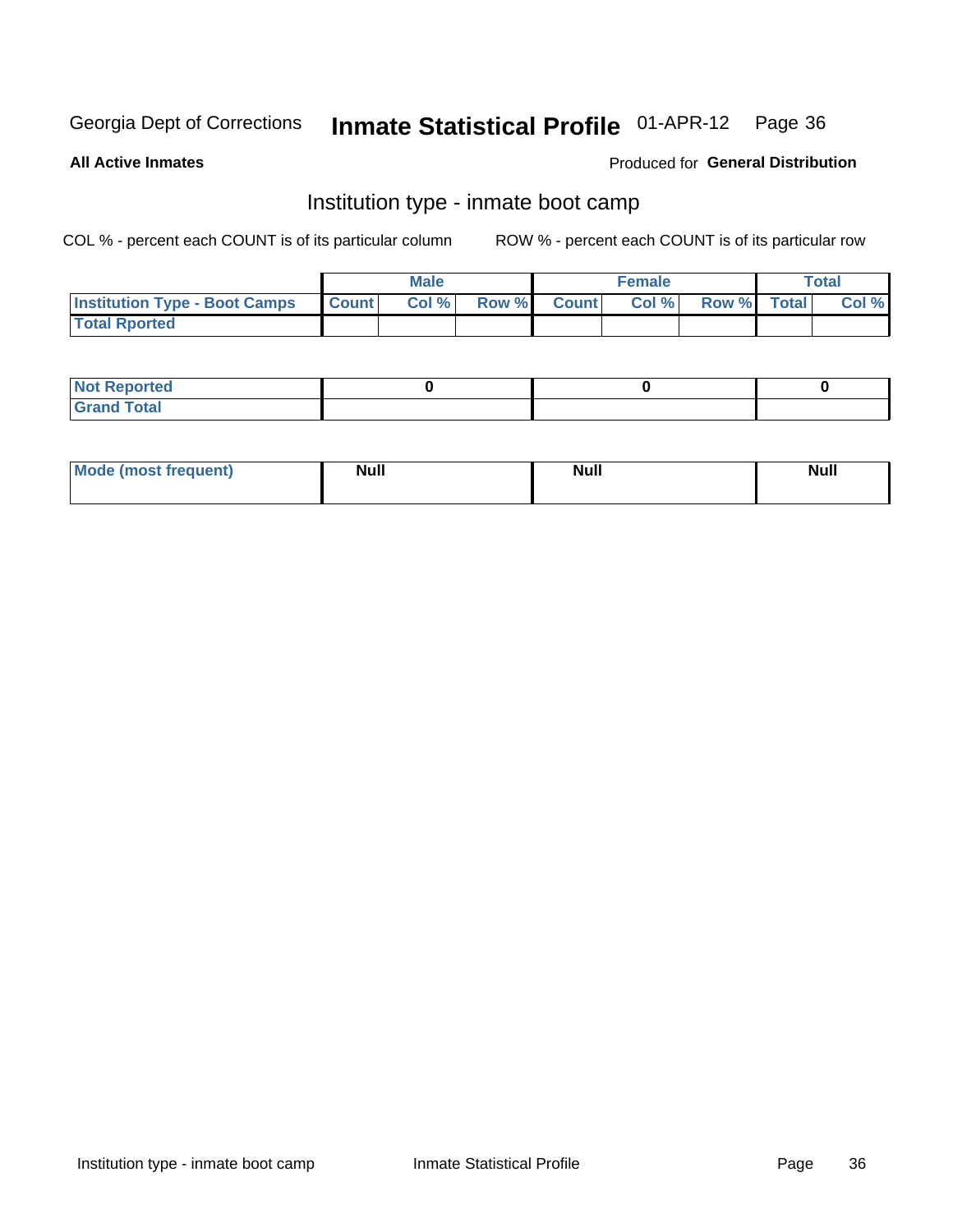## Inmate Statistical Profile 01-APR-12 Page 37

**All Active Inmates** 

### Produced for General Distribution

## Number of disciplinary reports

COL % - percent each COUNT is of its particular column

|                                       |              | <b>Male</b> |                    |       | <b>Female</b> |       |              | <b>Total</b> |
|---------------------------------------|--------------|-------------|--------------------|-------|---------------|-------|--------------|--------------|
| <b>Number of Disciplinary Reports</b> | <b>Count</b> | Col %       | <b>Row % Count</b> |       | Col %         | Row % | <b>Total</b> | Col %        |
|                                       | 24,230       | 45.98%      | $90.87\%$          | 2,433 | 62.45%        | 9.13% | 26,663       | 47.12%       |
|                                       | 6,008        | 11.40%      | 93.32%             | 430   | 11.04%        | 6.68% | 6,438        | 11.38%       |
|                                       | 3,982        | 7.56%       | 93.67%             | 269   | 6.90%         | 6.33% | 4,251        | 7.51%        |
| 3                                     | 2,492        | 4.73%       | 95.08%             | 129   | 3.31%         | 4.92% | 2,621        | 4.63%        |
|                                       | 2,006        | 3.81%       | 95.25%             | 100   | 2.57%         | 4.75% | 2,106        | 3.72%        |
| 5                                     | ,524         | 2.89%       | 95.61%             | 70    | 1.80%         | 4.39% | 1,594        | 2.82%        |
| <b>More Than 5</b>                    | 12,452       | 23.63%      | 96.40%             | 465   | 11.94%        | 3.60% | 12,917       | 22.83%       |
| <b>Total Reported</b>                 | 52,694       | 100%        | 93.12%             | 3,896 | 100.0%        | 6.88% | 56,590       | 100.0%       |

| <b>Not Reported</b> |        |       |        |
|---------------------|--------|-------|--------|
| <b>Grand Total</b>  | 52,694 | 3,896 | 56.590 |

| Mean (average)         | ר ה<br>ว.งเ | 2.63 | 5.18 |
|------------------------|-------------|------|------|
| <b>Median (middle)</b> |             |      |      |
| Mode (most frequent)   |             |      |      |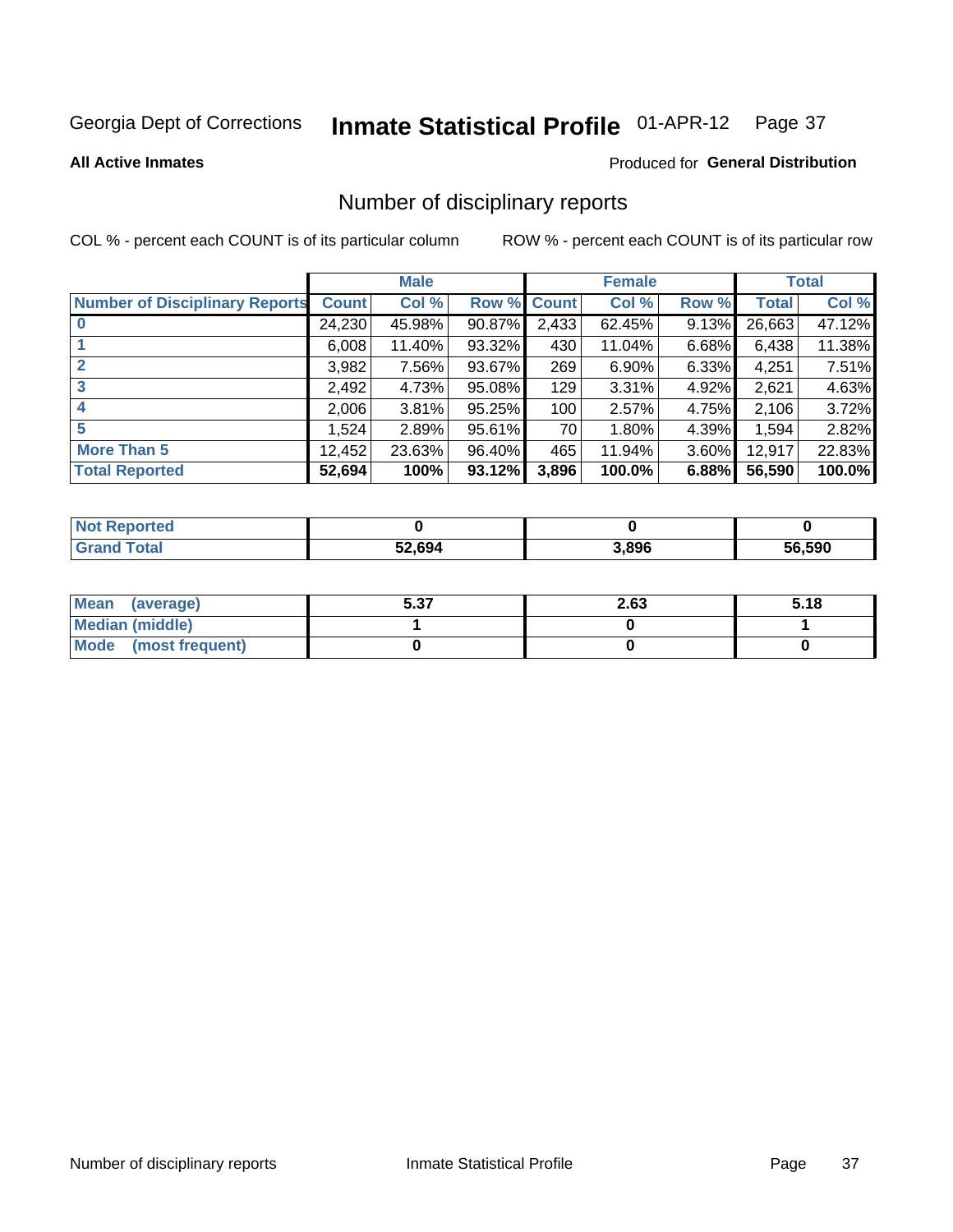## Inmate Statistical Profile 01-APR-12 Page 38

### **All Active Inmates**

## **Produced for General Distribution**

## Number of transfers

COL % - percent each COUNT is of its particular column

|                            |         | <b>Male</b> |        |              | <b>Female</b> |          |              | <b>Total</b> |
|----------------------------|---------|-------------|--------|--------------|---------------|----------|--------------|--------------|
| <b>Number of Transfers</b> | Count l | Col %       | Row %  | <b>Count</b> | Col %         | Row %    | <b>Total</b> | Col %        |
|                            | 4,758   | 9.03%       | 85.53% | 805          | 20.66%        | 14.47%   | 5,563        | 9.83%        |
|                            | 15,837  | 30.05%      | 91.80% | 1,415        | 36.32%        | 8.20%    | 17,252       | 30.49%       |
| $\mathbf{2}$               | 8,851   | 16.80%      | 92.21% | 748          | 19.20%        | 7.79%    | 9,599        | 16.96%       |
| 3                          | 6,404   | 12.15%      | 94.13% | 399          | 10.24%        | 5.87%    | 6,803        | 12.02%       |
| 4                          | 4,323   | $8.20\%$    | 94.45% | 254          | 6.52%         | 5.55%    | 4,577        | 8.09%        |
| 5                          | 3,286   | 6.24%       | 95.91% | 140          | 3.59%         | 4.09%    | 3,426        | 6.05%        |
| <b>More Than 5</b>         | 9,235   | 17.53%      | 98.56% | 135          | 3.47%         | $1.44\%$ | 9,370        | 16.56%       |
| <b>Total Reported</b>      | 52,694  | 100%        | 93.12% | 3,896        | 100%          | 6.88%    | 56,590       | 100%         |

| orted<br>Not <b>I</b> |        |       |        |
|-----------------------|--------|-------|--------|
| <b>Total</b>          | 52.694 | 3,896 | 56.590 |

| Mean (average)       | הה ב<br>J.LL | . J. I 4 |
|----------------------|--------------|----------|
| Median (middle)      |              |          |
| Mode (most frequent) |              |          |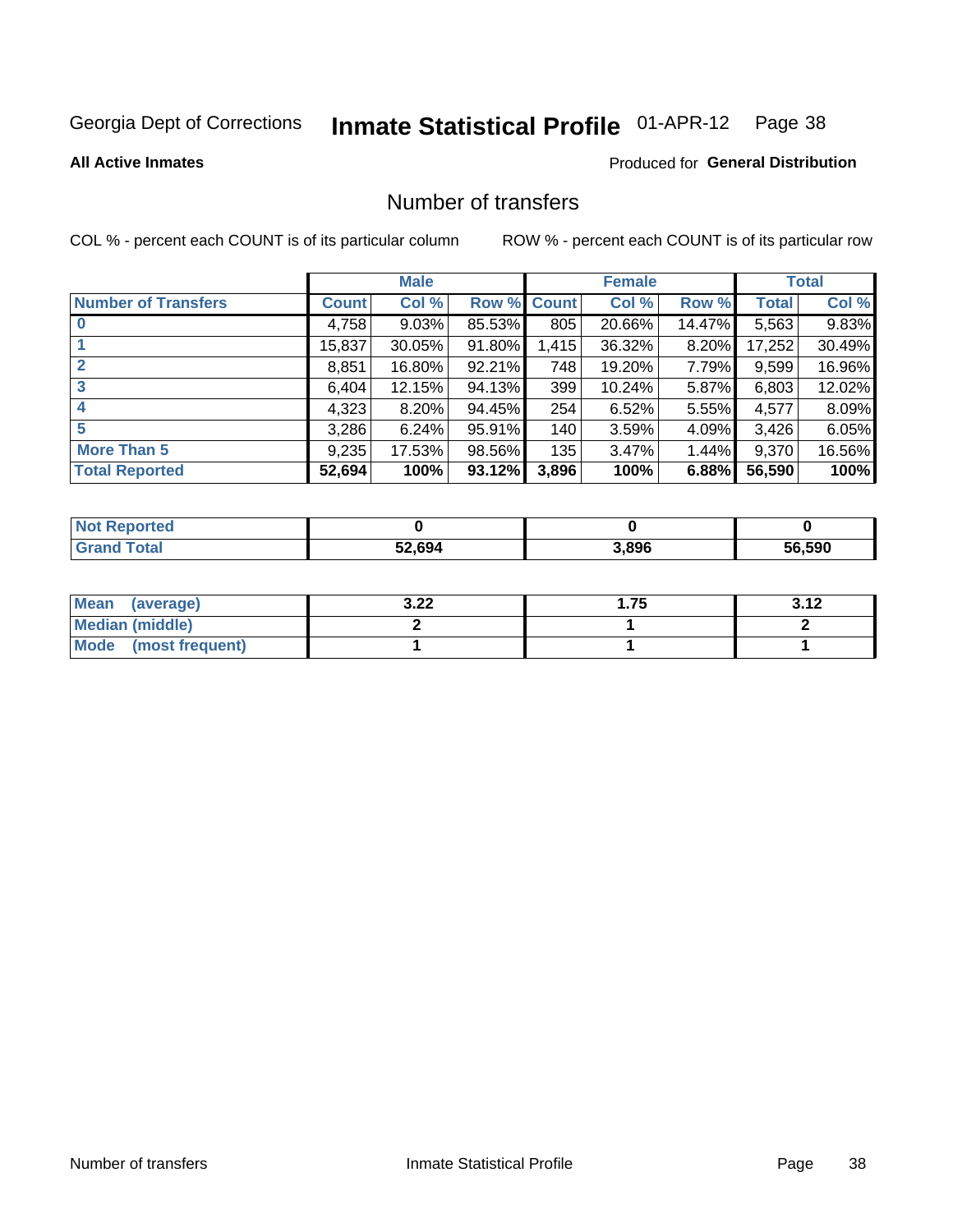# Inmate Statistical Profile 01-APR-12 Page 39

### **All Active Inmates**

### **Produced for General Distribution**

# Number of escapes

COL % - percent each COUNT is of its particular column

|                          |              | <b>Male</b> |                    |       | <b>Female</b> |          |        | <b>Total</b> |
|--------------------------|--------------|-------------|--------------------|-------|---------------|----------|--------|--------------|
| <b>Number of Escapes</b> | <b>Count</b> | Col %       | <b>Row % Count</b> |       | Col %         | Row %    | Total  | Col %        |
|                          | 51,750       | 98.21%      | 93.03%             | 3,877 | 99.51%        | 6.97%    | 55,627 | 98.30%       |
|                          | 846          | 1.61%       | 98.14%             | 16    | 0.41%         | $1.86\%$ | 862    | 1.52%        |
|                          | 88           | 0.17%       | 96.70%             | 3     | 0.08%         | 3.30%    | 91     | 0.16%        |
|                          | 8            | 0.02%       | 100.00%            |       |               |          | 8      | 0.01%        |
|                          | ົ            | 0.01%       | 100.00%            |       |               |          | ◠      | 0.01%        |
| <b>Total Reported</b>    | 52,694       | 100%        | 93.12%             | 3,896 | 100%          | 6.88%    | 56,590 | 100%         |

| 'ted |        |       |                   |
|------|--------|-------|-------------------|
|      | 52.694 | 3.896 | 56.590<br>.<br>Dh |

| Mean (average)       | .vz | .02 |
|----------------------|-----|-----|
| Median (middle)      |     |     |
| Mode (most frequent) |     |     |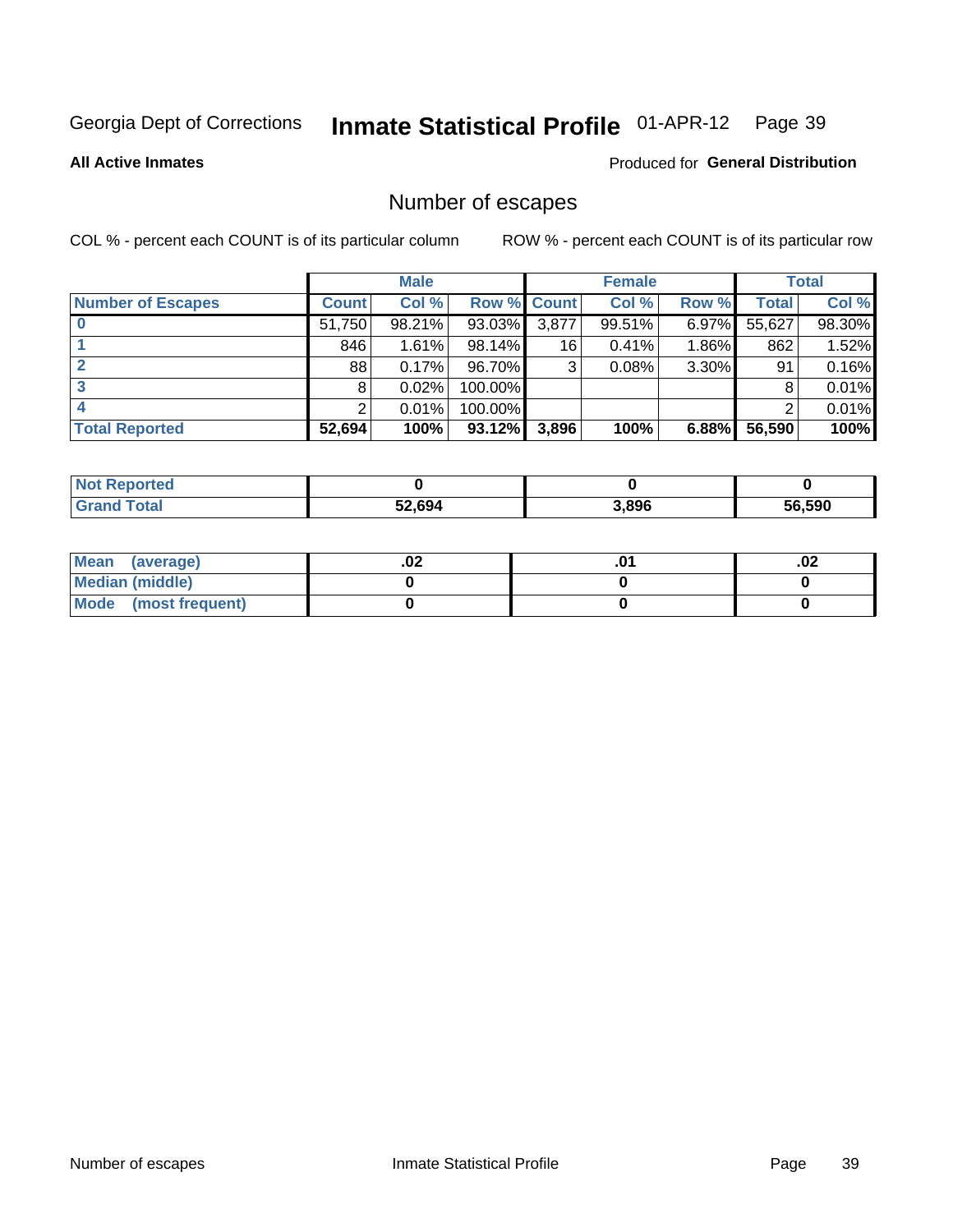#### **Inmate Statistical Profile 01-APR-12** Page 40

**All Active Inmates** 

### Produced for General Distribution

# Split sentences - Probation to follow

COL % - percent each COUNT is of its particular column

|                            |              | <b>Male</b> |                    | <b>Female</b> |          |                 | <b>Total</b> |
|----------------------------|--------------|-------------|--------------------|---------------|----------|-----------------|--------------|
| <b>Probation to follow</b> | <b>Count</b> | Col%        | <b>Row % Count</b> | Col %         | Row %    | <b>Total</b>    | Col %        |
| <b>Yes</b>                 | 29.324       | 55.65%      | 92.49% 2.381       | $61.11\%$     |          | 7.51% 31,705    | 56.03%       |
| <b>No</b>                  | 23.370       | 44.35%      | $93.91\%$   1,515  | 38.89%        |          | $6.09\%$ 24,885 | 43.97%       |
| <b>Total Reported</b>      | 52,694       | 100%        | $93.12\%$ 3,896    | 100%          | $6.88\%$ | 56,590          | 100%         |

|  |  | 52.694 | 3,896 | 56.590 |
|--|--|--------|-------|--------|
|--|--|--------|-------|--------|

| reauent)<br>Yes<br>v^c<br>0٥<br>.<br>. .<br>$\sim$ |  | <b>Mode</b> |  |  |  |
|----------------------------------------------------|--|-------------|--|--|--|
|----------------------------------------------------|--|-------------|--|--|--|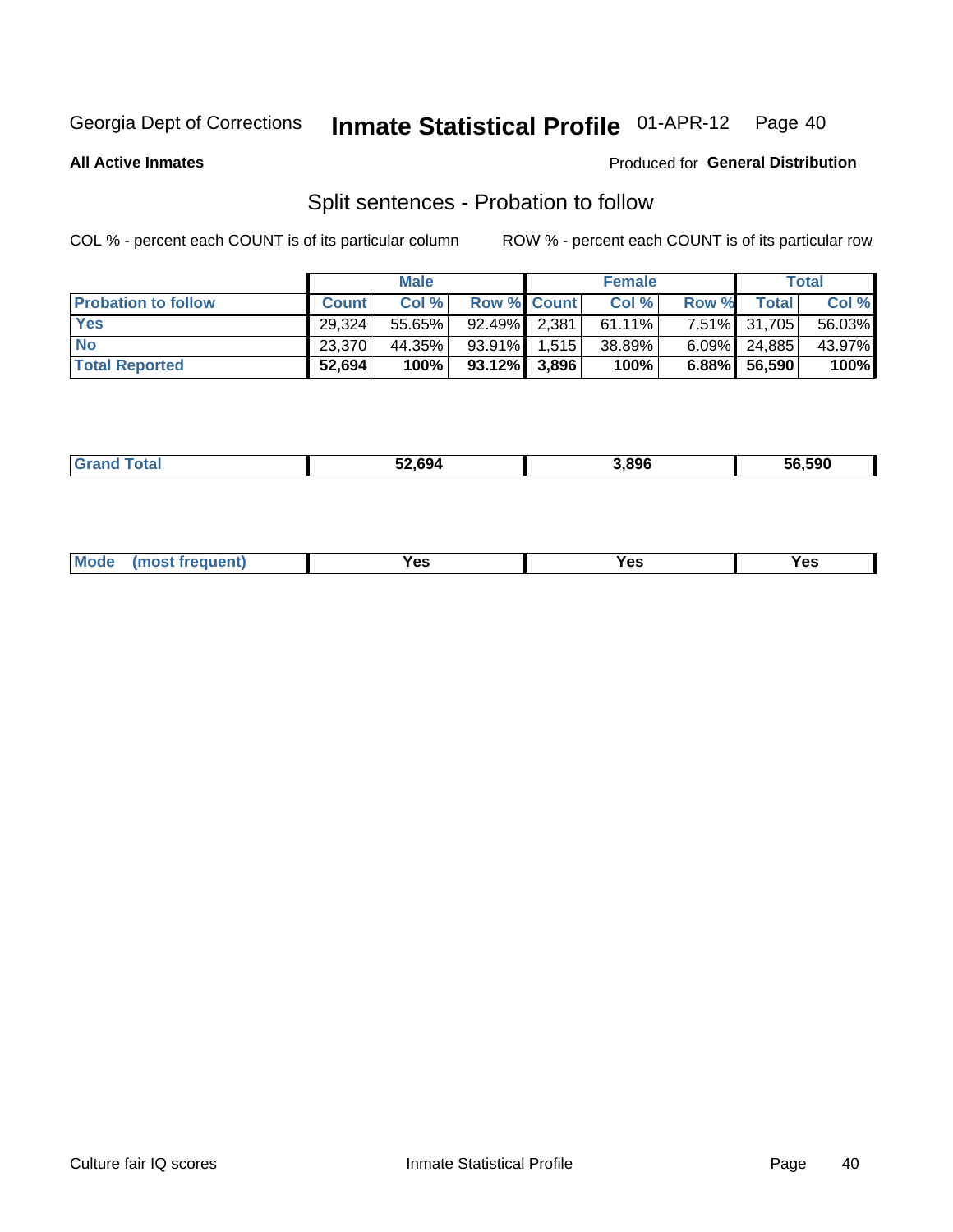#### **Inmate Statistical Profile 01-APR-12** Page 41

**All Active Inmates** 

### **Produced for General Distribution**

# Probable future release type of still active inmates

COL % - percent each COUNT is of its particular column

|                                         |              | <b>Male</b> |                    |     | <b>Female</b> |          | <b>Total</b> |        |
|-----------------------------------------|--------------|-------------|--------------------|-----|---------------|----------|--------------|--------|
| <b>Probable Future Release Type</b>     | <b>Count</b> | Col%        | <b>Row % Count</b> |     | Col %         | Row %    | <b>Total</b> | Col %  |
| <b>Paroled with probation to follow</b> | 6,269        | 11.96%      | 92.44%             | 513 | 13.22%        | 7.56%    | 6,782        | 12.04% |
| Paroled w/o probation to follow         | 3.762        | 7.17%       | $93.21\%$          | 274 | 7.06%         | 6.79%    | 4,036        | 7.17%  |
| <b>Maxout with probation to follow</b>  | 22,495       | 42.90%      | 92.40% 1.851       |     | 47.69%        | 7.60%    | 24,346       | 43.23% |
| <b>Maxout w/o probation to follow</b>   | 12,323       | 23.50%      | 93.10%             | 913 | 23.52%        | $6.90\%$ | 13,236       | 23.50% |
| Life, LWOP or death sentence            | 7,586        | 14.47%      | 95.83%             | 330 | 8.50%         | $4.17\%$ | 7,916        | 14.06% |
| <b>Total Reported</b>                   | 52,435       | 100%        | 93.11% 3,881       |     | 100%          | 6.89%    | 56,316       | 100%   |

| eleased     |        |       |        |
|-------------|--------|-------|--------|
| <b>otal</b> | 52,435 | 3.881 | 56,316 |

| <b>Mode (most frequent)</b> | Maxout with PROB follow   Maxout with PROB follow   Maxout with PROB |        |
|-----------------------------|----------------------------------------------------------------------|--------|
|                             |                                                                      | follow |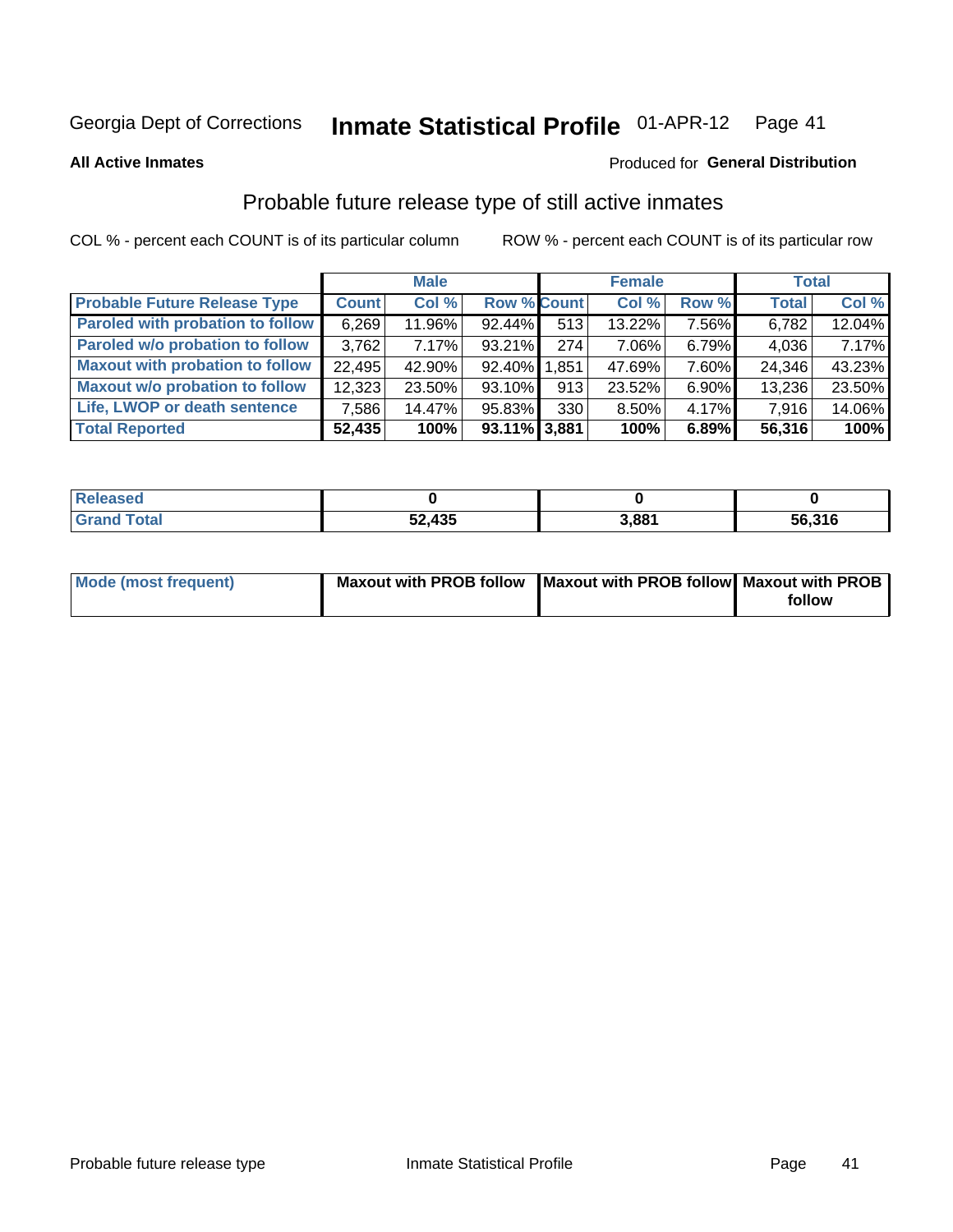### **All Active Inmates**

### **Produced for General Distribution**

# Time served in current (or last) institution

COL % - percent each COUNT is of its particular column

|                            |              | <b>Male</b> |        |              | <b>Female</b> |        |              | <b>Total</b> |
|----------------------------|--------------|-------------|--------|--------------|---------------|--------|--------------|--------------|
| <b>Time In Institution</b> | <b>Count</b> | Col %       | Row %  | <b>Count</b> | Col %         | Row %  | <b>Total</b> | Col $%$      |
| 0 to 3 months              | 14,901       | 28.28%      | 92.58% | 1,195        | 30.67%        | 7.42%  | 16,096       | 28.44%       |
| <b>3.01 to 6 months</b>    | 7,628        | 14.48%      | 93.85% | 500          | 12.83%        | 6.15%  | 8,128        | 14.36%       |
| 6.01 to 9 months           | 6,246        | 11.85%      | 94.25% | 381          | 9.78%         | 5.75%  | 6,627        | 11.71%       |
| 9.01 to 12 months          | 4,802        | 9.11%       | 86.84% | 728          | 18.69%        | 13.16% | 5,530        | 9.77%        |
| <b>12.01 to 18 months</b>  | 5,100        | 9.68%       | 92.79% | 396          | 10.16%        | 7.21%  | 5,496        | 9.71%        |
| <b>18.01 to 24 months</b>  | 3,856        | 7.32%       | 94.51% | 224          | 5.75%         | 5.49%  | 4,080        | 7.21%        |
| $2.01$ to 3 years          | 3,753        | 7.12%       | 95.54% | 175          | 4.49%         | 4.46%  | 3,928        | 6.94%        |
| $3.01$ to 4 years          | 2,358        | 4.47%       | 96.01% | 98           | 2.52%         | 3.99%  | 2,456        | 4.34%        |
| 4.01 to 5 years            | 974          | 1.85%       | 96.82% | 32           | 0.82%         | 3.18%  | 1,006        | 1.78%        |
| 5.01 to 6 years            | 608          | 1.15%       | 93.97% | 39           | 1.00%         | 6.03%  | 647          | 1.14%        |
| $6.01$ to 7 years          | 479          | 0.91%       | 87.41% | 69           | 1.77%         | 12.59% | 548          | 0.97%        |
| $7.01$ to 8 years          | 286          | 0.54%       | 95.97% | 12           | 0.31%         | 4.03%  | 298          | 0.53%        |
| $8.01$ to 9 years          | 249          | 0.47%       | 96.89% | 8            | 0.21%         | 3.11%  | 257          | 0.45%        |
| 9.01 to 10 years           | 191          | 0.36%       | 98.45% | 3            | 0.08%         | 1.55%  | 194          | 0.34%        |
| Over 10 years              | 1,263        | 2.40%       | 97.23% | 36           | 0.92%         | 2.77%  | 1,299        | 2.30%        |
| <b>Total Reported</b>      | 52,694       | 100%        | 93.12% | 3,896        | 100%          | 6.88%  | 56,590       | 100%         |

| rreo<br>I NOT |        |      |        |
|---------------|--------|------|--------|
|               | 52,694 | .896 | 56.590 |

| <b>Mean</b><br>(average) | 26 months | 14 months | 25 months |
|--------------------------|-----------|-----------|-----------|
| Median (middle)          | 8 months  | 8 months  | 8 months  |
| Mode (most frequent)     | 0 months  | months    | l months  |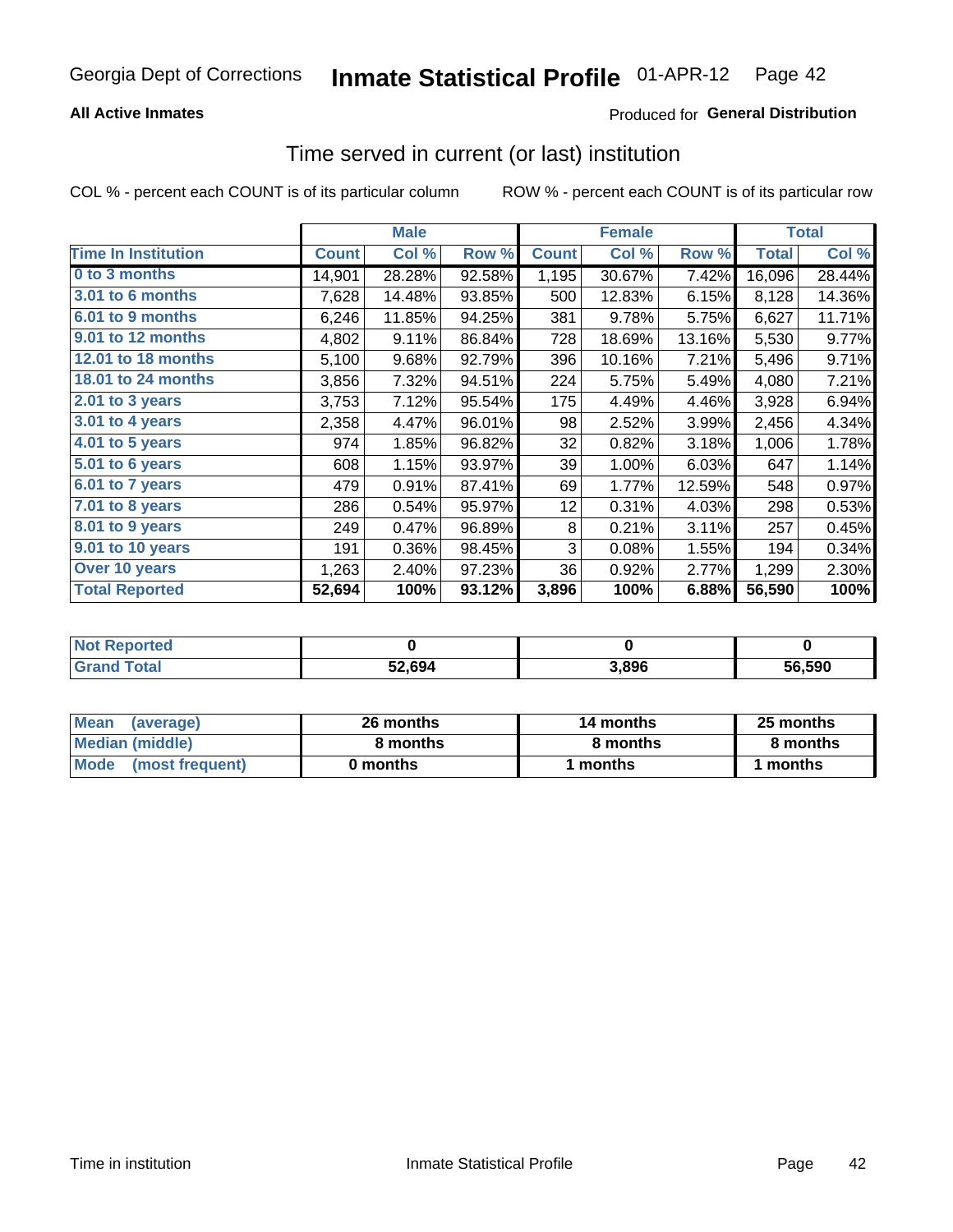#### Inmate Statistical Profile 01-APR-12 Page 43

### **All Active Inmates**

### Produced for General Distribution

# Highest grade level attained

COL % - percent each COUNT is of its particular column

|                              |              | <b>Male</b> |         |                | <b>Female</b> |        |              | <b>Total</b> |
|------------------------------|--------------|-------------|---------|----------------|---------------|--------|--------------|--------------|
| <b>Grade Level</b>           | <b>Count</b> | Col %       | Row %   | <b>Count</b>   | Col %         | Row %  | <b>Total</b> | Col %        |
| No school at all             | 26           | 0.05%       | 100.00% |                |               |        | 26           | 0.05%        |
| Grade 1                      | 38           | 0.08%       | 95.00%  | $\overline{2}$ | 0.05%         | 5.00%  | 40           | 0.07%        |
| Grade 2                      | 91           | 0.18%       | 96.81%  | 3              | 0.08%         | 3.19%  | 94           | 0.18%        |
| Grade 3                      | 127          | 0.25%       | 96.21%  | 5              | 0.13%         | 3.79%  | 132          | 0.25%        |
| Grade 4                      | 143          | 0.29%       | 95.33%  | $\overline{7}$ | 0.19%         | 4.67%  | 150          | 0.28%        |
| <b>Grade 5</b>               | 192          | 0.39%       | 93.20%  | 14             | 0.38%         | 6.80%  | 206          | 0.38%        |
| Grade 6                      | 703          | 1.41%       | 95.52%  | 33             | 0.89%         | 4.48%  | 736          | 1.37%        |
| <b>Grade 7</b>               | 983          | 1.97%       | 94.16%  | 61             | 1.64%         | 5.84%  | 1,044        | 1.95%        |
| Grade 8                      | 3,470        | 6.96%       | 93.30%  | 249            | 6.69%         | 6.70%  | 3,719        | 6.94%        |
| <b>Grade 9</b>               | 6,210        | 12.46%      | 94.64%  | 352            | 9.46%         | 5.36%  | 6,562        | 12.25%       |
| Grade 10                     | 8,429        | 16.91%      | 94.94%  | 449            | 12.07%        | 5.06%  | 8,878        | 16.58%       |
| Grade 11                     | 8,272        | 16.60%      | 95.10%  | 426            | 11.45%        | 4.90%  | 8,698        | 16.24%       |
| <b>Grade 12 or GED</b>       | 15,909       | 31.92%      | 92.72%  | 1,250          | 33.60%        | 7.28%  | 17,159       | 32.04%       |
| <b>Some tech school</b>      | 329          | 0.66%       | 76.87%  | 99             | 2.66%         | 23.13% | 428          | 0.80%        |
| <b>Completed tech school</b> | 329          | 0.66%       | 80.64%  | 79             | 2.12%         | 19.36% | 408          | 0.76%        |
| College, 1 year              | 1,358        | 2.72%       | 85.79%  | 225            | 6.05%         | 14.21% | 1,583        | 2.96%        |
| College, 2 year              | 1,906        | 3.82%       | 86.99%  | 285            | 7.66%         | 13.01% | 2,191        | 4.09%        |
| College, 3 year              | 504          | 1.01%       | 89.52%  | 59             | 1.59%         | 10.48% | 563          | 1.05%        |
| <b>Bachelor's degree</b>     | 654          | 1.31%       | 87.20%  | 96             | 2.58%         | 12.80% | 750          | 1.40%        |
| <b>Master's degree</b>       | 120          | 0.24%       | 85.11%  | 21             | 0.56%         | 14.89% | 141          | 0.26%        |
| Ph.D. degree                 | 17           | 0.03%       | 94.44%  | 1              | 0.03%         | 5.56%  | 18           | 0.03%        |
| Law degree                   | 18           | 0.04%       | 90.00%  | 2              | 0.05%         | 10.00% | 20           | 0.04%        |
| <b>Medical degree</b>        | 8            | 0.02%       | 80.00%  | $\overline{2}$ | 0.05%         | 20.00% | 10           | 0.02%        |
| <b>Total Reported</b>        | 49,836       | 100%        | 93.05%  | 3,720          | 100%          | 6.95%  | 53,556       | 100%         |

| <b>Not Reported</b>   | 2,858  | יי    | 3,034  |
|-----------------------|--------|-------|--------|
| <b>Grand</b><br>⊺otal | 52.694 | 3.896 | 56.590 |

| <b>Mean</b><br>(average)       | 10.78           | 11.37           | 10.82             |
|--------------------------------|-----------------|-----------------|-------------------|
| Median (middle)                | Grade 11        | Grade 12 or GED | Grade 11          |
| <b>Mode</b><br>(most frequent) | Grade 12 or GED | Grade 12 or GED | I Grade 12 or GED |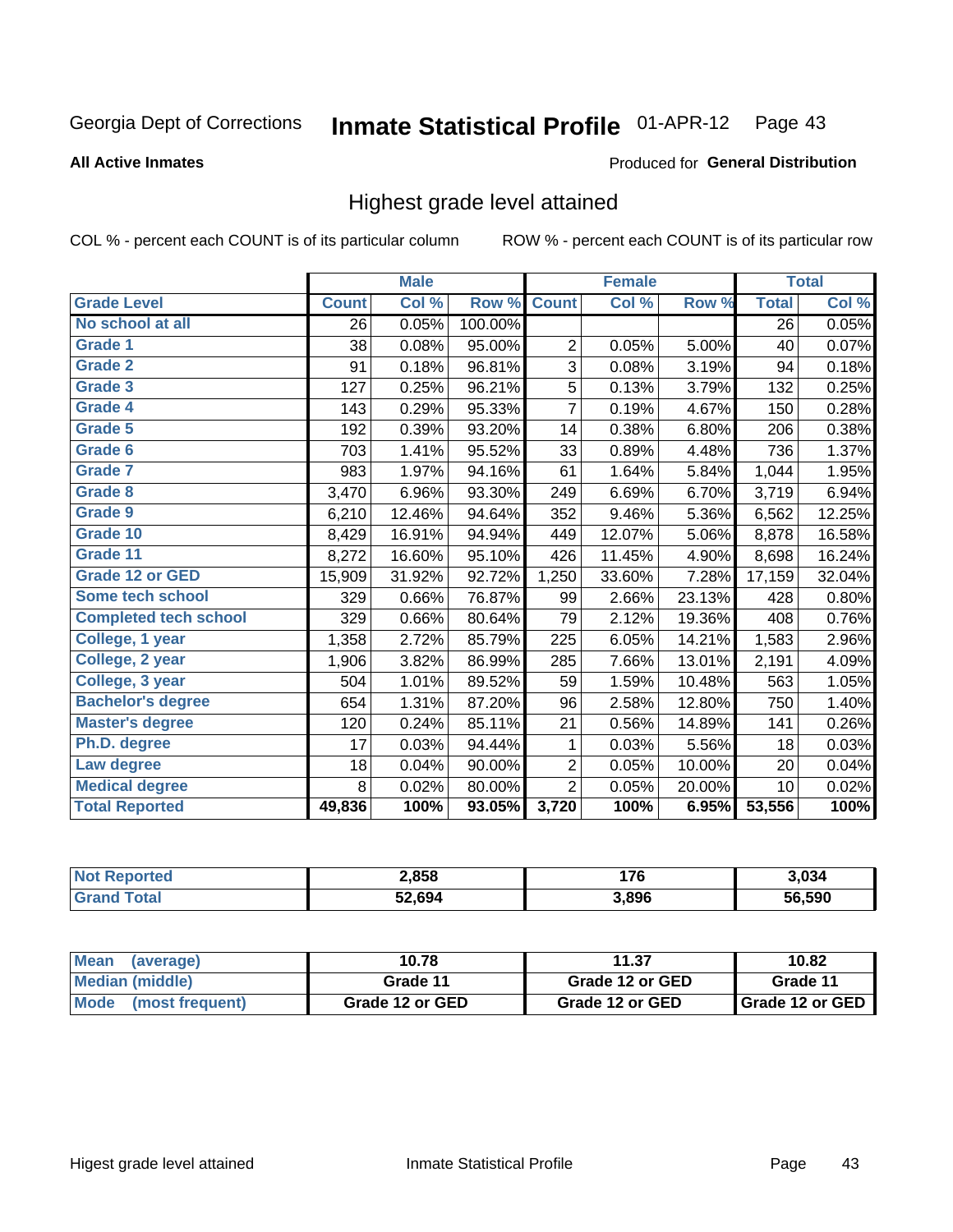# Inmate Statistical Profile 01-APR-12 Page 44

### **All Active Inmates**

# **Produced for General Distribution**

# Culture fair IQ scores

COL % - percent each COUNT is of its particular column

|                       |              | <b>Male</b> |        |              | <b>Female</b> |          |              | <b>Total</b> |
|-----------------------|--------------|-------------|--------|--------------|---------------|----------|--------------|--------------|
| <b>IQ Scores</b>      | <b>Count</b> | Col %       | Row %  | <b>Count</b> | Col %         | Row %    | <b>Total</b> | Col %        |
| $60 - 69$             | 1,006        | 3.19%       | 96.92% | 32           | 2.01%         | $3.08\%$ | 1,038        | 3.14%        |
| $70 - 79$             | 2,522        | $8.00\%$    | 95.06% | 131          | 8.23%         | 4.94%    | 2,653        | 8.01%        |
| $80 - 89$             | 4,796        | 15.22%      | 92.28% | 401          | 25.19%        | 7.72%    | 5,197        | 15.70%       |
| $90 - 99$             | 8,254        | 26.19%      | 93.98% | 529          | 33.23%        | 6.02%    | 8,783        | 26.53%       |
| $100 - 109$           | 8,396        | 26.64%      | 97.38% | 226          | 14.20%        | 2.62%    | 8,622        | 26.04%       |
| $110 - 119$           | 5,375        | 17.05%      | 97.91% | 115          | 7.22%         | 2.09%    | 5,490        | 16.58%       |
| $120 - 129$           | 1,107        | 3.51%       | 92.56% | 89           | 5.59%         | 7.44%    | 1,196        | 3.61%        |
| $130 - 139$           | 51           | 0.16%       | 50.50% | 50           | 3.14%         | 49.50%   | 101          | 0.31%        |
| 140 & Up              | 11           | 0.03%       | 36.67% | 19           | 1.19%         | 63.33%   | 30           | 0.09%        |
| <b>Total Reported</b> | 31,518       | 100%        | 95.19% | 1,592        | 100%          | 4.81%    | 33,110       | 100.0%       |

| <b>Not Reported</b>         | 20,622 | 2,169 | 22,791 |
|-----------------------------|--------|-------|--------|
| <b>Not Valid (under 60)</b> | 554    | 135   | 689    |
| <b>Grand Total</b>          | 52,694 | 3,896 | 56,590 |

| Mean<br>(average)       | 98 |    | 98 |
|-------------------------|----|----|----|
| Median (middle)         | 99 | 94 | 99 |
| Mode<br>(most frequent) | 99 |    | 99 |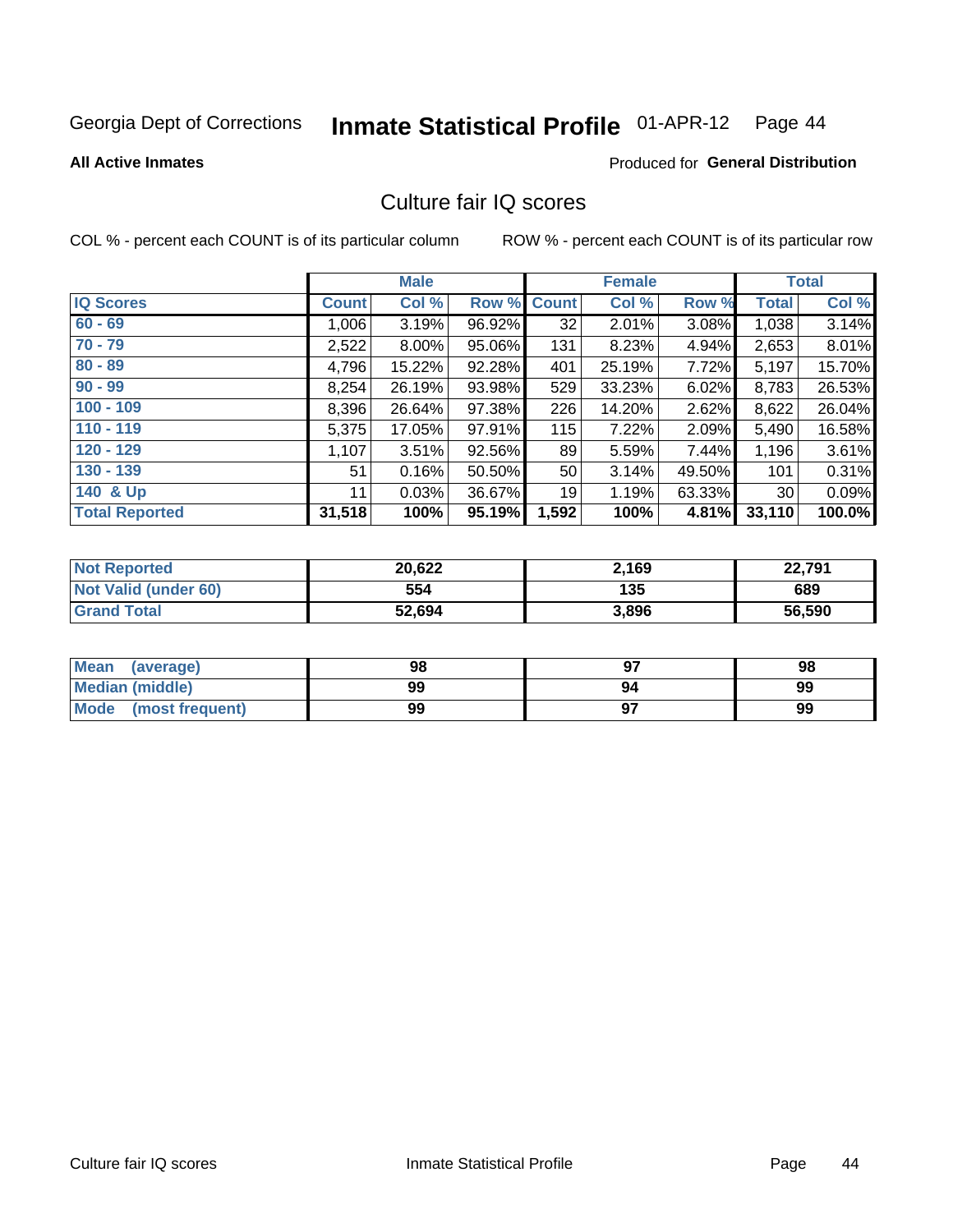#### **Inmate Statistical Profile 01-APR-12** Page 45

**All Active Inmates** 

### Produced for General Distribution

# Wide Range Achievement Test (WRAT) reading score

COL % - percent each COUNT is of its particular column

|                           |              | <b>Male</b> |        |              | <b>Female</b> |        |              | <b>Total</b> |
|---------------------------|--------------|-------------|--------|--------------|---------------|--------|--------------|--------------|
| <b>WRAT Reading Score</b> | <b>Count</b> | Col %       | Row %  | <b>Count</b> | Col %         | Row %  | <b>Total</b> | Col %        |
| 0.1 to 0.9                | 684          | 2.14%       | 98.56% | 10           | 0.58%         | 1.44%  | 694          | 2.06%        |
| 1.0 to 1.9                | 794          | 2.48%       | 97.78% | 18           | 1.04%         | 2.22%  | 812          | 2.41%        |
| 2.0 to 2.9                | 1,428        | 4.46%       | 97.47% | 37           | 2.14%         | 2.53%  | 1,465        | 4.34%        |
| 3.0 to 3.9                | 2,645        | 8.26%       | 96.85% | 86           | 4.98%         | 3.15%  | 2,731        | 8.10%        |
| 4.0 to 4.9                | 3,063        | 9.57%       | 95.66% | 139          | 8.05%         | 4.34%  | 3,202        | 9.49%        |
| 5.0 to 5.9                | 2,664        | 8.32%       | 96.42% | 99           | 5.73%         | 3.58%  | 2,763        | 8.19%        |
| 6.0 to 6.9                | 2,750        | 8.59%       | 95.52% | 129          | 7.47%         | 4.48%  | 2,879        | 8.54%        |
| 7.0 to 7.9                | 1,291        | 4.03%       | 95.21% | 65           | 3.76%         | 4.79%  | 1,356        | 4.02%        |
| 8.0 to 8.9                | 2,591        | 8.10%       | 95.54% | 121          | 7.01%         | 4.46%  | 2,712        | 8.04%        |
| 9.0 to 9.9                | 1,995        | 6.23%       | 95.96% | 84           | 4.86%         | 4.04%  | 2,079        | 6.16%        |
| 10.0 to 10.9              | 1,770        | 5.53%       | 94.30% | 107          | 6.20%         | 5.70%  | 1,877        | 5.56%        |
| 11.0 to 11.9              | 2,266        | 7.08%       | 93.99% | 145          | 8.40%         | 6.01%  | 2,411        | 7.15%        |
| 12.0 to 12.9              | 6,684        | 20.89%      | 92.69% | 527          | 30.52%        | 7.31%  | 7,211        | 21.38%       |
| 13                        | 1,378        | 4.31%       | 89.60% | 160          | 9.26%         | 10.40% | 1,538        | 4.56%        |
| <b>Total Reported</b>     | 32,003       | 100%        | 94.88% | 1,727        | 100%          | 5.12%  | 33,730       | 100%         |

| Reported<br>' NOT L | 20,691 | 2,169 | 22,860 |
|---------------------|--------|-------|--------|
| $T$ otol            | 52,694 | 3,896 | 56.590 |

| Mean<br>(average)       | 8.06         | 9.44 | 8.13 |
|-------------------------|--------------|------|------|
| Median (middle)         | י ה<br>O.A   | 10.8 | o.z  |
| Mode<br>(most frequent) | 19 Q<br>14.O | 12.9 | 12.9 |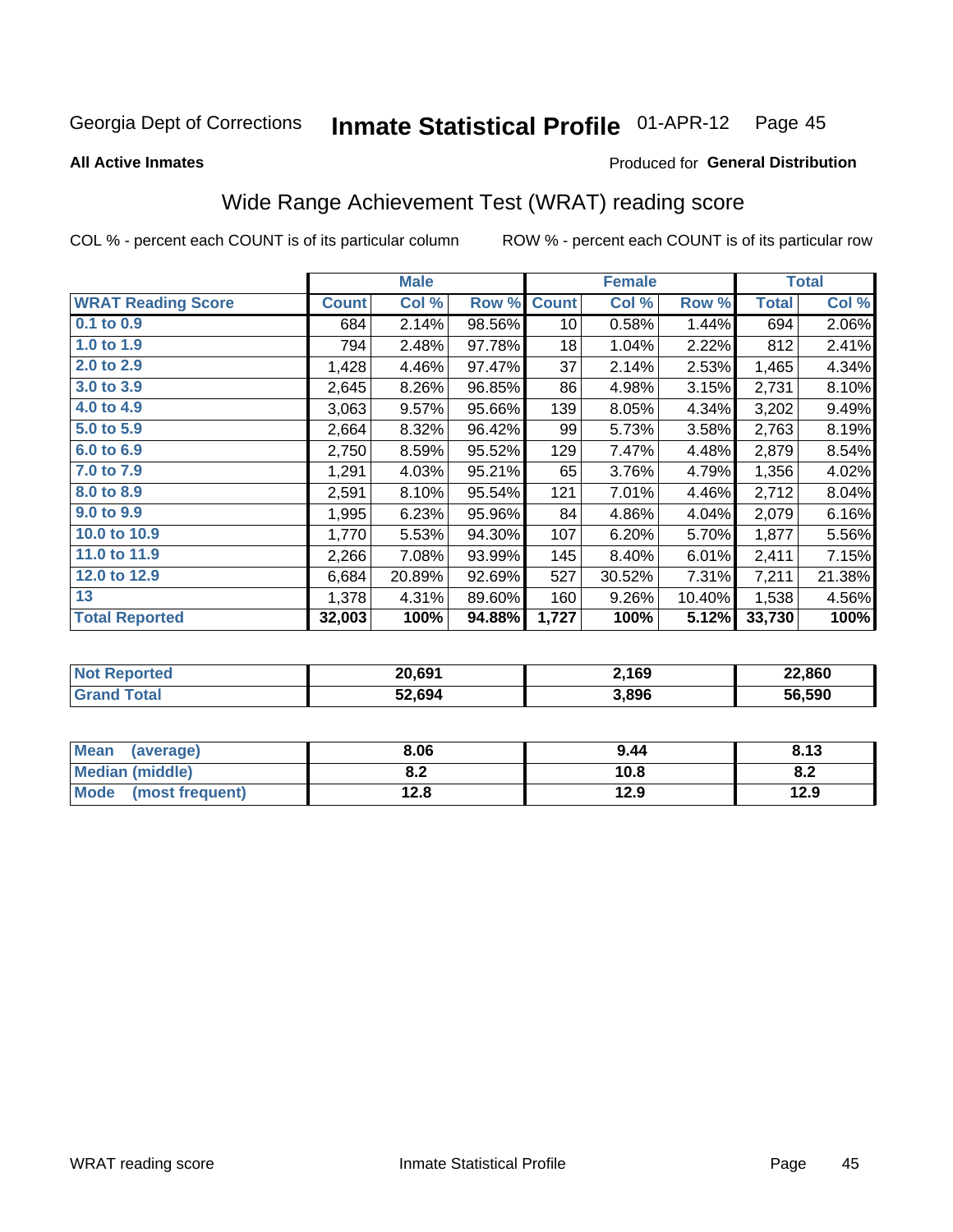#### **Inmate Statistical Profile 01-APR-12** Page 46

Produced for General Distribution

### **All Active Inmates**

# Wide Range Achievement Test (WRAT) math score

COL % - percent each COUNT is of its particular column

|                              |              | <b>Male</b> |        |              | <b>Female</b> |        |              | <b>Total</b> |
|------------------------------|--------------|-------------|--------|--------------|---------------|--------|--------------|--------------|
| <b>WRAT Mathematic Score</b> | <b>Count</b> | Col %       | Row %  | <b>Count</b> | Col %         | Row %  | <b>Total</b> | Col %        |
| 0.1 to 0.9                   | 102          | 0.32%       | 99.03% | 1            | 0.06%         | 0.97%  | 103          | 0.31%        |
| 1.0 to 1.9                   | 235          | 0.73%       | 97.51% | 6            | 0.35%         | 2.49%  | 241          | 0.71%        |
| 2.0 to 2.9                   | 769          | 2.40%       | 95.53% | 36           | 2.08%         | 4.47%  | 805          | 2.39%        |
| 3.0 to 3.9                   | 1,909        | 5.96%       | 96.90% | 61           | 3.53%         | 3.10%  | 1,970        | 5.84%        |
| 4.0 to 4.9                   | 3,811        | 11.91%      | 96.26% | 148          | 8.56%         | 3.74%  | 3,959        | 11.74%       |
| 5.0 to 5.9                   | 4,720        | 14.75%      | 95.88% | 203          | 11.75%        | 4.12%  | 4,923        | 14.59%       |
| 6.0 to 6.9                   | 7,087        | 22.14%      | 95.43% | 339          | 19.62%        | 4.57%  | 7,426        | 22.01%       |
| 7.0 to 7.9                   | 3,587        | 11.21%      | 95.91% | 153          | 8.85%         | 4.09%  | 3,740        | 11.09%       |
| 8.0 to 8.9                   | 2,797        | 8.74%       | 93.51% | 194          | 11.23%        | 6.49%  | 2,991        | 8.87%        |
| 9.0 to 9.9                   | 2,136        | 6.67%       | 94.01% | 136          | 7.87%         | 5.99%  | 2,272        | 6.74%        |
| 10.0 to 10.9                 | 977          | 3.05%       | 96.64% | 34           | 1.97%         | 3.36%  | 1,011        | 3.00%        |
| 11.0 to 11.9                 | 1,131        | 3.53%       | 91.28% | 108          | 6.25%         | 8.72%  | 1,239        | 3.67%        |
| 12.0 to 12.9                 | 2,576        | 8.05%       | 90.16% | 281          | 16.26%        | 9.84%  | 2,857        | 8.47%        |
| 13                           | 168          | 0.52%       | 85.71% | 28           | 1.62%         | 14.29% | 196          | 0.58%        |
| <b>Total Reported</b>        | 32,005       | 100%        | 94.88% | 1,728        | 100%          | 5.12%  | 33,733       | 100.0%       |

| <b>Not Reported</b> | 20,689 | 2,168 | 22,857 |
|---------------------|--------|-------|--------|
| Total<br>' Grand    | 52,694 | 3,896 | 56,590 |

| Mean<br>(average)              | 7.10 | 8.04 | 7.15 |
|--------------------------------|------|------|------|
| <b>Median (middle)</b>         | כ.ס  |      | o.o  |
| <b>Mode</b><br>(most frequent) | 6.9  | 12.9 | 6.9  |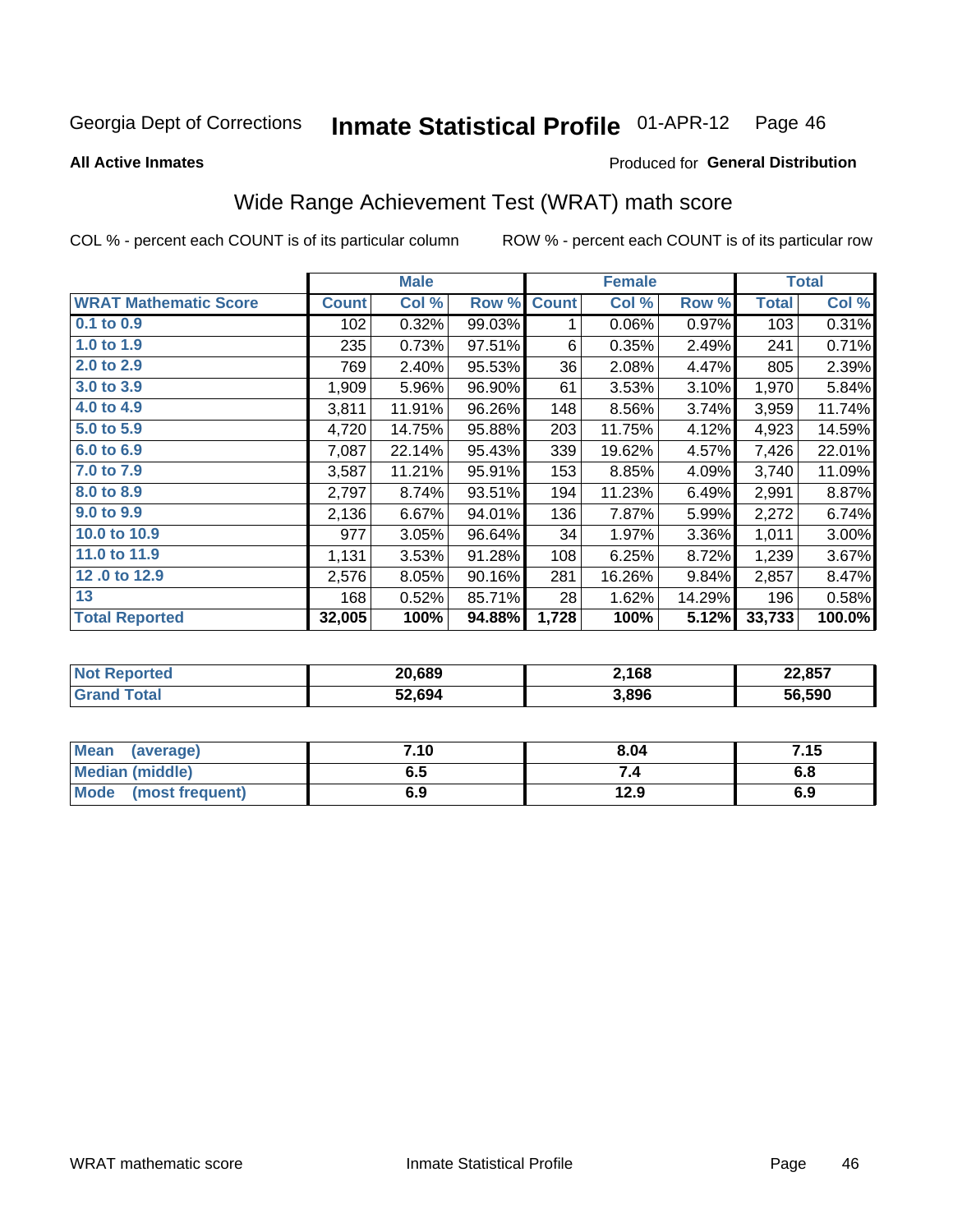#### Inmate Statistical Profile 01-APR-12 Page 47

### **All Active Inmates**

### Produced for General Distribution

# Wide Range Achievement Test (WRAT) spelling score

COL % - percent each COUNT is of its particular column

|                            |              | <b>Male</b> |        |              | <b>Female</b> |        |              | <b>Total</b> |
|----------------------------|--------------|-------------|--------|--------------|---------------|--------|--------------|--------------|
| <b>WRAT Spelling Score</b> | <b>Count</b> | Col %       | Row %  | <b>Count</b> | Col %         | Row %  | <b>Total</b> | Col %        |
| 0.1 to 0.9                 | 742          | 2.32%       | 98.67% | 10           | 0.58%         | 1.33%  | 752          | 2.23%        |
| 1.0 to 1.9                 | 1,210        | 3.78%       | 98.78% | 15           | 0.87%         | 1.22%  | 1,225        | 3.63%        |
| 2.0 to 2.9                 | 2,055        | 6.42%       | 98.09% | 40           | 2.32%         | 1.91%  | 2,095        | 6.21%        |
| 3.0 to 3.9                 | 2,634        | 8.23%       | 97.85% | 58           | 3.36%         | 2.15%  | 2,692        | 7.98%        |
| 4.0 to 4.9                 | 2,679        | 8.37%       | 97.31% | 74           | 4.28%         | 2.69%  | 2,753        | 8.16%        |
| 5.0 to 5.9                 | 3,757        | 11.74%      | 96.26% | 146          | 8.45%         | 3.74%  | 3,903        | 11.57%       |
| 6.0 to 6.9                 | 3,369        | 10.53%      | 95.82% | 147          | 8.51%         | 4.18%  | 3,516        | 10.42%       |
| 7.0 to 7.9                 | 2,728        | 8.52%       | 94.46% | 160          | 9.26%         | 5.54%  | 2,888        | 8.56%        |
| 8.0 to 8.9                 | 2,517        | 7.86%       | 94.84% | 137          | 7.93%         | 5.16%  | 2,654        | 7.87%        |
| 9.0 to 9.9                 | 1,928        | 6.02%       | 95.07% | 100          | 5.79%         | 4.93%  | 2,028        | 6.01%        |
| 10.0 to 10.9               | 1,780        | 5.56%       | 95.14% | 91           | 5.27%         | 4.86%  | 1,871        | 5.55%        |
| 11.0 to 11.9               | 1,748        | 5.46%       | 92.88% | 134          | 7.76%         | 7.12%  | 1,882        | 5.58%        |
| 12.0 to 12.9               | 4,225        | 13.20%      | 89.12% | 516          | 29.88%        | 10.88% | 4,741        | 14.06%       |
| 13                         | 631          | 1.97%       | 86.44% | 99           | 5.73%         | 13.56% | 730          | 2.16%        |
| <b>Total Reported</b>      | 32,003       | 100%        | 94.88% | 1,727        | 100%          | 5.12%  | 33,730       | 100%         |

| Reported<br>' NOT L | 20,691 | 2,169 | 22,860 |
|---------------------|--------|-------|--------|
| $T$ otol            | 52,694 | 3,896 | 56.590 |

| Mean<br>(average)    | 7.23 | 9.31 | 7.34 |
|----------------------|------|------|------|
| Median (middle)      |      | 9.6  | 6.8  |
| Mode (most frequent) | 12.9 | 12.9 | 12.9 |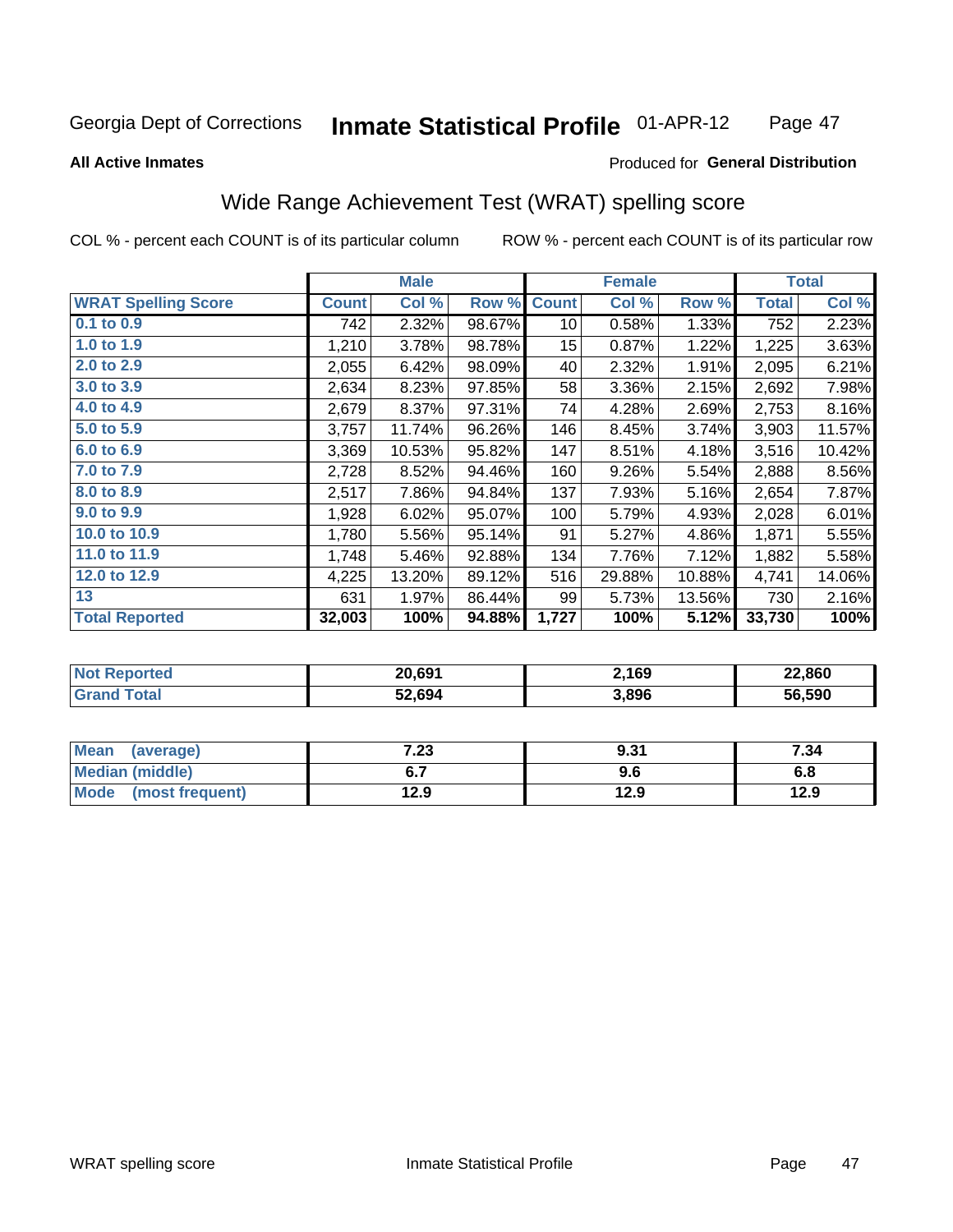### **All Active Inmates**

### Produced for General Distribution

### Scope of substance abuse - summary

COL % - percent each COUNT is of its particular column

|                        |              | <b>Male</b> |           |              | <b>Female</b> |       |              | <b>Total</b> |
|------------------------|--------------|-------------|-----------|--------------|---------------|-------|--------------|--------------|
| <b>Substance Abuse</b> | <b>Count</b> | Col %       | Row %     | <b>Count</b> | Col %         | Row % | <b>Total</b> | Col %        |
| <b>None</b>            | 36.777       | 69.79%      | 91.94%    | 3,225        | 82.78%        | 8.06% | 40,002       | 70.69%       |
| <b>Drugs only</b>      | 8,610        | 16.34%      | 94.23%    | 527          | 13.53%        | 5.77% | 9,137        | 16.15%       |
| <b>Alcohol only</b>    | .820         | 3.45%       | $98.17\%$ | 34           | 0.87%         | 1.83% | 1,854        | 3.28%        |
| Drugs and alcohol      | 5,487        | $10.41\%$   | 98.03%    | 110          | 2.82%         | 1.97% | 5,597        | 9.89%        |
| <b>Total Reported</b>  | 52,694       | 100%        | 93.12%    | 3,896        | 100%          | 6.88% | 56,590       | 100.0%       |

| <b>Not Reported</b> |        |       |        |
|---------------------|--------|-------|--------|
| <b>Grand Total</b>  | 52,694 | 3,896 | 56,590 |

| nuem | <b>Mo</b> | None | <b>None</b> | None |
|------|-----------|------|-------------|------|
|------|-----------|------|-------------|------|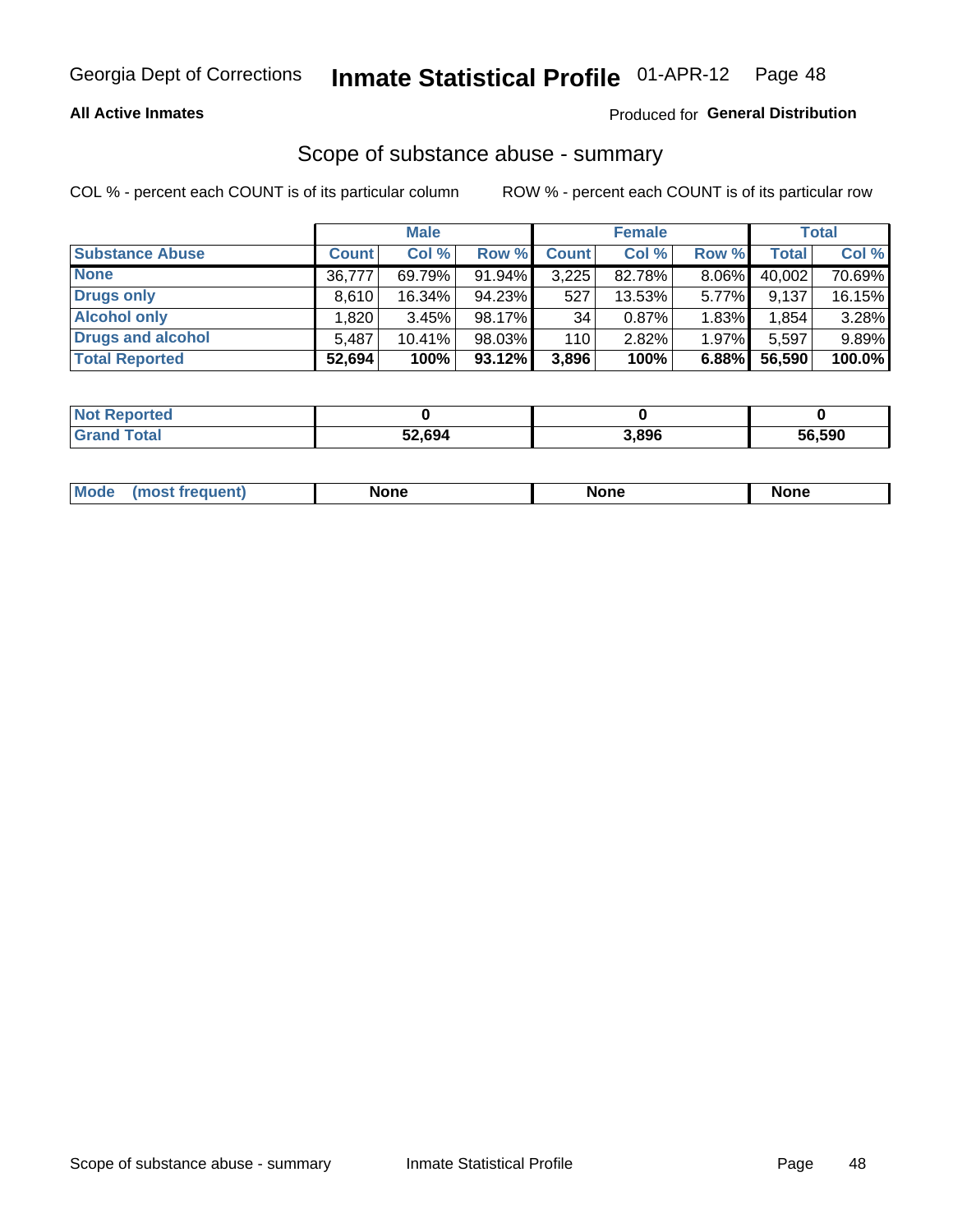### **All Active Inmates**

### **Produced for General Distribution**

### Scope of substance abuse - detail

COL % - percent each COUNT is of its particular column

|                                      |              | <b>Male</b> |        |              | <b>Female</b> |          |              | <b>Total</b> |
|--------------------------------------|--------------|-------------|--------|--------------|---------------|----------|--------------|--------------|
| <b>Substance Abuse</b>               | <b>Count</b> | Col %       | Row %  | <b>Count</b> | Col %         | Row %    | <b>Total</b> | Col %        |
| No drug or alcohol problems          | 36,777       | 69.79%      | 91.94% | 3,225        | 82.78%        | $8.06\%$ | 40,002       | 70.69%       |
| Drug addiction but no alcohol        | 152          | 0.29%       | 91.02% | 15           | 0.39%         | 8.98%    | 167          | 0.30%        |
| <b>Drug addiction and alcohol</b>    | 70           | 0.13%       | 98.59% |              | 0.03%         | 1.41%    | 71           | 0.13%        |
| <b>labuse</b>                        |              |             |        |              |               |          |              |              |
| <b>Drug addiction and alcoholism</b> | 50           | 0.09%       | 98.04% |              | 0.03%         | 1.96%    | 51           | 0.09%        |
| No drug problem but alcohol          | 1,512        | 2.87%       | 99.08% | 14           | 0.36%         | 0.92%    | 1,526        | 2.70%        |
| <b>labuse</b>                        |              |             |        |              |               |          |              |              |
| No drug problem but alcoholism       | 308          | 0.58%       | 93.90% | 20           | 0.51%         | 6.10%    | 328          | 0.58%        |
| Drug experiment but no alcohol       | 4,294        | 8.15%       | 97.06% | 130          | 3.34%         | 2.94%    | 4,424        | 7.82%        |
| <b>Drug experiment &amp; alcohol</b> | 868          | 1.65%       | 98.75% | 11           | 0.28%         | 1.25%    | 879          | 1.55%        |
| <b>labuse</b>                        |              |             |        |              |               |          |              |              |
| Drug experiment & alcoholism         | 272          | 0.52%       | 95.77% | 12           | 0.31%         | 4.23%    | 284          | 0.50%        |
| Drug abuse but no alcohol            | 4,164        | 7.90%       | 91.60% | 382          | 9.80%         | 8.40%    | 4,546        | 8.03%        |
| Drug abuse and alcohol abuse         | 3,565        | 6.77%       | 98.81% | 43           | 1.10%         | 1.19%    | 3,608        | 6.38%        |
| <b>Drug abuse and alcoholism</b>     | 662          | 1.26%       | 94.03% | 42           | 1.08%         | 5.97%    | 704          | 1.24%        |
| <b>Total Reported</b>                | 52,694       | 100%        | 93.12% | 3,896        | 100%          | 6.88%    | 56,590       | 100.0%       |

| ported<br><b>NOT</b> |        |       |        |
|----------------------|--------|-------|--------|
| <b>otal</b>          | 52,694 | 3,896 | 56,590 |

| Mode (most frequent) | No drug or alcohol problems No drug or alcohol problems No drug or alcohol |          |
|----------------------|----------------------------------------------------------------------------|----------|
|                      |                                                                            | problems |
|                      |                                                                            |          |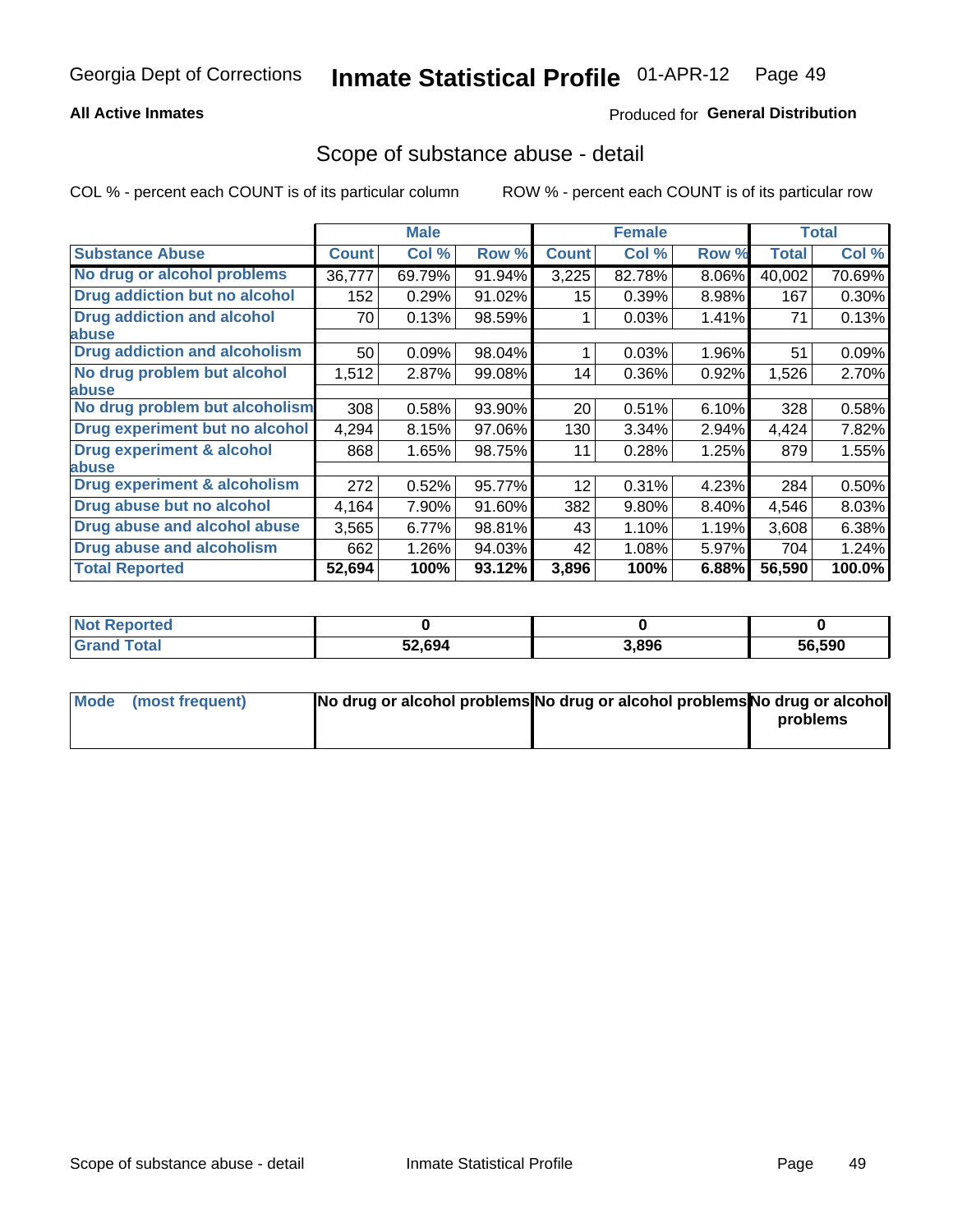# Inmate Statistical Profile 01-APR-12 Page 50

**All Active Inmates** 

### **Produced for General Distribution**

# Current / last mental health treatment level

COL % - percent each COUNT is of its particular column

|                                    |              | <b>Male</b> |         |              | <b>Female</b> |           |              | <b>Total</b> |
|------------------------------------|--------------|-------------|---------|--------------|---------------|-----------|--------------|--------------|
| <b>Mental Health Treatment Lev</b> | <b>Count</b> | Col %       | Row %   | <b>Count</b> | Col %         | Row %     | <b>Total</b> | Col %        |
| 1 No problem at current time       | 7,446        | 50.02%      | 90.72%  | 762          | 30.58%        | 9.28%     | 8,208        | 47.23%       |
| 2 Receiving outpatient             | 5,329        | 35.80%      | 76.02%  | 1,681        | 67.46%        | 23.98%    | 7,010        | 40.34%       |
| <b>Treatment</b>                   |              |             |         |              |               |           |              |              |
| 3 Inpatient, moderate              | 1,733        | 11.64%      | 97.96%  | 36           | 1.44%         | 2.04%     | 1,769        | 10.18%       |
| Treatment                          |              |             |         |              |               |           |              |              |
| 4 Inpatient, intensive             | 355          | 2.38%       | 96.47%  | 13           | 0.52%         | 3.53%     | 368          | 2.12%        |
| <b>Treatment</b>                   |              |             |         |              |               |           |              |              |
| <b>5 Undergoing crisis</b>         | 16           | 0.11%       | 100.00% |              |               |           | 16           | 0.09%        |
| <b>stabilization</b>               |              |             |         |              |               |           |              |              |
| <b>6 Hospital for criminally</b>   | 7            | 0.05%       | 100.00% |              |               |           | 7            | 0.04%        |
| <b>Tinsane</b>                     |              |             |         |              |               |           |              |              |
| <b>Total Evaluated</b>             | 14,886       | 100%        | 85.66%  | 2,492        | 100%          | $14.34\%$ | 17,378       | 100%         |

| <b>Never had MH evaluation</b> | 37,808 | .404  | 39,212 |
|--------------------------------|--------|-------|--------|
| <b>Total</b><br><b>Grand</b>   | 52,694 | 3,896 | 56,590 |

| Median (middle) | No problem at current time | <b>Receiving outpatient</b><br>treatment | <b>Receiving</b><br>outpatient<br>treatment |  |
|-----------------|----------------------------|------------------------------------------|---------------------------------------------|--|
| <b>Mode</b>     | No problem at current time | <b>Receiving outpatient</b>              | No problem at                               |  |
| (most frequent) |                            | treatment                                | current time                                |  |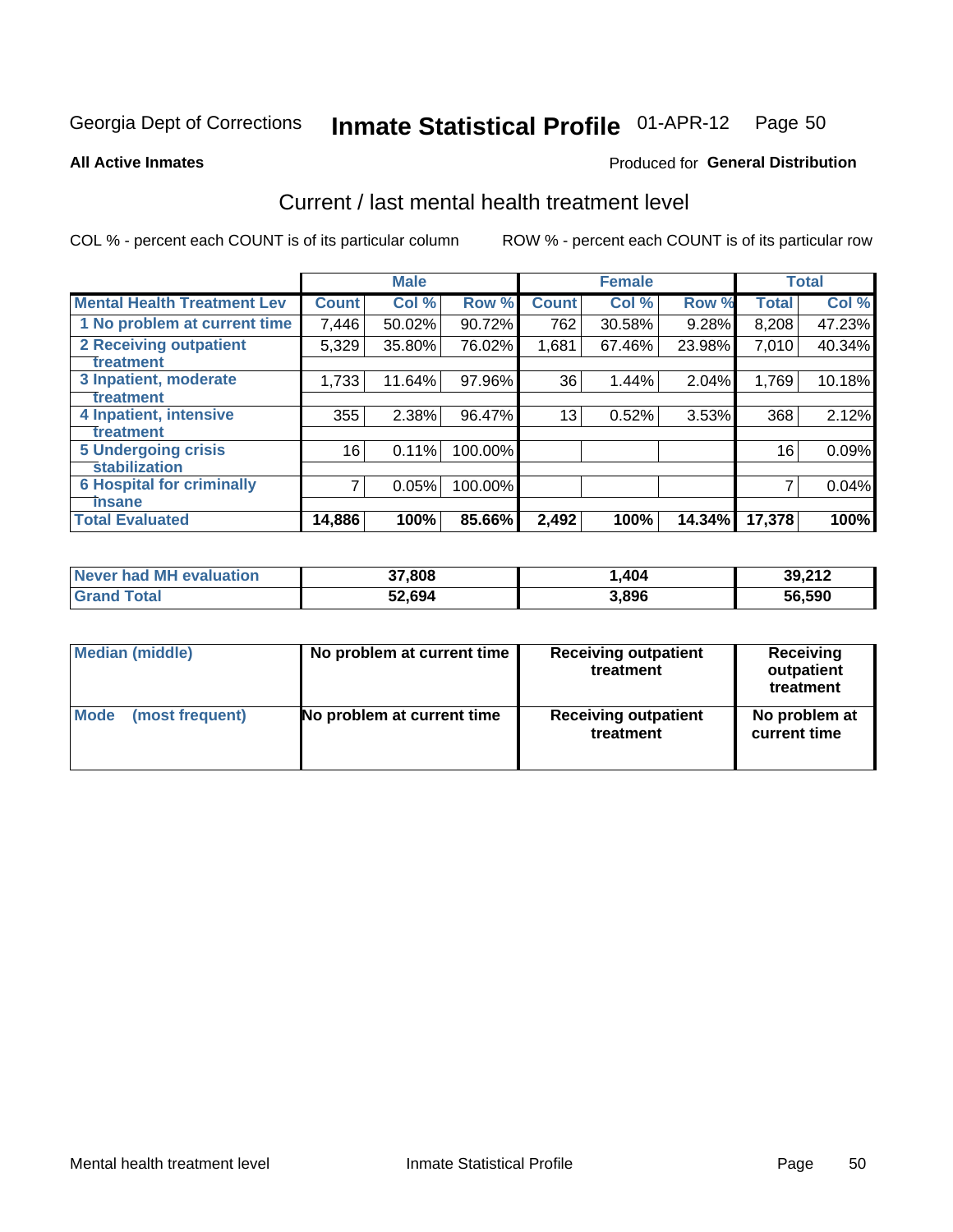### **All Active Inmates**

### Produced for General Distribution

# PULHESDWIT medical scale - 'P' overall condition ('P'hysical)

COL % - percent each COUNT is of its particular column

|                                  |                | <b>Male</b> |        |              | <b>Female</b> |         |              | <b>Total</b> |
|----------------------------------|----------------|-------------|--------|--------------|---------------|---------|--------------|--------------|
| <b>P' Overall Condition</b>      | <b>Count</b>   | Col %       | Row %  | <b>Count</b> | Col %         | Row %   | <b>Total</b> | Col %        |
| 1 No medical illness             | 35,235         | 74.90%      | 94.62% | 2,002        | 57.66%        | 5.38%   | 37,237       | 73.72%       |
| 2 Well-controlled chronic        | 10,559         | 22.45%      | 88.66% | 1,350        | 38.88%        | 11.34%  | 11,909       | 23.58%       |
| <b>lillness</b>                  |                |             |        |              |               |         |              |              |
| 3 Poorly-controlled chronic      | 1,150          | 2.44%       | 95.59% | 53           | 1.53%         | 4.41%   | 1,203        | 2.38%        |
| <b>illness</b>                   |                |             |        |              |               |         |              |              |
| 4 Significant problems requiring | 89             | 0.19%       | 89.00% | 11           | 0.32%         | 11.00%  | 100          | 0.20%        |
| special housing                  |                |             |        |              |               |         |              |              |
| 5 Terminal illness, < 6 months   | $\overline{7}$ | 0.01%       | 87.50% |              | 0.03%         | 12.50%  | 8            | 0.02%        |
| to live                          |                |             |        |              |               |         |              |              |
| 6 Inmate is pregnant             |                |             |        | 55           | 1.58%         | 100.00% | 55           | 0.11%        |
| <b>Total Reported</b>            | 47,040         | 100%        | 93.13% | 3,472        | 100%          | 6.87%   | 50,512       | 100.0%       |

| тео | 5.654  | 14'   | 070    |
|-----|--------|-------|--------|
|     | ∕סء כז | 3.896 | 56.590 |

| Mode | (most frequent) | 1 No medical illness | 1 No medical illness | 1 No medical<br>illness |
|------|-----------------|----------------------|----------------------|-------------------------|
|------|-----------------|----------------------|----------------------|-------------------------|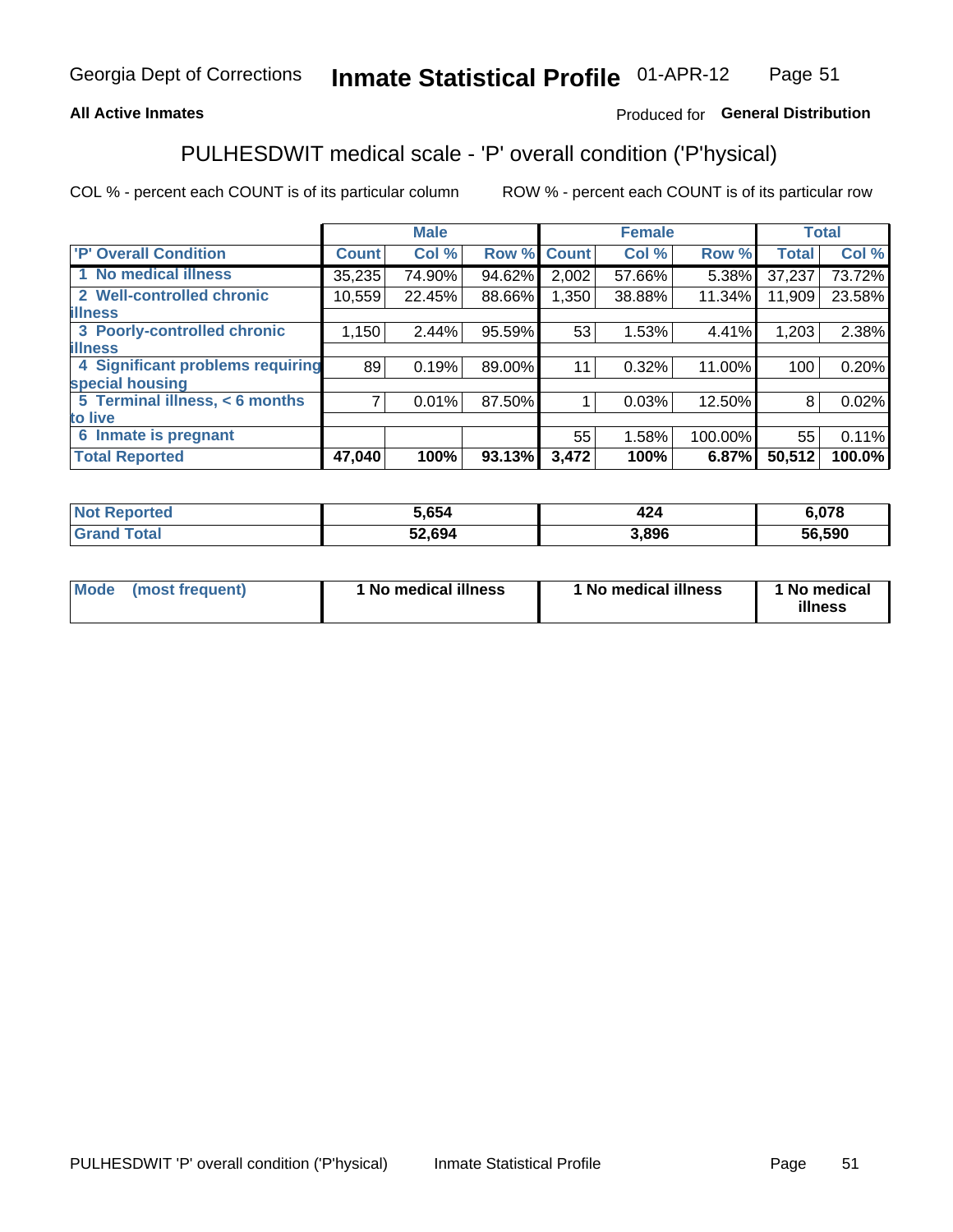### **All Active Inmates**

### Produced for General Distribution

# PULHESDWIT medical scale - 'U' upper body

COL % - percent each COUNT is of its particular column

|                              |              | <b>Male</b> |         |              | <b>Female</b> |        |              | <b>Total</b> |
|------------------------------|--------------|-------------|---------|--------------|---------------|--------|--------------|--------------|
| <b>U' Upper Body</b>         | <b>Count</b> | Col %       | Row %   | <b>Count</b> | Col %         | Row %  | <b>Total</b> | Col %        |
| 1 Upper bones, joints,       | 44,785       | 95.34%      | 93.18%  | 3,279        | 94.47%        | 6.82%  | 48,064       | 95.28%       |
| muscles all OK               |              |             |         |              |               |        |              |              |
| 2 One or both arms minimally | 1,831        | 3.90%       | 91.37%  | 173          | 4.98%         | 8.63%  | 2,004        | 3.97%        |
| limited                      |              |             |         |              |               |        |              |              |
| 3 One or both arms           | 310          | 0.66%       | 95.68%  | 14           | 0.40%         | 4.32%  | 324          | 0.64%        |
| <b>moderately limited</b>    |              |             |         |              |               |        |              |              |
| 4 One arm disabled,          | 41           | 0.09%       | 89.13%  | 5            | 0.14%         | 10.87% | 46           | 0.09%        |
| paralyzed, or amputated      |              |             |         |              |               |        |              |              |
| 5 Both arms disabled,        | 5            | 0.01%       | 100.00% |              |               |        | 5            | 0.01%        |
| paralyzed, or amputated      |              |             |         |              |               |        |              |              |
| <b>Total Reported</b>        | 46,972       | 100%        | 93.12%  | 3,471        | 100%          | 6.88%  | 50,443       | 100%         |

| <b>Not Reported</b>   | フヘヘ<br>3.IZZ | 425   | 6,147  |
|-----------------------|--------------|-------|--------|
| <b>Total</b><br>Grand | 52,694       | 3,896 | 56,590 |

| Mode<br>(most frequent) | 1 Upper bones, joints,<br>muscles all OK | 1 Upper bones, joints,<br>muscles all OK | 1 Upper bones,<br>joints, muscles all<br>ΟK |
|-------------------------|------------------------------------------|------------------------------------------|---------------------------------------------|
|-------------------------|------------------------------------------|------------------------------------------|---------------------------------------------|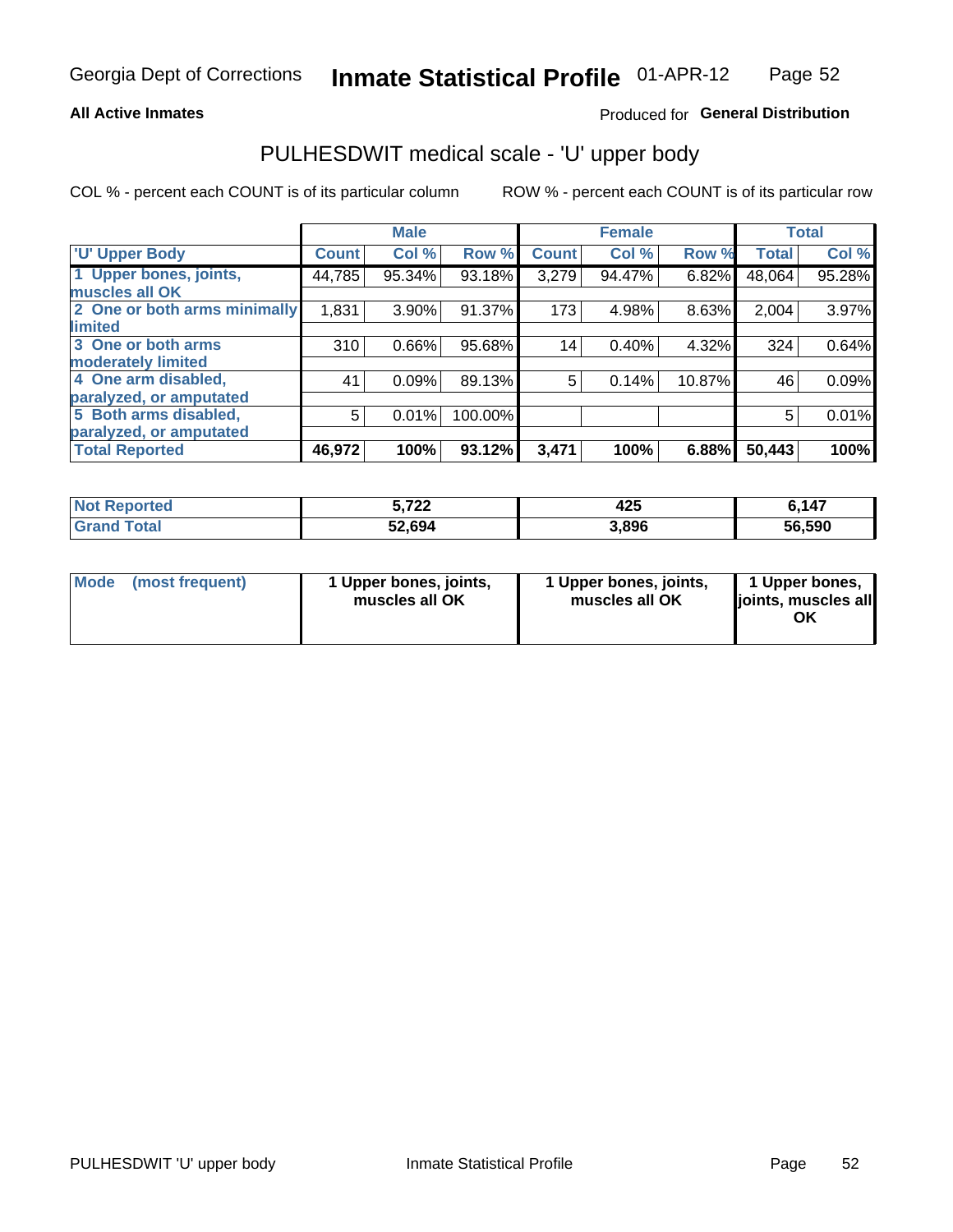### **All Active Inmates**

### Produced for General Distribution

# PULHESDWIT medical scale - 'L' lower body

COL % - percent each COUNT is of its particular column

|                                |               | <b>Male</b> |        |              | <b>Female</b> |        |              | <b>Total</b> |
|--------------------------------|---------------|-------------|--------|--------------|---------------|--------|--------------|--------------|
| 'L' Lower Body                 | <b>Count!</b> | Col %       | Row %  | <b>Count</b> | Col %         | Row %  | <b>Total</b> | Col %        |
| 1 Lower bones, joints,         | 41,599        | 88.56%      | 93.60% | 2,846        | 81.99%        | 6.40%  | 44,445       | 88.11%       |
| muscles all OK                 |               |             |        |              |               |        |              |              |
| 2 One or both legs minimally   | 4,562         | 9.71%       | 88.50% | 593          | 17.08%        | 11.50% | 5,155        | 10.22%       |
| limited                        |               |             |        |              |               |        |              |              |
| 3 One or both legs             | 691           | 1.47%       | 97.19% | 20           | 0.58%         | 2.81%  | 711          | 1.41%        |
| moderately limited             |               |             |        |              |               |        |              |              |
| 4 One leg disabled, paralyzed, | 111           | 0.24%       | 90.98% | 11           | 0.32%         | 9.02%  | 122          | 0.24%        |
| or amputated                   |               |             |        |              |               |        |              |              |
| 5 Both legs disabled,          | 9             | 0.02%       | 90.00% |              | 0.03%         | 10.00% | 10           | 0.02%        |
| paralyzed, or amputated        |               |             |        |              |               |        |              |              |
| <b>Total Reported</b>          | 46,972        | 100%        | 93.12% | 3,471        | 100%          | 6.88%  | 50,443       | 100%         |

| <b>Not Reported</b>   | フヘヘ<br>3.IZZ | 425   | 6,147  |
|-----------------------|--------------|-------|--------|
| <b>Total</b><br>Grand | 52,694       | 3,896 | 56,590 |

| Mode | (most frequent) | 1 Lower bones, joints,<br>muscles all OK | 1 Lower bones, joints,<br>muscles all OK | 1 Lower bones,<br>joints, muscles all<br>ΟK |
|------|-----------------|------------------------------------------|------------------------------------------|---------------------------------------------|
|------|-----------------|------------------------------------------|------------------------------------------|---------------------------------------------|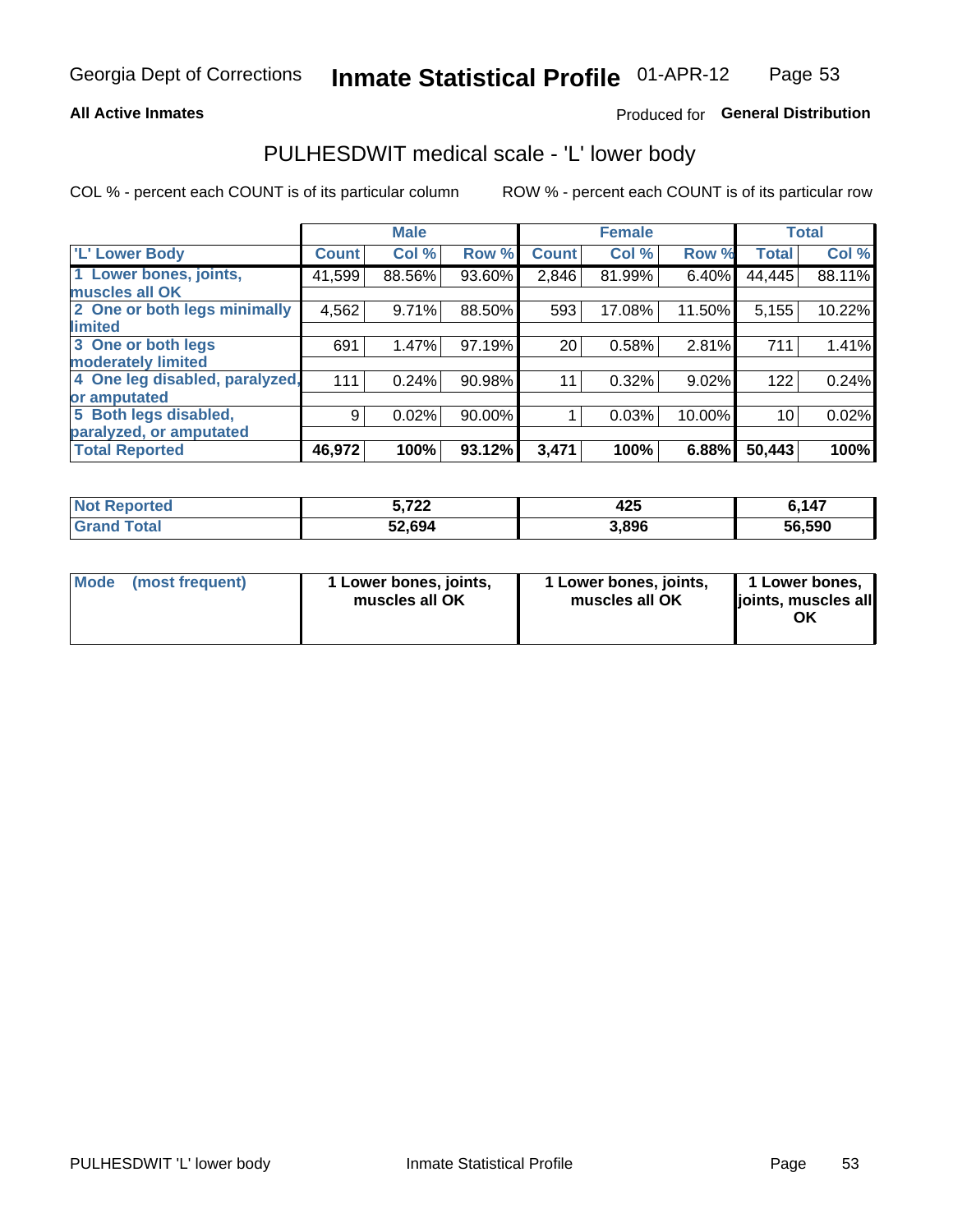### **All Active Inmates**

### Produced for General Distribution

# PULHESDWIT medical scale - 'H' hearing

COL % - percent each COUNT is of its particular column

|                                |                 | <b>Male</b> |         |             | <b>Female</b> |       | <b>Total</b> |        |
|--------------------------------|-----------------|-------------|---------|-------------|---------------|-------|--------------|--------|
| <b>H' Hearing</b>              | <b>Count</b>    | Col %       |         | Row % Count | Col %         | Row % | <b>Total</b> | Col %  |
| 1 Normal hearing both ears     | 46,345          | 98.69%      | 93.10%  | 3,433       | 98.96%        | 6.90% | 49,778       | 98.71% |
| 2 Some loss in one ear with    | 484             | 1.03%       | 93.62%  | 33          | 0.95%         | 6.38% | 517          | 1.03%  |
| other OK, or mild loss in both |                 |             |         |             |               |       |              |        |
| 3 Total loss in one ear with   | 102             | 0.22%       | 97.14%  | 3           | 0.09%         | 2.86% | 105          | 0.21%  |
| mild loss in other             |                 |             |         |             |               |       |              |        |
| 4 Severe loss in both ears     | 19              | 0.04%       | 100.00% |             |               |       | 19           | 0.04%  |
| 5 Total loss in both ears,     | 12 <sub>2</sub> | 0.03%       | 100.00% |             |               |       | 12           | 0.02%  |
| requiring special housing      |                 |             |         |             |               |       |              |        |
| <b>Total Reported</b>          | 46,962          | 100%        | 93.12%  | 3,469       | 100%          | 6.88% | 50,431       | 100.0% |

| morted and   | <b>E</b> 722<br>ـ⊿ت י<br>v.<br>$\sim$ $\sim$ $\sim$ | "~~<br>ч4. | ,159   |
|--------------|-----------------------------------------------------|------------|--------|
| <b>Total</b> | 52,694                                              | 3,896      | 56,590 |

| Mode (most frequent) | 1 Normal hearing both ears 11 Normal hearing both ears 1 Normal hearing | both ears |
|----------------------|-------------------------------------------------------------------------|-----------|
|                      |                                                                         |           |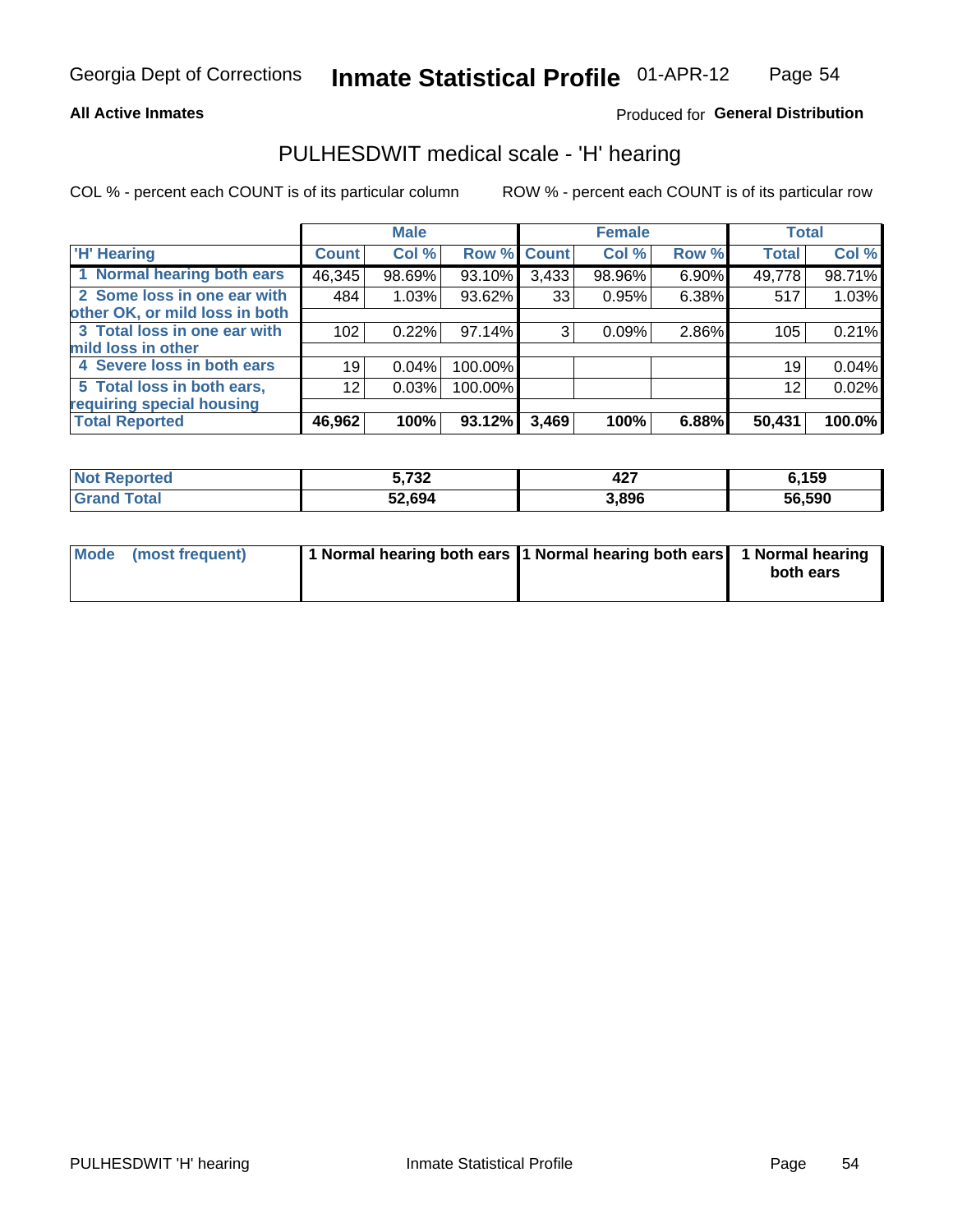### **All Active Inmates**

### Produced for General Distribution

# PULHESDWIT medical scale - 'E' vision

COL % - percent each COUNT is of its particular column

|                                 |              | <b>Male</b> |         |              | <b>Female</b> |        |              | <b>Total</b> |
|---------------------------------|--------------|-------------|---------|--------------|---------------|--------|--------------|--------------|
| <b>E' Vision</b>                | <b>Count</b> | Col %       | Row %   | <b>Count</b> | Col %         | Row %  | <b>Total</b> | Col %        |
| 1 Correctable to 20/40 in both  | 37,746       | 81.93%      | 95.23%  | .892         | 54.62%        | 4.77%  | 39,638       | 80.02%       |
| eyes                            |              |             |         |              |               |        |              |              |
| 2 Correctable to 20/70 in one   | 7,319        | 15.89%      | 83.43%  | 1,454        | 41.97%        | 16.57% | 8,773        | 17.71%       |
| eye, may be blind in other      |              |             |         |              |               |        |              |              |
| 3 Correctable to 20/200 in one  | 861          | 1.87%       | 88.76%  | 109          | 3.15%         | 11.24% | 970          | 1.96%        |
| eye, may be blind in other      |              |             |         |              |               |        |              |              |
| 4 One eye not correctable to    | 131          | 0.28%       | 93.57%  | 9.           | 0.26%         | 6.43%  | 140          | 0.28%        |
| 20/200, other may be blind      |              |             |         |              |               |        |              |              |
| 5 Blind in both eyes, requiring | 14           | 0.03%       | 100.00% |              |               |        | 14           | 0.03%        |
| special housing                 |              |             |         |              |               |        |              |              |
| <b>Total Reported</b>           | 46,071       | 100%        | 93.01%  | 3,464        | 100%          | 6.99%  | 49,535       | 100%         |

| <b>Not Reported</b>               | 6,623  | 432   | 7,055  |
|-----------------------------------|--------|-------|--------|
| <b>Total</b><br>Gran <sub>(</sub> | 52,694 | 3,896 | 56,590 |

| Mode (most frequent) | 1 Correctable to 20/40 in both<br>eves | 1 Correctable to 20/40 in   1 Correctable to  <br>both eves | 20/40 in both eyes |  |
|----------------------|----------------------------------------|-------------------------------------------------------------|--------------------|--|
|                      |                                        |                                                             |                    |  |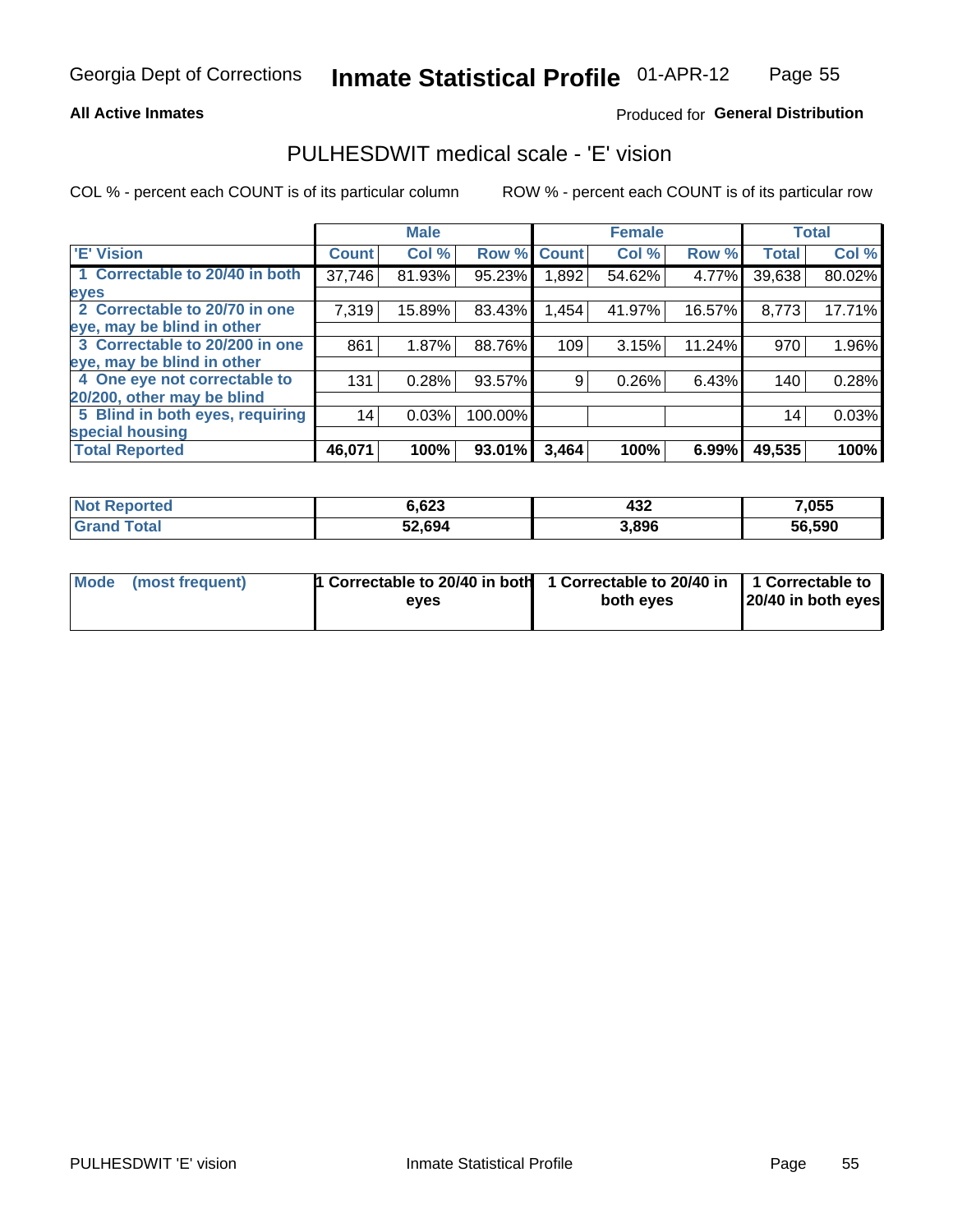### **All Active Inmates**

### Produced for General Distribution

# PULHESDWIT medical scale - 'S' pSychiatric

COL % - percent each COUNT is of its particular column

|                                        |              | <b>Male</b> |        |              | <b>Female</b> |        |              | <b>Total</b> |
|----------------------------------------|--------------|-------------|--------|--------------|---------------|--------|--------------|--------------|
| 'S' pSychiatric                        | <b>Count</b> | Col %       | Row %  | <b>Count</b> | Col %         | Row %  | <b>Total</b> | Col %        |
| 1 No impairment or disorders           | 40,075       | 86.18%      | 95.35% | .954         | 57.17%        | 4.65%  | 42,029       | 84.19%       |
| 2 Stable, or in remission, or          | 4,915        | 10.57%      | 77.32% | .442         | 42.19%        | 22.68% | 6,357        | 12.73%       |
| mild impairment or retardation         |              |             |        |              |               |        |              |              |
| 3 Requires moderate inpatient          | 1,249        | 2.69%       | 98.81% | 15           | 0.44%         | 1.19%  | 1,264        | 2.53%        |
| <b>treatment</b>                       |              |             |        |              |               |        |              |              |
| 4 Requires intensive inpatient         | 238          | 0.51%       | 97.54% | 6            | 0.18%         | 2.46%  | 244          | 0.49%        |
| treatment                              |              |             |        |              |               |        |              |              |
| <b>5 Requires Crisis Stabilization</b> | 25           | 0.05%       | 96.15% |              | 0.03%         | 3.85%  | 26           | 0.05%        |
| Unit (CSU) inpatient care              |              |             |        |              |               |        |              |              |
| <b>Total Reported</b>                  | 46,502       | 100%        | 93.15% | 3,418        | 100%          | 6.85%  | 49,920       | 100%         |

| <b>Not Reported</b>   | 6,192  | 478   | 6,670  |
|-----------------------|--------|-------|--------|
| Total<br><b>Grand</b> | 52,694 | 3,896 | 56,590 |

| Mode<br>1 No impairment or disorders<br>(most frequent) | 1 No impairment or<br>disorders | 1 No impairment or<br>disorders |
|---------------------------------------------------------|---------------------------------|---------------------------------|
|---------------------------------------------------------|---------------------------------|---------------------------------|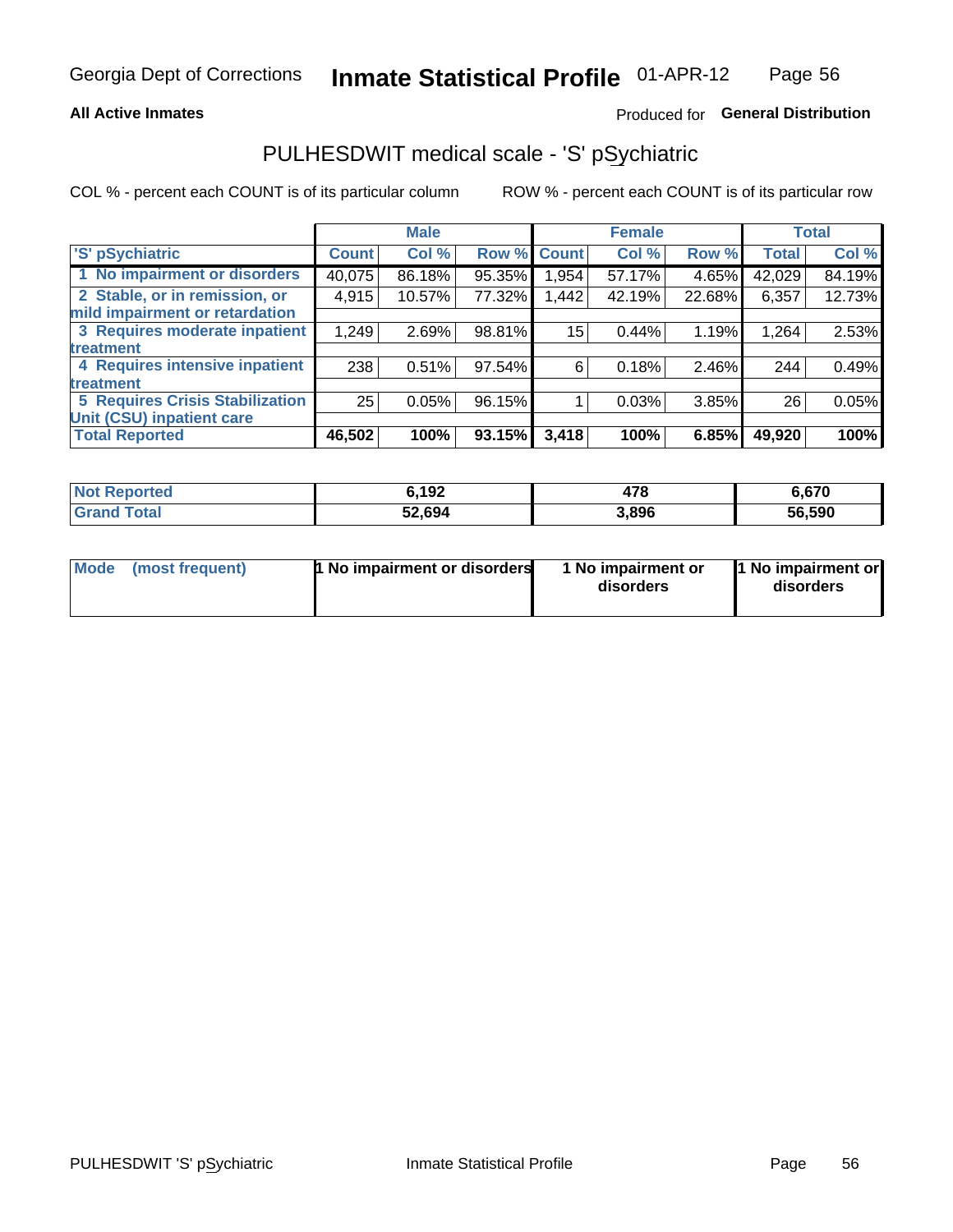### **All Active Inmates**

### Produced for General Distribution

# PULHESDWIT medical scale - 'D' dental

COL % - percent each COUNT is of its particular column

|                                 |              | <b>Male</b> |         |              | <b>Female</b> |       |              | <b>Total</b> |
|---------------------------------|--------------|-------------|---------|--------------|---------------|-------|--------------|--------------|
| 'D' Dental                      | <b>Count</b> | Col %       | Row %   | <b>Count</b> | Col %         | Row % | <b>Total</b> | Col %        |
| 1 Minimal routine dental health | 23,015       | 51.96%      | 91.56%  | 2,121        | 61.89%        | 8.44% | 25,136       | 52.67%       |
| <b>needs</b>                    |              |             |         |              |               |       |              |              |
| 2 Moderate cavities and/or gum  | 15,798       | 35.67%      | 93.64%  | 1,073        | 31.31%        | 6.36% | 16,871       | 35.35%       |
| disease                         |              |             |         |              |               |       |              |              |
| 3 Extensive gum disease         | 5,468        | 12.35%      | 95.91%  | 233          | 6.80%         | 4.09% | 5,701        | 11.95%       |
| and/or widespread decay         |              |             |         |              |               |       |              |              |
| 4 Urgent need for dental        | 11           | 0.02%       | 100.00% |              |               |       | 11           | 0.02%        |
| <b>services</b>                 |              |             |         |              |               |       |              |              |
| 5 Life-threatening disease or   |              | 0.01%       | 100.00% |              |               |       |              | 0.01%        |
| extreme pain or infection       |              |             |         |              |               |       |              |              |
| <b>Total Reported</b>           | 44,293       | 100%        | 92.82%  | 3,427        | 100%          | 7.18% | 47,720       | 100%         |

| <b>Not Reported</b>   | 3,401  | 469   | 8,870  |
|-----------------------|--------|-------|--------|
| <b>Total</b><br>Grand | 52,694 | 3,896 | 56,590 |

| 1 Minimal routine dental<br>Mode<br>(most frequent)<br>health needs | 1 Minimal routine dental 1 Minimal routine<br>health needs | dental health<br>needs |
|---------------------------------------------------------------------|------------------------------------------------------------|------------------------|
|---------------------------------------------------------------------|------------------------------------------------------------|------------------------|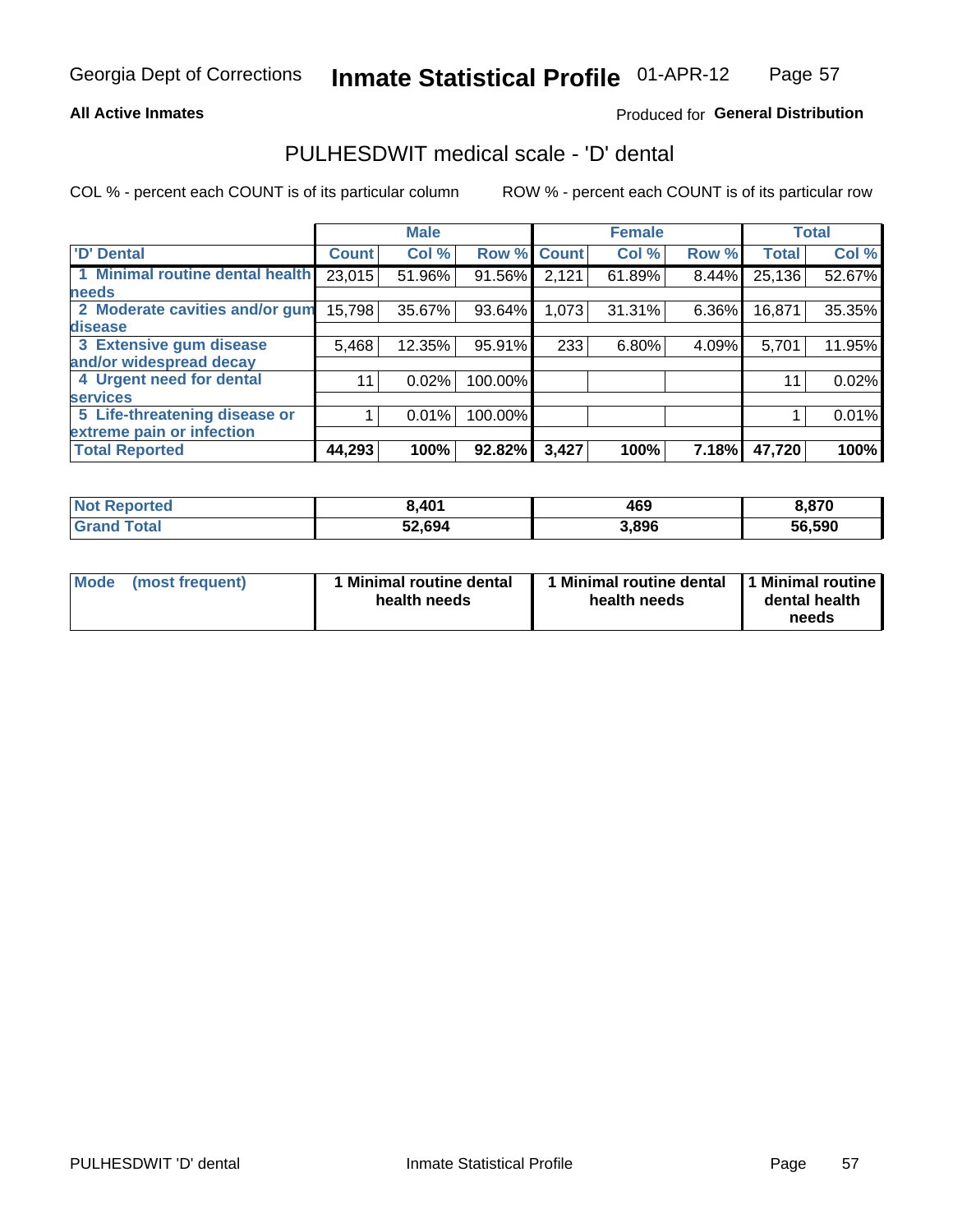### **All Active Inmates**

### Produced for General Distribution

# PULHESDWIT medical scale - 'W' work ability

COL % - percent each COUNT is of its particular column

|                                 |              | <b>Male</b> |        |              | <b>Female</b> |        |              | <b>Total</b> |
|---------------------------------|--------------|-------------|--------|--------------|---------------|--------|--------------|--------------|
| 'W' work ability                | <b>Count</b> | Col %       | Row %  | <b>Count</b> | Col %         | Row %  | <b>Total</b> | Col %        |
| 1 Unrestricted work or activity | 39,108       | 83.27%      | 93.31% | 2,803        | 80.75%        | 6.69%  | 41,911       | 83.10%       |
| 2 Minor restrictions on type of | 6,202        | 13.21%      | 91.84% | 551          | 15.87%        | 8.16%  | 6,753        | 13.39%       |
| <b>work</b>                     |              |             |        |              |               |        |              |              |
| 3 Moderate restrictions on type | 1,056        | 2.25%       | 95.05% | 55           | 1.58%         | 4.95%  | 1,111        | 2.20%        |
| of work                         |              |             |        |              |               |        |              |              |
| 4 Major restrictions on type of | 407          | 0.87%       | 91.05% | 40           | 1.15%         | 8.95%  | 447          | 0.89%        |
| <b>work</b>                     |              |             |        |              |               |        |              |              |
| 5 Cannot work under any         | 192          | 0.41%       | 89.72% | 22           | 0.63%         | 10.28% | 214          | 0.42%        |
| <b>circumstances</b>            |              |             |        |              |               |        |              |              |
| <b>Total Reported</b>           | 46,965       | 100%        | 93.12% | 3,471        | 100%          | 6.88%  | 50,436       | 100%         |

| <b>Not Reported</b>   | 5,729  | 425   | 6.154  |
|-----------------------|--------|-------|--------|
| Total<br><b>Grand</b> | 52,694 | 3,896 | 56,590 |

| <b>Mode</b>     | 1 Unrestricted work or | 1 Unrestricted work or | 1 Unrestricted   |
|-----------------|------------------------|------------------------|------------------|
| (most frequent) | activity               | activity               | work or activity |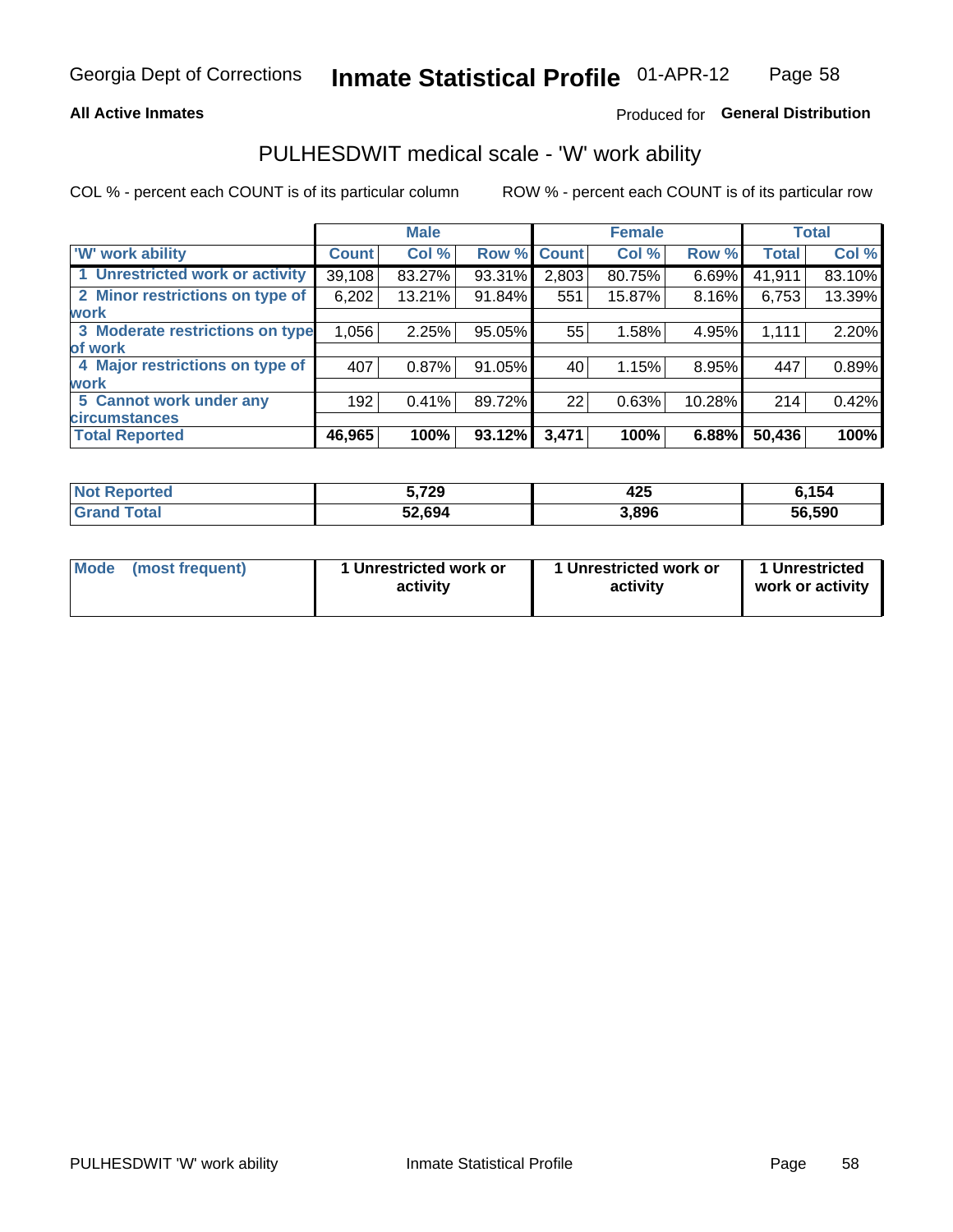### **All Active Inmates**

### Produced for General Distribution

# PULHESDWIT medical scale - 'I' impairment

COL % - percent each COUNT is of its particular column

|                                   |              | <b>Male</b> |             |       | <b>Female</b> |        |              | <b>Total</b> |
|-----------------------------------|--------------|-------------|-------------|-------|---------------|--------|--------------|--------------|
| <b>T' Impairment</b>              | <b>Count</b> | Col %       | Row % Count |       | Col %         | Row %  | <b>Total</b> | Col %        |
| 1 No impairments or               | 46,639       | 99.33%      | 93.14%      | 3,436 | 99.08%        | 6.86%  | 50,075       | 99.31%       |
| <b>disabilities</b>               |              |             |             |       |               |        |              |              |
| 2 Wheelchair-bound but            | 228          | 0.49%       | 90.48%      | 24    | 0.69%         | 9.52%  | 252          | 0.50%        |
| otherwise OK                      |              |             |             |       |               |        |              |              |
| <b>3 Needs low-level Assisted</b> | 39           | 0.08%       | 92.86%      | 3     | 0.09%         | 7.14%  | 42           | 0.08%        |
| Living (level I)                  |              |             |             |       |               |        |              |              |
| 4 Needs moderate Assisted         |              | 0.01%       | 100.00%     |       |               |        |              | 0.01%        |
| Living (level II)                 |              |             |             |       |               |        |              |              |
| <b>5 Needs maximal Assisted</b>   | 40           | 0.09%       | 88.89%      | 5     | 0.14%         | 11.11% | 45           | 0.09%        |
| <b>Living (level III)</b>         |              |             |             |       |               |        |              |              |
| <b>Total Reported</b>             | 46,953       | 100%        | 93.12%      | 3,468 | 100%          | 6.88%  | 50,421       | 100%         |

| <b>Not</b><br>Reported | 5 741  | 428<br>__ | 6,169  |
|------------------------|--------|-----------|--------|
| Total                  | 52,694 | 3,896     | 56,590 |

| Mode | (most frequent) | 1 No impairments or<br>disabilities | 1 No impairments or<br>disabilities | 1 No impairments<br>or disabilities |
|------|-----------------|-------------------------------------|-------------------------------------|-------------------------------------|
|------|-----------------|-------------------------------------|-------------------------------------|-------------------------------------|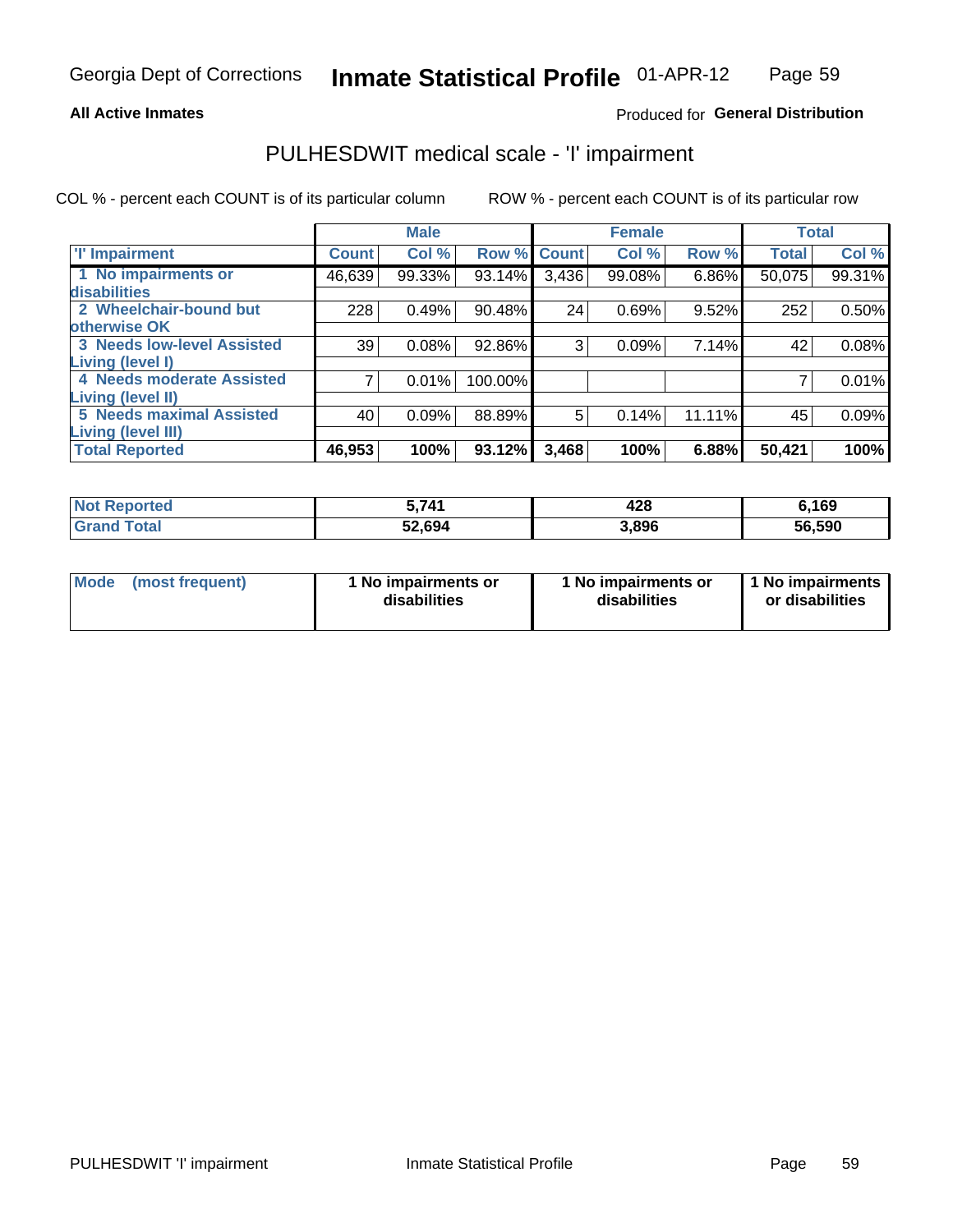### **All Active Inmates**

### Produced fo General Distribution

# PULHESDWIT medical scale - 'T' transportability

COL % - percent each COUNT is of its particular column

|                              |                    | <b>Male</b> |         |              | <b>Female</b> |        |              | <b>Total</b> |
|------------------------------|--------------------|-------------|---------|--------------|---------------|--------|--------------|--------------|
| <b>T' Transportability</b>   | Count <sup>!</sup> | Col %       | Row %   | <b>Count</b> | Col %         | Row %  | <b>Total</b> | Col %        |
| 1 Can be transported in any  | 46,755             | 99.56%      | 93.15%  | 3,440        | 99.59%        | 6.85%  | 50,195       | 99.56%       |
| ordinary approved vehicle    |                    |             |         |              |               |        |              |              |
| 2 Wheelchair-bound, not      | 53                 | 0.11%       | 88.33%  | 7            | 0.20%         | 11.67% | 60           | 0.12%        |
| needing special vehicle      |                    |             |         |              |               |        |              |              |
| 3 Wheelchair-bound, requires | 9                  | 0.02%       | 100.00% |              |               |        | 9            | 0.02%        |
| special vehicle              |                    |             |         |              |               |        |              |              |
| 4 Needs specially-equipped   | 4                  | 0.01%       | 100.00% |              |               |        | 4            | 0.01%        |
| medical vehicle              |                    |             |         |              |               |        |              |              |
| <b>5 Requires ambulance</b>  | 142                | 0.30%       | 95.30%  | 7            | 0.20%         | 4.70%  | 149          | 0.30%        |
| transport                    |                    |             |         |              |               |        |              |              |
| <b>Total Reported</b>        | 46,963             | 100%        | 93.15%  | 3,454        | 100%          | 6.85%  | 50,417       | 100.0%       |

| <b>Not</b> | E 794  | 442   | C 479    |
|------------|--------|-------|----------|
| Reported   | . J I  |       | 0. I I J |
| Total      | 52,694 | 3.896 | 56,590   |

|  | Mode (most frequent) | 1 Can be transported in any 1 Can be transported in any<br>ordinary approved vehicle   ordinary approved vehicle   transported in any |  | 1 Can be<br>  ordinary approved  <br>vehicle |
|--|----------------------|---------------------------------------------------------------------------------------------------------------------------------------|--|----------------------------------------------|
|--|----------------------|---------------------------------------------------------------------------------------------------------------------------------------|--|----------------------------------------------|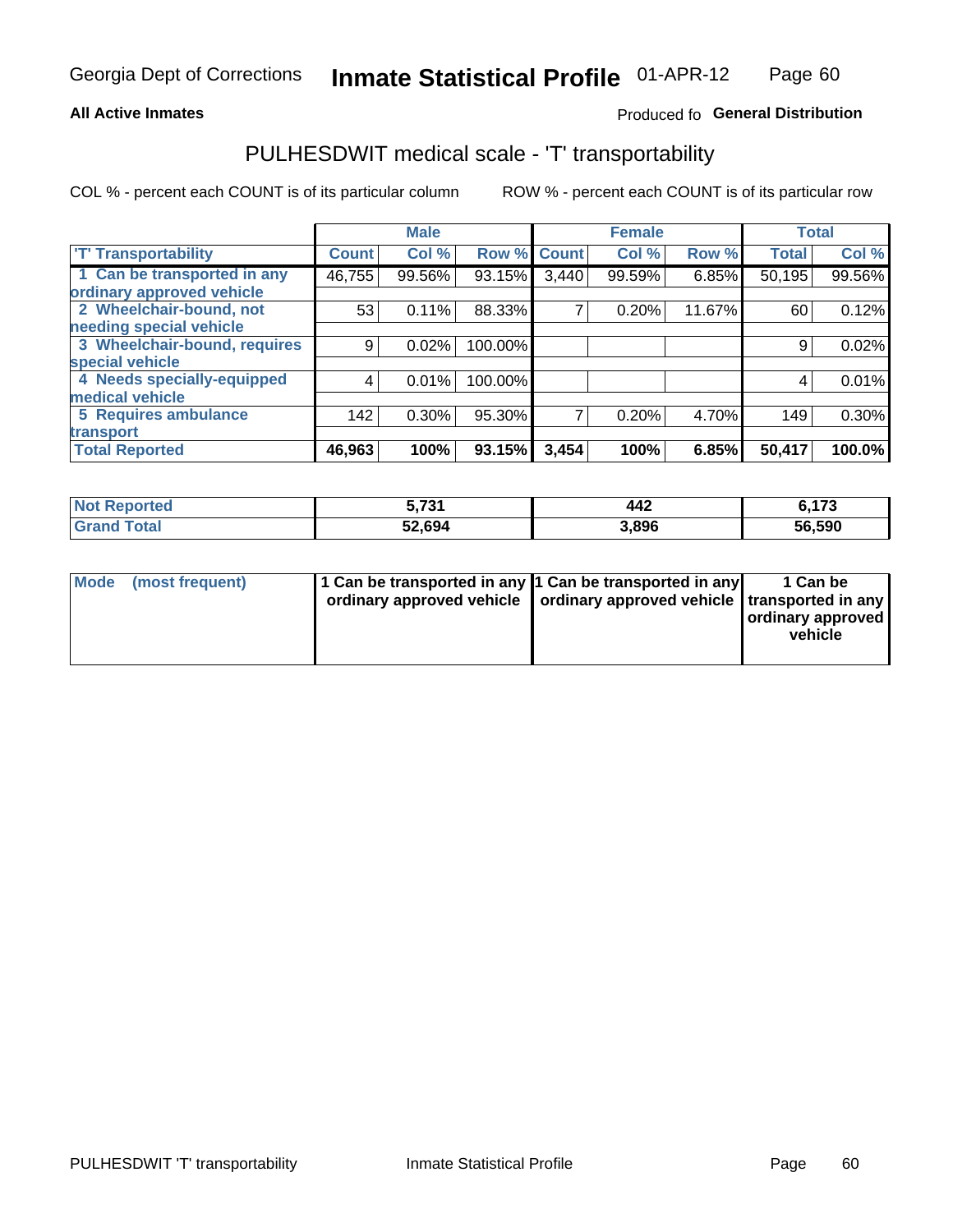### **All Active Inmates**

### Produced for General Distribution

# Criminality in family, self-reported

COL % - percent each COUNT is of its particular column

|                              |              | <b>Male</b> |           |              | <b>Female</b> |          |              | Total  |
|------------------------------|--------------|-------------|-----------|--------------|---------------|----------|--------------|--------|
| <b>Criminality In Family</b> | <b>Count</b> | Col%        | Row %     | <b>Count</b> | Col %         | Row %    | Total        | Col %  |
| Yes, criminality in family   | 5.894        | 22.86%      | 93.22%    | 429'         | 39.14%        | $6.78\%$ | 6,323        | 23.52% |
| No criminality in family     | 19.894       | 77.14%      | 96.76%    | 667          | 60.86%        |          | 3.24% 20,561 | 76.48% |
| <b>Total Reported</b>        | 25,788       | 100%        | $95.92\%$ | 1,096        | 100%          |          | 4.08% 26,884 | 100%   |

| <b>Not Reported</b> | 26.906 | 2,800 | 29,706 |
|---------------------|--------|-------|--------|
| ⊺ota                | 52,694 | 3,896 | 56.590 |

|  | Mode (most frequent) | No criminality in family | No criminality in family | No criminality in<br>family |
|--|----------------------|--------------------------|--------------------------|-----------------------------|
|--|----------------------|--------------------------|--------------------------|-----------------------------|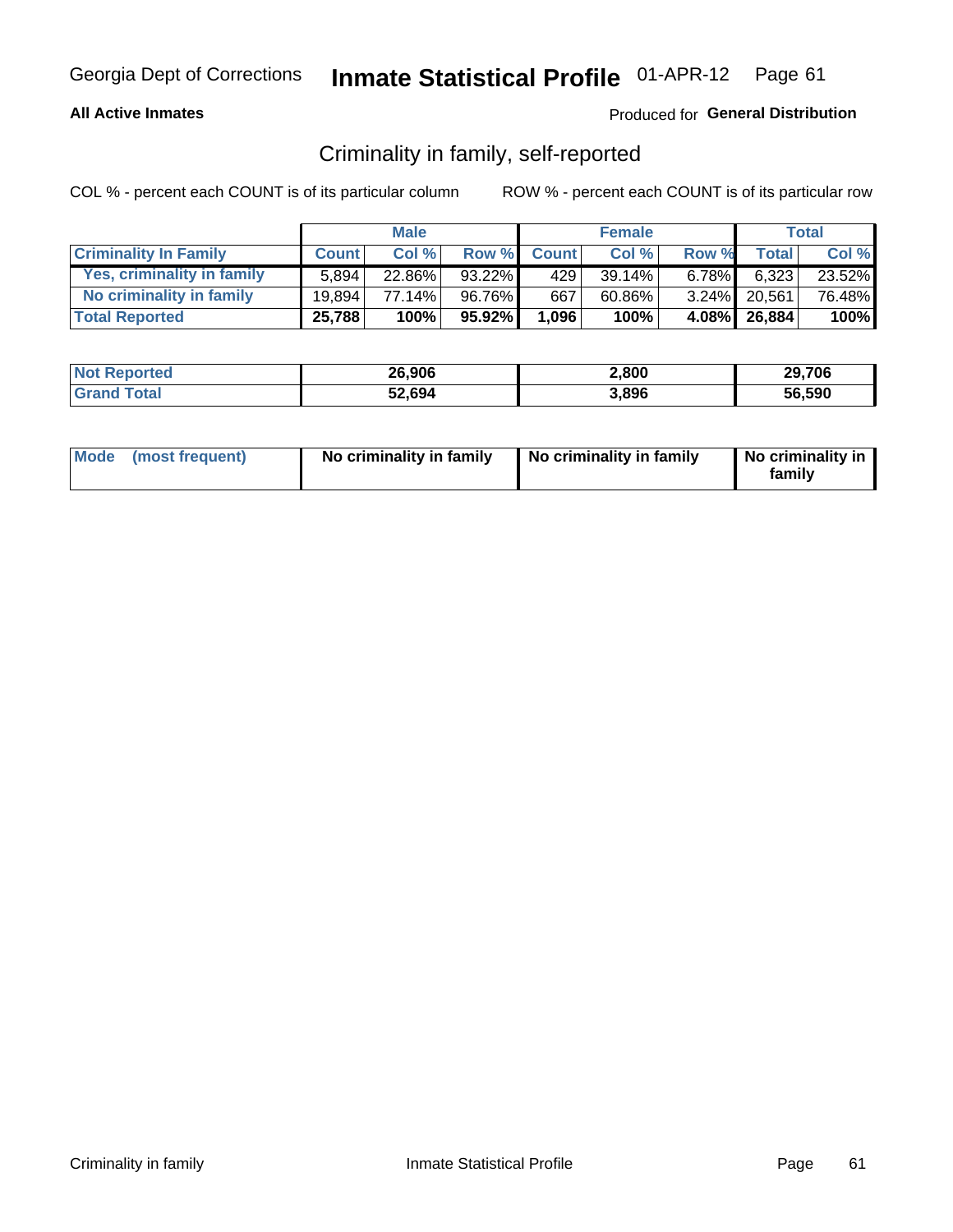### **All Active Inmates**

### Produced for General Distribution

# Alcoholism in family, self-reported

COL % - percent each COUNT is of its particular column

|                             |              | <b>Male</b> |           |              | <b>Female</b> |          |                 | Total   |
|-----------------------------|--------------|-------------|-----------|--------------|---------------|----------|-----------------|---------|
| <b>Alcoholism In Family</b> | <b>Count</b> | Col%        | Row %     | <b>Count</b> | Col%          | Row %    | <b>Total</b>    | Col %   |
| Yes, alcoholism in family   | 3.701        | 14.35%      | 93.32%    | 265          | 24.18%        | $6.68\%$ | 3.966           | 14.75%  |
| No alcoholism in family     | 22,087       | 85.65%      | 96.37%    | 831          | 75.82%        |          | $3.63\%$ 22.918 | 85.25%  |
| <b>Total Reported</b>       | 25,788       | 100%        | $95.92\%$ | 1,096        | 100%          |          | 4.08% 26,884    | $100\%$ |

| <b>Not Reported</b> | 26,906 | 2,800 | 29,706 |
|---------------------|--------|-------|--------|
| ⊺ota                | 52,694 | 3,896 | 56.590 |

|  | Mode (most frequent) | No alcoholism in family | No alcoholism in family | No alcoholism in<br>family |
|--|----------------------|-------------------------|-------------------------|----------------------------|
|--|----------------------|-------------------------|-------------------------|----------------------------|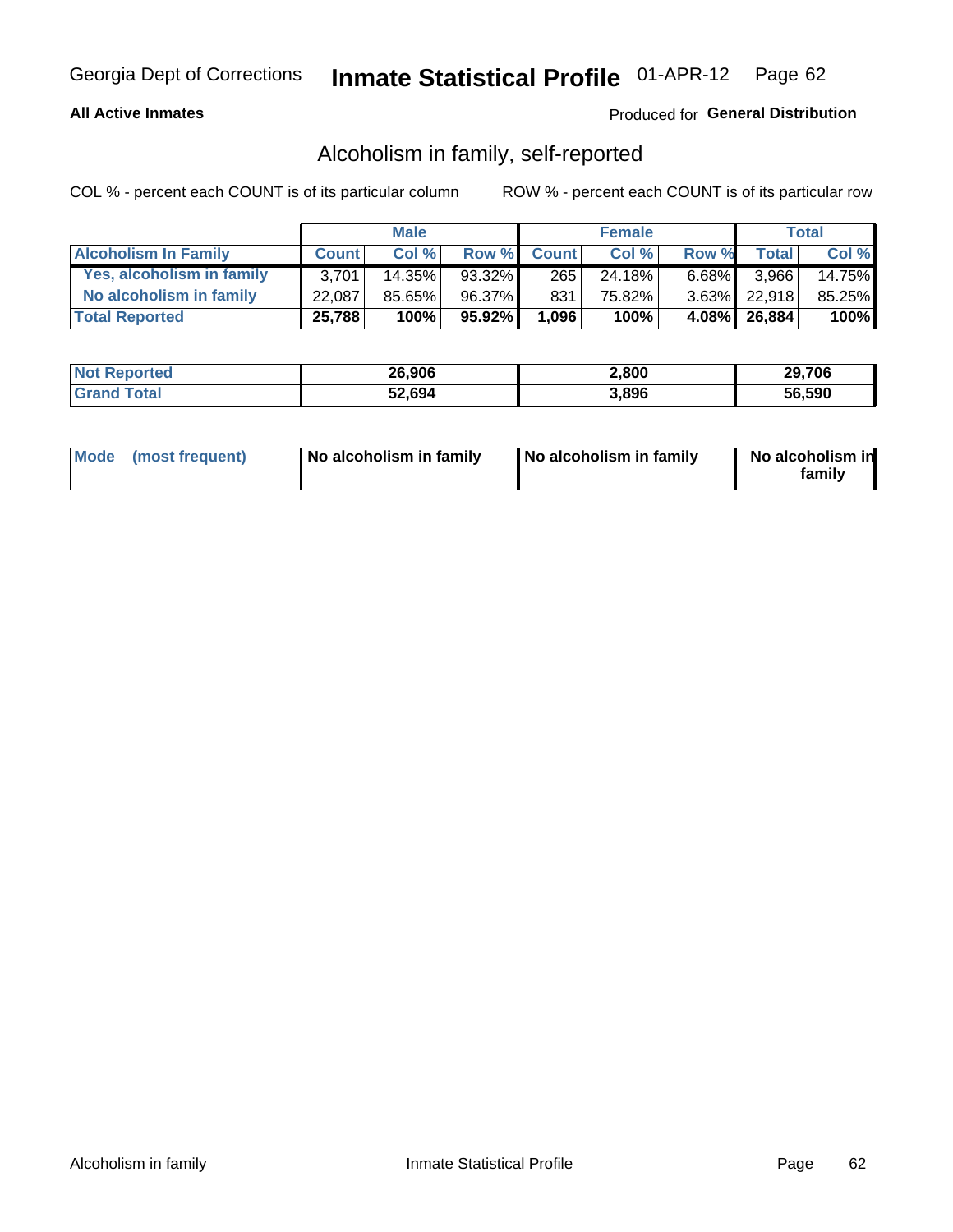### **All Active Inmates**

### Produced for General Distribution

# Drug abuse in family, self-reported

COL % - percent each COUNT is of its particular column

|                           |              | <b>Male</b> |           |              | <b>Female</b> |           |              | Total    |
|---------------------------|--------------|-------------|-----------|--------------|---------------|-----------|--------------|----------|
| Drug Abuse In Family      | <b>Count</b> | Col %       | Row %     | <b>Count</b> | Col %         | Row %     | Total        | Col %    |
| Yes, drug abuse in family | 2,073        | 8.04%       | 89.66%    | 239          | $21.81\%$     | $10.34\%$ | 2,312        | $8.60\%$ |
| No drug abuse in family   | 23.715       | 91.96%      | 96.51%    | 857          | 78.19%        |           | 3.49% 24.572 | 91.40%   |
| <b>Total Reported</b>     | 25,788       | 100%        | $95.92\%$ | 1,096        | 100%          |           | 4.08% 26,884 | $100\%$  |

| <b>Not Reported</b> | 26,906 | 2,800 | 29,706 |
|---------------------|--------|-------|--------|
| ⊺ota                | 52,694 | 3,896 | 56.590 |

|  | Mode (most frequent) | No drug abuse in family | No drug abuse in family | No drug abuse in<br>familv |
|--|----------------------|-------------------------|-------------------------|----------------------------|
|--|----------------------|-------------------------|-------------------------|----------------------------|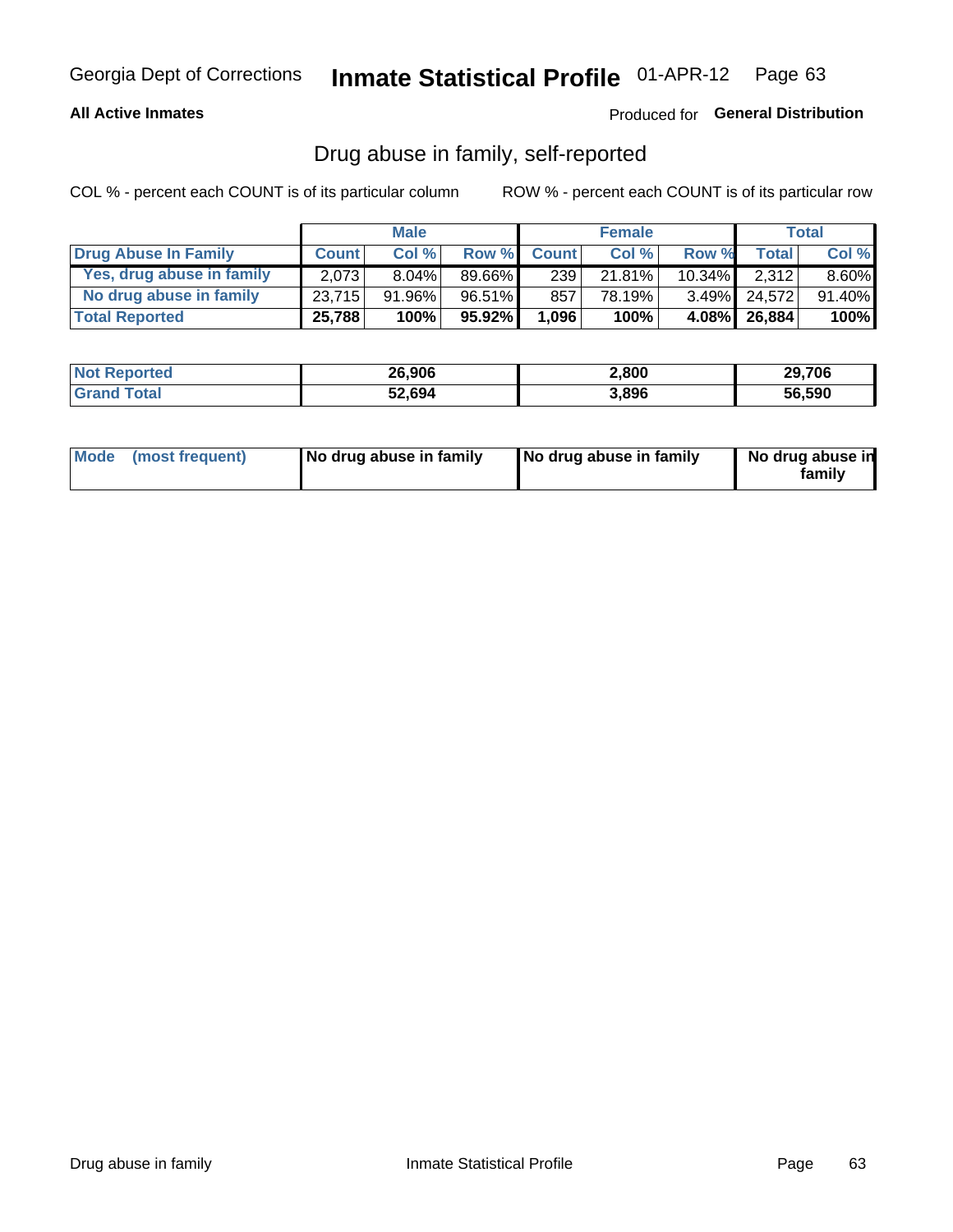### **All Active Inmates**

### Produced for General Distribution

# Subjected to frequent beatings, self-reported

COL % - percent each COUNT is of its particular column

|                                   |              | <b>Male</b> |        |              | <b>Female</b> |          |              | Total  |
|-----------------------------------|--------------|-------------|--------|--------------|---------------|----------|--------------|--------|
| <b>Frequent beatings</b>          | <b>Count</b> | Col %       | Row %  | <b>Count</b> | Col %         | Row %    | <b>Total</b> | Col%   |
| <b>Yes, subjected to frequent</b> | 1,151        | 4.46%       | 86.09% | 186          | $16.97\%$     | 13.91%   | 1,337        | 4.97%  |
| beatings                          |              |             |        |              |               |          |              |        |
| Not subjected to frequent         | 24,637       | 95.54%      | 96.44% | 910          | 83.03%        | $3.56\%$ | 25.547       | 95.03% |
| beatings                          |              |             |        |              |               |          |              |        |
| <b>Total Reported</b>             | 25,788       | 100%        | 95.92% | 1,096        | 100%          | 4.08%    | 26,884       | 100%   |

| <b>Not</b><br>Reported | 26,906 | 2,800 | 29,706 |
|------------------------|--------|-------|--------|
| Total                  | 52,694 | 3,896 | 56,590 |

| Mode | (most frequent) | Not subjected to frequent<br>beatings | Not subjected to frequent   Not subjected to<br>beatings | <b>frequent beatings</b> |
|------|-----------------|---------------------------------------|----------------------------------------------------------|--------------------------|
|      |                 |                                       |                                                          |                          |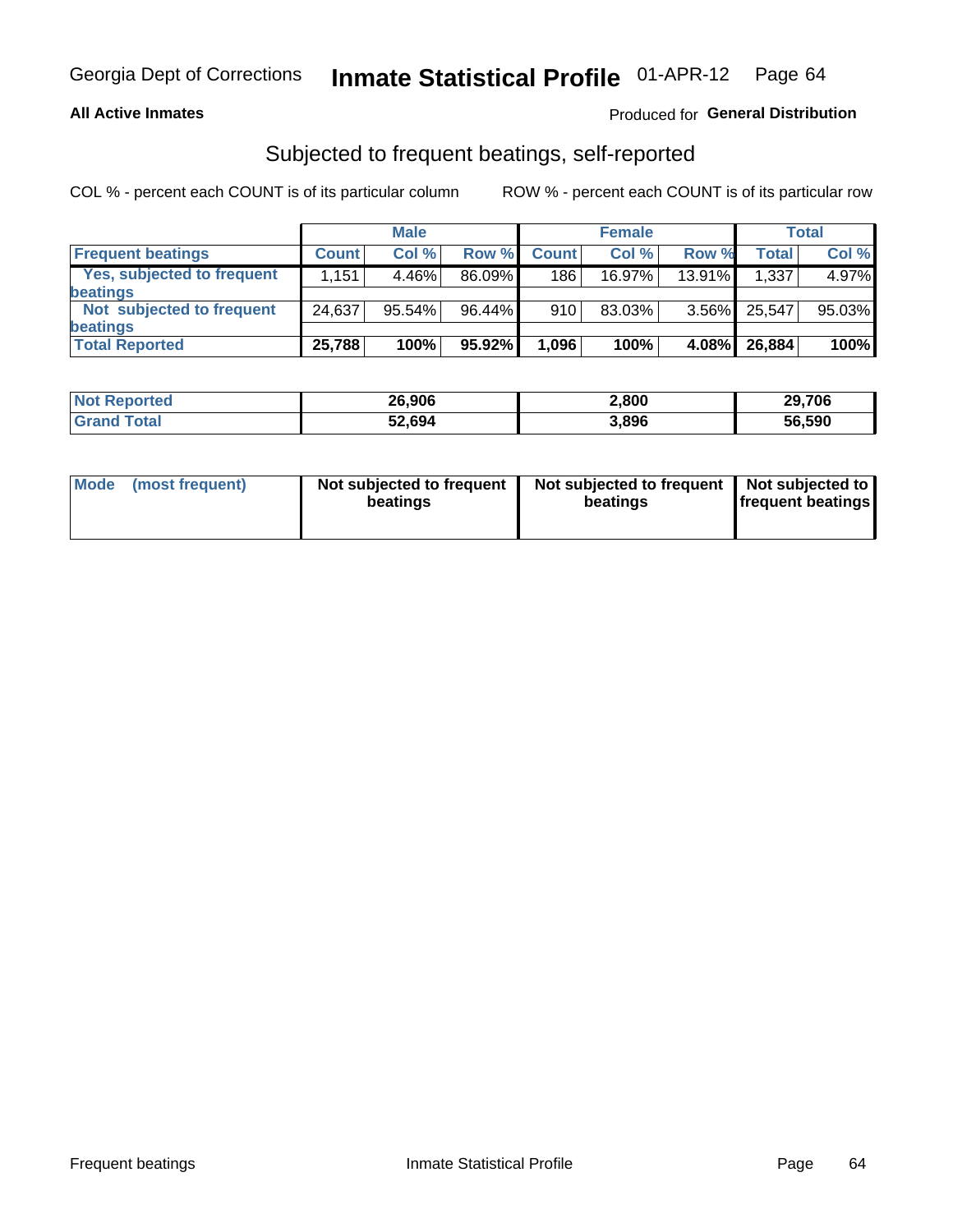### **All Active Inmates**

### Produced for General Distribution

# Father absent during inmate's childhood

COL % - percent each COUNT is of its particular column

|                           |              | <b>Male</b> |           |              | <b>Female</b> |          |              | Total  |
|---------------------------|--------------|-------------|-----------|--------------|---------------|----------|--------------|--------|
| <b>Father Absent</b>      | <b>Count</b> | Col%        | Row %     | <b>Count</b> | Col %         | Row %    | <b>Total</b> | Col %  |
| Yes, father was absent    | 12.281       | 47.62%      | 96.74%    | 414          | 37.77%        | $3.26\%$ | 12.695       | 47.22% |
| No, father was not absent | 13.507       | 52.38%      | $95.19\%$ | 682          | 62.23%        | $4.81\%$ | 14.189       | 52.78% |
| <b>Total Reported</b>     | 25,788       | 100%        | $95.92\%$ | 1,096        | 100%          |          | 4.08% 26,884 | 100%   |

| <b>Not Reported</b> | 26,906 | 2,800 | 29,706 |
|---------------------|--------|-------|--------|
| ſotal               | 52,694 | 3,896 | 56,590 |

|  | Mode (most frequent) |  | No, father was not absent No, father was not absent No, father was not | absent |
|--|----------------------|--|------------------------------------------------------------------------|--------|
|--|----------------------|--|------------------------------------------------------------------------|--------|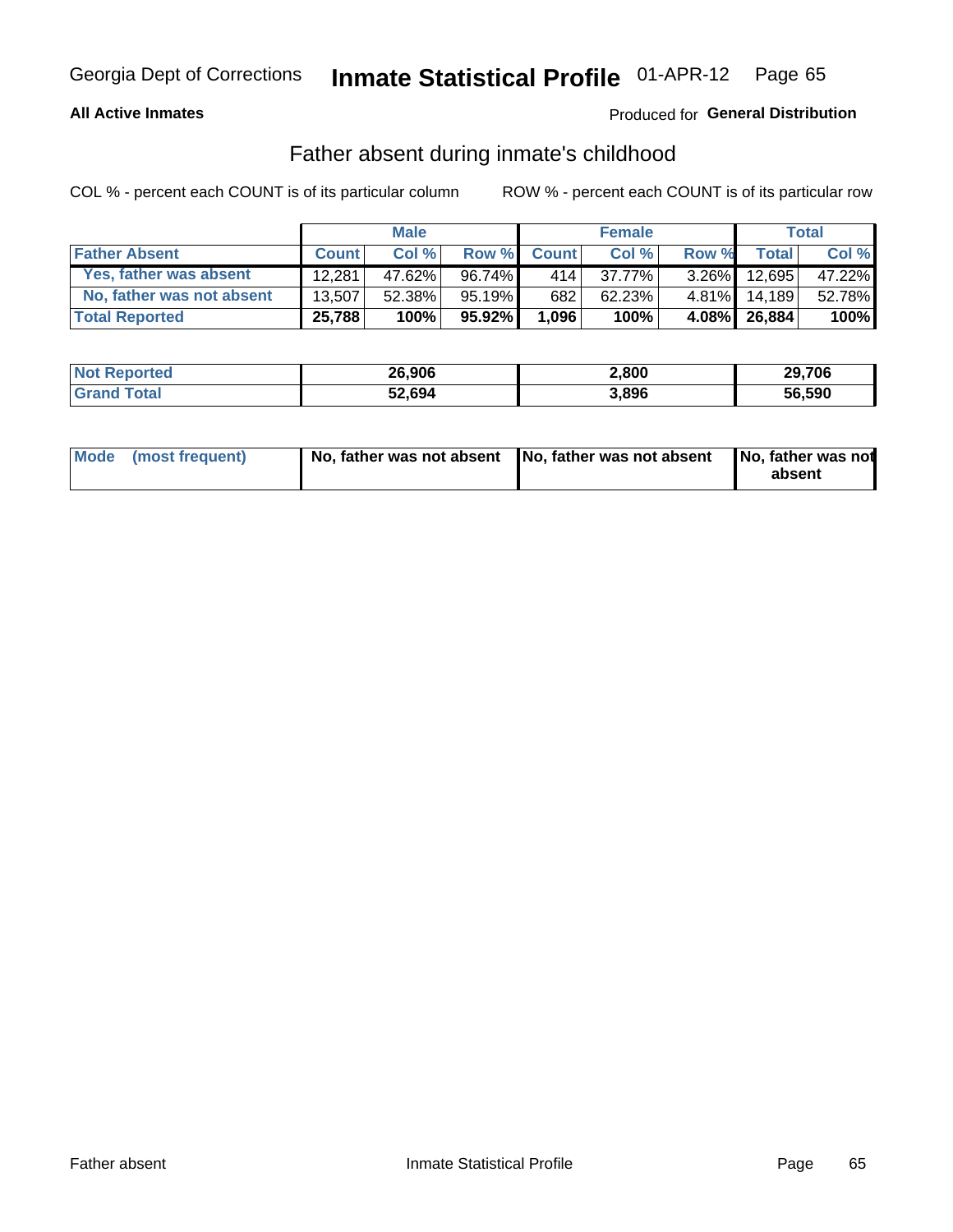### **All Active Inmates**

### Produced for General Distribution

# Mother absent during inmate's childhood

COL % - percent each COUNT is of its particular column

|                           |              | <b>Male</b> |           |              | <b>Female</b> |          |                | Total  |
|---------------------------|--------------|-------------|-----------|--------------|---------------|----------|----------------|--------|
| <b>Mother Absent</b>      | <b>Count</b> | Col%        | Row %     | <b>Count</b> | Col %         | Row %    | <b>Total</b> I | Col %  |
| Yes, mother was absent    | 3.221        | $12.49\%$   | $95.72\%$ | 144          | $13.14\%$     | $4.28\%$ | 3,365          | 12.52% |
| No, mother was not absent | 22.567       | 87.51%      | $95.95\%$ | 952          | 86.86%        | $4.05\%$ | 23.519         | 87.48% |
| <b>Total Reported</b>     | 25,788       | 100%        | $95.92\%$ | 1,096        | 100%          |          | 4.08% 26,884   | 100%   |

| <b>Not Reported</b> | 26.906 | 2,800 | 29,706 |
|---------------------|--------|-------|--------|
| ⊺ota                | 52,694 | 3,896 | 56.590 |

| Mode (most frequent) | No, mother was not absent   No, mother was not absent   No, mother was | not absent |
|----------------------|------------------------------------------------------------------------|------------|
|                      |                                                                        |            |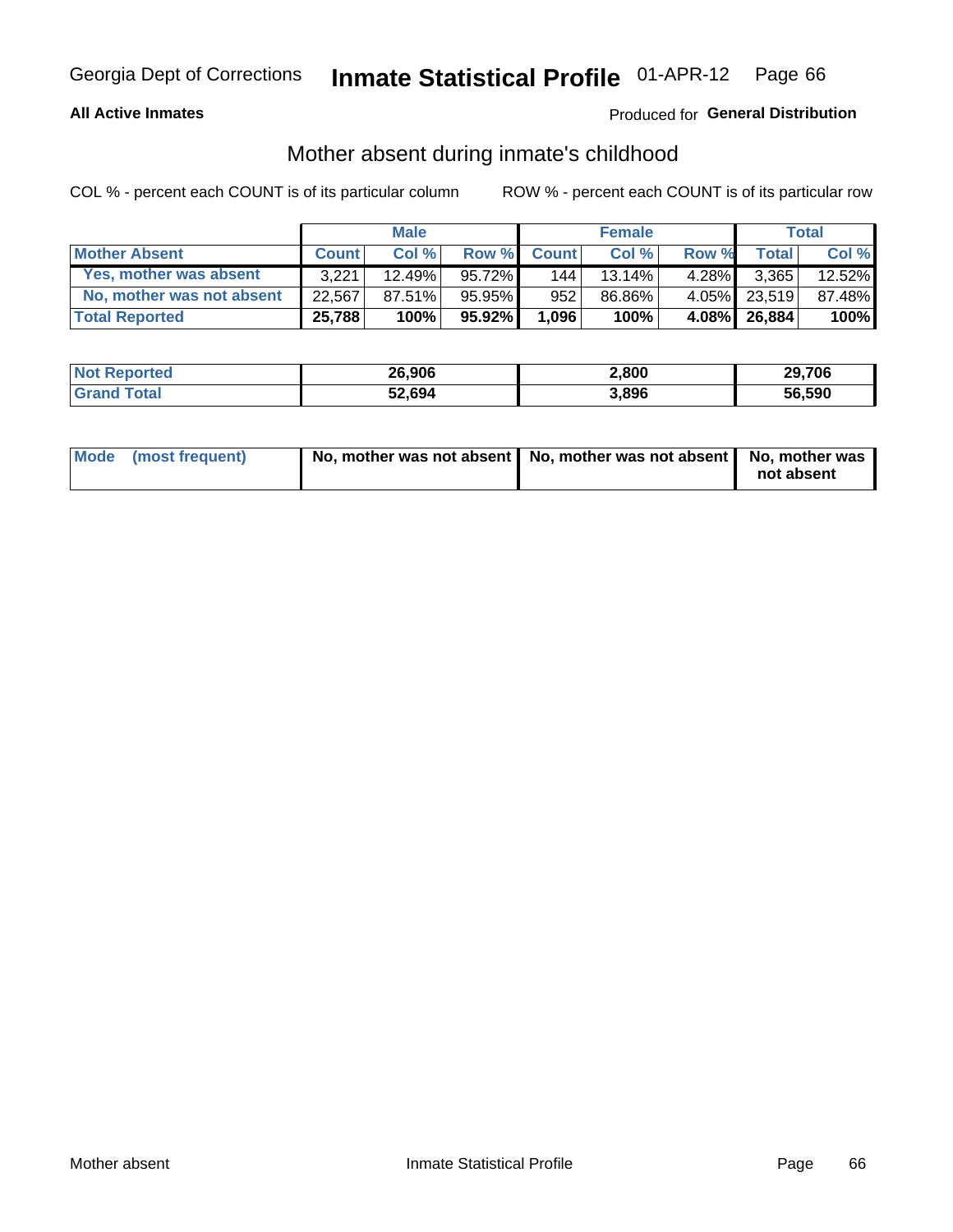### **All Active Inmates**

### Produced for General Distribution

# Inmate diagnosed as manipulative

COL % - percent each COUNT is of its particular column

|                       |              | <b>Male</b> |           |              | <b>Female</b> |          |              | Total  |
|-----------------------|--------------|-------------|-----------|--------------|---------------|----------|--------------|--------|
| <b>Manipulative</b>   | <b>Count</b> | Col %       | Row %     | <b>Count</b> | Col%          | Row %    | <b>Total</b> | Col %  |
| Yes, manipulative     | 4.913        | 20.05%      | 99.61%    | 19           | 1.73%         | 0.39%    | 4.932        | 19.27% |
| No, not manipulative  | 19.588       | 79.95%      | 94.79%    | 1.077        | 98.27%        | $5.21\%$ | 20.665       | 80.73% |
| <b>Total Reported</b> | 24,501       | 100%        | $95.72\%$ | 1,096        | 100%          | $4.28\%$ | 25,597       | 100%   |

| <b>Not Reported</b> | 28,193 | 2,800 | 30,993 |
|---------------------|--------|-------|--------|
| <b>ota</b>          | 52,694 | 3,896 | 56,590 |

|  | Mode (most frequent) | No, not manipulative | No, not manipulative | No. not<br><b>I</b> manipulative |
|--|----------------------|----------------------|----------------------|----------------------------------|
|--|----------------------|----------------------|----------------------|----------------------------------|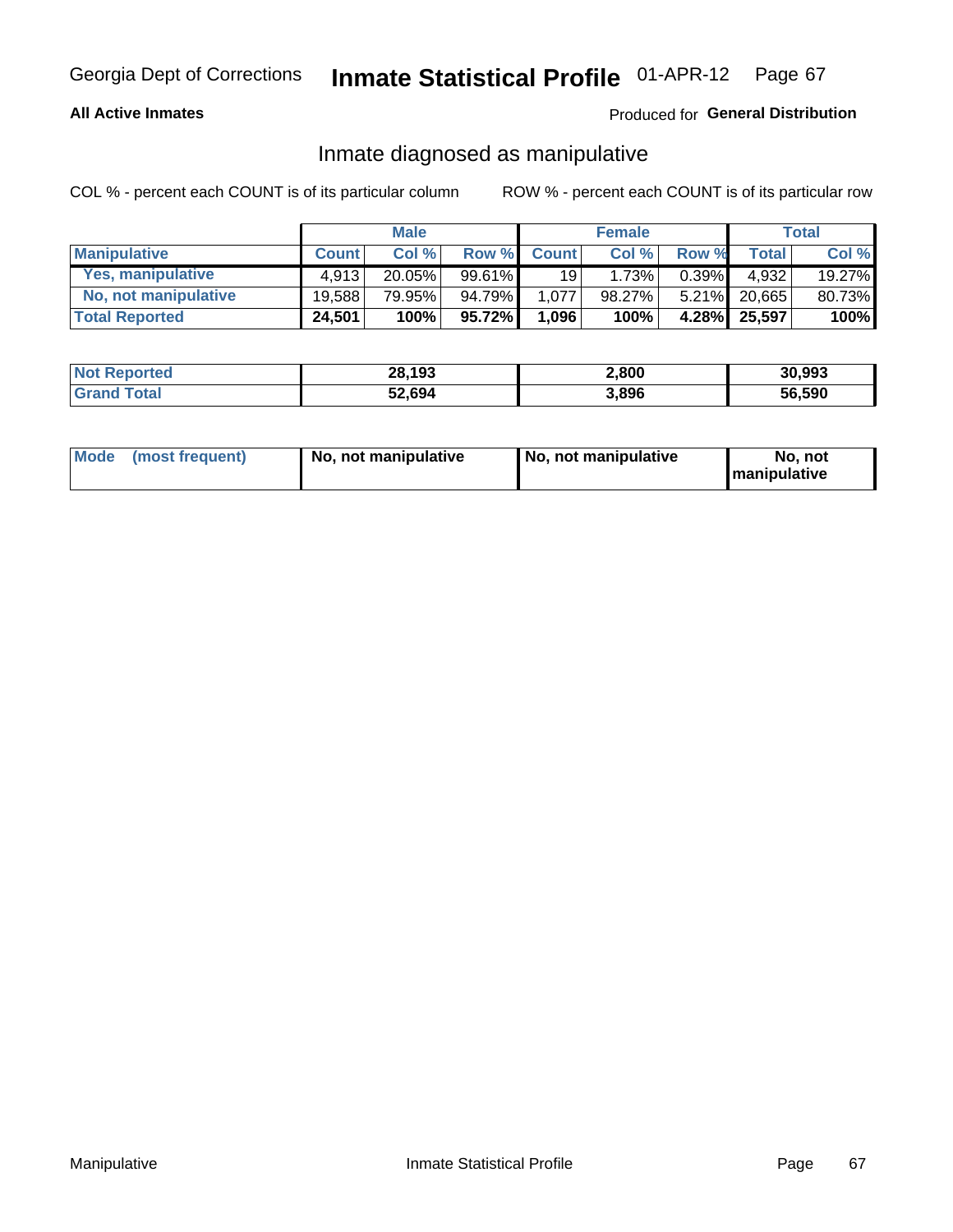### **All Active Inmates**

Produced for General Distribution

# Inmate diagnosed as assaultive

COL % - percent each COUNT is of its particular column

|                           |              | <b>Male</b> |        |              | <b>Female</b> |       |              | Total  |
|---------------------------|--------------|-------------|--------|--------------|---------------|-------|--------------|--------|
| <b>Assaultive</b>         | <b>Count</b> | Col %       | Row %  | <b>Count</b> | Col %         | Row % | <b>Total</b> | Col %  |
| Yes, assaultive           | 13.321       | 54.37%      | 95.75% | 591          | 53.92%        |       | 4.25% 13,912 | 54.35% |
| <b>No, not assaultive</b> | 11.180       | 45.63%      | 95.68% | 505          | 46.08%        | 4.32% | 11,685       | 45.65% |
| <b>Total Reported</b>     | 24,501       | 100%        | 95.72% | 1,096        | 100%          |       | 4.28% 25,597 | 100%   |

| <b>Not Reported</b> | 28,193 | 2,800 | 30,993 |
|---------------------|--------|-------|--------|
| Tota                | 52,694 | 3,896 | 56.590 |

| Mode (most frequent) |  | Yes, assaultive | Yes, assaultive | <b>Yes, assaultive</b> |
|----------------------|--|-----------------|-----------------|------------------------|
|----------------------|--|-----------------|-----------------|------------------------|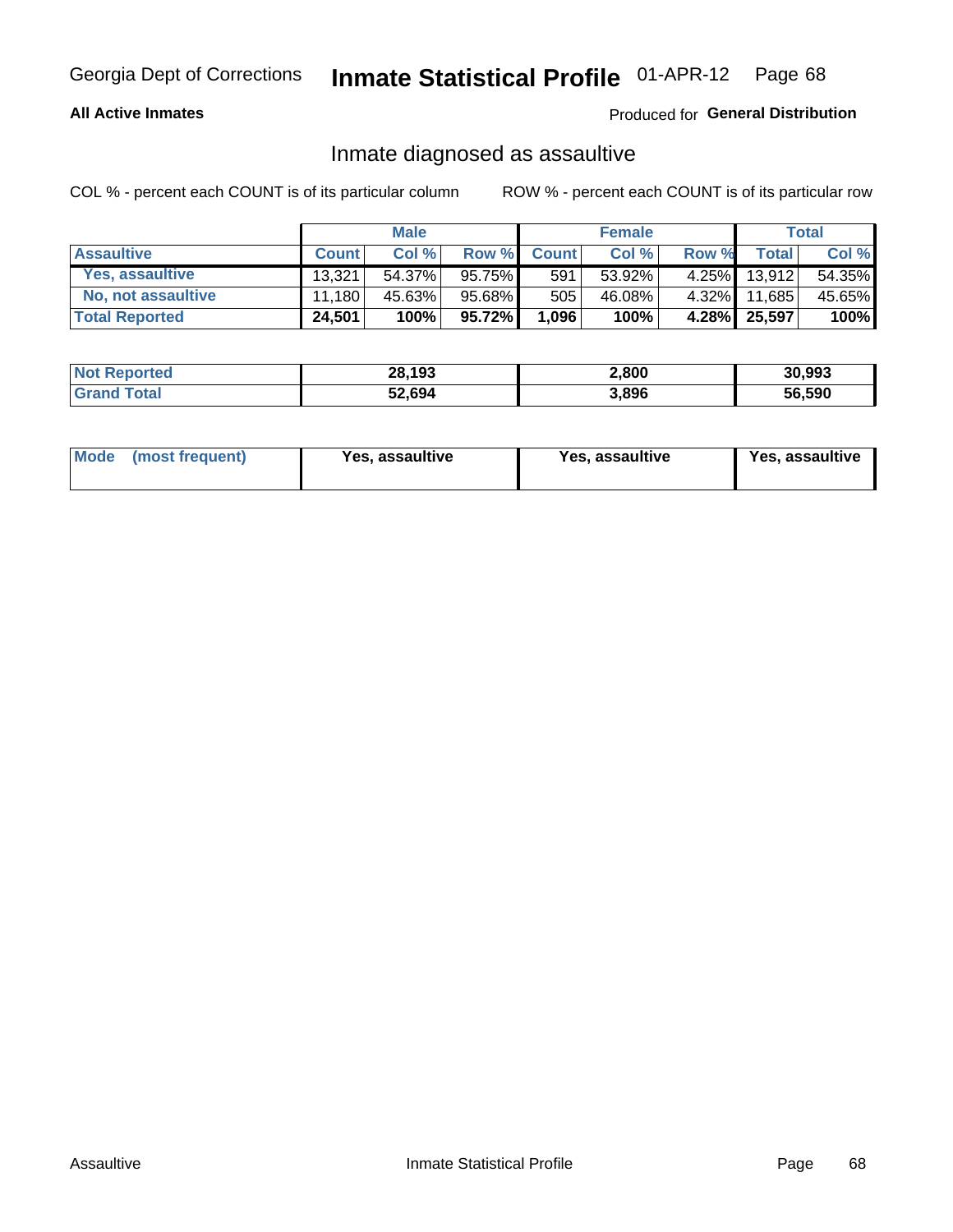#### Inmate Statistical Profile 01-APR-12 Page 69

**All Active Inmates** 

### **Produced for General Distribution**

# Number of prior Georgia incarcerations

COL % - percent each COUNT is of its particular column

|                                       |              | <b>Male</b> |                    |       | <b>Female</b> |       |        | <b>Total</b> |
|---------------------------------------|--------------|-------------|--------------------|-------|---------------|-------|--------|--------------|
| <b>Num of Prior GA Incarcerations</b> | <b>Count</b> | Col %       | <b>Row % Count</b> |       | Col %         | Row % | Total  | Col %        |
| $\bf{0}$                              | 30,728       | 58.31%      | 91.73%             | 2,771 | 71.12%        | 8.27% | 33,499 | 59.20%       |
|                                       | 9,250        | 17.55%      | 94.75%             | 513   | 13.17%        | 5.25% | 9,763  | 17.25%       |
|                                       | 5,111        | 9.70%       | 94.84%             | 278   | 7.14%         | 5.16% | 5,389  | 9.52%        |
| 3                                     | 3,075        | 5.84%       | 95.85%             | 133   | 3.41%         | 4.15% | 3,208  | 5.67%        |
| 4                                     | 1,854        | 3.52%       | 95.47%             | 88    | 2.26%         | 4.53% | 1,942  | 3.43%        |
| 5                                     | 1,138        | 2.16%       | 96.52%             | 41    | 1.05%         | 3.48% | 1,179  | 2.08%        |
| <b>More Than 5</b>                    | 1,538        | 2.92%       | 95.53%             | 72    | 1.85%         | 4.47% | 1,610  | 2.85%        |
| <b>Total Reported</b>                 | 52,694       | 100%        | 93.12%             | 3,896 | 100%          | 6.88% | 56,590 | 100%         |

| <b>Not</b><br>Reported  |        |       |        |  |
|-------------------------|--------|-------|--------|--|
| Total<br><b>'</b> Gran⊾ | 52,694 | 3,896 | 56,590 |  |

| Mean (average)         | 1.00 | כס. | .98 |
|------------------------|------|-----|-----|
| <b>Median (middle)</b> |      |     |     |
| Mode (most frequent)   |      |     |     |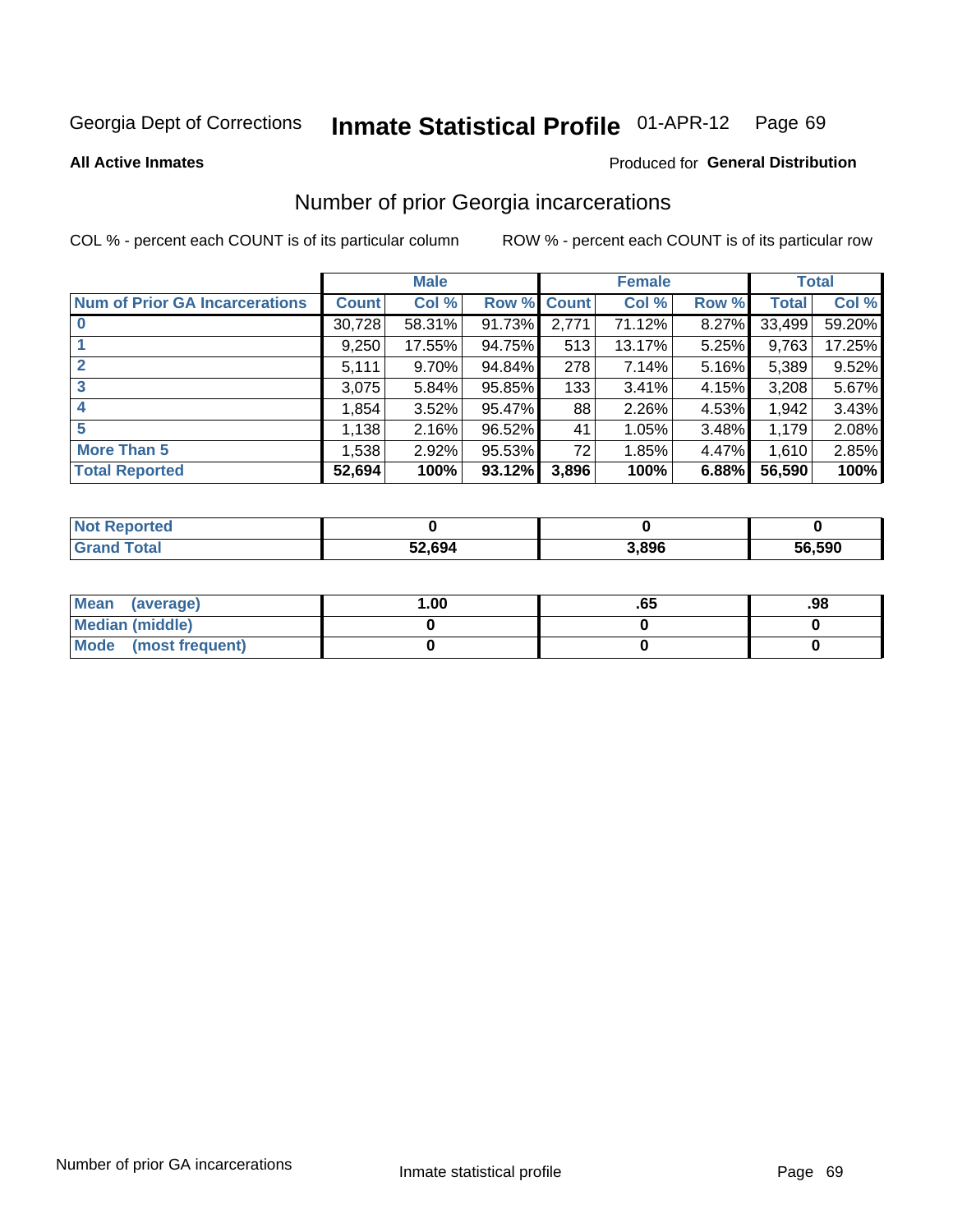#### Inmate Statistical Profile 01-APR-12 Page 70

### **All Active Inmates**

### Produced for General Distribution

### Prison sentence in years

COL % - percent each COUNT is of its particular column

ROW % - percent each COUNT is of its particular row

|                                 |              | <b>Male</b> |         |              | <b>Female</b> |        |              | <b>Total</b> |
|---------------------------------|--------------|-------------|---------|--------------|---------------|--------|--------------|--------------|
| <b>Prison Sentence In Years</b> | <b>Count</b> | Col %       | Row %   | <b>Count</b> | Col %         | Row %  | <b>Total</b> | Col %        |
| $0 - 1$                         | 1,820        | 3.45%       | 92.76%  | 142          | 3.64%         | 7.24%  | 1,962        | 3.47%        |
| $1.1 - 2$                       | 3,267        | 6.20%       | 89.95%  | 365          | 9.37%         | 10.05% | 3,632        | 6.42%        |
| $2.1 - 3$                       | 3,912        | 7.42%       | 88.93%  | 487          | 12.50%        | 11.07% | 4,399        | 7.77%        |
| $3.1 - 4$                       | 2,996        | 5.69%       | 89.38%  | 356          | 9.14%         | 10.62% | 3,352        | 5.92%        |
| $4.1 - 5$                       | 5,405        | 10.26%      | 90.81%  | 547          | 14.04%        | 9.19%  | 5,952        | 10.52%       |
| $5.1 - 6$                       | 2,357        | 4.47%       | 90.58%  | 245          | 6.29%         | 9.42%  | 2,602        | 4.60%        |
| $6.1 - 7$                       | 2,321        | 4.40%       | 91.78%  | 208          | 5.34%         | 8.22%  | 2,529        | 4.47%        |
| $7.1 - 8$                       | 2,077        | 3.94%       | 92.15%  | 177          | 4.54%         | 7.85%  | 2,254        | 3.98%        |
| $8.1 - 9$                       | 1,270        | 2.41%       | 93.11%  | 94           | 2.41%         | 6.89%  | 1,364        | 2.41%        |
| $9.1 - 10$                      | 5,880        | 11.16%      | 93.97%  | 377          | 9.68%         | 6.03%  | 6,257        | 11.06%       |
| $10.1 - 12$                     | 2,645        | 5.02%       | 94.77%  | 146          | 3.75%         | 5.23%  | 2,791        | 4.93%        |
| $12.1 - 15$                     | 3,958        | 7.51%       | 95.65%  | 180          | 4.62%         | 4.35%  | 4,138        | 7.31%        |
| $15.1 - 20$                     | 3,927        | 7.45%       | 96.30%  | 151          | 3.88%         | 3.70%  | 4,078        | 7.21%        |
| 20.1 - Over                     | 3,265        | 6.20%       | 97.29%  | 91           | 2.34%         | 2.71%  | 3,356        | 5.93%        |
| <b>Life</b>                     | 6,795        | 12.90%      | 95.56%  | 316          | 8.11%         | 4.44%  | 7,111        | 12.57%       |
| <b>Life Without Parole</b>      | 700          | 1.33%       | 98.18%  | 13           | 0.33%         | 1.82%  | 713          | 1.26%        |
| <b>Death</b>                    | 96           | 0.18%       | 98.97%  |              | 0.03%         | 1.03%  | 97           | 0.17%        |
| <b>Youthful Offenders</b>       | 3            | 0.01%       | 100.00% |              |               |        | 3            | 0.01%        |
| <b>Total Reported</b>           | 52,694       | 100%        | 93.12%  | 3,896        | 100.0%        | 6.88%  | 56,590       | 100.0%       |

| <b>Not Reported</b> |        |       |        |
|---------------------|--------|-------|--------|
| $\sim$<br>$CT^*$    | 52.694 | 3,896 | 56,590 |

### **Determinate (numeric) sentences only**

| <b>Mear</b> | 14.10 | ۹۶<br>__ | 14.02<br>$\sim$ $\sim$ |
|-------------|-------|----------|------------------------|
|             |       |          |                        |

All sentences (including determinate), with life, life without parole, and death sentences figured at 45 years

| Me | $\cdots$<br>.<br>-4.JJ<br>___ | $\sim$<br><u>та п</u><br>. | 22.50<br>___ |
|----|-------------------------------|----------------------------|--------------|
|    |                               |                            |              |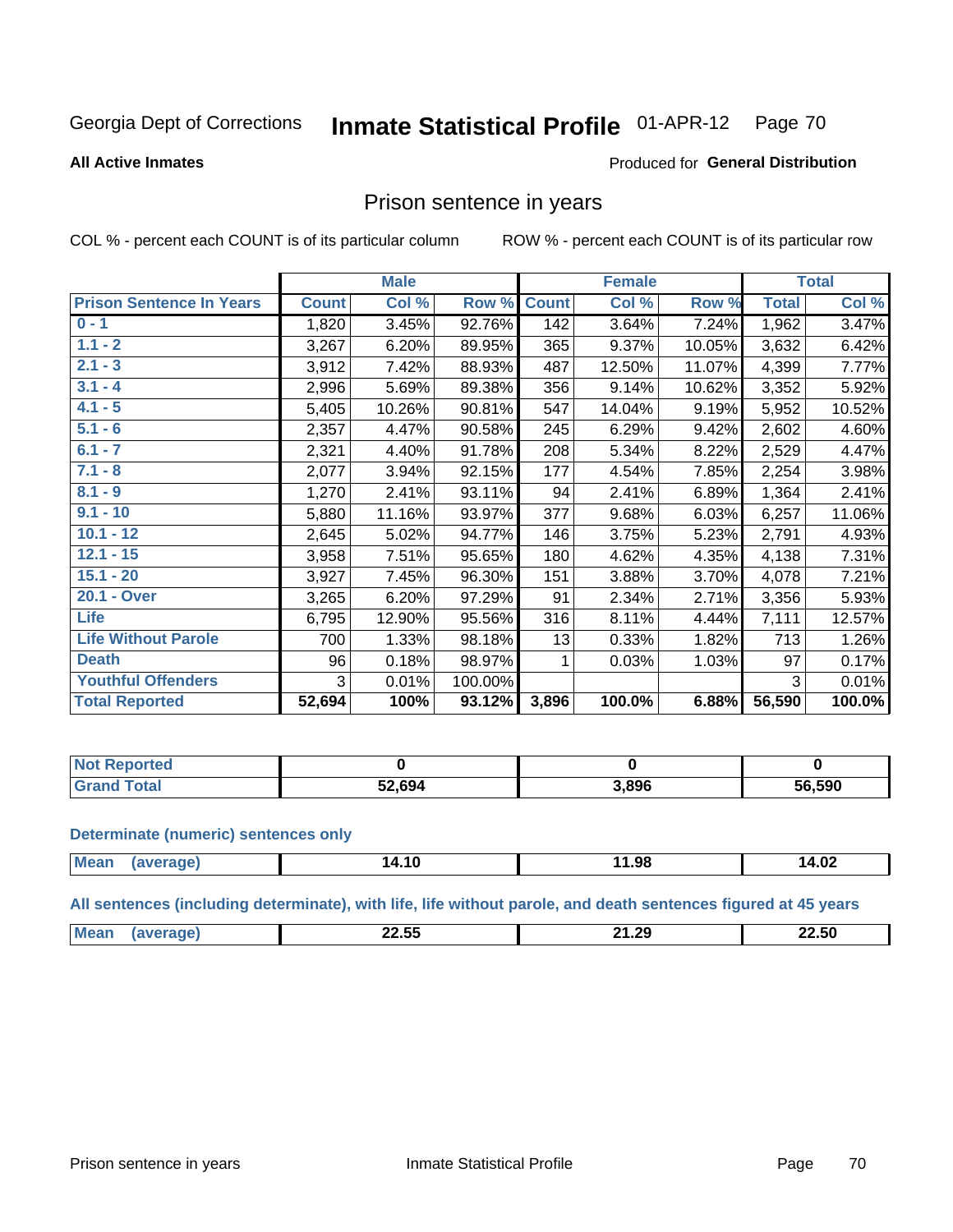#### **Inmate Statistical Profile 01-APR-12** Georgia Dept of Corrections Page 71

### **All Active Inmates**

### **Produced for General Distribution**

# Primary offense, broken out into felonies vs misdemeanors

COL % - percent each COUNT is of its particular column

|                                  | <b>Male</b>  |        |           |             | <b>Female</b> | Total    |        |        |
|----------------------------------|--------------|--------|-----------|-------------|---------------|----------|--------|--------|
| <b>Felonies and Misdemeanors</b> | <b>Count</b> | Col%   |           | Row % Count | Col%          | Row %    | Total, | Col %  |
| <b>Felonies</b>                  | 52,361       | 99.65% | $93.09\%$ | 3.888       | 99.87%        | 6.91%    | 56.249 | 99.67% |
| <b>Misdemeanors</b>              | 183          | .35%   | 97.34%    |             | .13% '        | $2.66\%$ | 188    | .33%   |
| <b>Total Reported</b>            | 52,544       | 100%   | 93.1%     | 3,893       | 100%          | 6.9%     | 56,437 | 100%   |

| <b>Not</b>    | .      |        | --     |
|---------------|--------|--------|--------|
| 'ted          | טטו    |        | 153    |
| ⊺otar<br>Gran | 52,694 | 52,547 | 56.590 |

| Mo | ____ | 11 C.S<br>. | onies<br>. |
|----|------|-------------|------------|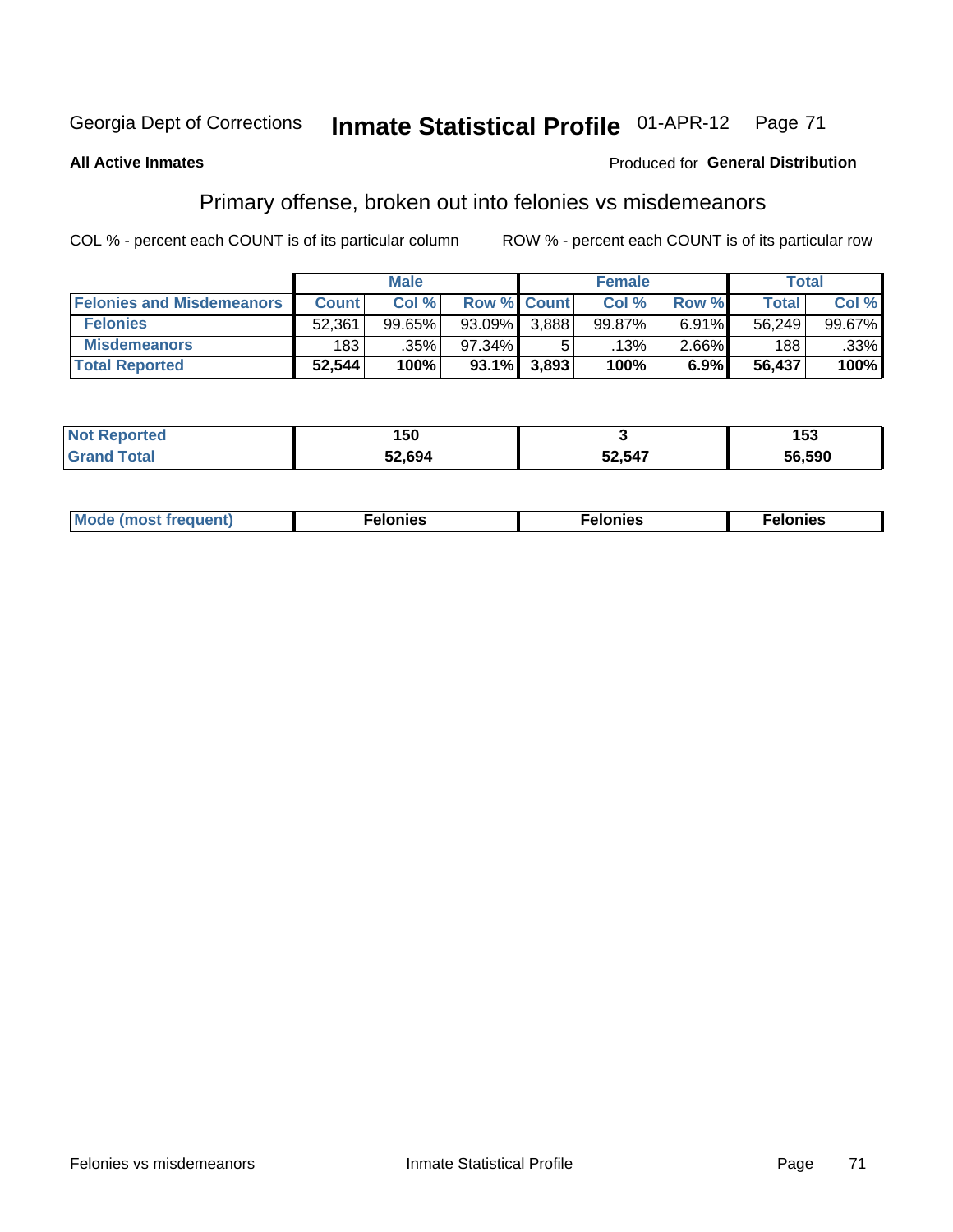# Georgia Dept of Corrections **Inmate Statistical Profile** 01-APR-12 Page 72

### **All Active Inmates**

### Produced for **General Distribution**

# Primary offense, broken out into six broad crime categories

COL % - percent each COUNT is of its particular column ROW % - percent each COUNT is of its particular row

|                                  | <b>Male</b>  |        |        |             | <b>Female</b> | <b>Total</b> |              |        |
|----------------------------------|--------------|--------|--------|-------------|---------------|--------------|--------------|--------|
| <b>Crime Categories</b>          | <b>Count</b> | Col %  |        | Row % Count | Col %         | Row %        | <b>Total</b> | Col %  |
| <b>Violent</b>                   | 24,613       | 46.99% | 94.26% | 1,498       | 38.61%        | 5.74%        | 26,111       | 46.41% |
| <b>Sex Crime</b><br>$\mathbf{2}$ | 8,001        | 15.28% | 98.61% | 113         | 2.91%         | 1.39%        | 8,114        | 14.42% |
| 3<br><b>Property</b>             | 10,578       | 20.20% | 88.94% | 1,315       | 33.89%        | 11.06%       | 11,893       | 21.14% |
| <b>Drug</b><br>4                 | 6,957        | 13.28% | 89.56% | 811         | 20.90%        | 10.44%       | 7,768        | 13.81% |
| <b>Habit/DUI</b><br>5            | 112          | .21%   | 93.33% | 8           | .21%          | 6.67%        | 120          | .21%   |
| <b>Other</b><br>6                | 2,118        | 4.04%  | 94.01% | 135         | 3.48%         | 5.99%        | 2,253        | 4.00%  |
| <b>Total Reported</b>            | 52,379       | 100%   | 93.1%  | 3,880       | 100%          | 6.9%         | 56,259       | 100%   |

| enorted | 24E    |              | ∌ פ    |
|---------|--------|--------------|--------|
| N0      | JIJ    |              | ડગ     |
| `otal   | 52,694 | 906<br>).OJL | 56.590 |

| Mode<br>freauent)<br>anst tr | .<br>/iolent | <br>Violent | .<br><b>Tiolent</b> |
|------------------------------|--------------|-------------|---------------------|
|                              |              |             |                     |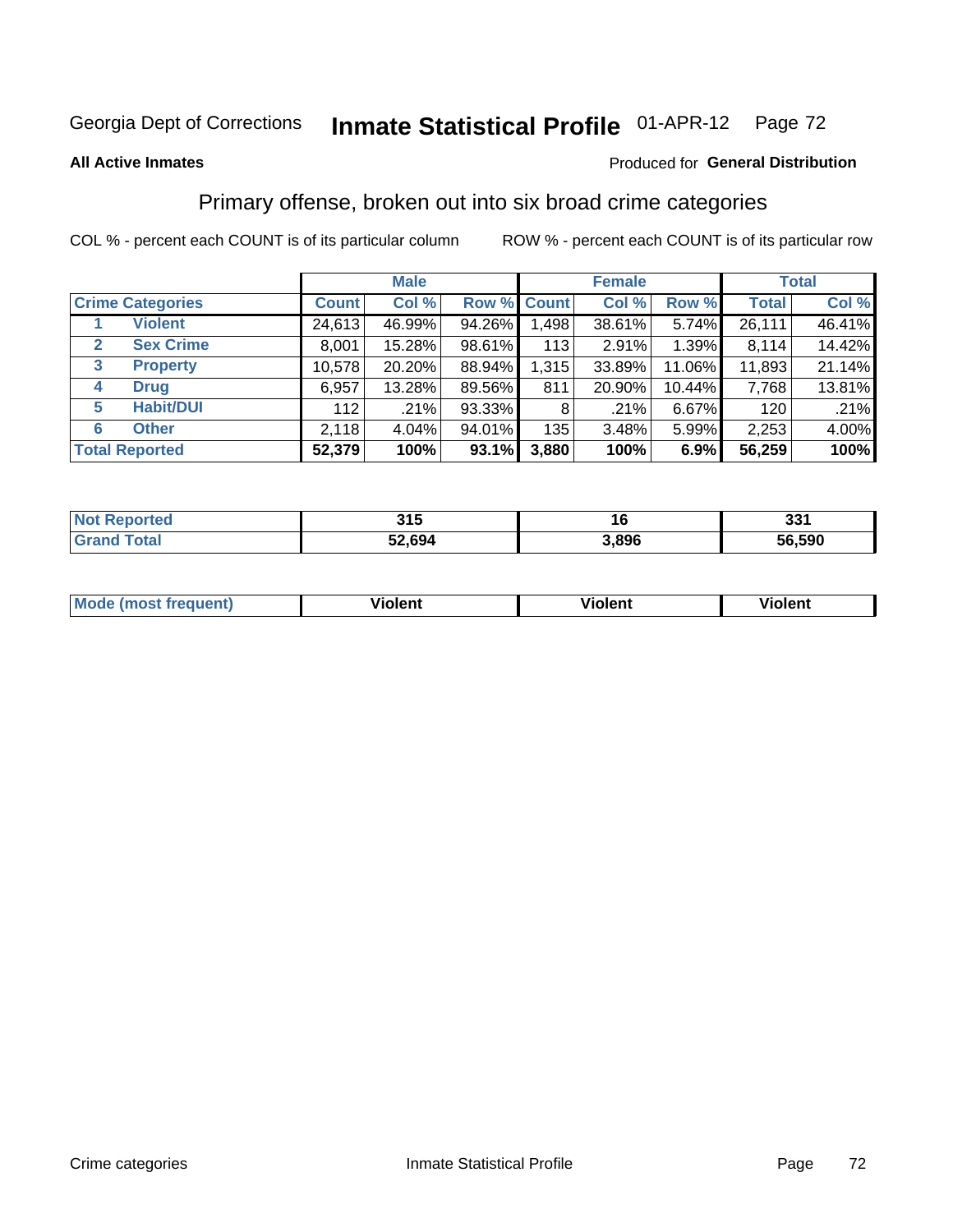# Georgia Dept of Corrections **Inmate Statistical Profile** 01-APR-12 Page 73

**All Active Inmates**

### Produced for **General Distribution**

# Primary offense, detailed offense code

COL % - percent each COUNT is of its particular column ROW % - percent each COUNT is of its particular row

|                 |                                              | <b>Male</b>    |       | <b>Female</b> |              |       | <b>Total</b> |                         |       |
|-----------------|----------------------------------------------|----------------|-------|---------------|--------------|-------|--------------|-------------------------|-------|
|                 | <b>Primary Offense</b>                       | <b>Count</b>   | Col % | Row %         | <b>Count</b> | Col % | Row %        | <b>Total</b>            | Col % |
| 11              | <b>Abandonment Of Dep</b>                    | 6              | .01%  | 100.00%       |              |       |              | 6                       | .01%  |
| 21              | <b>Child</b><br><b>Assault &amp; Battery</b> | 10             | .02%  | 100.00%       |              |       |              | 10                      | .02%  |
| $\overline{24}$ | <b>Simple Assault</b>                        | 1              | .01%  | 100.00%       |              |       |              | 1                       | .01%  |
| 25              | <b>Simple Battery</b>                        | 2              | .01%  | 100.00%       |              |       |              | $\overline{2}$          | .01%  |
| 26              | <b>Agg Assault With Knife</b>                | 1              | .01%  | 100.00%       |              |       |              | $\mathbf 1$             | .01%  |
| $\overline{27}$ | <b>Agg Assault With</b>                      | 1              | .01%  | 100.00%       |              |       |              | 1                       | .01%  |
|                 | <b>Firearm</b>                               |                |       |               |              |       |              |                         |       |
| 28              | <b>Wife Beating</b>                          | 3              | .01%  | 100.00%       |              |       |              | 3                       | .01%  |
| 32              | <b>Crmnl Intfer Govt Prop</b>                | 1              | .01%  | 100.00%       |              |       |              | 1                       | .01%  |
| 37              | <b>Cruelty To Children</b>                   | 1              | .01%  | 50.00%        | $\mathbf{1}$ | .03%  | 50.00%       | $\overline{2}$          | .01%  |
| 41              | <b>Theft By Taking -</b>                     | 54             | .10%  | 100.00%       |              |       |              | 54                      | .10%  |
|                 | Larceny                                      |                |       |               |              |       |              |                         |       |
| 45              | <b>Burglary</b>                              | 14             | .03%  | 100.00%       |              |       |              | 14                      | .02%  |
| 51              | <b>Cheating &amp; Swindling</b>              | 4              | .01%  | 100.00%       |              |       |              | $\overline{\mathbf{4}}$ | .01%  |
| 52              | <b>Bad Checks</b>                            | $\overline{2}$ | .01%  | 66.67%        | $\mathbf{1}$ | .03%  | 33.33%       | 3                       | .01%  |
| 53              | <b>Fraudulent Checks</b>                     | 1              | .01%  | 100.00%       |              |       |              | 1                       | .01%  |
| 54              | <b>Lottery</b>                               | $\mathbf{1}$   | .01%  | 100.00%       |              |       |              | 1                       | .01%  |
| 55              | <b>Forgery</b>                               | 4              | .01%  | 100.00%       |              |       |              | 4                       | .01%  |
| 56              | <b>Worthless Checks</b>                      | 1              | .01%  | 100.00%       |              |       |              | $\mathbf 1$             | .01%  |
| 61              | <b>Public Drunkenness</b>                    | 7              | .01%  | 100.00%       |              |       |              | 7                       | .01%  |
| 63              | <b>Abusive Language</b>                      | 2              | .01%  | 100.00%       |              |       |              | $\overline{2}$          | .01%  |
| 64              | <b>Poss Ntp Whiskey</b>                      | 3              | .01%  | 100.00%       |              |       |              | 3                       | .01%  |
| $\overline{71}$ | <b>Viol Motor Veh Law</b>                    | 3              | .01%  | 100.00%       |              |       |              | 3                       | .01%  |
| 72              | <b>Dui</b>                                   | 13             | .02%  | 92.86%        | 1            | .03%  | 7.14%        | 14                      | .02%  |
| 81              | <b>Prostitution</b>                          |                |       |               | 1            | .03%  | 100.00%      | 1                       | .01%  |
| 83              | <b>Public Indecency</b>                      | $\overline{2}$ | .01%  | 100.00%       |              |       |              | $\overline{2}$          | .01%  |
| 91              | <b>Vagrancy</b>                              | 3              | .01%  | 100.00%       |              |       |              | 3                       | .01%  |
| 92              | <b>Escape</b>                                | 6              | .01%  | 100.00%       |              |       |              | 6                       | .01%  |
| 93              | <b>Cpwl &amp; Concealed</b>                  | $\overline{7}$ | .01%  | 100.00%       |              |       |              | $\overline{7}$          | .01%  |
|                 | <b>Weapon</b>                                |                |       |               |              |       |              |                         |       |
| 96              | <b>Pointing Gun At Another</b>               | $\overline{2}$ | .01%  | 100.00%       |              |       |              | $\overline{c}$          | .01%  |
| 98              | <b>Crmnl Attempt</b>                         | $\overline{2}$ | .01%  | 100.00%       |              |       |              | $\overline{2}$          | .01%  |
| 99              | <b>Other Misdemeanor</b>                     | 24             | .05%  | 96.00%        | $\mathbf 1$  | .03%  | 4.00%        | 25                      | .04%  |
| 145             | <b>Theft Motor Vehicle, Parts</b>            | 1              | .01%  | 100.00%       |              |       |              | 1                       | .01%  |
| 500             | <b>Misc Misdemeanor</b>                      | 1              | .01%  | 100.00%       |              |       |              | 1                       | .01%  |
| 1100            | <b>Misc Homicide Offense</b>                 | 12             | .02%  | 92.31%        | $\mathbf{1}$ | .03%  | 7.69%        | 13                      | .02%  |
| 1101            | <b>Murder</b>                                | 5,159          | 9.82% | 94.40%        | 306          | 7.86% | 5.60%        | 5,465                   | 9.68% |
| 1102            | <b>Voluntary Manslaughter</b>                | 1,066          | 2.03% | 89.28%        | 128          | 3.29% | 10.72%       | 1,194                   | 2.12% |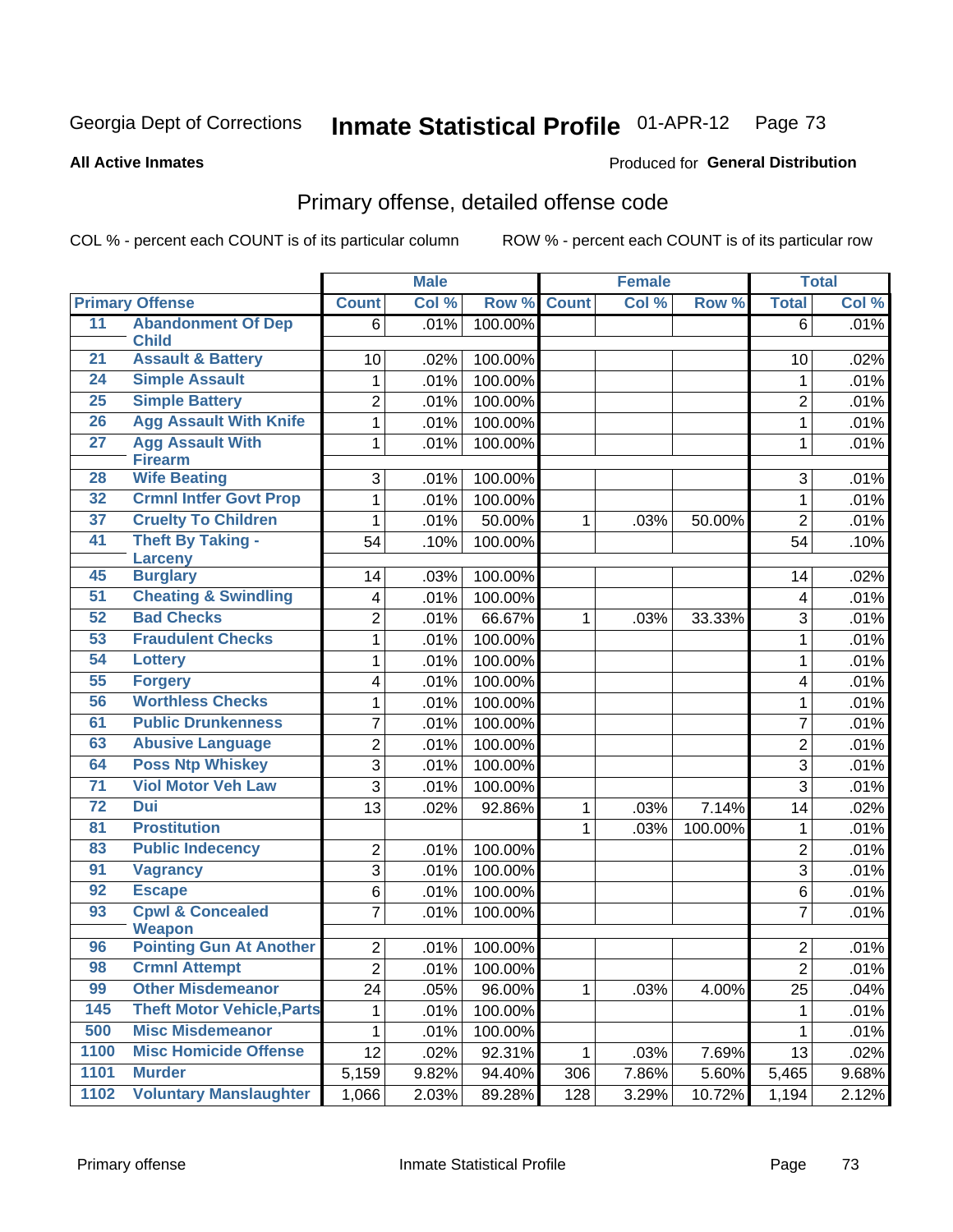# Georgia Dept of Corrections **Inmate Statistical Profile** 01-APR-12 Page 74

### **All Active Inmates**

### Produced for **General Distribution**

# Primary offense, detailed offense code

COL % - percent each COUNT is of its particular column ROW % - percent each COUNT is of its particular row

|      |                                               |                         | <b>Male</b> |         |                 | <b>Female</b> |        |                | <b>Total</b> |
|------|-----------------------------------------------|-------------------------|-------------|---------|-----------------|---------------|--------|----------------|--------------|
|      | <b>Primary Offense</b>                        | <b>Count</b>            | Col %       | Row %   | <b>Count</b>    | Col %         | Row %  | <b>Total</b>   | Col %        |
| 1103 | <b>Involuntary Manslaughter</b>               | 123                     | .23%        | 84.83%  | 22              | .57%          | 15.17% | 145            | .26%         |
| 1118 | <b>Feticide By Vehicle</b>                    | $\overline{2}$          | .01%        | 40.00%  | 3               | .08%          | 60.00% | 5              | .01%         |
| 1119 | <b>Vol Manslaughter Of</b><br><b>Fetus</b>    | $\overline{2}$          | .01%        | 100.00% |                 |               |        | $\overline{2}$ | .01%         |
| 1120 | <b>Reckless Abandonment</b>                   | $\overline{2}$          | .01%        | 100.00% |                 |               |        | $\overline{2}$ | .01%         |
| 1121 | <b>Feticide</b>                               | 1                       | .01%        | 100.00% |                 |               |        | 1              | .01%         |
| 1123 | <b>Vehicular Homicide</b>                     | 333                     | .63%        | 88.10%  | 45              | 1.16%         | 11.90% | 378            | .67%         |
| 1124 | <b>Homicide By Vessel</b>                     | 18                      | .03%        | 81.82%  | 4               | .10%          | 18.18% | 22             | .04%         |
| 1125 | <b>Conceal Death Of</b>                       | 8                       | .02%        | 80.00%  | $\overline{2}$  | .05%          | 20.00% | 10             | .02%         |
|      | <b>Another</b>                                |                         |             |         |                 |               |        |                |              |
| 1190 | <b>Atmpt Murder</b>                           | 37                      | .07%        | 92.50%  | 3               | .08%          | 7.50%  | 40             | .07%         |
| 1191 | <b>Murder, Conspire To</b><br><b>Commit</b>   | 6                       | .01%        | 85.71%  | 1               | .03%          | 14.29% | $\overline{7}$ | .01%         |
| 1300 | <b>Misc Assault/Battery</b>                   | 20                      | .04%        | 100.00% |                 |               |        | 20             | .04%         |
| 1301 | <b>Family Violence Battery</b>                | 123                     | .23%        | 97.62%  | 3               | .08%          | 2.38%  | 126            | .22%         |
| 1302 | <b>Aggrav Assault</b>                         | 5,013                   | 9.54%       | 94.82%  | 274             | 7.04%         | 5.18%  | 5,287          | 9.37%        |
| 1303 | <b>Atmpt Aggrav Assault</b>                   | 9                       | .02%        | 81.82%  | $\overline{2}$  | .05%          | 18.18% | 11             | .02%         |
| 1304 | <b>Aggravated Assault On</b>                  | $\overline{\mathbf{4}}$ | .01%        | 100.00% |                 |               |        | 4              | .01%         |
|      | $65+$                                         |                         |             |         |                 |               |        |                |              |
| 1305 | <b>Aggrav Battery</b>                         | 1,033                   | 1.97%       | 93.32%  | 74              | 1.90%         | 6.68%  | 1,107          | 1.96%        |
| 1307 | <b>Terrorist Threats &amp; Acts</b>           | 431                     | .82%        | 96.64%  | 15              | .39%          | 3.36%  | 446            | .79%         |
| 1308 | <b>False Imprisonment</b>                     | 187                     | .36%        | 96.89%  | $6\phantom{1}6$ | .15%          | 3.11%  | 193            | .34%         |
| 1309 | <b>False Impris Color Legal</b>               | 1                       | .01%        | 100.00% |                 |               |        | 1              | .01%         |
| 1311 | <b>Kidnapping</b>                             | 1,547                   | 2.94%       | 96.99%  | 48              | 1.23%         | 3.01%  | 1,595          | 2.83%        |
| 1312 | <b>Interference With</b>                      | 14                      | .03%        | 87.50%  | $\overline{2}$  | .05%          | 12.50% | 16             | .03%         |
| 1314 | <b>Custody</b><br><b>Aggrav Assault Peace</b> |                         |             |         | 17              |               |        |                |              |
|      | <b>Ofcr</b>                                   | 295                     | .56%        | 94.55%  |                 | .44%          | 5.45%  | 312            | .55%         |
| 1315 | <b>Aggrav Battery Peace</b><br><b>Ofcr</b>    | 21                      | .04%        | 91.30%  | $\overline{2}$  | .05%          | 8.70%  | 23             | .04%         |
| 1316 | <b>Simple Battery</b>                         | 19                      | .04%        | 95.00%  | 1               | .03%          | 5.00%  | 20             | .04%         |
| 1317 | <b>Reck Cond Infected</b>                     | 9                       | .02%        | 90.00%  | $\mathbf{1}$    | .03%          | 10.00% | 10             | .02%         |
|      | <b>Person</b>                                 |                         |             |         |                 |               |        |                |              |
| 1318 | <b>Injury By Vehicle</b>                      | 97                      | .18%        | 88.99%  | 12              | .31%          | 11.01% | 109            | .19%         |
| 1320 | <b>Stalking</b>                               | 5                       | .01%        | 100.00% |                 |               |        | 5              | .01%         |
| 1321 | <b>Aggrav Stalking</b>                        | 275                     | .52%        | 95.16%  | 14              | .36%          | 4.84%  | 289            | .51%         |
| 1390 | <b>Atmpt Kidnap</b>                           | 5                       | .01%        | 100.00% |                 |               |        | 5              | .01%         |
| 1400 | <b>Arson Misc</b>                             | 3                       | .01%        | 100.00% |                 |               |        | 3              | .01%         |
| 1401 | <b>Arson 1st Degree</b>                       | 88                      | .17%        | 83.81%  | 17              | .44%          | 16.19% | 105            | .19%         |
| 1402 | <b>Arson 2nd Degree</b>                       | 12                      | .02%        | 100.00% |                 |               |        | 12             | .02%         |
| 1403 | <b>Arson 3rd Degree</b>                       | 4                       | .01%        | 100.00% |                 |               |        | 4              | .01%         |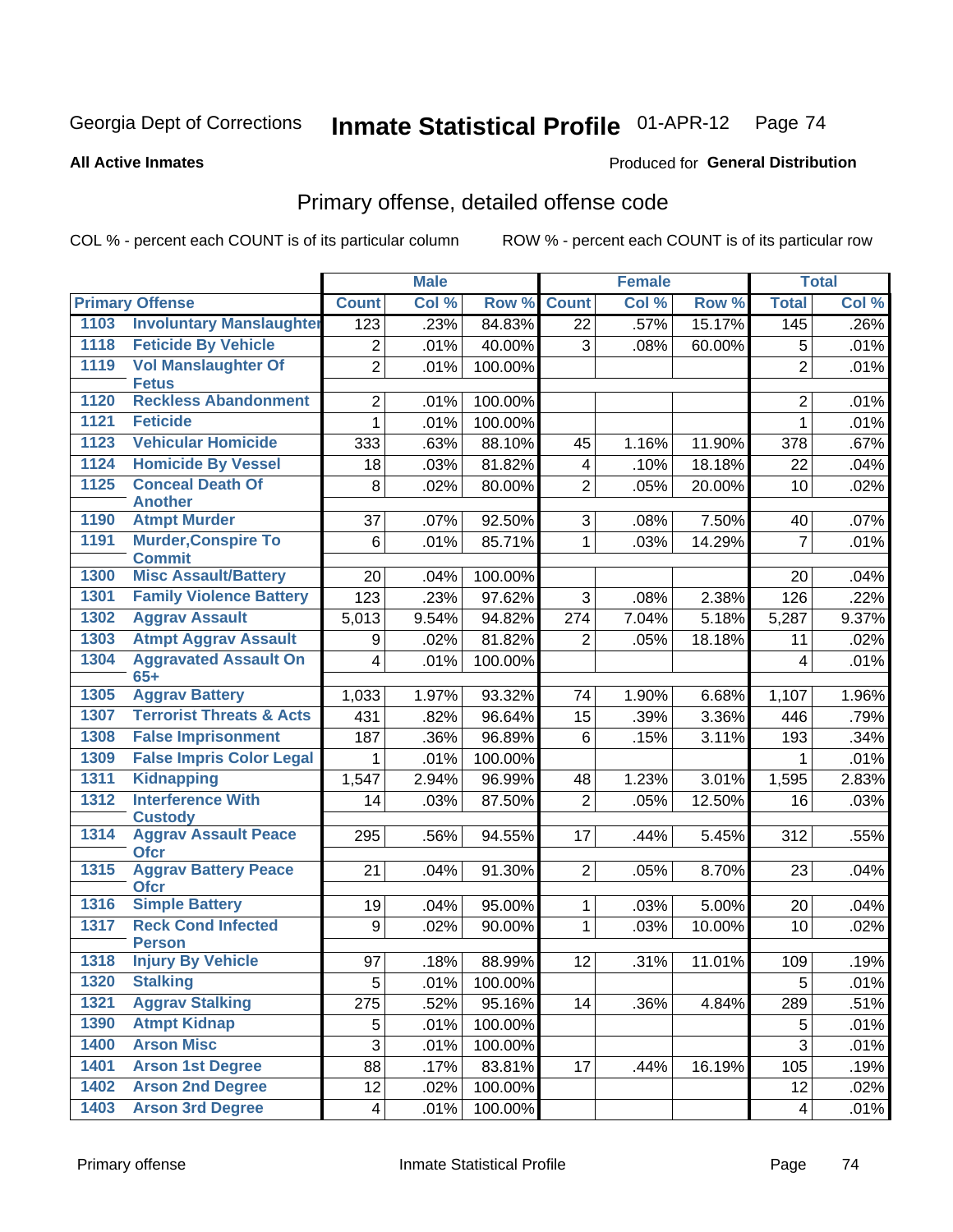#### **All Active Inmates**

#### Produced for **General Distribution**

## Primary offense, detailed offense code

|      |                                          |                | <b>Male</b> |         |                | <b>Female</b> |        | <b>Total</b>   |         |
|------|------------------------------------------|----------------|-------------|---------|----------------|---------------|--------|----------------|---------|
|      | <b>Primary Offense</b>                   | <b>Count</b>   | Col %       | Row %   | <b>Count</b>   | Col %         | Row %  | <b>Total</b>   | Col %   |
| 1404 | <b>Crmnl Poss Explosives</b>             | 1              | .01%        | 100.00% |                |               |        | 1              | .01%    |
| 1500 | <b>Misc Criminal Damage</b>              | $\mathbf 1$    | .01%        | 100.00% |                |               |        | 1              | .01%    |
| 1501 | <b>Crmnl Damage 1st</b>                  | 42             | .08%        | 93.33%  | 3              | .08%          | 6.67%  | 45             | .08%    |
|      | <b>Degree</b>                            |                |             |         |                |               |        |                |         |
| 1502 | <b>Crmnl Damage 2nd</b><br><b>Degree</b> | 94             | .18%        | 93.07%  | $\overline{7}$ | .18%          | 6.93%  | 101            | .18%    |
| 1506 | <b>Alter Id</b>                          | $\overline{2}$ | .01%        | 100.00% |                |               |        | $\overline{2}$ | .01%    |
| 1601 | <b>Burglary</b>                          | 6,241          | 11.88%      | 96.34%  | 237            | 6.09%         | 3.66%  | 6,478          | 11.48%  |
| 1602 | <b>Poss Tools Commit</b>                 | 39             | .07%        | 100.00% |                |               |        | 39             | $.07\%$ |
|      | <b>Crime</b>                             |                |             |         |                |               |        |                |         |
| 1690 | <b>Atmpt Burglary</b>                    | 35             | .07%        | 100.00% |                |               |        | 35             | $.06\%$ |
| 1700 | <b>Misc Forgery</b>                      | 3              | .01%        | 100.00% |                |               |        | 3              | .01%    |
| 1701 | <b>Forgery 1st Degree</b>                | 1,205          | 2.29%       | 70.47%  | 505            | 12.97%        | 29.53% | 1,710          | 3.03%   |
| 1702 | <b>Forgery 2nd Degree</b>                | 20             | .04%        | 80.00%  | 5              | .13%          | 20.00% | 25             | .04%    |
| 1704 | <b>Bad Checks</b>                        | $\overline{2}$ | .01%        | 28.57%  | 5              | .13%          | 71.43% | $\overline{7}$ | .01%    |
| 1750 | <b>Fraudulent Checks</b>                 | $\overline{3}$ | .01%        | 60.00%  | $\overline{2}$ | .05%          | 40.00% | 5              | .01%    |
| 1751 | <b>Theft Credit Card</b>                 | 14             | .03%        | 73.68%  | $\overline{5}$ | .13%          | 26.32% | 19             | .03%    |
| 1753 | <b>Fraudulent Credit Card</b>            | 54             | .10%        | 66.67%  | 27             | .69%          | 33.33% | 81             | .14%    |
| 1755 | <b>Recv Gds, Srvs Fraud</b>              | 1              | .01%        | 50.00%  | 1              | .03%          | 50.00% | $\overline{2}$ | .01%    |
|      | <b>Obtnd</b>                             |                |             |         |                |               |        |                |         |
| 1756 | <b>Financial Identity Fraud</b>          | 32             | .06%        | 54.24%  | 27             | .69%          | 45.76% | 59             | .10%    |
| 1760 | <b>Computer Pornography</b>              | 57             | .11%        | 100.00% |                |               |        | 57             | .10%    |
| 1761 | <b>Computer Theft</b>                    | 7              | .01%        | 31.82%  | 15             | .39%          | 68.18% | 22             | .04%    |
| 1790 | <b>Atmpt Forgery</b>                     | 1              | .01%        | 100.00% |                |               |        | $\mathbf 1$    | .01%    |
| 1796 | <b>Fraudulent Access</b>                 | $\overline{2}$ | .01%        | 66.67%  | 1              | .03%          | 33.33% | 3              | .01%    |
| 1799 | <b>Compute</b><br><b>Misc Fraud</b>      | 14             | .03%        | 73.68%  | 5              | .13%          | 26.32% | 19             | .03%    |
| 1800 | <b>Viol Ga Securities Act</b>            | $\mathbf{1}$   | .01%        | 100.00% |                |               |        | $\mathbf{1}$   | .01%    |
| 1802 | <b>Theft By Taking</b>                   | 1,014          | 1.93%       | 85.28%  | 175            | 4.50%         | 14.72% | 1,189          | 2.11%   |
| 1803 | <b>Theft By Deception</b>                | 44             | .08%        | 75.86%  | 14             | .36%          | 24.14% | 58             | .10%    |
| 1804 | <b>Theft By Extortion</b>                | 3              | .01%        | 100.00% |                |               |        | 3              | .01%    |
| 1805 | <b>Theft Of Lost Property</b>            | $\overline{2}$ | .01%        | 100.00% |                |               |        | $\overline{2}$ | .01%    |
| 1806 | <b>Theft By Rec Stolen Prop</b>          | 866            | 1.65%       | 93.62%  | 59             | 1.52%         | 6.38%  | 925            | 1.64%   |
| 1807 | <b>Theft Of Services</b>                 | 6              | .01%        | 85.71%  | $\mathbf{1}$   | .03%          | 14.29% | $\overline{7}$ | .01%    |
| 1808 | <b>Theft By Conversion</b>               | 26             | .05%        | 81.25%  | 6              | .15%          | 18.75% | 32             | .06%    |
| 1811 | <b>Convsn Paymnts Real</b>               | $\mathbf{1}$   | .01%        | 100.00% |                |               |        | 1              | .01%    |
|      | <b>Propy</b>                             |                |             |         |                |               |        |                |         |
| 1812 | <b>Atmpt Theft By Taking</b>             | 8              | .02%        | 100.00% |                |               |        | 8              | .01%    |
| 1813 | <b>Theft Motorveh Or Part</b>            | 95             | .18%        | 96.94%  | 3              | .08%          | 3.06%  | 98             | .17%    |
| 1815 | <b>Theft Bring Prop In State</b>         | 10             | .02%        | 100.00% |                |               |        | 10             | .02%    |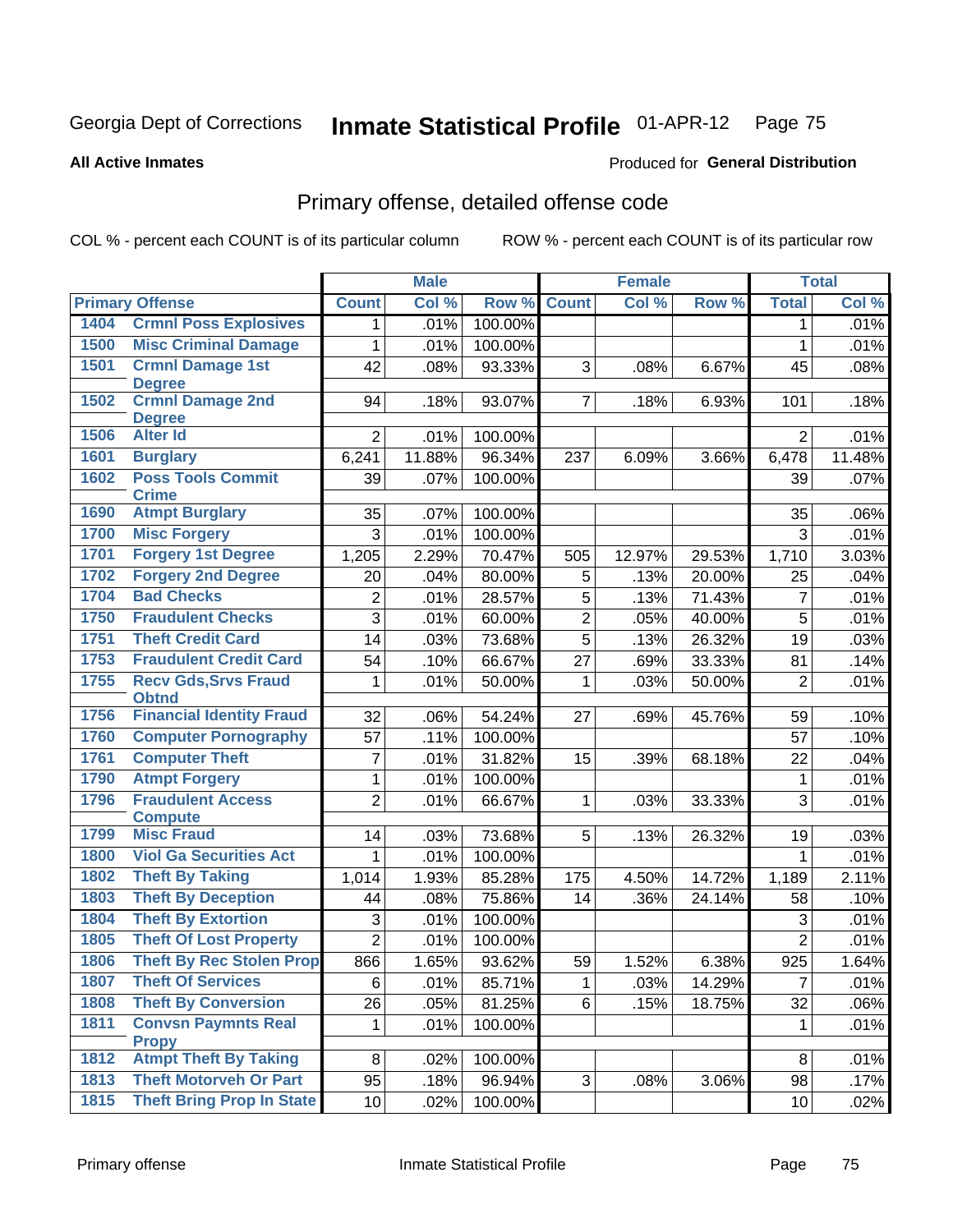#### **All Active Inmates**

#### Produced for **General Distribution**

### Primary offense, detailed offense code

|      |                                                  |                 | <b>Male</b> |         |                         | <b>Female</b> |         |                | <b>Total</b> |
|------|--------------------------------------------------|-----------------|-------------|---------|-------------------------|---------------|---------|----------------|--------------|
|      | <b>Primary Offense</b>                           | <b>Count</b>    | Col %       | Row %   | <b>Count</b>            | Col %         | Row %   | <b>Total</b>   | Col %        |
| 1816 | <b>Theft Recv Prop Out</b>                       |                 |             |         | $\mathbf{1}$            | .03%          | 100.00% | $\mathbf 1$    | .01%         |
|      | <b>State</b>                                     |                 |             |         |                         |               |         |                |              |
| 1817 | <b>Livestock Theft</b>                           | 5               | .01%        | 100.00% |                         |               |         | 5              | .01%         |
| 1821 | <b>Theft By Shoplifting</b>                      | 360             | .69%        | 66.42%  | 182                     | 4.68%         | 33.58%  | 542            | .96%         |
| 1880 | <b>Entering Vehicle</b>                          | 113             | .22%        | 100.00% |                         |               |         | 113            | .20%         |
| 1901 | <b>Robbery</b>                                   | 1,786           | 3.40%       | 93.41%  | 126                     | 3.24%         | 6.59%   | 1,912          | 3.39%        |
| 1902 | <b>Armed Robbery</b>                             | 5,430           | 10.33%      | 96.79%  | 180                     | 4.62%         | 3.21%   | 5,610          | 9.94%        |
| 1903 | <b>Robbery By Force</b>                          | 272             | .52%        | 88.89%  | 34                      | .87%          | 11.11%  | 306            | .54%         |
| 1904 | <b>Robbery By Intimidation</b>                   | 273             | .52%        | 92.86%  | 21                      | .54%          | 7.14%   | 294            | .52%         |
| 1905 | <b>Robbery By Sudden</b><br><b>Snatch</b>        | 122             | .23%        | 88.41%  | 16                      | .41%          | 11.59%  | 138            | .24%         |
| 1911 | <b>Hijacking Motor Vehicle</b>                   | 37              | .07%        | 100.00% |                         |               |         | 37             | .07%         |
| 1991 | <b>Atmpt Robbery</b>                             | 44              | .08%        | 93.62%  | 3                       | .08%          | 6.38%   | 47             | .08%         |
| 1992 | <b>Atmpt Armed Robbery</b>                       | 97              | .18%        | 96.04%  | $\overline{4}$          | .10%          | 3.96%   | 101            | .18%         |
| 2000 | <b>Misc Sexual Offense</b>                       | 23              | .04%        | 100.00% |                         |               |         | 23             | .04%         |
| 2001 | <b>Rape</b>                                      | 1,783           | 3.39%       | 99.78%  | $\overline{\mathbf{4}}$ | .10%          | .22%    | 1,787          | 3.17%        |
| 2002 | <b>Sodomy</b>                                    | 23              | .04%        | 95.83%  | 1                       | .03%          | 4.17%   | 24             | .04%         |
| 2003 | <b>Aggrav Sodomy</b>                             | 210             | .40%        | 99.06%  | $\overline{2}$          | .05%          | .94%    | 212            | .38%         |
| 2004 | <b>Bestiality</b>                                |                 | .01%        | 50.00%  | 1                       | .03%          | 50.00%  | $\overline{2}$ | .01%         |
| 2006 | <b>Incest</b>                                    | 184             | .35%        | 97.87%  | $\overline{\mathbf{4}}$ | .10%          | 2.13%   | 188            | .33%         |
| 2007 | <b>Bigamy</b>                                    | 3               | .01%        | 100.00% |                         |               |         | 3              | .01%         |
| 2009 | <b>Aggrav Sexual Battery</b>                     | 180             | .34%        | 99.45%  | 1                       | .03%          | .55%    | 181            | .32%         |
| 2011 | <b>Sexual Battery</b>                            | 173             | .33%        | 100.00% |                         |               |         | 173            | .31%         |
| 2016 | <b>Pimping A Minor Under</b>                     | 7               | .01%        | 100.00% |                         |               |         | 7              | .01%         |
| 2017 | 18<br><b>Pandering By</b>                        | 1               | .01%        | 100.00% |                         |               |         | 1              | .01%         |
|      | <b>Compulsion</b>                                |                 |             |         |                         |               |         |                |              |
| 2018 | <b>Statutory Rape</b>                            | 823             | 1.57%       | 98.21%  | 15                      | .39%          | 1.79%   | 838            | 1.48%        |
| 2019 | <b>Child Molestation</b>                         | 2,583           | 4.92%       | 97.88%  | 56                      | 1.44%         | 2.12%   | 2,639          | 4.68%        |
| 2020 | <b>Enticing Child-Indec</b><br><b>Purp</b>       | 79              | .15%        | 96.34%  | 3                       | .08%          | 3.66%   | 82             | .15%         |
| 2021 | <b>Aggrav Child Molestation</b>                  | 1,284           | 2.44%       | 98.47%  | 20                      | .51%          | 1.53%   | 1,304          | 2.31%        |
| 2023 | Sexl/Asslt/Agn/Pers/Cstdy                        | 5               | .01%        | 100.00% |                         |               |         | 5              | .01%         |
| 2025 | <b>Solicit Sodomy From</b>                       | 3               | .01%        | 100.00% |                         |               |         | 3              | .01%         |
|      | <b>Minor</b><br><b>Sex Offender Fail Registr</b> |                 |             |         |                         |               |         |                |              |
| 2026 |                                                  | 356             | .68%        | 99.44%  | $\overline{2}$          | .05%          | .56%    | 358            | .63%         |
| 2028 | <b>Sex Offender Fail To</b><br><b>Move</b>       | 11              | .02%        | 100.00% |                         |               |         | 11             | .02%         |
| 2090 | <b>Entice Child, Attempted</b>                   | 3               | .01%        | 100.00% |                         |               |         | 3              | .01%         |
| 2091 | <b>Atmpt Rape</b>                                | $\overline{30}$ | .06%        | 96.77%  | $\mathbf{1}$            | .03%          | 3.23%   | 31             | .05%         |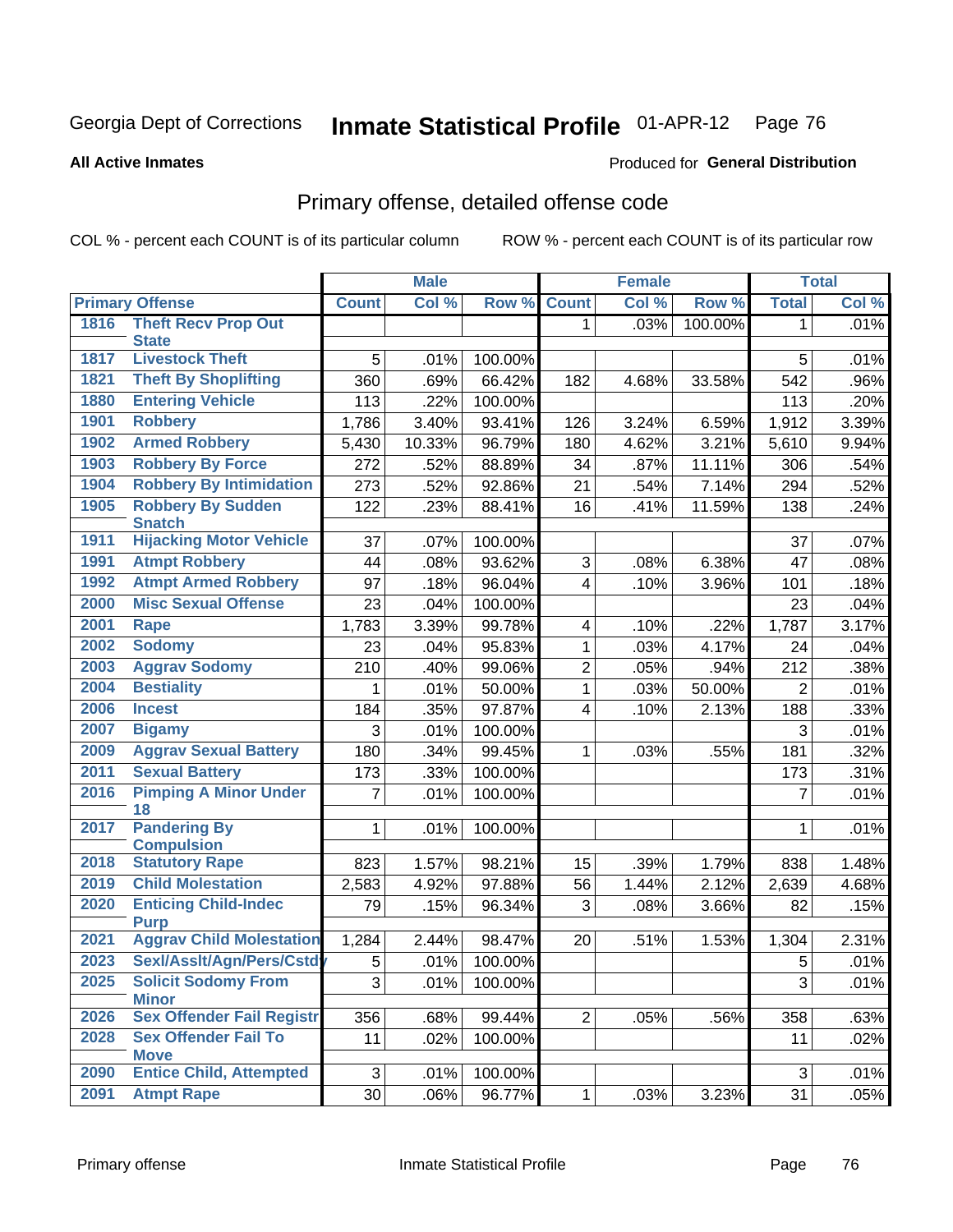**All Active Inmates**

#### Produced for **General Distribution**

## Primary offense, detailed offense code

|      |                                            |                         | <b>Male</b> |            |                | <b>Female</b> |        |                         | <b>Total</b> |
|------|--------------------------------------------|-------------------------|-------------|------------|----------------|---------------|--------|-------------------------|--------------|
|      | <b>Primary Offense</b>                     | <b>Count</b>            | Col %       | Row %      | <b>Count</b>   | Col %         | Row %  | <b>Total</b>            | Col %        |
| 2093 | <b>Atmpt Aggrav Sodomy</b>                 | 3                       | .01%        | 100.00%    |                |               |        | 3                       | .01%         |
| 2094 | <b>Atmpt Child Molestation</b>             | 22                      | .04%        | 100.00%    |                |               |        | 22                      | .04%         |
| 2095 | <b>Agg Aslt W Intnt To Rape</b>            | 51                      | .10%        | 100.00%    |                |               |        | 51                      | .09%         |
| 2096 | <b>Aggrav Ch Molest, Atmpt</b>             | 3                       | .01%        | 100.00%    |                |               |        | 3                       | .01%         |
| 2097 | <b>Statutory Rape, Atmpt</b>               | $\mathbf{1}$            | .01%        | 100.00%    |                |               |        | $\mathbf{1}$            | .01%         |
| 2098 | <b>Incest, Atmpt</b>                       | $\overline{2}$          | .01%        | 100.00%    |                |               |        | $\overline{2}$          | .01%         |
| 2099 | <b>Agg Sex Battery Atmpt</b>               | $\mathbf 1$             | .01%        | 100.00%    |                |               |        | $\mathbf{1}$            | .01%         |
| 2100 | <b>Misc Obscenity</b>                      | $\overline{2}$          | .01%        | 100.00%    |                |               |        | $\overline{2}$          | .01%         |
| 2102 | <b>Distr Mat Depict Nudity</b>             | $\mathbf{1}$            | .01%        | 100.00%    |                |               |        | $\mathbf{1}$            | .01%         |
| 2200 | <b>Misc Public Order</b>                   | $\overline{2}$          | .01%        | 100.00%    |                |               |        | $\overline{2}$          | .01%         |
| 2205 | <b>False Swearng Writtn</b>                | $\overline{7}$          | .01%        | 87.50%     | 1              | .03%          | 12.50% | 8                       | .01%         |
|      | <b>Stmt</b>                                |                         |             |            |                |               |        |                         |              |
| 2301 | <b>Bribery Govt Officer</b>                | $\mathbf{1}$            | .01%        | 100.00%    |                |               |        | 1                       | .01%         |
| 2302 | <b>Viol Oath Public Offcr</b>              | $\mathbf{1}$            | .01%        | 50.00%     | 1              | .03%          | 50.00% | $\overline{2}$          | .01%         |
| 2307 | <b>Defrauding State</b>                    | $\overline{2}$          | .01%        | 100.00%    |                |               |        | $\overline{2}$          | .01%         |
| 2311 | <b>False Certificates</b>                  | $\mathbf{1}$            | .01%        | 50.00%     | 1              | .03%          | 50.00% | $\overline{2}$          | .01%         |
| 2313 | <b>Influencing Witness</b>                 | $\overline{2}$          | .01%        | 66.67%     | 1              | .03%          | 33.33% | 3                       | .01%         |
| 2314 | <b>Obstr Of Law Enf Officer</b>            | 524                     | 1.00%       | 92.58%     | 42             | 1.08%         | 7.42%  | 566                     | 1.00%        |
| 2315 | <b>Tampering With</b><br><b>Evidence</b>   | 10                      | .02%        | 83.33%     | $\overline{2}$ | .05%          | 16.67% | 12                      | .02%         |
| 2316 | <b>Fleeing/Eluding Police</b>              | 185                     | .35%        | 93.91%     | 12             | .31%          | 6.09%  | 197                     | .35%         |
| 2401 | <b>Perjury</b>                             | $\overline{2}$          | .01%        | 100.00%    |                |               |        | $\overline{2}$          | .01%         |
| 2402 | <b>False Swearing</b>                      | 5                       | .01%        | 62.50%     | 3              | .08%          | 37.50% | 8                       | .01%         |
| 2404 | <b>Impersonation</b>                       | $\overline{2}$          | .01%        | 66.67%     | 1              | .03%          | 33.33% | 3                       | .01%         |
| 2405 | <b>Impersonating Officer</b>               | $\mathbf{1}$            | .01%        | 100.00%    |                |               |        | $\mathbf{1}$            | .01%         |
| 2406 | <b>Barratry</b>                            | 1                       | .01%        | 50.00%     | 1              | .03%          | 50.00% | $\overline{2}$          | .01%         |
| 2408 | <b>False Statements Govt</b>               | 21                      | .04%        | 75.00%     | $\overline{7}$ | .18%          | 25.00% | 28                      | .05%         |
| 2409 | <b>Unauth Represtn Peace</b>               | $\mathbf{1}$            | .01%        | 100.00%    |                |               |        | 1                       | .01%         |
| 2411 | <b>Impersntng In Legal</b>                 | 1                       | .01%        | 100.00%    |                |               |        | 1                       | .01%         |
|      | <b>Procd</b>                               |                         |             |            |                |               |        |                         |              |
| 2501 | <b>Escape</b>                              | 32                      | .06%        | 86.49%     | 5              | .13%          | 13.51% | 37                      | .07%         |
| 2502 | <b>Aiding Escape</b>                       | $\mathbf{1}$            | .01%        | 100.00%    |                |               |        | 1                       | .01%         |
| 2503 | <b>Hindering Appreh Or Pun</b>             | 4                       | .01%        | 80.00%     | $\mathbf{1}$   | .03%          | 20.00% | 5                       | .01%         |
| 2507 | <b>Mutiny In Penal Inst</b>                | $\mathbf{1}$            | .01%        | 100.00%    |                |               |        | 1                       | .01%         |
| 2511 | <b>Bail Jumping</b>                        | $\overline{\mathbf{4}}$ | .01%        | $100.00\%$ |                |               |        | $\overline{\mathbf{4}}$ | .01%         |
| 2590 | <b>Atmpt Escape</b>                        | $\mathbf{1}$            | .01%        | 100.00%    |                |               |        | 1                       | .01%         |
| 2613 | <b>Crmnl Interfere Govt</b><br><b>Prop</b> | 24                      | .05%        | 88.89%     | 3              | .08%          | 11.11% | 27                      | .05%         |
| 2718 | <b>Dogfighting</b>                         | 1                       | .01%        | 100.00%    |                |               |        | $\mathbf{1}$            | .01%         |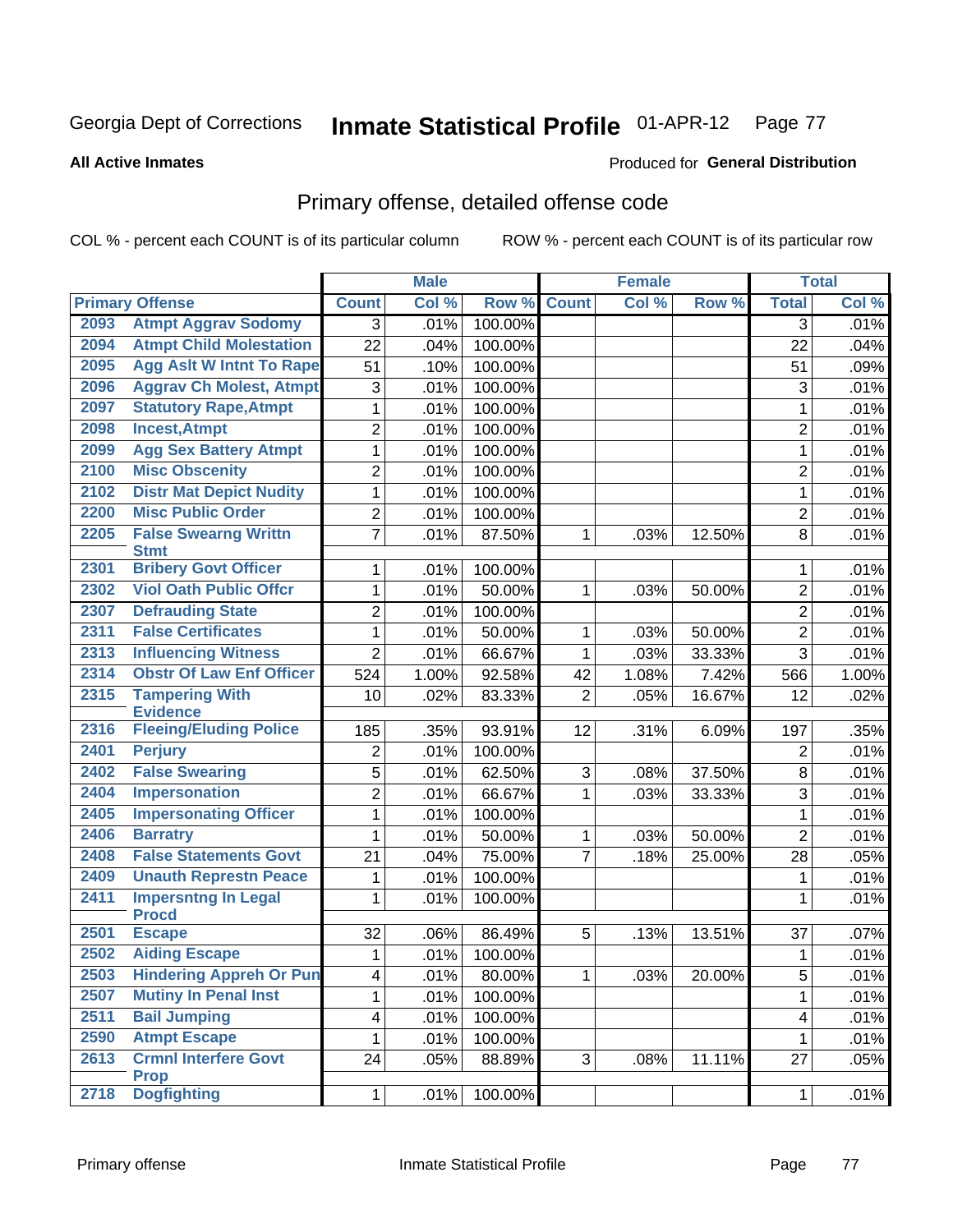Produced for **General Distribution**

#### **All Active Inmates**

# Primary offense, detailed offense code

|      |                                               |              | <b>Male</b>  |         |                | <b>Female</b> |         |              | <b>Total</b> |
|------|-----------------------------------------------|--------------|--------------|---------|----------------|---------------|---------|--------------|--------------|
|      | <b>Primary Offense</b>                        | <b>Count</b> | Col %        | Row %   | <b>Count</b>   | Col %         | Row %   | <b>Total</b> | Col %        |
| 2761 | <b>Removal Baggage, Cargo</b>                 |              |              |         | $\mathbf{1}$   | .03%          | 100.00% | $\mathbf 1$  | .01%         |
|      | <b>Etc</b>                                    |              |              |         |                |               |         |              |              |
| 2801 | <b>Cruelty To Children</b>                    | 252          | .48%         | 72.41%  | 96             | 2.47%         | 27.59%  | 348          | .62%         |
| 2802 | <b>Atmpt Cruelty To</b><br><b>Children</b>    | 1            | .01%         | 100.00% |                |               |         | 1            | .01%         |
| 2803 | <b>Manufact Meth Near</b><br><b>Child</b>     | 11           | .02%         | 73.33%  | $\overline{4}$ | .10%          | 26.67%  | 15           | .03%         |
| 2811 | <b>Cruelty To Elder Person</b>                | 17           | .03%         | 62.96%  | 10             | .26%          | 37.04%  | 27           | .05%         |
| 2812 | <b>Abuse, Neglect</b><br><b>Elder/Disab</b>   | 1            | .01%         | 100.00% |                |               |         | 1            | .01%         |
| 2843 | <b>Sex Exploitation Child</b>                 | 120          | .23%         | 98.36%  | $\overline{2}$ | .05%          | 1.64%   | 122          | .22%         |
| 2852 | <b>Abandonment Of Child</b>                   | 1            | .01%         | 100.00% |                |               |         | 1            | .01%         |
| 2854 | <b>Cntrbtng Delingency</b>                    |              |              |         | $\mathbf 1$    | .03%          | 100.00% | $\mathbf{1}$ | .01%         |
| 2901 | <b>Minor</b><br><b>Carry Concealed Weapon</b> |              |              | 100.00% |                |               |         |              |              |
| 2910 | <b>Poss Of Firearm Dur</b>                    | 10<br>439    | .02%<br>.84% | 94.82%  | 24             |               | 5.18%   | 10<br>463    | .02%<br>.82% |
|      | <b>Crime</b>                                  |              |              |         |                | .62%          |         |              |              |
| 2911 | <b>Poss Knife During Crime</b>                | 3            | .01%         | 100.00% |                |               |         | 3            | .01%         |
| 2912 | <b>Poss Of Certain</b><br><b>Weapons</b>      | 25           | .05%         | 96.15%  | $\mathbf 1$    | .03%          | 3.85%   | 26           | .05%         |
| 2913 | <b>Poss Firearm 1st</b><br><b>Offender</b>    | 92           | .18%         | 96.84%  | 3              | .08%          | 3.16%   | 95           | .17%         |
| 2914 | <b>Poss Firearm Convct</b><br><b>Felon</b>    | 906          | 1.72%        | 96.90%  | 29             | .74%          | 3.10%   | 935          | 1.66%        |
| 2915 | <b>Carry Weapon At School</b>                 | 4            | .01%         | 100.00% |                |               |         | 4            | .01%         |
| 2963 | <b>Guard Line</b><br><b>W/Weapon/Drugs</b>    | 3            | .01%         | 50.00%  | 3              | .08%          | 50.00%  | 6            | .01%         |
| 2965 | <b>Poss Wpn, Drugs By</b><br><b>Prisnr</b>    | 43           | .08%         | 93.48%  | 3 <sup>1</sup> | .08%          | 6.52%   | 46           | .08%         |
| 2967 | <b>Destroy/Injur Police Dog</b>               | 1            | .01%         | 100.00% |                |               |         | 1            | .01%         |
| 2971 | <b>Cruelty To Animals</b>                     | 3            | .01%         | 100.00% |                |               |         | 3            | .01%         |
| 2972 | <b>Aggrav Cruelty To</b>                      | 10           | .02%         | 90.91%  | $\mathbf 1$    | .03%          | 9.09%   | 11           | .02%         |
|      | <b>Animals</b>                                |              |              |         |                |               |         |              |              |
| 3000 | <b>Misc Invasion Of Privacy</b>               | 1            | .01%         | 100.00% |                |               |         | 1            | .01%         |
| 3001 | <b>Eavesdrop &amp;</b><br><b>Surveillance</b> | 1            | .01%         | 100.00% |                |               |         | 1            | .01%         |
| 3002 | <b>Peeping Tom</b>                            | 20           | .04%         | 100.00% |                |               |         | 20           | .04%         |
| 3404 | <b>Racketeering</b>                           | 43           | .08%         | 72.88%  | 16             | .41%          | 27.12%  | 59           | .10%         |
| 4001 | <b>S/D Narcotics Opiates</b>                  | 26           | .05%         | 78.79%  | $\overline{7}$ | .18%          | 21.21%  | 33           | .06%         |
| 4002 | <b>S/D Dep Stim Cntrf Drugs</b>               | 65           | .12%         | 73.03%  | 24             | .62%          | 26.97%  | 89           | .16%         |
| 4004 | <b>S/D Of Marijuana</b>                       | 356          | .68%         | 95.70%  | 16             | .41%          | 4.30%   | 372          | .66%         |
| 4005 | <b>S/D Of Alcoholic Intox</b>                 | 1            | .01%         | 100.00% |                |               |         | 1            | .01%         |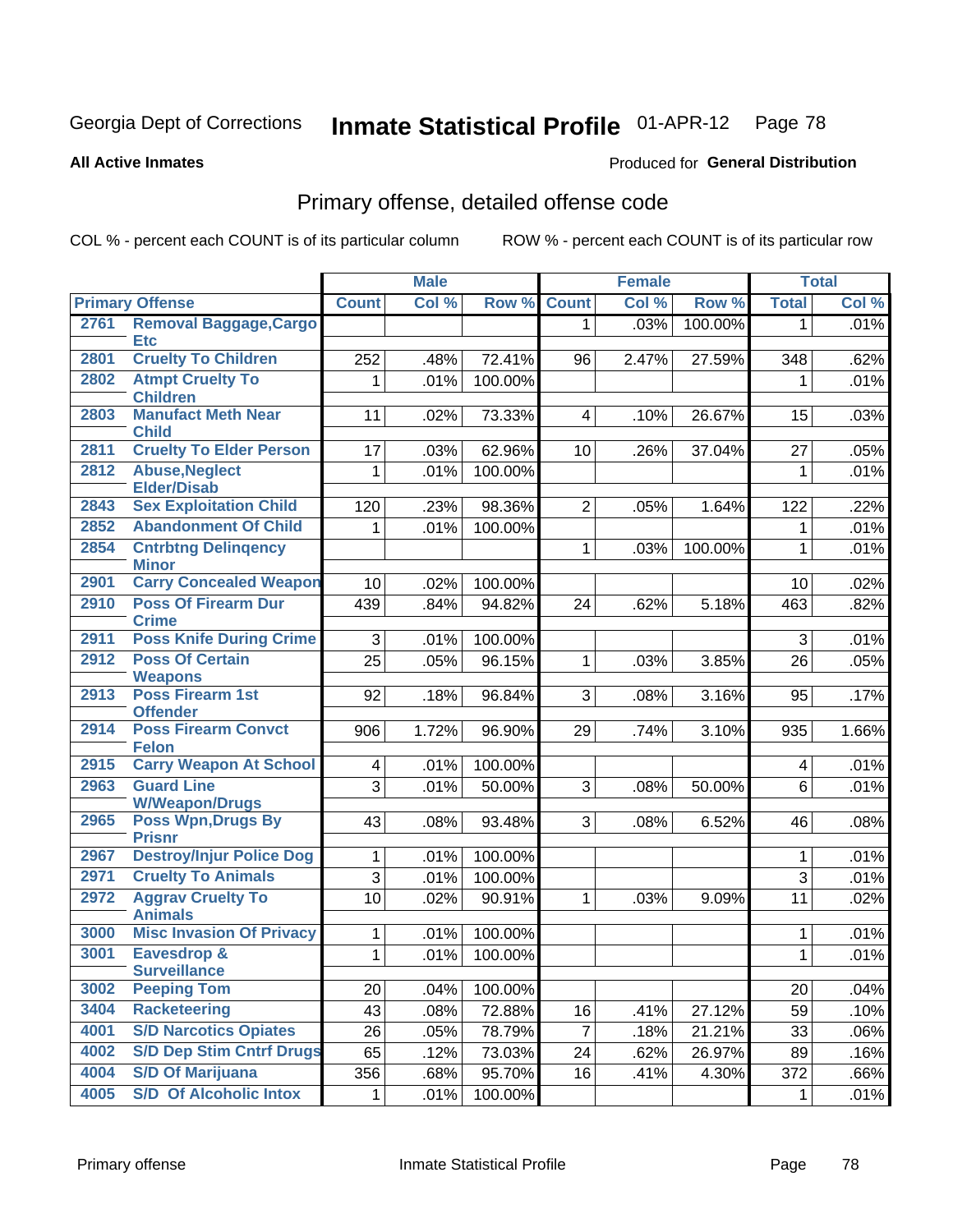#### **All Active Inmates**

### Produced for **General Distribution**

## Primary offense, detailed offense code

|      |                                            |                | <b>Male</b> |         |                 | <b>Female</b> |        |                 | <b>Total</b> |
|------|--------------------------------------------|----------------|-------------|---------|-----------------|---------------|--------|-----------------|--------------|
|      | <b>Primary Offense</b>                     | <b>Count</b>   | Col %       | Row %   | <b>Count</b>    | Col %         | Row %  | <b>Total</b>    | Col %        |
| 4006 | <b>Poss Narcotics Opiates</b>              | 63             | .12%        | 80.77%  | $\overline{15}$ | .39%          | 19.23% | $\overline{78}$ | .14%         |
| 4007 | <b>Poss Dep Stim Cntrf</b><br><b>Drugs</b> | 56             | .11%        | 75.68%  | 18              | .46%          | 24.32% | 74              | .13%         |
| 4008 | <b>Poss Of Lsd</b>                         | 1              | .01%        | 100.00% |                 |               |        | 1               | .01%         |
| 4009 | <b>Poss Of Marijuana</b>                   | 104            | .20%        | 92.86%  | 8               | .21%          | 7.14%  | 112             | .20%         |
| 4010 | <b>Illegal Poss/Manf Liquor</b>            | 1              | .01%        | 100.00% |                 |               |        | 1               | .01%         |
| 4011 | <b>Illegal Attm To Obt Drugs</b>           | 3              | .01%        | 33.33%  | 6               | .15%          | 66.67% | 9               | .02%         |
| 4012 | <b>Viol Ga Cntrl Sbst Act</b>              | 157            | .30%        | 84.41%  | 29              | .74%          | 15.59% | 186             | .33%         |
| 4013 | <b>Viol Dngrous Drgs Act</b>               | 144            | .27%        | 85.71%  | 24              | .62%          | 14.29% | 168             | .30%         |
| 4014 | <b>Uniwfl Mfg/Del/Dist N-C S</b>           | 18             | .03%        | 94.74%  | $\mathbf 1$     | .03%          | 5.26%  | 19              | .03%         |
| 4016 | <b>Poss Drug Related Matri</b>             | 10             | .02%        | 76.92%  | 3               | .08%          | 23.08% | 13              | .02%         |
| 4017 | <b>S/D Cont Sub Public</b>                 | 52             | .10%        | 100.00% |                 |               |        | 52              | .09%         |
| 4018 | <b>S/D Cont Sub School</b>                 | 45             | .09%        | 97.83%  | 1               | .03%          | 2.17%  | 46              | .08%         |
| 4021 | <b>S/D Cocaine</b>                         | 1,007          | 1.92%       | 94.11%  | 63              | 1.62%         | 5.89%  | 1,070           | 1.90%        |
| 4022 | <b>Poss Of Cocaine</b>                     | 866            | 1.65%       | 85.66%  | 145             | 3.72%         | 14.34% | 1,011           | 1.79%        |
| 4030 | <b>Poss Ephedrine</b>                      | 9              | .02%        | 69.23%  | $\overline{4}$  | .10%          | 30.77% | 13              | .02%         |
| 4031 | <b>Poss Methamphetamine</b>                | 415            | .79%        | 78.45%  | 114             | 2.93%         | 21.55% | 529             | .94%         |
| 4032 | <b>Sale Methamphetamine</b>                | 103            | .20%        | 76.30%  | 32              | .82%          | 23.70% | 135             | .24%         |
| 4033 | <b>Poss Mda/Extsy</b>                      | 12             | .02%        | 85.71%  | $\overline{2}$  | .05%          | 14.29% | 14              | .02%         |
| 4034 | <b>Sale Mda/Extsy</b>                      | 7              | .01%        | 100.00% |                 |               |        | $\overline{7}$  | .01%         |
| 4050 | <b>Poss W Int Dist Cocaine</b>             | 508            | .97%        | 94.95%  | 27              | .69%          | 5.05%  | 535             | .95%         |
| 4051 | <b>Poss W Int Dist</b>                     | 814            | 1.55%       | 95.43%  | 39              | 1.00%         | 4.57%  | 853             | 1.51%        |
|      | <b>Marijuana</b>                           |                |             |         |                 |               |        |                 |              |
| 4052 | <b>Poss W Int Dist Meth</b>                | 269            | .51%        | 82.52%  | 57              | 1.46%         | 17.48% | 326             | .58%         |
| 4053 | <b>Poss W Int Dis Other</b><br><b>Drug</b> | 87             | .17%        | 81.31%  | 20              | .51%          | 18.69% | 107             | .19%         |
| 4090 | <b>Atmpt Viol Substance</b>                | 30             | .06%        | 93.75%  | $\overline{2}$  | .05%          | 6.25%  | 32              | .06%         |
|      | <b>Act</b>                                 |                |             |         |                 |               |        |                 |              |
| 4100 | <b>Misc Drugs Trafficking</b>              | 29             | .06%        | 96.67%  | $\mathbf 1$     | .03%          | 3.33%  | 30              | .05%         |
| 4101 | <b>Traf Cocaine Less 200</b>               | 432            | .82%        | 97.52%  | 11              | .28%          | 2.48%  | 443             | .78%         |
| 4102 | Gm<br><b>Traf Cocaine 201-400</b>          |                |             |         |                 |               |        |                 |              |
|      | Gm                                         | 219            | .42%        | 93.59%  | 15              | .39%          | 6.41%  | 234             | .41%         |
| 4103 | <b>Traf Cocaine 401+ Gm</b>                | 155            | .29%        | 94.51%  | 9               | .23%          | 5.49%  | 164             | .29%         |
| 4111 | <b>Traf Narcotic Less 14 Gm</b>            | $\overline{7}$ | .01%        | 87.50%  | $\mathbf{1}$    | .03%          | 12.50% | 8               | .01%         |
| 4112 | <b>Traf Narcotic 15-28 Gm</b>              | 9              | .02%        | 100.00% |                 |               |        | 9               | .02%         |
| 4113 | <b>Traf Narcotic 29+ Gm</b>                | $\overline{7}$ | .01%        | 100.00% |                 |               |        | $\overline{7}$  | .01%         |
| 4121 | Traf Marijna 10-2000 Lb                    | 104            | .20%        | 96.30%  | 4               | .10%          | 3.70%  | 108             | .19%         |
| 4122 | <b>Traf Marijna 2001-10k Lb</b>            | 5              | .01%        | 100.00% |                 |               |        | 5               | .01%         |
| 4123 | Traf Marijna 10001+ Lb                     | 4              | .01%        | 80.00%  | $\mathbf{1}$    | .03%          | 20.00% | 5               | .01%         |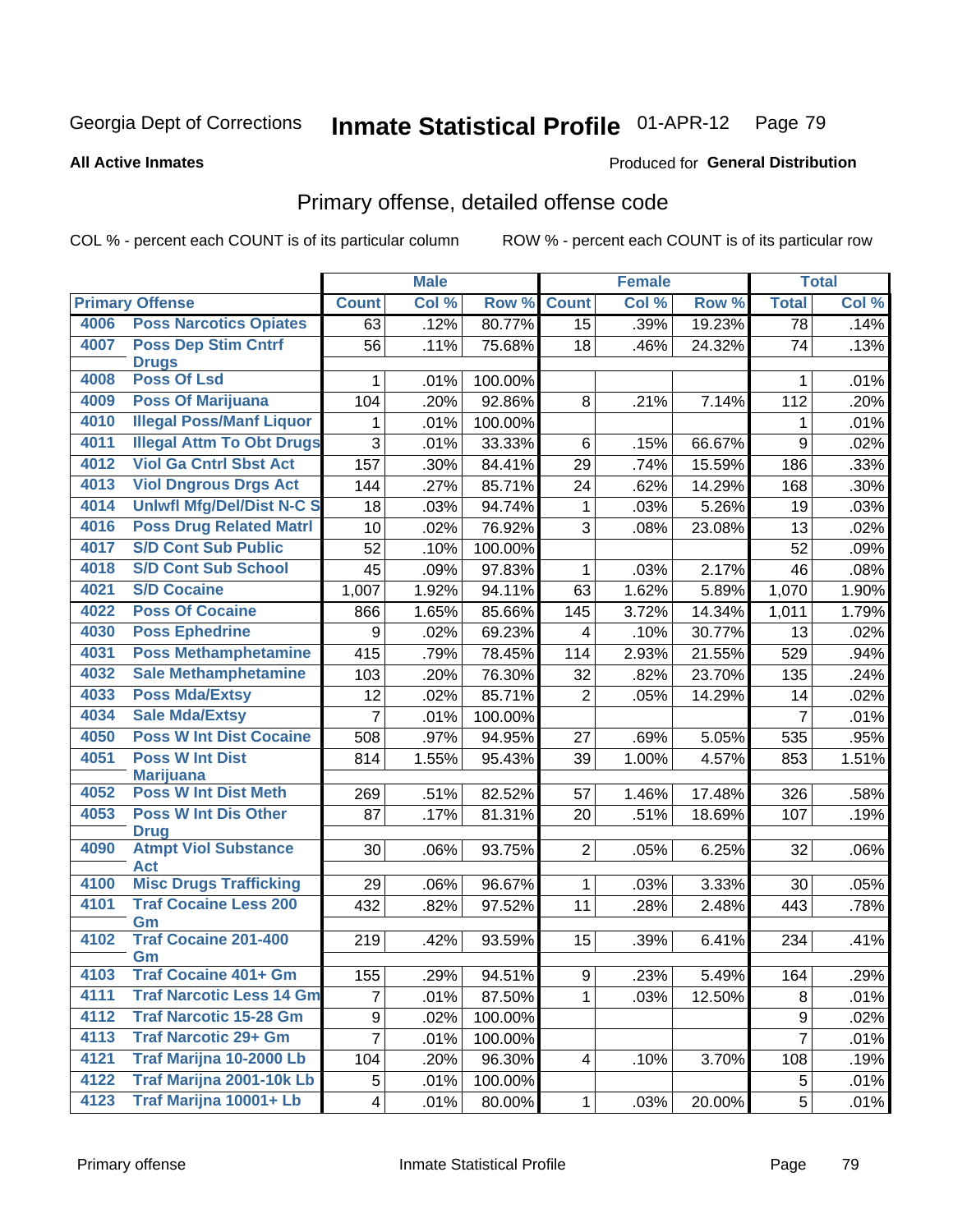#### **All Active Inmates**

#### Produced for **General Distribution**

## Primary offense, detailed offense code

|              |                                                                     |                         | <b>Male</b>  |                  |                                | <b>Female</b> |                  |                  | <b>Total</b> |
|--------------|---------------------------------------------------------------------|-------------------------|--------------|------------------|--------------------------------|---------------|------------------|------------------|--------------|
|              | <b>Primary Offense</b>                                              | <b>Count</b>            | Col %        | Row %            | <b>Count</b>                   | Col %         | Row %            | <b>Total</b>     | Col %        |
| 4126         | <b>Traf Amphtmine 28-199</b>                                        | $\overline{4}$          | .01%         | 100.00%          |                                |               |                  | 4                | .01%         |
| 4127         | Gm<br><b>Traf Amphtmine 200-399</b>                                 |                         |              |                  |                                |               |                  |                  |              |
|              | Gm                                                                  | $\overline{2}$          | .01%         | 100.00%          |                                |               |                  | 2                | .01%         |
| 4128         | Traf Amphtmine 400+ Gm                                              | 3                       | .01%         | 100.00%          |                                |               |                  | 3                | .01%         |
| 4130         | <b>Cnspire Traffic Cntrl Sub</b>                                    | 16                      | .03%         | 84.21%           | 3                              | .08%          | 15.79%           | 19               | .03%         |
| 4133         | <b>Use Comm Facity Vio C</b>                                        | $\overline{2}$          | .01%         | 66.67%           | $\mathbf{1}$                   | .03%          | 33.33%           | 3                | .01%         |
|              | <b>Sub</b>                                                          |                         |              |                  |                                |               |                  |                  |              |
| 4134         | <b>Att/Consprcy Commt</b><br>C/S/Of                                 | 50                      | .10%         | 87.72%           | $\overline{7}$                 | .18%          | 12.28%           | 57               | .10%         |
| 4140         | <b>Traf Methamph 28-199</b>                                         | 208                     | .40%         | 84.55%           | 38                             | .98%          | 15.45%           | 246              | .44%         |
|              | Gm                                                                  |                         |              |                  |                                |               |                  |                  |              |
| 4141         | <b>Traf Methamph 200-399</b>                                        | 69                      | .13%         | 89.61%           | 8                              | .21%          | 10.39%           | 77               | .14%         |
| 4142         | Gm<br>Traf Methamph 400+ Gm                                         | 52                      | .10%         | 92.86%           | 4                              | .10%          | 7.14%            | 56               | .10%         |
| 4143         | <b>Manf Methamph 28-199</b>                                         | 29                      | .06%         | 78.38%           | 8                              | .21%          | 21.62%           | 37               | .07%         |
|              | Gm                                                                  |                         |              |                  |                                |               |                  |                  |              |
| 4144         | <b>Manf Methamph 200-399</b>                                        | $\overline{4}$          | .01%         | 100.00%          |                                |               |                  | $\overline{4}$   | .01%         |
|              | Gm<br>Manf Methamph 400+ Gm                                         |                         |              |                  |                                |               |                  |                  |              |
| 4145<br>4146 | <b>Traf Methamph Unspec</b>                                         | $\overline{2}$          | .01%         | 100.00%          |                                |               |                  | $\overline{2}$   | .01%         |
|              | Amt                                                                 | 80                      | .15%         | 89.89%           | 9                              | .23%          | 10.11%           | 89               | .16%         |
| 4147         | <b>Manf Methamph Unspec</b>                                         | 210                     | .40%         | 88.24%           | 28                             | .72%          | 11.76%           | 238              | .42%         |
|              | Amt                                                                 |                         |              |                  |                                |               |                  |                  |              |
| 4150         | <b>Traf Mda/Extsy 28-199gm</b>                                      | 20                      | .04%         | 90.91%           | $\overline{a}$                 | .05%          | 9.09%            | 22               | .04%         |
| 4151         | <b>Traf Mda/Extsy 200-</b><br>399gm                                 | 10                      | .02%         | 83.33%           | $\overline{2}$                 | .05%          | 16.67%           | 12               | .02%         |
| 4152         | Traf Mda/Extsy 400+Gm                                               | 5                       | .01%         | 100.00%          |                                |               |                  | 5                | .01%         |
| 5001         | <b>Viol Motor Vehicle Laws</b>                                      | 30                      | .06%         | 96.77%           | $\mathbf{1}$                   | .03%          | 3.23%            | 31               | .05%         |
| 5003         | <b>Chop Shop Violation</b>                                          | 1                       | .01%         | 100.00%          |                                |               |                  | 1                | .01%         |
| 5004         | <b>Drvng Habtl Violator</b>                                         | 15                      | .03%         | 88.24%           | $\overline{2}$                 | .05%          | 11.76%           | 17               | .03%         |
| 5005         | <b>Habit Traf Viol/Impaired</b>                                     | 22                      | .04%         | 91.67%           | $\overline{2}$                 | .05%          | 8.33%            | 24               | .04%         |
| 5006         | <b>Habit Traf Viol/Other</b>                                        | 25                      | .05%         | 96.15%           | $\mathbf{1}$                   | .03%          | 3.85%            | 26               | .05%         |
| 5007         | <b>Hit-Run W/Injury/Fatality</b>                                    | 8                       | .02%         | 88.89%           | 1                              | .03%          | 11.11%           | $\boldsymbol{9}$ | .02%         |
| 5171         | <b>Poss Contraband</b>                                              | $\overline{2}$          | .01%         | 100.00%          |                                |               |                  | $\overline{2}$   | .01%         |
|              | <b>Articles</b>                                                     |                         |              |                  |                                |               |                  |                  |              |
| 6000<br>6200 | <b>Misc Mrals/Pblic H/Safty</b><br><b>Misc Correctionl Inst Off</b> | $\overline{\mathbf{4}}$ | .01%         | 100.00%          |                                |               |                  | 4                | .01%         |
| 8001         | <b>Violatn Othr States Law</b>                                      | $\overline{2}$<br>5     | .01%         | 50.00%<br>83.33% | $\overline{2}$<br>$\mathbf{1}$ | .05%          | 50.00%<br>16.67% | 4<br>6           | .01%         |
| 9901         | <b>Conspiracy</b>                                                   | 51                      | .01%<br>.10% | 89.47%           | 6                              | .03%<br>.15%  | 10.53%           | 57               | .01%<br>.10% |
| 9905         | <b>Crmnl Atmpt</b>                                                  | 3                       | .01%         | 100.00%          |                                |               |                  | $\sqrt{3}$       | .01%         |
| 9906         | <b>Aircraft Hijacking</b>                                           | $\overline{2}$          | .01%         | 100.00%          |                                |               |                  | $\overline{2}$   | .01%         |
|              |                                                                     |                         |              |                  |                                |               |                  |                  |              |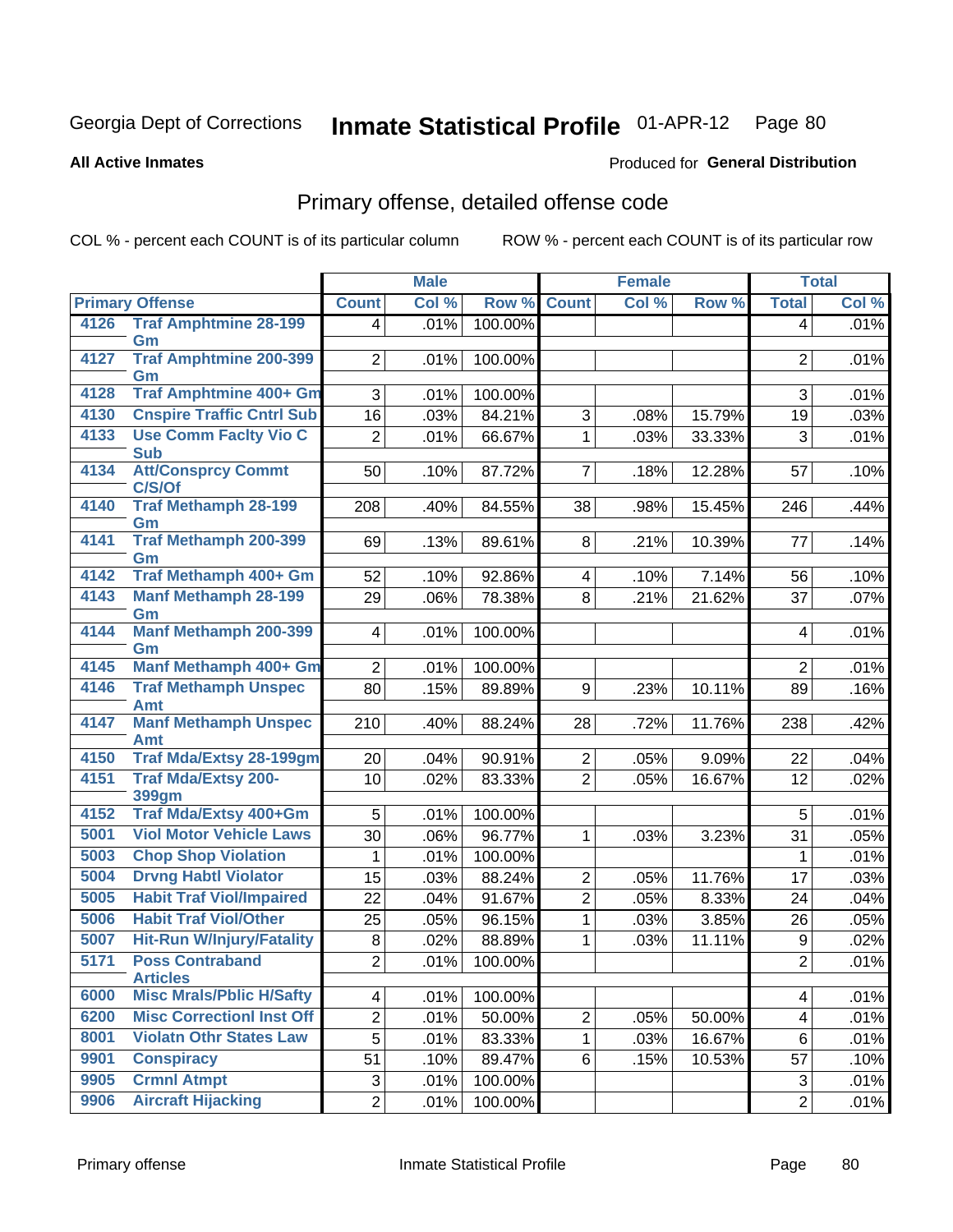**All Active Inmates**

#### Produced for **General Distribution**

### Primary offense, detailed offense code

|                                   |                 | <b>Male</b> |             |       | <b>Female</b> |        |              | <b>Total</b> |
|-----------------------------------|-----------------|-------------|-------------|-------|---------------|--------|--------------|--------------|
| <b>Primary Offense</b>            | <b>Count</b>    | Col %       | Row % Count |       | Col %         | Row %  | <b>Total</b> | Col %        |
| <b>Unauth Dist Recrd</b><br>9907  | 5               | .01%        | 100.00%     |       |               |        | 5            | .01%         |
| <b>Devices</b>                    |                 |             |             |       |               |        |              |              |
| <b>Crmnl Solicitation</b><br>9910 |                 | $.01\%$     | 100.00%     |       |               |        |              | .01%         |
| <b>Party To A Crime</b><br>9911   |                 | .01%        | 100.00%     |       |               |        |              | .01%         |
| <b>Gang Participation</b><br>9914 | 34              | $.06\%$     | 100.00%     |       |               |        | 34           | .06%         |
| <b>Unknown Offense</b><br>9999    | 19 <sup>1</sup> | $.04\%$     | 79.17%      | 5     | .13%          | 20.83% | 24           | .04%         |
| <b>Total Rported</b>              | 52,544          | 101%        | 93.1%       | 3,893 | 100%          | 6.9%   | 56,437       | 101%         |

| ported<br>' N∩t | 150    |       | 452<br>טטו |
|-----------------|--------|-------|------------|
| $\sim$          | 52,694 | 3,896 | 56,590     |

| Mode (most frequent) | 1601 Burglary | 1701 Forgery 1st Degree | 1601 Burglary |
|----------------------|---------------|-------------------------|---------------|
|                      |               |                         |               |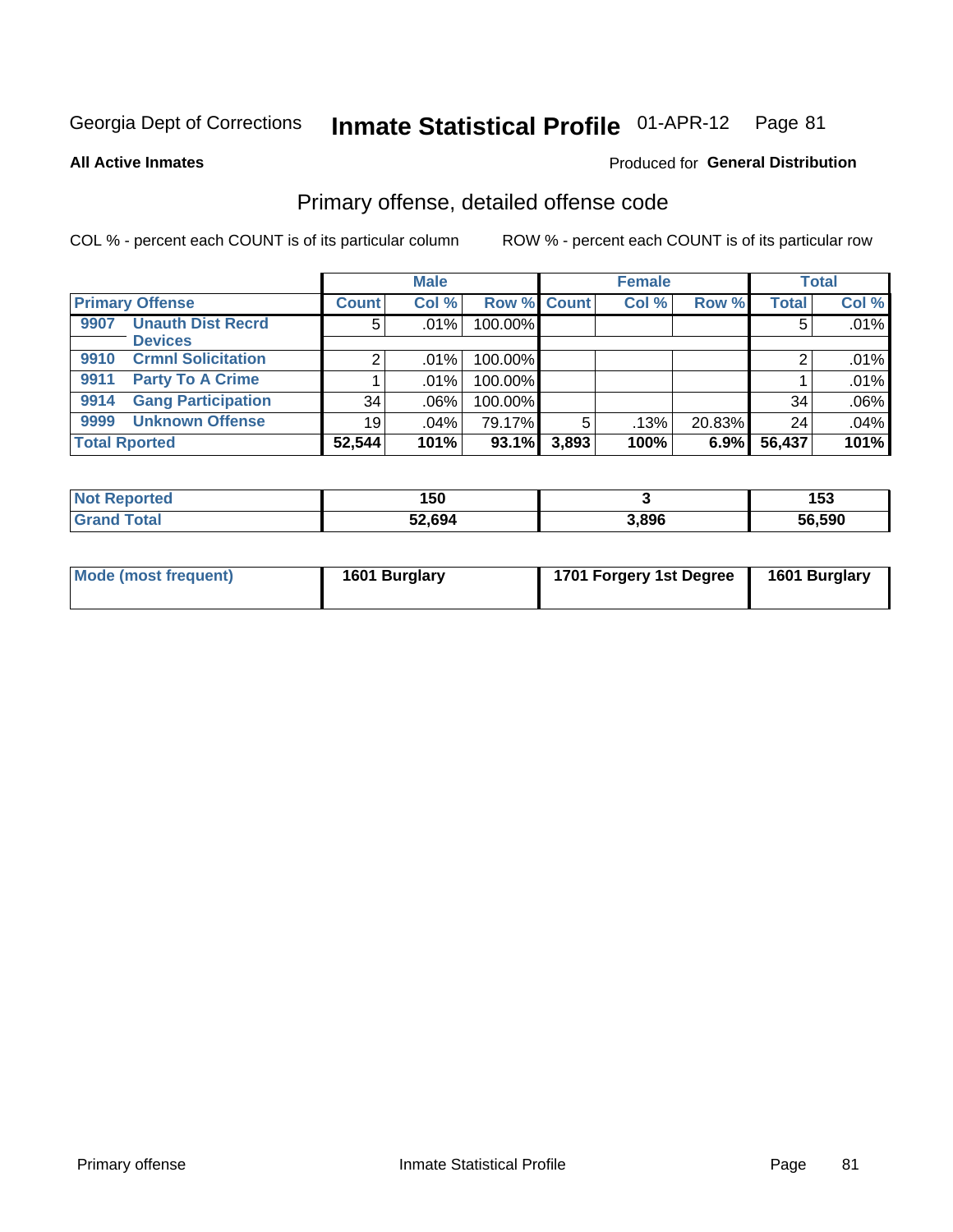Produced for **General Distribution**

#### **All Active Inmates**

## County of conviction of primary offense

|     |                             |              | <b>Male</b> |        | <b>Female</b>           |       |        | <b>Total</b> |       |
|-----|-----------------------------|--------------|-------------|--------|-------------------------|-------|--------|--------------|-------|
|     | <b>County of Conviction</b> | <b>Count</b> | Col %       | Row %  | <b>Count</b>            | Col % | Row %  | <b>Total</b> | Col % |
| 000 | <b>Unknown</b>              | 315          | .60%        | 95.17% | 16                      | .41%  | 4.83%  | 331          | .58%  |
| 001 | <b>Appling County</b>       | 103          | .20%        | 97.17% | 3                       | .08%  | 2.83%  | 106          | .19%  |
| 002 | <b>Atkinson County</b>      | 53           | .10%        | 91.38% | 5                       | .13%  | 8.62%  | 58           | .10%  |
| 003 | <b>Bacon County</b>         | 64           | .12%        | 95.52% | 3                       | .08%  | 4.48%  | 67           | .12%  |
| 004 | <b>Baker County</b>         | 14           | .03%        | 87.50% | $\overline{2}$          | .05%  | 12.50% | 16           | .03%  |
| 005 | <b>Baldwin County</b>       | 325          | .62%        | 94.20% | 20                      | .51%  | 5.80%  | 345          | .61%  |
| 006 | <b>Banks County</b>         | 65           | .12%        | 92.86% | 5                       | .13%  | 7.14%  | 70           | .12%  |
| 007 | <b>Barrow County</b>        | 268          | .51%        | 92.73% | 21                      | .54%  | 7.27%  | 289          | .51%  |
| 008 | <b>Bartow County</b>        | 657          | 1.25%       | 88.31% | 87                      | 2.23% | 11.69% | 744          | 1.31% |
| 009 | <b>Ben Hill County</b>      | 220          | .42%        | 94.02% | 14                      | .36%  | 5.98%  | 234          | .41%  |
| 010 | <b>Berrien County</b>       | 89           | .17%        | 95.70% | $\overline{\mathbf{4}}$ | .10%  | 4.30%  | 93           | .16%  |
| 011 | <b>Bibb County</b>          | 1,130        | 2.14%       | 94.80% | 62                      | 1.59% | 5.20%  | 1,192        | 2.11% |
| 012 | <b>Bleckley County</b>      | 68           | .13%        | 91.89% | 6                       | .15%  | 8.11%  | 74           | .13%  |
| 013 | <b>Brantley County</b>      | 71           | .13%        | 92.21% | 6                       | .15%  | 7.79%  | 77           | .14%  |
| 014 | <b>Brooks County</b>        | 62           | .12%        | 93.94% | 4                       | .10%  | 6.06%  | 66           | .12%  |
| 015 | <b>Bryan County</b>         | 106          | .20%        | 99.07% | 1                       | .03%  | .93%   | 107          | .19%  |
| 016 | <b>Bulloch County</b>       | 501          | .95%        | 91.76% | 45                      | 1.16% | 8.24%  | 546          | .96%  |
| 017 | <b>Burke County</b>         | 225          | .43%        | 97.40% | $\,6$                   | .15%  | 2.60%  | 231          | .41%  |
| 018 | <b>Butts County</b>         | 183          | .35%        | 96.32% | $\overline{7}$          | .18%  | 3.68%  | 190          | .34%  |
| 019 | <b>Calhoun County</b>       | 37           | .07%        | 82.22% | 8                       | .21%  | 17.78% | 45           | .08%  |
| 020 | <b>Camden County</b>        | 164          | .31%        | 94.25% | 10                      | .26%  | 5.75%  | 174          | .31%  |
| 021 | <b>Candler County</b>       | 99           | .19%        | 88.39% | 13                      | .33%  | 11.61% | 112          | .20%  |
| 022 | <b>Carroll County</b>       | 616          | 1.17%       | 90.59% | 64                      | 1.64% | 9.41%  | 680          | 1.20% |
| 023 | <b>Catoosa County</b>       | 350          | .66%        | 91.38% | 33                      | .85%  | 8.62%  | 383          | .68%  |
| 024 | <b>Charlton County</b>      | 49           | .09%        | 90.74% | 5                       | .13%  | 9.26%  | 54           | .10%  |
| 025 | <b>Chatham County</b>       | 2,510        | 4.76%       | 95.36% | 122                     | 3.13% | 4.64%  | 2,632        | 4.65% |
| 026 | <b>Chattahoochee County</b> | 32           | .06%        | 91.43% | 3                       | .08%  | 8.57%  | 35           | .06%  |
| 027 | <b>Chattooga County</b>     | 262          | .50%        | 89.73% | 30                      | .77%  | 10.27% | 292          | .52%  |
| 028 | <b>Cherokee County</b>      | 565          | 1.07%       | 92.17% | 48                      | 1.23% | 7.83%  | 613          | 1.08% |
| 029 | <b>Clarke County</b>        | 473          | .90%        | 94.41% | 28                      | .72%  | 5.59%  | 501          | .89%  |
| 030 | <b>Clay County</b>          | 36           | .07%        | 92.31% | 3                       | .08%  | 7.69%  | 39           | .07%  |
| 031 | <b>Clayton County</b>       | 1,544        | 2.93%       | 93.07% | 115                     | 2.95% | 6.93%  | 1,659        | 2.93% |
| 032 | <b>Clinch County</b>        | 68           | .13%        | 97.14% | $\overline{2}$          | .05%  | 2.86%  | 70           | .12%  |
| 033 | <b>Cobb County</b>          | 2,660        | 5.05%       | 91.03% | 262                     | 6.72% | 8.97%  | 2,922        | 5.16% |
| 034 | <b>Coffee County</b>        | 241          | .46%        | 93.05% | 18                      | .46%  | 6.95%  | 259          | .46%  |
| 035 | <b>Colquitt County</b>      | 286          | .54%        | 93.46% | 20                      | .51%  | 6.54%  | 306          | .54%  |
| 036 | <b>Columbia County</b>      | 339          | .64%        | 91.13% | 33                      | .85%  | 8.87%  | 372          | .66%  |
| 037 | <b>Cook County</b>          | 132          | .25%        | 95.65% | 6                       | .15%  | 4.35%  | 138          | .24%  |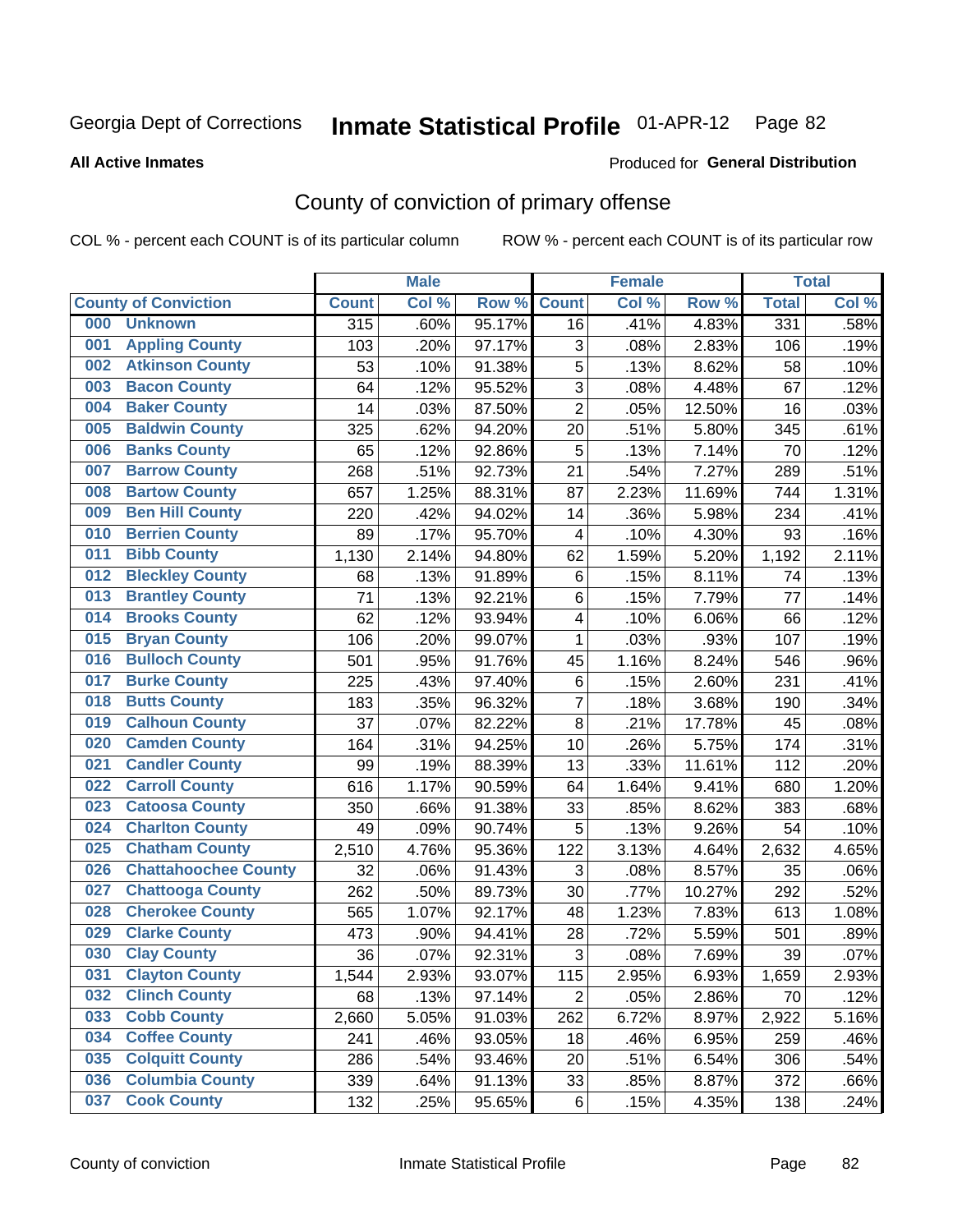**All Active Inmates**

#### Produced for **General Distribution**

## County of conviction of primary offense

| <b>Male</b><br><b>Female</b> |                             |                | <b>Total</b> |         |                           |          |        |              |       |
|------------------------------|-----------------------------|----------------|--------------|---------|---------------------------|----------|--------|--------------|-------|
|                              | <b>County of Conviction</b> | <b>Count</b>   | Col %        | Row %   | <b>Count</b>              | Col%     | Row %  | <b>Total</b> | Col % |
| 038                          | <b>Coweta County</b>        | 544            | 1.03%        | 91.28%  | 52                        | 1.33%    | 8.72%  | 596          | 1.05% |
| 039                          | <b>Crawford County</b>      | 20             | .04%         | 95.24%  | 1                         | .03%     | 4.76%  | 21           | .04%  |
| 040                          | <b>Crisp County</b>         | 269            | .51%         | 92.76%  | 21                        | .54%     | 7.24%  | 290          | .51%  |
| 041                          | <b>Dade County</b>          | 139            | .26%         | 90.26%  | 15                        | .39%     | 9.74%  | 154          | .27%  |
| 042                          | <b>Dawson County</b>        | 124            | .24%         | 89.86%  | 14                        | .36%     | 10.14% | 138          | .24%  |
| 043                          | <b>Decatur County</b>       | 302            | .57%         | 90.42%  | 32                        | .82%     | 9.58%  | 334          | .59%  |
| 044                          | <b>Dekalb County</b>        | 3,180          | 6.03%        | 95.07%  | 165                       | 4.24%    | 4.93%  | 3,345        | 5.91% |
| 045                          | <b>Dodge County</b>         | 164            | .31%         | 94.25%  | 10                        | .26%     | 5.75%  | 174          | .31%  |
| 046                          | <b>Dooly County</b>         | 97             | .18%         | 96.04%  | 4                         | .10%     | 3.96%  | 101          | .18%  |
| 047                          | <b>Dougherty County</b>     | 1,038          | 1.97%        | 94.71%  | 58                        | 1.49%    | 5.29%  | 1,096        | 1.94% |
| 048                          | <b>Douglas County</b>       | 1,261          | 2.39%        | 88.80%  | 159                       | 4.08%    | 11.20% | 1,420        | 2.51% |
| 049                          | <b>Early County</b>         | 102            | .19%         | 97.14%  | 3                         | .08%     | 2.86%  | 105          | .19%  |
| 050                          | <b>Echols County</b>        | 9              | .02%         | 100.00% |                           |          |        | 9            | .02%  |
| 051                          | <b>Effingham County</b>     | 170            | .32%         | 92.39%  | 14                        | .36%     | 7.61%  | 184          | .33%  |
| 052                          | <b>Elbert County</b>        | 141            | .27%         | 91.56%  | 13                        | .33%     | 8.44%  | 154          | .27%  |
| 053                          | <b>Emanuel County</b>       | 179            | .34%         | 94.21%  | 11                        | .28%     | 5.79%  | 190          | .34%  |
| 054                          | <b>Evans County</b>         | 108            | .20%         | 97.30%  | $\ensuremath{\mathsf{3}}$ | .08%     | 2.70%  | 111          | .20%  |
| 055                          | <b>Fannin County</b>        | 111            | .21%         | 91.74%  | 10                        | .26%     | 8.26%  | 121          | .21%  |
| 056                          | <b>Fayette County</b>       | 378            | .72%         | 90.87%  | 38                        | .98%     | 9.13%  | 416          | .74%  |
| 057                          | <b>Floyd County</b>         | 818            | 1.55%        | 89.89%  | 92                        | 2.36%    | 10.11% | 910          | 1.61% |
| 058                          | <b>Forsyth County</b>       | 315            | .60%         | 85.14%  | 55                        | 1.41%    | 14.86% | 370          | .65%  |
| 059                          | <b>Franklin County</b>      | 141            | .27%         | 89.24%  | 17                        | .44%     | 10.76% | 158          | .28%  |
| 060                          | <b>Fulton County</b>        | 5,179          | 9.83%        | 96.00%  | 216                       | $5.54\%$ | 4.00%  | 5,395        | 9.53% |
| 061                          | <b>Gilmer County</b>        | 138            | .26%         | 91.39%  | 13                        | .33%     | 8.61%  | 151          | .27%  |
| 062                          | <b>Glascock County</b>      | $\overline{7}$ | .01%         | 87.50%  | $\mathbf{1}$              | .03%     | 12.50% | 8            | .01%  |
| 063                          | <b>Glynn County</b>         | 418            | .79%         | 94.57%  | 24                        | .62%     | 5.43%  | 442          | .78%  |
| 064                          | <b>Gordon County</b>        | 327            | .62%         | 89.10%  | 40                        | 1.03%    | 10.90% | 367          | .65%  |
| 065                          | <b>Grady County</b>         | 225            | .43%         | 93.75%  | 15                        | .39%     | 6.25%  | 240          | .42%  |
| 066                          | <b>Greene County</b>        | 159            | .30%         | 92.98%  | 12                        | .31%     | 7.02%  | 171          | .30%  |
| 067                          | <b>Gwinnett County</b>      | 2,456          | 4.66%        | 92.57%  | 197                       | 5.06%    | 7.43%  | 2,653        | 4.69% |
| 068                          | <b>Habersham County</b>     | 110            | .21%         | 94.83%  | 6                         | .15%     | 5.17%  | 116          | .20%  |
| 069                          | <b>Hall County</b>          | 732            | 1.39%        | 92.54%  | 59                        | 1.51%    | 7.46%  | 791          | 1.40% |
| 070                          | <b>Hancock County</b>       | 42             | .08%         | 100.00% |                           |          |        | 42           | .07%  |
| 071                          | <b>Haralson County</b>      | 106            | .20%         | 93.81%  | $\overline{7}$            | .18%     | 6.19%  | 113          | .20%  |
| 072                          | <b>Harris County</b>        | 114            | .22%         | 95.80%  | 5                         | .13%     | 4.20%  | 119          | .21%  |
| 073                          | <b>Hart County</b>          | 118            | .22%         | 95.16%  | 6                         | .15%     | 4.84%  | 124          | .22%  |
| 074                          | <b>Heard County</b>         | 60             | .11%         | 92.31%  | 5                         | .13%     | 7.69%  | 65           | .11%  |
| 075                          | <b>Henry County</b>         | 611            | 1.16%        | 90.25%  | 66                        | 1.69%    | 9.75%  | 677          | 1.20% |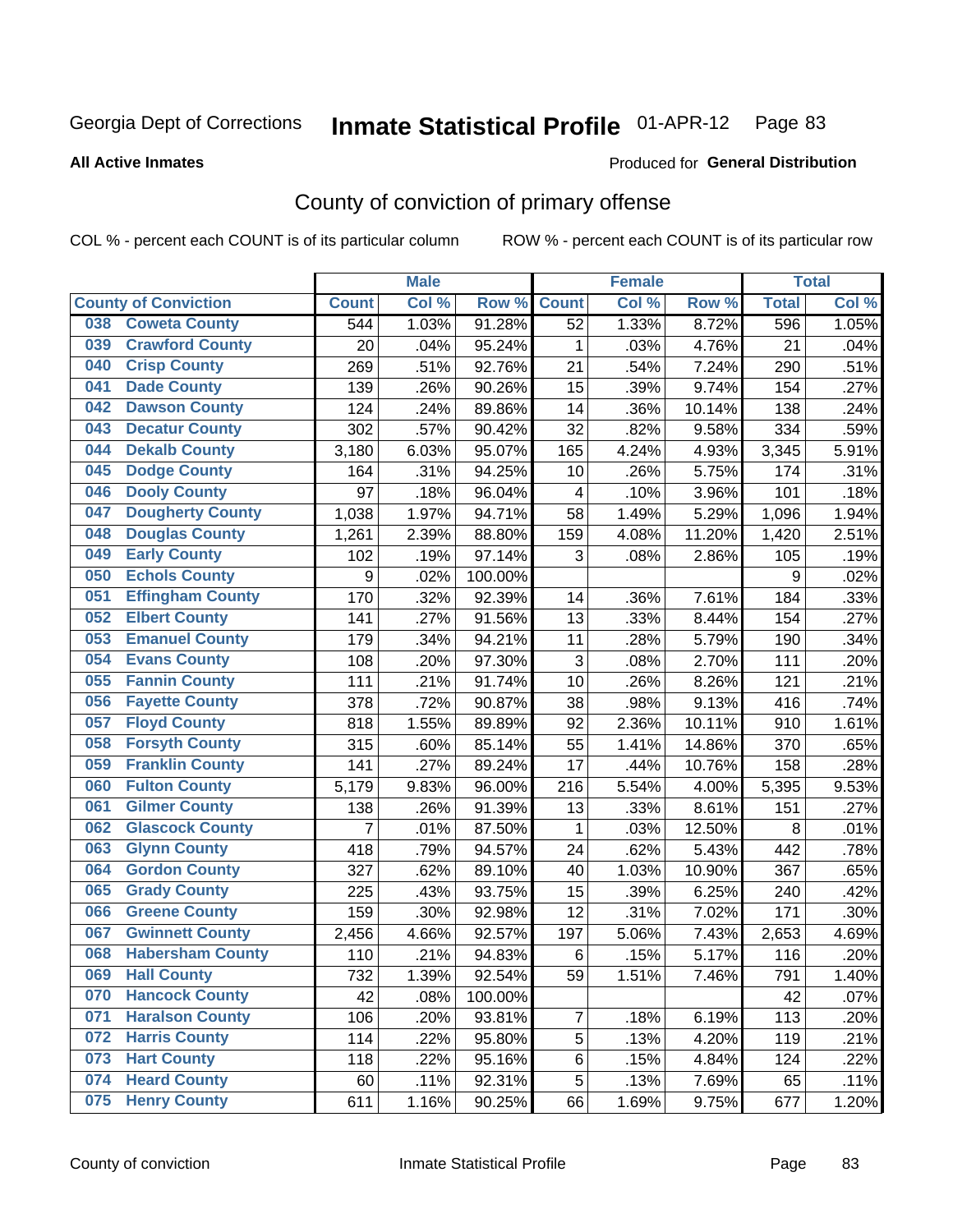Produced for **General Distribution**

#### **All Active Inmates**

# County of conviction of primary offense

|     |                             |              | <b>Male</b> |         |                         | <b>Female</b> |        |              | <b>Total</b> |
|-----|-----------------------------|--------------|-------------|---------|-------------------------|---------------|--------|--------------|--------------|
|     | <b>County of Conviction</b> | <b>Count</b> | Col %       | Row %   | <b>Count</b>            | Col %         | Row %  | <b>Total</b> | Col %        |
| 076 | <b>Houston County</b>       | 690          | 1.31%       | 93.50%  | 48                      | 1.23%         | 6.50%  | 738          | 1.30%        |
| 077 | <b>Irwin County</b>         | 77           | .15%        | 96.25%  | 3                       | .08%          | 3.75%  | 80           | .14%         |
| 078 | <b>Jackson County</b>       | 230          | .44%        | 92.37%  | 19                      | .49%          | 7.63%  | 249          | .44%         |
| 079 | <b>Jasper County</b>        | 69           | .13%        | 94.52%  | 4                       | .10%          | 5.48%  | 73           | .13%         |
| 080 | <b>Jeff Davis County</b>    | 70           | .13%        | 89.74%  | 8                       | .21%          | 10.26% | 78           | .14%         |
| 081 | <b>Jefferson County</b>     | 161          | .31%        | 95.83%  | $\overline{7}$          | .18%          | 4.17%  | 168          | .30%         |
| 082 | <b>Jenkins County</b>       | 62           | .12%        | 93.94%  | $\overline{\mathbf{4}}$ | .10%          | 6.06%  | 66           | .12%         |
| 083 | <b>Johnson County</b>       | 53           | .10%        | 92.98%  | 4                       | .10%          | 7.02%  | 57           | .10%         |
| 084 | <b>Jones County</b>         | 204          | .39%        | 89.87%  | 23                      | .59%          | 10.13% | 227          | .40%         |
| 085 | <b>Lamar County</b>         | 84           | .16%        | 93.33%  | 6                       | .15%          | 6.67%  | 90           | .16%         |
| 086 | <b>Lanier County</b>        | 47           | .09%        | 94.00%  | 3                       | .08%          | 6.00%  | 50           | .09%         |
| 087 | <b>Laurens County</b>       | 337          | .64%        | 95.20%  | 17                      | .44%          | 4.80%  | 354          | .63%         |
| 088 | <b>Lee County</b>           | 68           | .13%        | 91.89%  | 6                       | .15%          | 8.11%  | 74           | .13%         |
| 089 | <b>Liberty County</b>       | 301          | .57%        | 93.19%  | 22                      | .56%          | 6.81%  | 323          | .57%         |
| 090 | <b>Lincoln County</b>       | 28           | .05%        | 93.33%  | $\overline{2}$          | .05%          | 6.67%  | 30           | .05%         |
| 091 | <b>Long County</b>          | 83           | .16%        | 96.51%  | 3                       | .08%          | 3.49%  | 86           | .15%         |
| 092 | <b>Lowndes County</b>       | 557          | 1.06%       | 93.46%  | 39                      | 1.00%         | 6.54%  | 596          | 1.05%        |
| 093 | <b>Lumpkin County</b>       | 104          | .20%        | 87.39%  | 15                      | .39%          | 12.61% | 119          | .21%         |
| 094 | <b>Macon County</b>         | 76           | .14%        | 97.44%  | $\mathbf 2$             | .05%          | 2.56%  | 78           | .14%         |
| 095 | <b>Madison County</b>       | 113          | .21%        | 93.39%  | $\bf 8$                 | .21%          | 6.61%  | 121          | .21%         |
| 096 | <b>Marion County</b>        | 36           | .07%        | 94.74%  | $\overline{2}$          | .05%          | 5.26%  | 38           | .07%         |
| 097 | <b>Mcduffie County</b>      | 201          | .38%        | 92.20%  | 17                      | .44%          | 7.80%  | 218          | .39%         |
| 098 | <b>Mcintosh County</b>      | 80           | .15%        | 98.77%  | 1                       | .03%          | 1.23%  | 81           | .14%         |
| 099 | <b>Meriwether County</b>    | 222          | .42%        | 96.10%  | 9                       | .23%          | 3.90%  | 231          | .41%         |
| 100 | <b>Miller County</b>        | 38           | .07%        | 100.00% |                         |               |        | 38           | .07%         |
| 101 | <b>Mitchell County</b>      | 238          | .45%        | 93.33%  | 17                      | .44%          | 6.67%  | 255          | .45%         |
| 102 | <b>Monroe County</b>        | 176          | .33%        | 91.67%  | 16                      | .41%          | 8.33%  | 192          | .34%         |
| 103 | <b>Montgomery County</b>    | 45           | .09%        | 97.83%  | $\mathbf{1}$            | .03%          | 2.17%  | 46           | .08%         |
| 104 | <b>Morgan County</b>        | 146          | .28%        | 91.82%  | 13                      | .33%          | 8.18%  | 159          | .28%         |
| 105 | <b>Murray County</b>        | 199          | .38%        | 93.87%  | 13                      | .33%          | 6.13%  | 212          | .37%         |
| 106 | <b>Muscogee County</b>      | 1,569        | 2.98%       | 95.26%  | 78                      | 2.00%         | 4.74%  | 1,647        | 2.91%        |
| 107 | <b>Newton County</b>        | 675          | 1.28%       | 91.34%  | 64                      | 1.64%         | 8.66%  | 739          | 1.31%        |
| 108 | <b>Oconee County</b>        | 56           | .11%        | 93.33%  | 4                       | .10%          | 6.67%  | 60           | .11%         |
| 109 | <b>Oglethorpe County</b>    | 65           | .12%        | 94.20%  | 4                       | .10%          | 5.80%  | 69           | .12%         |
| 110 | <b>Paulding County</b>      | 300          | .57%        | 92.59%  | 24                      | .62%          | 7.41%  | 324          | .57%         |
| 111 | <b>Peach County</b>         | 79           | .15%        | 97.53%  | $\overline{2}$          | .05%          | 2.47%  | 81           | .14%         |
| 112 | <b>Pickens County</b>       | 116          | .22%        | 88.55%  | 15                      | .39%          | 11.45% | 131          | .23%         |
| 113 | <b>Pierce County</b>        | 82           | .16%        | 95.35%  | 4                       | .10%          | 4.65%  | 86           | .15%         |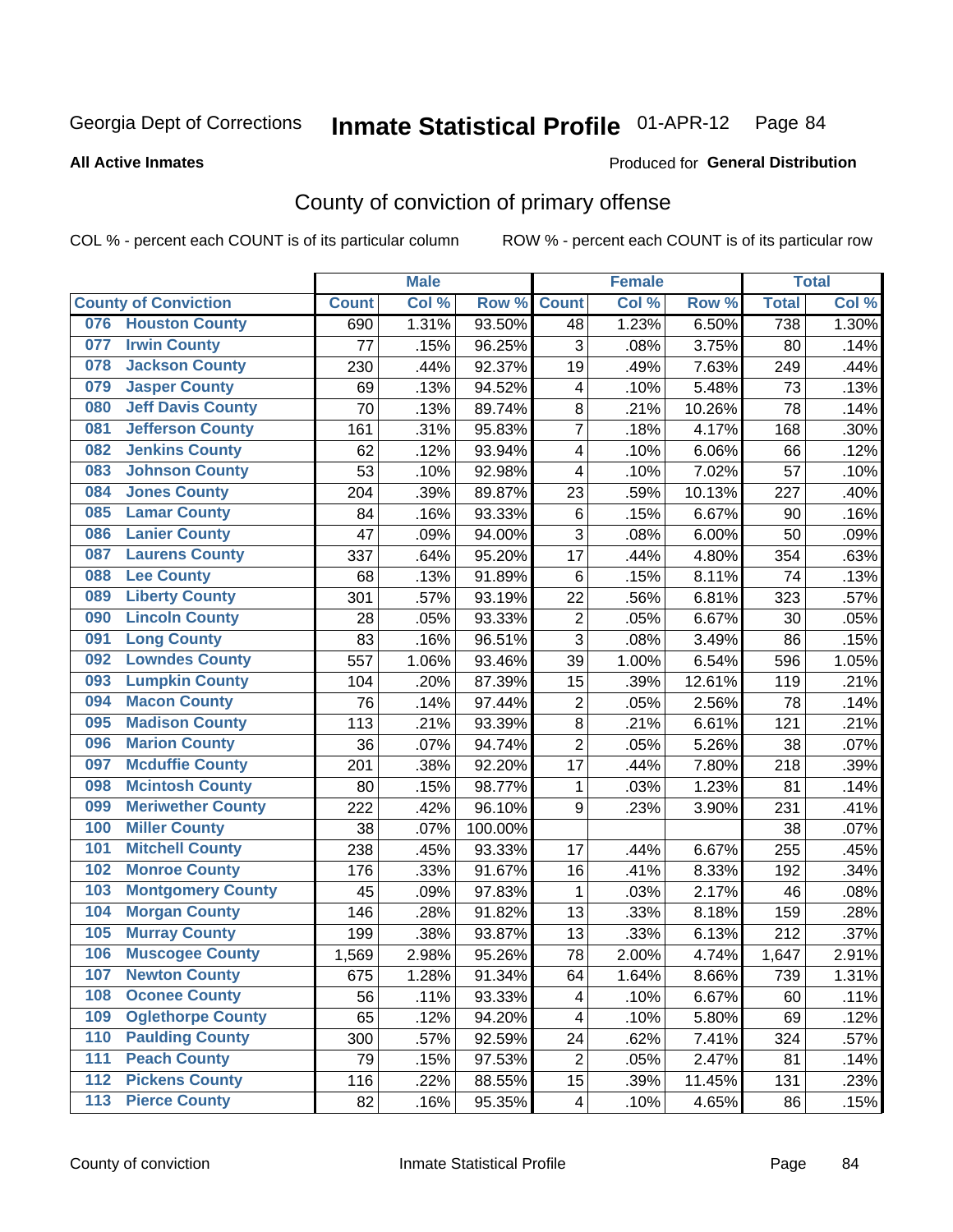Produced for **General Distribution**

#### **All Active Inmates**

## County of conviction of primary offense

|                                          |                 | <b>Male</b> |         |                         | <b>Female</b> |        |              | <b>Total</b> |
|------------------------------------------|-----------------|-------------|---------|-------------------------|---------------|--------|--------------|--------------|
| <b>County of Conviction</b>              | <b>Count</b>    | Col %       | Row %   | <b>Count</b>            | Col %         | Row %  | <b>Total</b> | Col %        |
| 114 Pike County                          | $\overline{51}$ | .10%        | 87.93%  | $\overline{7}$          | .18%          | 12.07% | 58           | .10%         |
| <b>Polk County</b><br>$\overline{115}$   | 182             | .35%        | 92.86%  | 14                      | .36%          | 7.14%  | 196          | .35%         |
| <b>Pulaski County</b><br>116             | 66              | .13%        | 91.67%  | $6\phantom{1}6$         | .15%          | 8.33%  | 72           | .13%         |
| 117<br><b>Putnam County</b>              | 169             | .32%        | 92.86%  | 13                      | .33%          | 7.14%  | 182          | .32%         |
| <b>Quitman County</b><br>118             | 21              | .04%        | 100.00% |                         |               |        | 21           | .04%         |
| <b>Rabun County</b><br>119               | 47              | .09%        | 83.93%  | 9                       | .23%          | 16.07% | 56           | .10%         |
| <b>Randolph County</b><br>120            | 76              | .14%        | 96.20%  | 3                       | .08%          | 3.80%  | 79           | .14%         |
| <b>Richmond County</b><br>121            | 1,887           | 3.58%       | 94.68%  | 106                     | 2.72%         | 5.32%  | 1,993        | 3.52%        |
| <b>Rockdale County</b><br>122            | 483             | .92%        | 92.53%  | 39                      | 1.00%         | 7.47%  | 522          | .92%         |
| <b>Schley County</b><br>123              | 18              | .03%        | 100.00% |                         |               |        | 18           | .03%         |
| <b>Screven County</b><br>124             | 138             | .26%        | 95.83%  | $\,6$                   | .15%          | 4.17%  | 144          | .25%         |
| <b>Seminole County</b><br>125            | 67              | .13%        | 89.33%  | 8                       | .21%          | 10.67% | 75           | .13%         |
| <b>Spalding County</b><br>126            | 597             | 1.13%       | 91.15%  | 58                      | 1.49%         | 8.85%  | 655          | 1.16%        |
| <b>Stephens County</b><br>127            | 173             | .33%        | 92.51%  | 14                      | .36%          | 7.49%  | 187          | .33%         |
| <b>Stewart County</b><br>128             | 31              | .06%        | 93.94%  | $\overline{2}$          | .05%          | 6.06%  | 33           | .06%         |
| <b>Sumter County</b><br>129              | 254             | .48%        | 95.85%  | 11                      | .28%          | 4.15%  | 265          | .47%         |
| <b>Talbot County</b><br>130              | 58              | .11%        | 96.67%  | $\overline{2}$          | .05%          | 3.33%  | 60           | .11%         |
| <b>Taliaferro County</b><br>131          | 26              | .05%        | 89.66%  | 3                       | .08%          | 10.34% | 29           | .05%         |
| <b>Tattnall County</b><br>132            | 195             | .37%        | 94.20%  | 12                      | .31%          | 5.80%  | 207          | .37%         |
| <b>Taylor County</b><br>133              | 86              | .16%        | 94.51%  | $\sqrt{5}$              | .13%          | 5.49%  | 91           | .16%         |
| <b>Telfair County</b><br>134             | 106             | .20%        | 89.83%  | 12                      | .31%          | 10.17% | 118          | .21%         |
| <b>Terrell County</b><br>135             | 76              | .14%        | 97.44%  | $\overline{2}$          | .05%          | 2.56%  | 78           | .14%         |
| <b>Thomas County</b><br>136              | 233             | .44%        | 95.88%  | 10                      | .26%          | 4.12%  | 243          | .43%         |
| <b>Tift County</b><br>137                | 301             | .57%        | 95.86%  | 13                      | .33%          | 4.14%  | 314          | .55%         |
| <b>Toombs County</b><br>138              | 364             | .69%        | 89.00%  | 45                      | 1.16%         | 11.00% | 409          | .72%         |
| <b>Towns County</b><br>139               | 48              | .09%        | 82.76%  | 10                      | .26%          | 17.24% | 58           | .10%         |
| <b>Treutlen County</b><br>140            | 82              | .16%        | 94.25%  | 5                       | .13%          | 5.75%  | 87           | .15%         |
| <b>Troup County</b><br>141               | 669             | 1.27%       | 91.39%  | 63                      | 1.62%         | 8.61%  | 732          | 1.29%        |
| <b>Turner County</b><br>142              | 68              | .13%        | 94.44%  | $\overline{\mathbf{4}}$ | .10%          | 5.56%  | 72           | .13%         |
| <b>Twiggs County</b><br>$\overline{143}$ | 72              | .14%        | 94.74%  | $\overline{\mathbf{4}}$ | .10%          | 5.26%  | 76           | .13%         |
| <b>Union County</b><br>144               | 91              | .17%        | 91.00%  | $\boldsymbol{9}$        | .23%          | 9.00%  | 100          | .18%         |
| 145<br><b>Upson County</b>               | 183             | .35%        | 94.82%  | 10                      | .26%          | 5.18%  | 193          | .34%         |
| <b>Walker County</b><br>146              | 422             | .80%        | 89.98%  | 47                      | 1.21%         | 10.02% | 469          | .83%         |
| <b>Walton County</b><br>147              | 490             | .93%        | 91.25%  | 47                      | 1.21%         | 8.75%  | 537          | .95%         |
| <b>Ware County</b><br>148                | 314             | .60%        | 94.01%  | 20                      | .51%          | 5.99%  | 334          | .59%         |
| <b>Warren County</b><br>149              | 39              | .07%        | 95.12%  | $\overline{2}$          | .05%          | 4.88%  | 41           | .07%         |
| <b>Washington County</b><br>150          | 163             | .31%        | 90.56%  | 17                      | .44%          | 9.44%  | 180          | .32%         |
| <b>Wayne County</b><br>151               | 124             | .24%        | 90.51%  | 13                      | .33%          | 9.49%  | 137          | .24%         |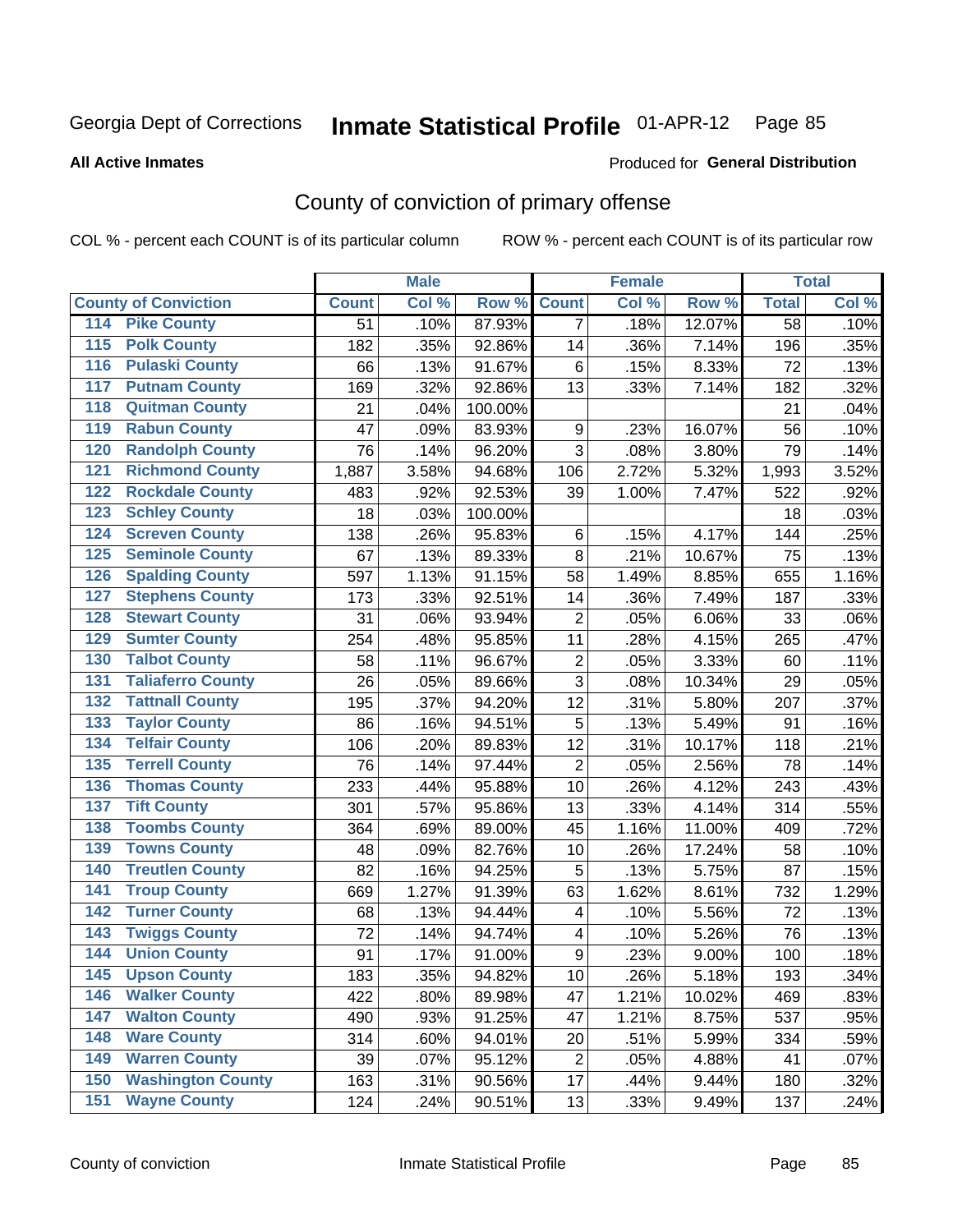**All Active Inmates**

#### Produced for **General Distribution**

### County of conviction of primary offense

|                                |              | <b>Male</b> |             |       | <b>Female</b> |        |              | <b>Total</b> |
|--------------------------------|--------------|-------------|-------------|-------|---------------|--------|--------------|--------------|
| <b>County of Conviction</b>    | <b>Count</b> | Col %       | Row % Count |       | Col %         | Row %  | <b>Total</b> | Col %        |
| <b>Webster County</b><br>152   | 9            | $.02\%$     | 100.00%     |       |               |        | 9            | .02%         |
| <b>Wheeler County</b><br>153   | 35           | $.07\%$     | 89.74%      | 4     | .10%          | 10.26% | 39           | .07%         |
| <b>White County</b><br>154     | 107          | .20%        | 89.92%      | 12    | .31%          | 10.08% | 119          | .21%         |
| <b>Whitfield County</b><br>155 | 655          | 1.24%       | 89.60%      | 76    | 1.95%         | 10.40% | 731          | 1.29%        |
| <b>Wilcox County</b><br>156    | 57           | .11%        | 85.07%      | 10    | .26%          | 14.93% | 67           | .12%         |
| <b>Wilkes County</b><br>157    | 67           | .13%        | 91.78%      | 6     | .15%          | 8.22%  | 73           | .13%         |
| <b>Wilkinson County</b><br>158 | 51           | .10%        | 92.73%      | 4     | .10%          | 7.27%  | 55           | .10%         |
| <b>Worth County</b><br>159     | 112          | .21%        | 94.12%      |       | .18%          | 5.88%  | 119          | .21%         |
| <b>Total Rported</b>           | 52,694       | 100%        | 93.12%      | 3,896 | 100%          | 6.88%  | 56,590       | 100%         |

| <b>Not Reported</b> |        |       |        |
|---------------------|--------|-------|--------|
| <b>Grand Total</b>  | 52,694 | 3,896 | 56,590 |

| <b>Mode (most frequent)</b> | <b>Fulton County</b> | <b>ICobb County</b> | <b>Fulton County</b> |
|-----------------------------|----------------------|---------------------|----------------------|
|                             |                      |                     |                      |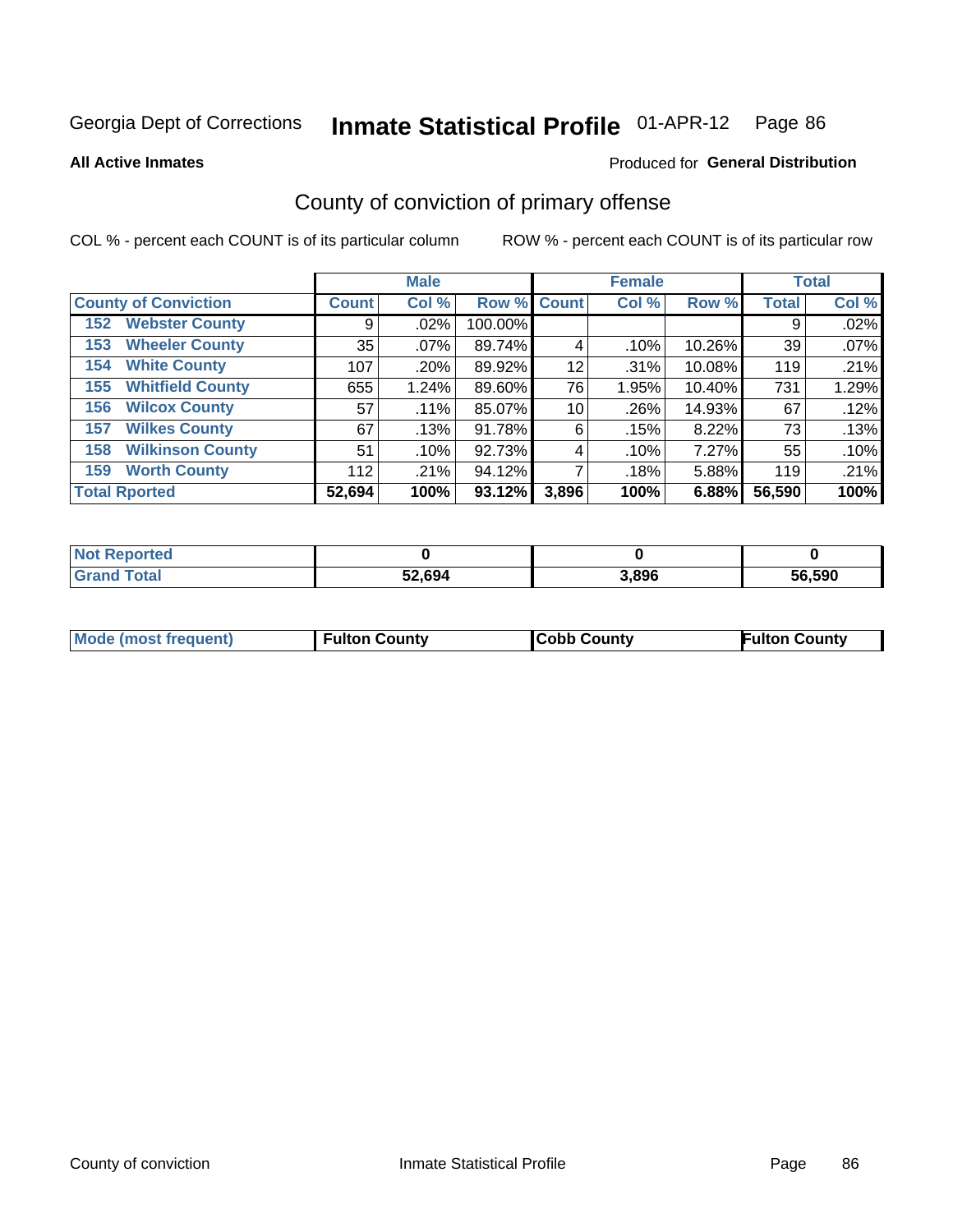#### **All Active Inmates**

#### Produced for **General Distribution**

## Circuit of conviction of primary offense

|                         |                                 |              | <b>Male</b> |        |              | <b>Female</b> |        |              | <b>Total</b> |
|-------------------------|---------------------------------|--------------|-------------|--------|--------------|---------------|--------|--------------|--------------|
|                         | <b>Circuit of Conviction</b>    | <b>Count</b> | Col %       | Row %  | <b>Count</b> | Col %         | Row %  | <b>Total</b> | Col %        |
| $\overline{1}$          | <b>Alapaha Circuit</b>          | 389          | .74%        | 95.11% | 20           | .52%          | 4.89%  | 409          | .73%         |
| $\overline{2}$          | <b>Alcovy Circuit</b>           | 1,165        | 2.22%       | 91.30% | 111          | 2.86%         | 8.70%  | 1,276        | 2.27%        |
| 3                       | <b>Atlanta Circuit</b>          | 5,179        | 9.89%       | 96.00% | 216          | 5.57%         | 4.00%  | 5,395        | 9.59%        |
| 4                       | <b>Atlantic Circuit</b>         | 873          | 1.67%       | 95.41% | 42           | 1.08%         | 4.59%  | 915          | 1.63%        |
| 5                       | <b>Augusta Circuit</b>          | 2,451        | 4.68%       | 94.41% | 145          | 3.74%         | 5.59%  | 2,596        | 4.61%        |
| $6\overline{6}$         | <b>Blue Ridge Circuit</b>       | 565          | 1.08%       | 92.17% | 48           | 1.24%         | 7.83%  | 613          | 1.09%        |
| $\overline{\mathbf{7}}$ | <b>Brunswick Circuit</b>        | 879          | 1.68%       | 93.81% | 58           | 1.49%         | 6.19%  | 937          | 1.67%        |
| 8                       | <b>Chattahoochee Circuit</b>    | 1,895        | 3.62%       | 95.23% | 95           | 2.45%         | 4.77%  | 1,990        | 3.54%        |
| $\overline{9}$          | <b>Cherokee Circuit</b>         | 984          | 1.88%       | 88.57% | 127          | 3.27%         | 11.43% | 1,111        | 1.97%        |
| 10                      | <b>Clayton Circuit</b>          | 1,544        | 2.95%       | 93.07% | 115          | 2.96%         | 6.93%  | 1,659        | 2.95%        |
| 11                      | <b>Cobb Circuit</b>             | 2,660        | 5.08%       | 91.03% | 262          | 6.75%         | 8.97%  | 2,922        | 5.19%        |
| 12                      | <b>Conasauga Circuit</b>        | 854          | 1.63%       | 90.56% | 89           | 2.29%         | 9.44%  | 943          | 1.68%        |
| 13                      | <b>Cordele Circuit</b>          | 643          | 1.23%       | 92.92% | 49           | 1.26%         | 7.08%  | 692          | 1.23%        |
| $\overline{14}$         | <b>Coweta Circuit</b>           | 2,111        | 4.03%       | 91.62% | 193          | 4.97%         | 8.38%  | 2,304        | 4.10%        |
| 15                      | <b>Dougherty Circuit</b>        | 1,038        | 1.98%       | 94.71% | 58           | 1.49%         | 5.29%  | 1,096        | 1.95%        |
| 16                      | <b>Dublin Circuit</b>           | 544          | 1.04%       | 94.77% | 30           | .77%          | 5.23%  | 574          | 1.02%        |
| 17                      | <b>Eastern Circuit</b>          | 2,510        | 4.79%       | 95.36% | 122          | 3.14%         | 4.64%  | 2,632        | 4.68%        |
| 18                      | <b>Flint Circuit</b>            | 611          | 1.17%       | 90.25% | 66           | 1.70%         | 9.75%  | 677          | 1.20%        |
| 19                      | <b>Griffin Circuit</b>          | 1,209        | 2.31%       | 91.45% | 113          | 2.91%         | 8.55%  | 1,322        | 2.35%        |
| 20                      | <b>Gwinnett Circuit</b>         | 2,456        | 4.69%       | 92.57% | 197          | 5.08%         | 7.43%  | 2,653        | 4.72%        |
| $\overline{21}$         | <b>Houston Circuit</b>          | 690          | 1.32%       | 93.50% | 48           | 1.24%         | 6.50%  | 738          | 1.31%        |
| $\overline{22}$         | <b>Lookout Mountain Circuit</b> | 1,173        | 2.24%       | 90.37% | 125          | 3.22%         | 9.63%  | 1,298        | 2.31%        |
| 23                      | <b>Macon Circuit</b>            | 1,229        | 2.35%       | 94.98% | 65           | 1.68%         | 5.02%  | 1,294        | 2.30%        |
| 24                      | <b>Middle Circuit</b>           | 966          | 1.84%       | 91.22% | 93           | 2.40%         | 8.78%  | 1,059        | 1.88%        |
| 25                      | <b>Mountain Circuit</b>         | 330          | .63%        | 91.92% | 29           | .75%          | 8.08%  | 359          | .64%         |
| 26                      | <b>Northeastern Circuit</b>     | 856          | 1.63%       | 92.14% | 73           | 1.88%         | 7.86%  | 929          | 1.65%        |
| $\overline{27}$         | <b>Northern Circuit</b>         | 578          | 1.10%       | 92.33% | 48           | 1.24%         | 7.67%  | 626          | 1.11%        |
| 28                      | <b>Ocmulgee Circuit</b>         | 1,165        | 2.22%       | 92.90% | 89           | 2.29%         | 7.10%  | 1,254        | 2.23%        |
| 29                      | <b>Oconee Circuit</b>           | 484          | .92%        | 92.54% | 39           | 1.01%         | 7.46%  | 523          | .93%         |
| 30                      | <b>Ogeechee Circuit</b>         | 871          | 1.66%       | 92.66% | 69           | 1.78%         | 7.34%  | 940          | 1.67%        |
| $\overline{31}$         | <b>Pataula Circuit</b>          | 416          | .79%        | 95.63% | 19           | .49%          | 4.37%  | 435          | .77%         |
| 32                      | <b>Piedmont Circuit</b>         | 563          | 1.07%       | 92.60% | 45           | 1.16%         | 7.40%  | 608          | 1.08%        |
| 33                      | <b>Rome Circuit</b>             | 818          | 1.56%       | 89.89% | 92           | 2.37%         | 10.11% | 910          | 1.62%        |
| 34                      | <b>South Georgia Circuit</b>    | 816          | 1.56%       | 91.69% | 74           | 1.91%         | 8.31%  | 890          | 1.58%        |
| 35                      | <b>Southern Circuit</b>         | 1,147        | 2.19%       | 94.02% | 73           | 1.88%         | 5.98%  | 1,220        | 2.17%        |
| 36                      | <b>Southwestern Circuit</b>     | 456          | .87%        | 95.60% | 21           | .54%          | 4.40%  | 477          | .85%         |
| 37                      | <b>Stone Mountain Circuit</b>   | 3,180        | 6.07%       | 95.07% | 165          | 4.25%         | 4.93%  | 3,345        | 5.95%        |
| 38                      | <b>Tallapoosa Circuit</b>       | 288          | .55%        | 93.20% | 21           | .54%          | 6.80%  | 309          | .55%         |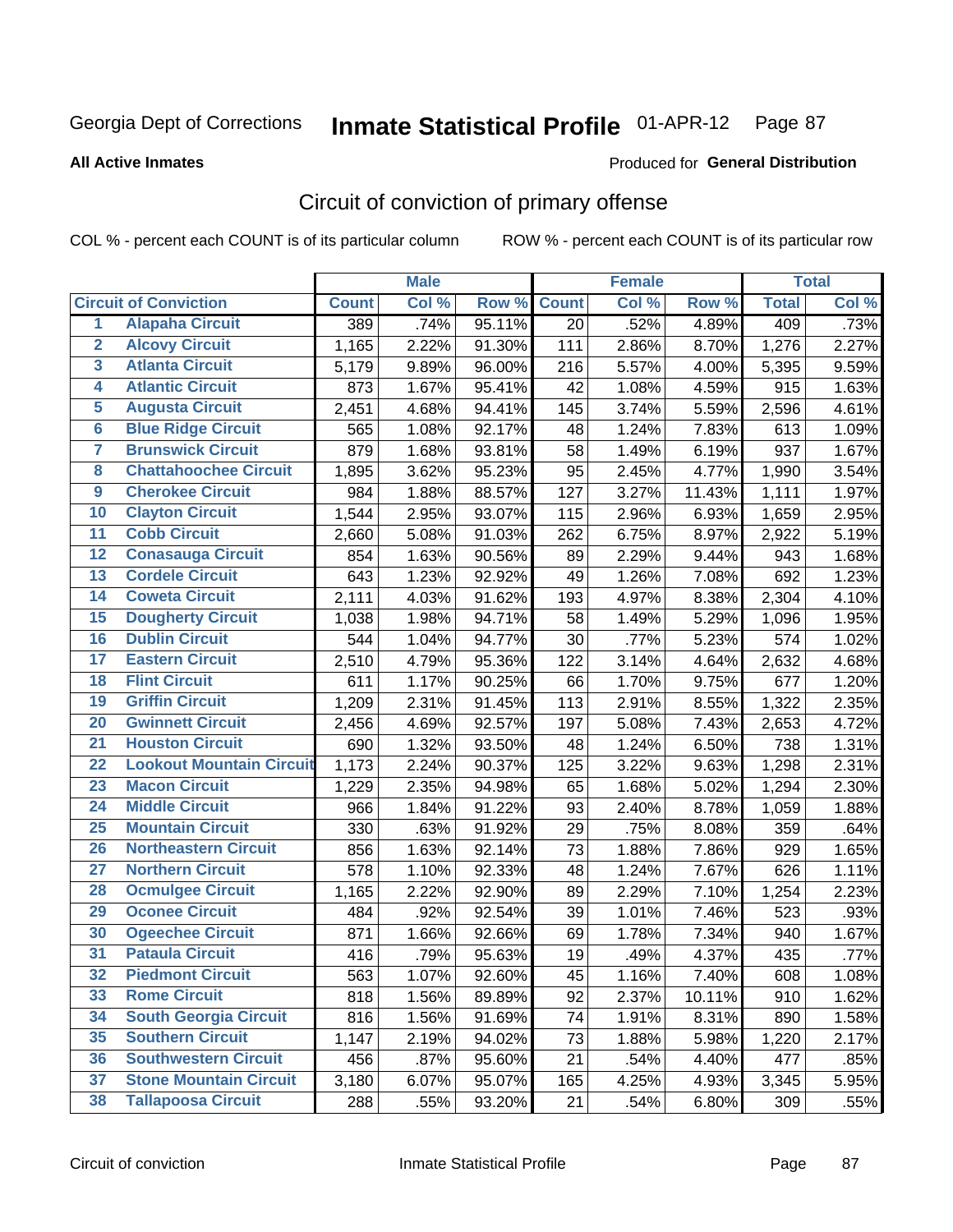Produced for **General Distribution**

#### **All Active Inmates**

# Circuit of conviction of primary offense

|    |                              |              | <b>Male</b> |        |              | <b>Female</b> |        |              | <b>Total</b> |
|----|------------------------------|--------------|-------------|--------|--------------|---------------|--------|--------------|--------------|
|    | <b>Circuit of Conviction</b> | <b>Count</b> | Col %       | Row %  | <b>Count</b> | Col %         | Row %  | <b>Total</b> | Col %        |
| 39 | <b>Tifton Circuit</b>        | 558          | 1.07%       | 95.38% | 27           | .70%          | 4.62%  | 585          | 1.04%        |
| 40 | <b>Toombs Circuit</b>        | 368          | .70%        | 92.23% | 31           | .80%          | 7.77%  | 399          | .71%         |
| 41 | <b>Waycross Circuit</b>      | 821          | 1.57%       | 93.61% | 56           | 1.44%         | 6.39%  | 877          | 1.56%        |
| 42 | <b>Western Circuit</b>       | 529          | 1.01%       | 94.30% | 32           | $.82\%$       | 5.70%  | 561          | 1.00%        |
| 43 | <b>Rockdale Circuit</b>      | 483          | .92%        | 92.53% | 39           | 1.01%         | 7.47%  | 522          | .93%         |
| 44 | <b>Douglas Circuit</b>       | 1,261        | 2.41%       | 88.80% | 159          | 4.10%         | 11.20% | 1,420        | 2.52%        |
| 45 | <b>Appalachian Circuit</b>   | 365          | .70%        | 90.57% | 38           | .98%          | 9.43%  | 403          | .72%         |
| 46 | <b>Enotah Circuit</b>        | 350          | .67%        | 88.38% | 46           | 1.19%         | 11.62% | 396          | .70%         |
| 47 | <b>Bell-Forsyth Circuit</b>  | 315          | $.60\%$     | 85.14% | 55           | 1.42%         | 14.86% | 370          | .66%         |
| 48 | <b>Towaliga Circuit</b>      | 443          | .85%        | 93.86% | 29           | .75%          | 6.14%  | 472          | .84%         |
| 49 | <b>Paulding Circuit</b>      | 300          | .57%        | 92.59% | 24           | .62%          | 7.41%  | 324          | .58%         |
|    | <b>Total Rported</b>         | 52,379       | 100%        | 93.1%  | 3,880        | 100%          | 6.9%   | 56,259       | 100%         |

| тес | 24F<br>J I J<br>$ -$ | ιu    | 994<br>၁၁ ၊ |
|-----|----------------------|-------|-------------|
|     | 52.694               | 3.896 | 56.590      |

| M<br>- - -<br>.<br>.<br>⊂opp<br>нс |
|------------------------------------|
|------------------------------------|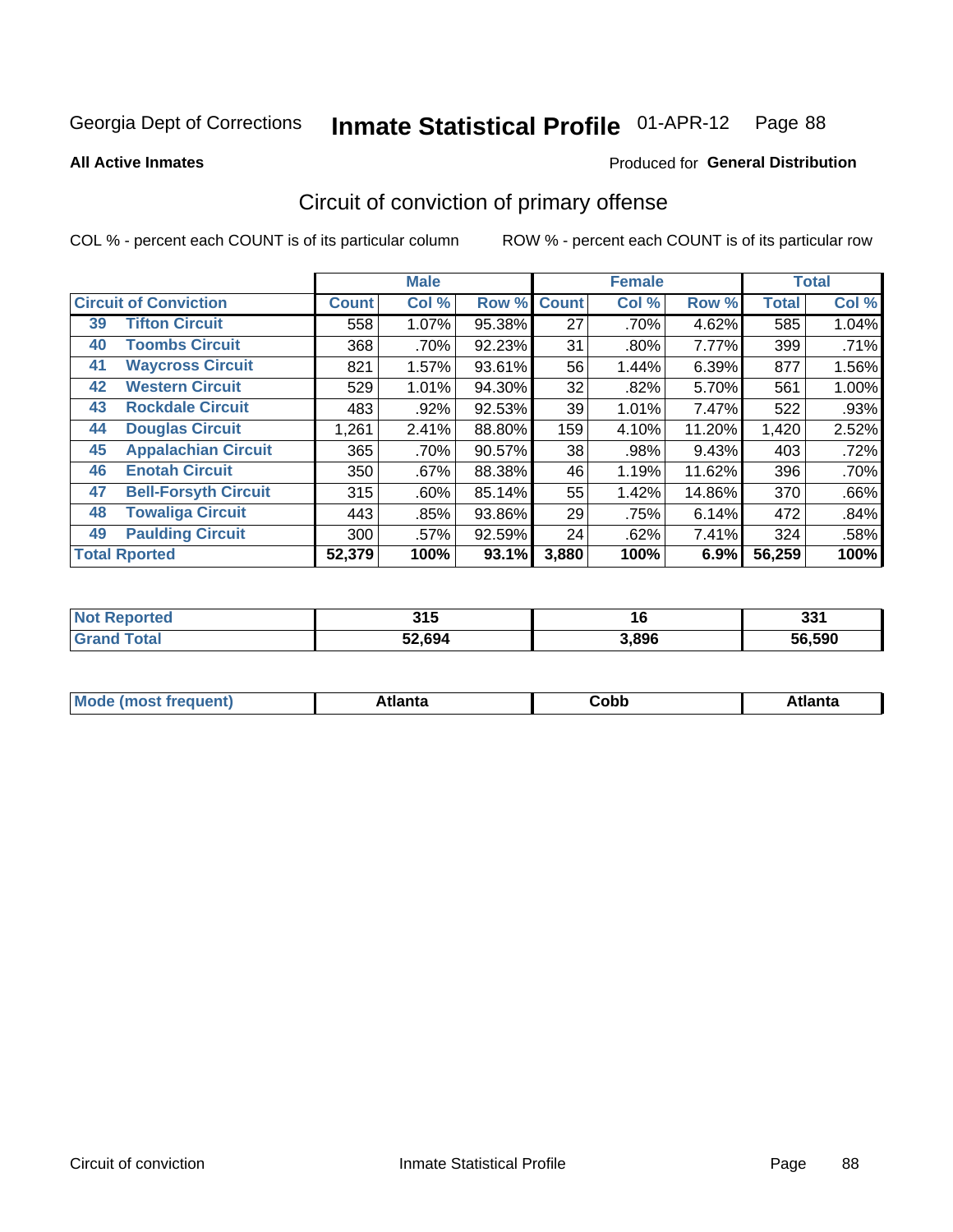#### **All Active Inmates**

#### Produced for **General Distribution**

### Years served (jail + prison) in this incarceration

|                       |              | <b>Male</b> |         |                | <b>Female</b> |       |              | <b>Total</b> |
|-----------------------|--------------|-------------|---------|----------------|---------------|-------|--------------|--------------|
| <b>Years Served</b>   | <b>Count</b> | Col %       | Row %   | <b>Count</b>   | Col %         | Row % | <b>Total</b> | Col %        |
| Less than one year    | 10,529       | 20.00%      | 90.74%  | 1,075          | 27.63%        | 9.26% | 11,604       | 20.53%       |
| 1 to 1.99 years       | 8,664        | 16.46%      | 91.19%  | 837            | 21.51%        | 8.81% | 9,501        | 16.81%       |
| 2 to 2.99 years       | 6,623        | 12.58%      | 92.06%  | 571            | 14.67%        | 7.94% | 7,194        | 12.73%       |
| 3 to 3.99 years       | 4,648        | 8.83%       | 93.28%  | 335            | 8.61%         | 6.72% | 4,983        | 8.82%        |
| 4 to 4.99 years       | 3,919        | 7.45%       | 93.89%  | 255            | 6.55%         | 6.11% | 4,174        | 7.38%        |
| 5 to 5.99 years       | 2,742        | 5.21%       | 94.13%  | 171            | 4.39%         | 5.87% | 2,913        | 5.15%        |
| 6 to 6.99 years       | 1,982        | 3.77%       | 93.84%  | 130            | 3.34%         | 6.16% | 2,112        | 3.74%        |
| 7 to 7.99 years       | 1,544        | 2.93%       | 95.19%  | 78             | 2.00%         | 4.81% | 1,622        | 2.87%        |
| 8 to 8.99 years       | 1,427        | 2.71%       | 94.32%  | 86             | 2.21%         | 5.68% | 1,513        | 2.68%        |
| 9 to 9.99 years       | 1,392        | 2.64%       | 95.28%  | 69             | 1.77%         | 4.72% | 1,461        | 2.58%        |
| 10 to 10.99 years     | 970          | 1.84%       | 95.76%  | 43             | 1.11%         | 4.24% | 1,013        | 1.79%        |
| 11 to 11.99 years     | 875          | 1.66%       | 96.79%  | 29             | 0.75%         | 3.21% | 904          | 1.60%        |
| 12 to 12.99 years     | 794          | 1.51%       | 95.66%  | 36             | 0.93%         | 4.34% | 830          | 1.47%        |
| 13 to 13.99 years     | 748          | 1.42%       | 95.41%  | 36             | 0.93%         | 4.59% | 784          | 1.39%        |
| 14 to 14.99 years     | 782          | 1.49%       | 97.75%  | 18             | 0.46%         | 2.25% | 800          | 1.42%        |
| 15 to 15.99 years     | 621          | 1.18%       | 96.88%  | 20             | 0.51%         | 3.12% | 641          | 1.13%        |
| 16 to 16.99 years     | 584          | 1.11%       | 97.50%  | 15             | 0.39%         | 2.50% | 599          | 1.06%        |
| 17 to 17.99 years     | 489          | 0.93%       | 96.45%  | 18             | 0.46%         | 3.55% | 507          | 0.90%        |
| 18 to 18.99 years     | 460          | 0.87%       | 96.64%  | 16             | 0.41%         | 3.36% | 476          | 0.84%        |
| 19 to 19.99 years     | 361          | 0.69%       | 97.30%  | 10             | 0.26%         | 2.70% | 371          | 0.66%        |
| 20 to 20.99 years     | 319          | 0.61%       | 96.96%  | 10             | 0.26%         | 3.04% | 329          | 0.58%        |
| 21 to 21.99 years     | 240          | 0.46%       | 96.77%  | 8              | 0.21%         | 3.23% | 248          | 0.44%        |
| 22 to 22.99 years     | 205          | 0.39%       | 98.56%  | 3              | 0.08%         | 1.44% | 208          | 0.37%        |
| 23 to 23.99 years     | 186          | 0.35%       | 98.94%  | 2              | 0.05%         | 1.06% | 188          | 0.33%        |
| 24 to 24.99 years     | 177          | 0.34%       | 97.79%  | 4              | 0.10%         | 2.21% | 181          | 0.32%        |
| 25 to 25.99 years     | 119          | 0.23%       | 100.00% |                |               |       | 119          | 0.21%        |
| 26 to 26.99 years     | 118          | 0.22%       | 97.52%  | 3              | 0.08%         | 2.48% | 121          | 0.21%        |
| 27 to 27.99 years     | 89           | 0.17%       | 98.89%  | 1              | 0.03%         | 1.11% | 90           | 0.16%        |
| 28 to 28.99 years     | 79           | 0.15%       | 97.53%  | $\overline{c}$ | 0.05%         | 2.47% | 81           | 0.14%        |
| 29 to 29.99 years     | 49           | 0.09%       | 98.00%  | $\mathbf{1}$   | 0.03%         | 2.00% | 50           | 0.09%        |
| Thirty + years        | 897          | 1.70%       | 99.01%  | 9              | 0.23%         | 0.99% | 906          | 1.60%        |
| <b>Total Reported</b> | 52,632       | 100%        | 93.12%  | 3,891          | 100%          | 6.88% | 56,523       | 100%         |

| <b>Not</b><br><b>Reported</b> | ୰∠     |       | ~<br>v. |
|-------------------------------|--------|-------|---------|
| <b>Cotal</b>                  | 52.694 | 89۴.د | 56.590  |

| Mean<br>(average)    |                    | 3.54               | 5.83          |
|----------------------|--------------------|--------------------|---------------|
| Median (middle)      | 3.08               | 2.05               | 2.98          |
| Mode (most frequent) | Less than one year | Less than one year | Less than one |
|                      |                    |                    | year          |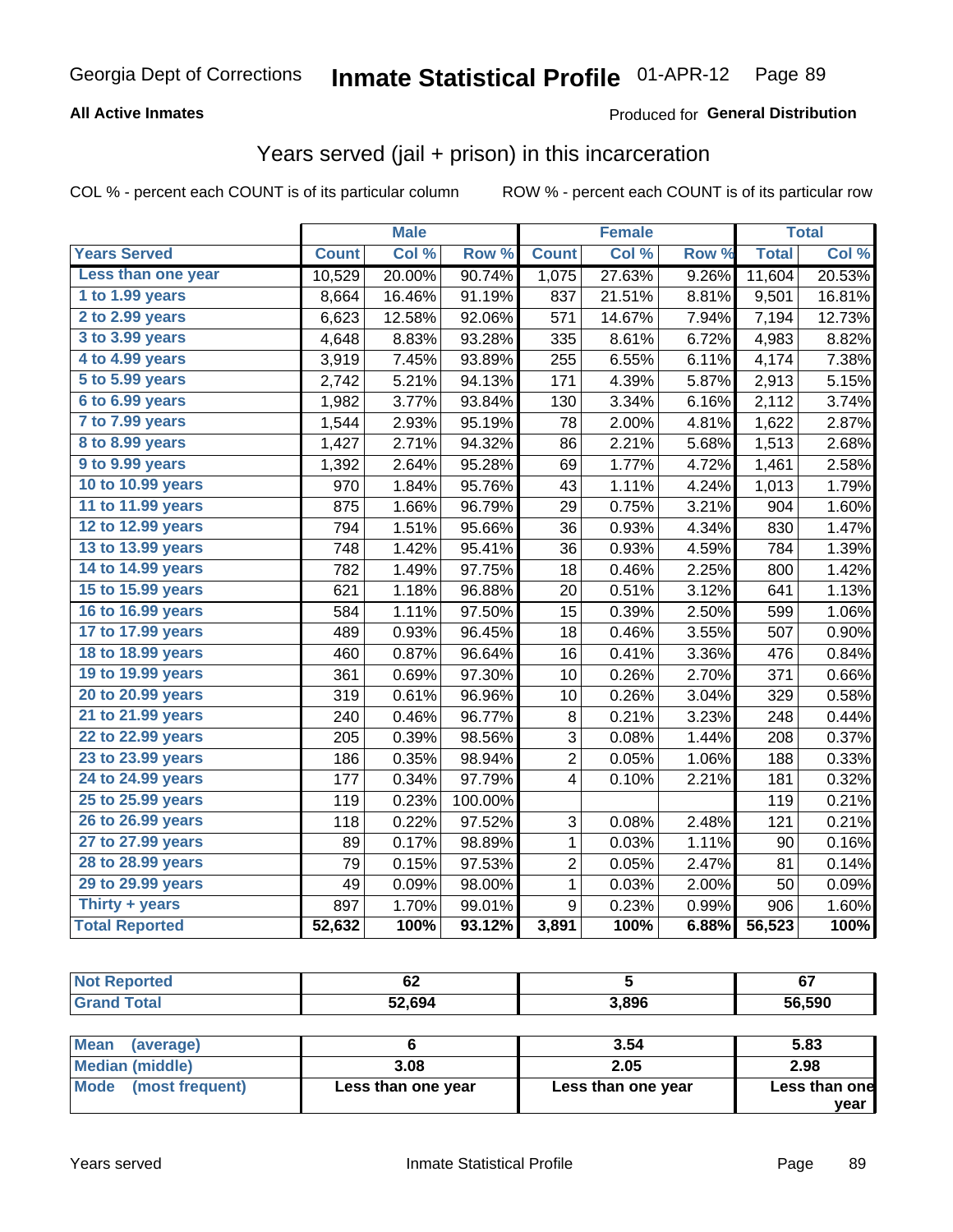#### **All Active Inmates**

Produced for **General Distribution**

#### Results of most recent HIV tests

|                         |              | <b>Male</b> |           |              | <b>Female</b> |          |        | <b>Total</b> |
|-------------------------|--------------|-------------|-----------|--------------|---------------|----------|--------|--------------|
| <b>HIV Test Results</b> | <b>Count</b> | Col %       | Row %I    | <b>Count</b> | Col %         | Row %    | Total  | Col %        |
| <b>Positive</b>         | 772          | 1.59%       | $91.47\%$ | 72           | $2.02\%$      | 8.53%    | 844    | 1.62%        |
| <b>Negative</b>         | 47,754       | 98.40%      | 93.17%    | 3,500        | $97.98\%$     | 6.83%    | 51,254 | 98.37%       |
| <b>Indeterminate</b>    |              | 0.01%       | 100.00%   |              |               |          |        | 0.01%        |
| <b>Total Reported</b>   | 48,530       | 100%        | 93.14%    | 3,572        | 100%          | $6.86\%$ | 52,102 | 100%         |

| <b>Not Reported</b>     | 1,164  | 324   | ,488   |
|-------------------------|--------|-------|--------|
| <b>Total</b><br>' Grand | 52,694 | 3,896 | 56,590 |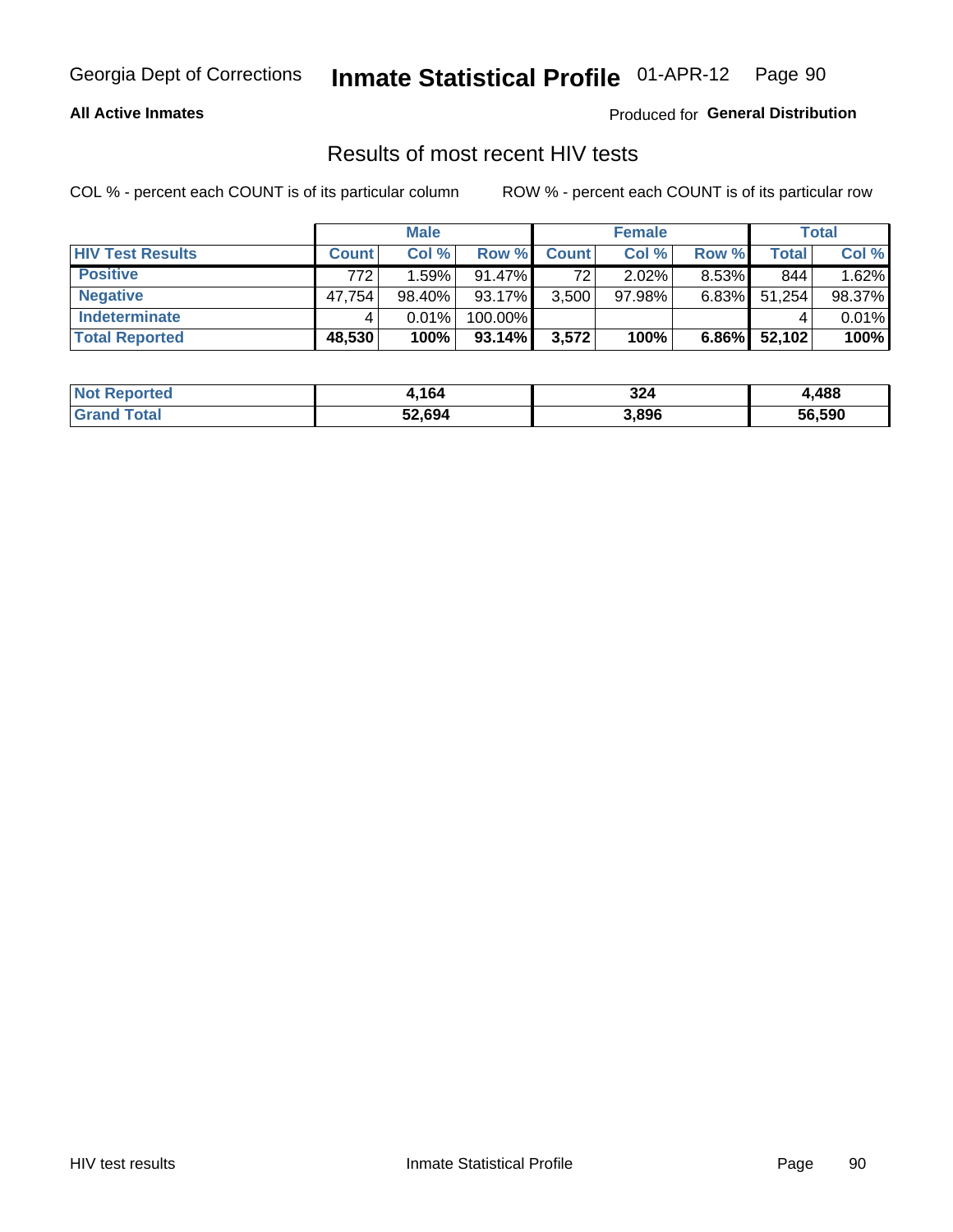#### **All Active Inmates**

#### Produced for **General Distribution**

#### Results of most recent tuberculosis test

|                                  | <b>Male</b>  |        |           | <b>Female</b> |           |          | Total        |        |
|----------------------------------|--------------|--------|-----------|---------------|-----------|----------|--------------|--------|
| <b>Tuberculosis Test Results</b> | <b>Count</b> | Col%   | Row %     | <b>Count</b>  | Col %     | Row %    | <b>Total</b> | Col %  |
| <b>Positive on current test</b>  | 9.192        | 18.89% | 97.72%    | 214           | 5.95%     | 2.28%    | 9,406        | 18.00% |
| <b>Positive on previous test</b> | 66           | 0.14%  | 100.00%   |               |           |          | 66           | 0.13%  |
| <b>Negative</b>                  | 39,398       | 80.97% | 92.09%    | 3,385         | $94.05\%$ | $7.91\%$ | 42,783       | 81.87% |
| <b>Total Reported</b>            | 48,656       | 100%   | $93.11\%$ | 3,599         | 100%      | 6.89%    | 52,255       | 100%   |

| <b>Not Reported</b> | 4,038  | 297   | 4,335  |
|---------------------|--------|-------|--------|
| Total<br>Gran       | 52,694 | 3,896 | 56,590 |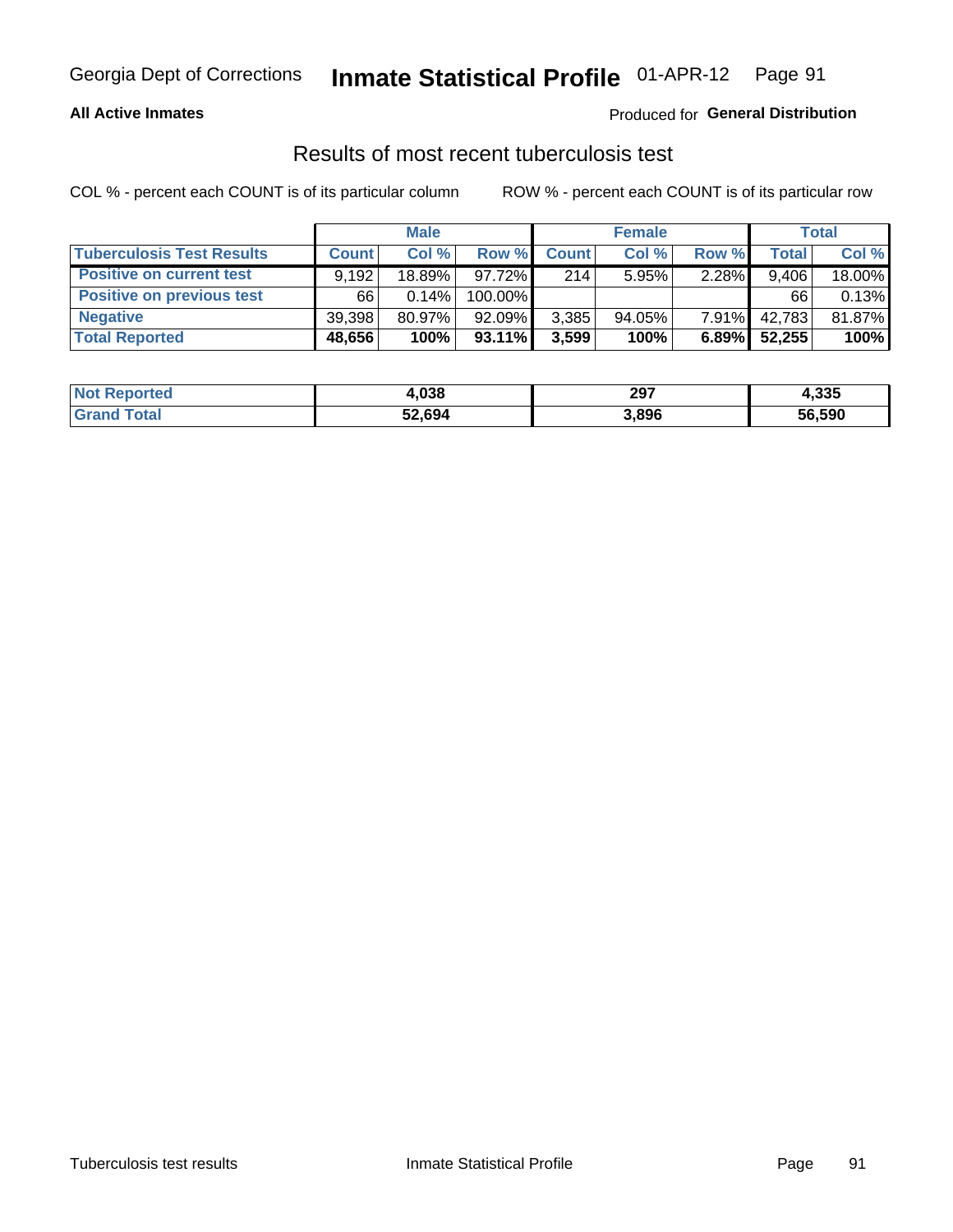#### **All Active Inmates**

Produced for **General Distribution**

#### Results of most recent syphilis test

|                                 | <b>Male</b>  |           |           | <b>Female</b> |           |          | Total           |        |
|---------------------------------|--------------|-----------|-----------|---------------|-----------|----------|-----------------|--------|
| <b>Syphilis Test Results</b>    | <b>Count</b> | Col%      | Row %     | <b>Count</b>  | Col %     | Row %    | Total I         | Col %  |
| <b>Positive on current test</b> | 457          | $1.40\%$  | $92.51\%$ | 37            | $1.97\%$  | 7.49%    | 494             | 1.43%  |
| <b>Negative</b>                 | 32.191       | $98.60\%$ | 94.60%    | .837          | $98.03\%$ | $5.40\%$ | 34,028          | 98.57% |
| <b>Total Reported</b>           | 32,648       | 100%      | 94.57%    | 1,874         | 100%      |          | $5.43\%$ 34,522 | 100%   |

| <b>Not Reported</b> | 20,046 | 2,022 | 22,068 |
|---------------------|--------|-------|--------|
| <b>Grand Total</b>  | 52,694 | 3,896 | 56,590 |